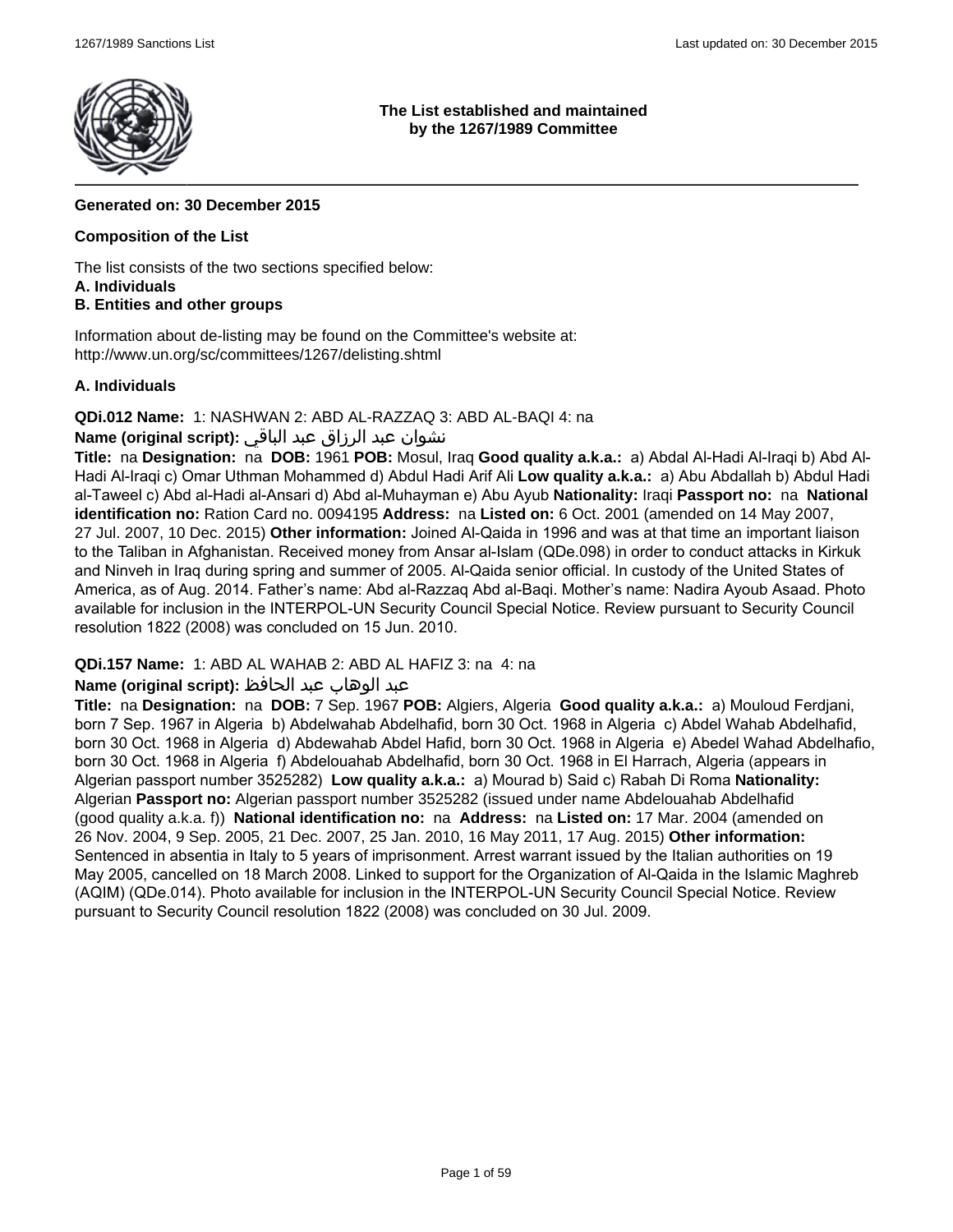### **QDi.255 Name:** 1: ADIL 2: MUHAMMAD 3: MAHMUD 4: ABD AL-KHALIQ

### عادل محمد محمود عبد الخالق **:(script original (Name**

**Title:** na **Designation:** na **DOB:** 2 Mar. 1984 **POB:** Bahrain **Good quality a.k.a.:** a) Adel Mohamed Mahmoud Abdul Khaliq b) Adel Mohamed Mahmood Abdul Khaled **Low quality a.k.a.:** na **Nationality:** Bahraini **Passport no:** Bahraini number 1632207 **National identification no:** na **Address:** na **Listed on:** 10 Oct. 2008 (amended on 24 Jul. 2013, 26 Jun. 2015) **Other information:** Has acted on behalf of and provided financial, material and logistical support to Al-Qaida (QDe.004) and the Libyan Islamic Fighting Group (LIFG) (QDe.011). Arrested in the United Arab Emirates (UAE) in Jan. 2007 on charges of being a member of Al-Qaida and the LIFG. Following his conviction in the UAE in late 2007, he was transferred to Bahrain in early 2008 to serve out the remainder of his sentence. Following his release in 2008, he resumed fundraising activities for Al-Qaida, at least through 2012. He also collected money for the Taliban.

### **QDi.289 Name:** 1: SAID JAN 2: 'ABD AL-SALAM 3: na 4: na

### سعید جان عبد السلام **:(script original (Name**

**Title:** na **Designation:** na **DOB: a)** 5 Feb. 1981 **b)** 1 Jan. 1972 **POB:** na **Good quality a.k.a.:** a) Sa'id Jan 'Abdal-Salam b) Dilawar Khan Zain Khan, born 1 Jan. 1972 **Low quality a.k.a.:** a) Qazi 'Abdallah b) Qazi Abdullah c) Ibrahim Walid d) Qasi Sa'id Jan e) Said Jhan f) Farhan Khan g) Aziz Cairo h) Nangiali **Nationality:** Afghan **Passport no: a)** Afghan number OR801168, issued on 28 Feb. 2006 (expires 27 Feb. 2011, under name Said Jan 'Abd al-Salam) **b)** Pakistani number 4117921, issued on 9 Sep. 2008 (expires 9 Sep. 2013, issued under name Dilawar Khan Zain Khan) **National identification no:** (Kuwaiti Civil Identification number 281020505755, under name Said Jan 'Abd al-Salam) na **Address:** na **Listed on:** 9 Feb. 2011 **Other information:** In approximately 2005, ran a "basic training" camp for Al-Qaida (QDe.004) in Pakistan.

### **QDi.192 Name:** 1: ABD ALLAH 2: MOHAMED 3: RAGAB 4: ABDEL RAHMAN

### عبد الله محمد رجب عبد الرحمن **:(script original (Name**

**Title:** na **Designation:** na **DOB:** 3 Nov. 1957 **POB:** Kafr Al-Shaykh, Egypt **Good quality a.k.a.:** a) Abu Al-Khayr b) Ahmad Hasan c) Abu Jihad **Low quality a.k.a.:** na **Nationality:** Egyptian **Passport no:** na **National identification no:** na **Address:** (Believed to be in Pakistan or Afghanistan) **Listed on:** 29 Sep. 2005 (amended on 13 Dec. 2011) **Other information:** Member of Egyptian Islamic Jihad (QDe.003). Review pursuant to Security Council resolution 1822 (2008) was concluded on 1 Jun. 2010.

#### **QDi.054 Name:** 1: MAJEED 2: ABDUL CHAUDHRY 3: na 4: na

**Title:** na **Designation:** na **DOB: a)** 15 Apr. 1939 **b)** 1938 **POB:** na **Good quality a.k.a.:** a) Majeed, Abdul b) Majeed Chaudhry Abdul c) Majid, Abdul **Low quality a.k.a.:** na **Nationality:** Pakistani **Passport no:** na **National identification no:** na **Address:** na **Listed on:** 24 Dec. 2001 **Other information:** Review pursuant to Security Council resolution 1822 (2008) was concluded on 1 Jun. 2010.

#### **QDi.109 Name:** 1: ZULKIFLI 2: ABDUL HIR 3: na 4: na

**Title:** na **Designation:** na **DOB: a)** 5 Jan. 1966 **b)** 5 Oct. 1966 **POB:** Muar Johor, Malaysia **Good quality a.k.a.:** a) Musa Abdul Hir b) Muslimin Abdulmotalib c) Salim Alombra d) Armand Escalante e) Normina Hashim f) Henri Lawi g) Hendri Lawi h) Norhana Mohamad i) Omar Salem j) Ahmad Shobirin k) Bin Abdul Hir Zulkifli **Low quality a.k.a.:** a) Abdulhir Bin Hir b) Hassan c) Hogalu d) Hugalu e) Lagu f) Marwan (prominently known as) **Nationality:** Malaysian **Passport no:** A 11263265 **National identification no: a)** 660105-01-5297 **b)** driver license D2161572, issued in California, USA **Address: a)** Seksyen 17, Shah Alam, Selangor, Malaysia (previous location) **b)** Maguindanao, the Philippines (as at Jan. 2015) **Listed on:** 9 Sep. 2003 (amended on 25 Jan. 2010, 6 Aug. 2015) **Other information:** The Court for the Northern District of California, USA, issued a warrant of arrest for him on 1 Aug. 2007. Confirmed to have died in Maguindanao, the Philippines in January 2015. Mother's name is Minah Binto Aogist Abd Aziz. Review pursuant to Security Council resolution 1822 (2008) was concluded on 19 Jun. 2009.

#### **QDi.200 Name:** 1: DIEMAN 2: ABDULKADIR IZZAT 3: na 4: na

### ديمان عبد القادر عزت **:(script original (Name**

**Title:** na **Designation:** na **DOB:** 4 Jul. 1965 **POB:** Kirkuk, Iraq **Good quality a.k.a.:** Deiman Alhasenben Ali Aljabbari, born 4 Jul. 1965 **Low quality a.k.a.:** na **Nationality:** Iraqi **Passport no:** (German travel document ("Reiseausweis") A 0141062 (revoked as at Sep. 2012)) **National identification no:** na **Address:** Bavaria, Germany **Listed on:** 6 Dec. 2005 (amended on 25 Jan. 2010, 13 Dec. 2011, 15 Nov. 2012) **Other information:** Review pursuant to Security Council resolution 1822 (2008) was concluded on 30 Jul. 2009.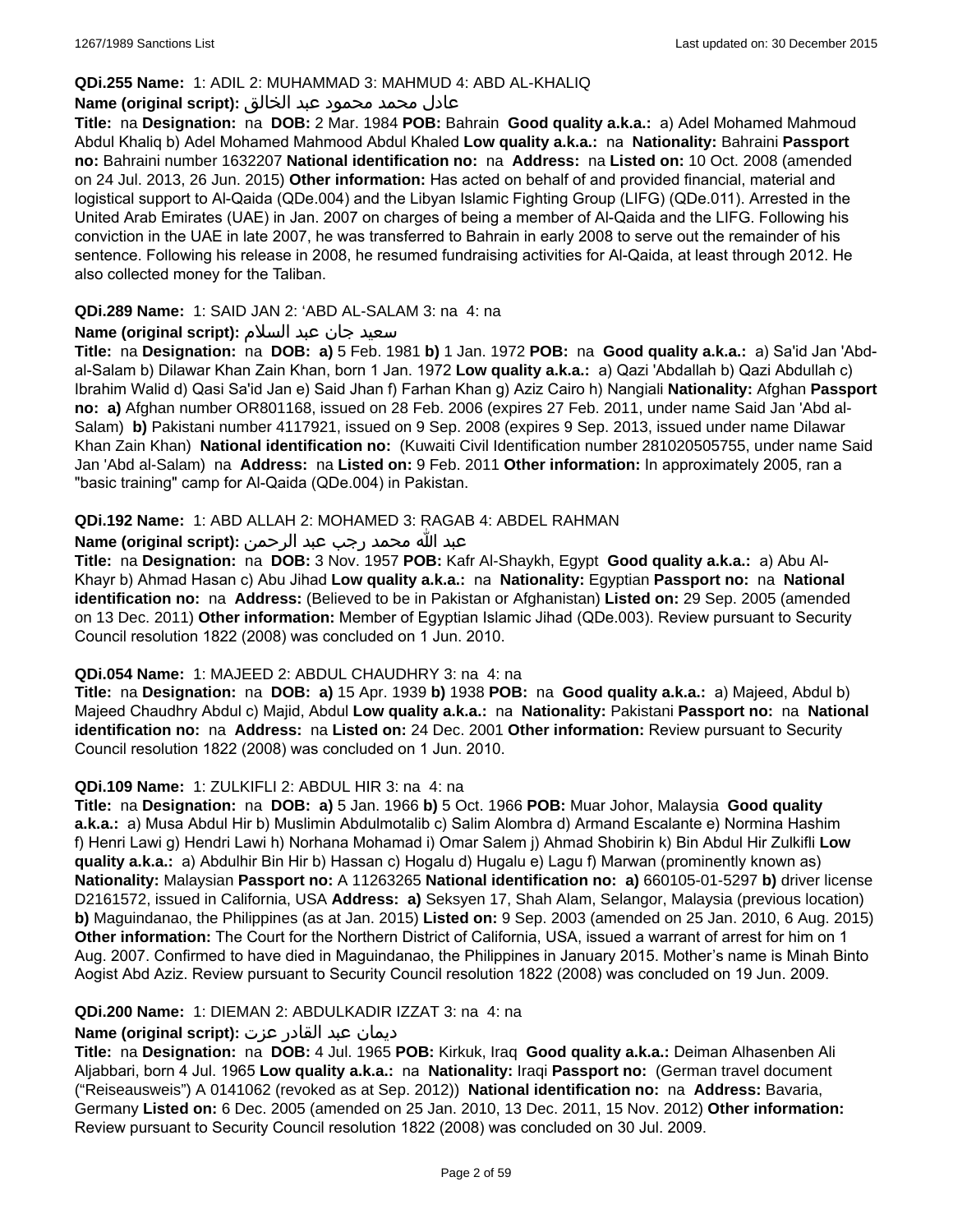### **QDi.019 Name:** 1: ABDULLAH 2: AHMED 3: ABDULLAH 4: EL ALFI

### عبد الله احمد عبدالله الالفي **:(script original (Name**

**Title:** na **Designation:** na **DOB:** 6 Jun. 1963 **POB:** Gharbia, Egypt **Good quality a.k.a.:** na **Low quality a.k.a.:** a) Abu Mariam b) Al-Masri, Abu Mohamed c) Saleh **Nationality:** Egyptian **Passport no:** na **National identification no:** na **Address:** na **Listed on:** 17 Oct. 2001 (amended on 26 Nov. 2004) **Other information:** Afghanistan. Review pursuant to Security Council resolution 1822 (2008) was concluded on 21 Jun. 2010.

### **QDi.018 Name:** 1: ABDUL MANAN AGHA 2: na 3: na 4: na

#### عبد المنان آغا **:(script original (Name**

**Title:** Haji **Designation:** na **DOB:** na **POB:** na **Good quality a.k.a.:** Abdul Manan **Low quality a.k.a.:** a) Abdul Man'am Saiyid b) Saiyid Abd al-Man (formerly listed as) **Nationality:** na **Passport no:** na **National identification no:** na **Address:** na **Listed on:** 17 Oct. 2001 (amended on 26 Jun. 2013) **Other information:** Pakistan. Review pursuant to Security Council resolution 1822 (2008) was concluded on 15 Jun. 2010.

### **QDi.295 Name:** 1: MUHAMMAD 2: JIBRIL 3: ABDUL RAHMAN 4: na

**Title:** na **Designation:** na **DOB: a)** 28 May 1984 **b)** 3 Dec. 1979 **c)** 3 Mar. 1979 (from false passport) **POB:** East Lombok, West Nusa Tenggara, Indonesia **Good quality a.k.a.:** a) Mohammad Jibril Abdurrahman b) Muhammad Jibriel Abdul Rahman c) Mohammad Jibriel Abdurrahman d) Muhamad Ricky Ardhan, born 8 Aug. 1980 (appears in false Indonesian passport number S335026) e) Muhammad Ricky Ardhan bin Muhammad Iqbal f) Muhammad Ricky Ardhan bin Abu Jibril **Low quality a.k.a.:** a) Muhammad Yunus b) Heris Syah **Nationality:** Indonesian **Passport no:** na **National identification no: a)** Indonesian national identity card number 3219222002.2181558 **b)** Identification number 2181558 **Address: a)** Jalan M. Saidi RT 010 RW 001 Pesanggrahan, South Petukangan, South Jakarta, Indonesia **b)** Jalan Nakula of Witana Harja Complex Block C, Pamulang, Banten, Indonesia **Listed on:** 12 Aug. 2011 **Other information:** Senior member of Jemaah Islamiyah (QDe.092) directly involved in obtaining funding for terrorist attacks. Sentenced in Indonesia to five years in prison on 29 Jun. 2010. Father's name is Mohamad Iqbal Abdurrahman (QDi.086).

### **QDi.229 Name:** 1: ALY 2: SOLIMAN 3: MASSOUD 4: ABDUL SAYED

**Title:** na **Designation:** na **DOB:** 1969 **POB:** Tripoli, Libyan Arab Jamahiriya **Good quality a.k.a.:** a) Ibn El Qaim b) Mohamed Osman **Low quality a.k.a.:** Adam **Nationality:** Libyan **Passport no:** Libyan Passport No. 96/184442 **National identification no:** na **Address:** Ghout El Shamal, Tripoli, Libyan Arab Jamahiriya **Listed on:** 8 Jun. 2007 (amended on 13 Dec. 2011) **Other information:** Member of Libyan Islamic Fighting Group (QDe.011). Review pursuant to Security Council resolution 1822 (2008) was concluded on 24 Nov. 2009.

#### **QDi.363 Name:** 1: MAGHOMED 2: MAGHOMEDZAKIROVICH 3: ABDURAKHMANOV 4: na

#### **Name (original script):** Абдурахманов Магомед Магомедзакирович

**Title:** na **Designation:** na **DOB:** 24 Nov. 1974 **POB:** Khadzhalmahi Village, Levashinskiy District, Republic of Dagestan, Russian Federation **Good quality a.k.a.:** na **Low quality a.k.a.:** a) Abu Banat (original script: Абу Банат) b) Abu al Banat (original script: Абу аль Банат) **Nationality:** Russian **Passport no:** Russian foreign travel passport number 515458008 (expires 30 May 2017) **National identification no:** Russian national passport number 8200203535 **Address: a)** Turkey (possible location) **b)** Syrian Arab Republic (previous confirmed location since Sep. 2012) **Listed on:** 2 Oct. 2015 **Other information:** As at Aug. 2015, leader of Jamaat Abu Banat terrorist group, which forms part of the Islamic State in Iraq and the Levant (ISIL), listed as Al-Qaida in Iraq (QDe.115), and operates on the outskirts of Syrian Arab Republic cities Aleppo and Idlib, extorting funds from and carrying out kidnappings and public executions of local Syrians. Physical description: eye colour brown, hair colour: dark, build: strong, straight nose, height: 180-185 cm, speaks Russian, English, Arabic. Wanted by the authorities of the Russian Federation for terrorist crimes committed in its territory. Photo available for inclusion in the INTERPOL-UN Security Council Special Notice.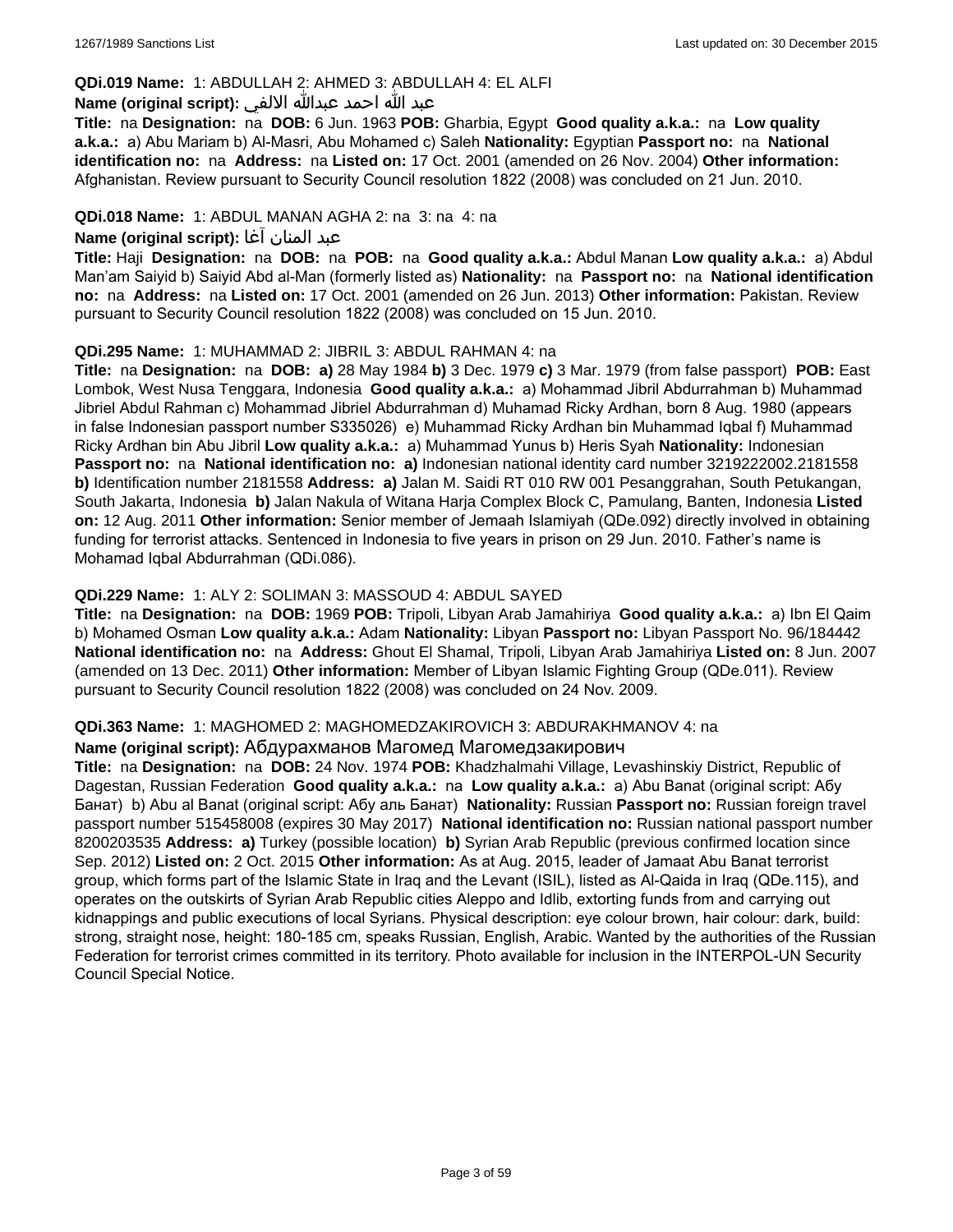#### **QDi.086 Name:** 1: MOHAMAD 2: IQBAL 3: ABDURRAHMAN 4: na

**Title:** na **Designation:** na **DOB: a)** 17 Aug. 1957 **b)** 17 Aug. 1958 **POB: a)** Korleko-Lombok Timur, Indonesia **b)** Tirpas-Selong Village, East Lombok, Indonesia **Good quality a.k.a.:** a) Rahman, Mohamad Iqbal b) A Rahman, Mohamad Iqbal c) Abu Jibril Abdurrahman d) Fikiruddin Muqti e) Fihiruddin Muqti f) Abdul Rahman, Mohamad Iqbal **Low quality a.k.a.:** na **Nationality:** Indonesian **Passport no:** na **National identification no:** 3603251708570001 **Address:** Jalan Nakula, Komplek Witana Harja III Blok C 106-107, Tangerang, Indonesia **Listed on:** 28 Jan. 2003 (amended on 26 Nov. 2004, 16 May 2011, 10 Jun. 2011) **Other information:** Review pursuant to Security Council resolution 1822 (2008) was concluded on 8 Jun. 2010.

### **QDi.309 Name:** 1: ABDUR REHMAN 2: na 3: na 4: na

### **Name (original script):** الرحمن عبد

**Title:** na **Designation:** na **DOB:** 3 Oct. 1965 **POB:** Mirpur Khas, Pakistan **Good quality a.k.a.:** a) Abdul Rehman; Abd Ur-Rehman; Abdur Rahman b) السيندي الرحمن عبد) Abdul Rehman Sindhi; Abdul Rehman al-Sindhi; Abdur Rahman al-Sindhi; Abdur Rehman Sindhi; Abdurahman Sindhi) c) السندي عبدالله) Abdullah Sindhi) **Low quality a.k.a.:** Abdur Rehman Muhammad Yamin **Nationality:** Pakistani **Passport no:** (Pakistani passport number CV9157521, issued on 8 Sep. 2008, expires on 7 Sep. 2013) **National identification no:** (Pakistani national identity card number 44103-5251752-5) na **Address:** Karachi, Pakistan **Listed on:** 14 Mar. 2012 **Other information:** Has provided facilitation and financial services to Al-Qaida (QDe.004). Associated with Harakatul Jihad Islami (QDe.130), Jaish-I-Mohammed (QDe.019), and Al-Akhtar Trust International (QDe.121).

### **QDi.285 Name:** 1: MUHAMMAD 2: ABDALLAH 3: HASAN 4: ABU-AL-KHAYR

### محمد عبدالله حسن أبو الخير **:Name (original script**)

**Title:** na **Designation:** na **DOB: a)** 19 Jun. 1975 **b)** 18 Jun. 1975 **POB:** Al-Madinah al-Munawwarah, Saudi Arabia **Good quality a.k.a.:** a) Mohammed Abdullah Hassan Abul-Khair b) Muhammad Abdallah Hasan Abu-al-Khayr c) Muhammad Bin- 'Abdullah Bin-Hamd Abu-al-Khayr d) Abdallah al-Halabi e) 'Abdallah al-Halabi al-Madani f) Abdallah al-Makki g) Abdallah el-Halabi h) Abdullah al-Halabi i) Abu 'Abdallah al-Halabi **Low quality a.k.a.:** a) Abu Abdallah al-Madani b) Muhannad al-Jaddawi **Nationality:** Saudi Arabian **Passport no:** Saudi Arabian number A741097, issued on 14 Nov. 1995 (and expired on 19 Sep. 2000.) **National identification no:** Saudi Arabian 1006010555 **Address:** na **Listed on:** 24 Aug. 2010 **Other information:** Appears on a 2009 list of 85 persons wanted by the government of Saudi Arabia.

#### **QDi.304 Name:** 1: MOCHAMMAD 2: ACHWAN 3: na 4: na

**Title:** na **Designation:** na **DOB: a)** 4 May 1948 **b)** 4 May 1946 **POB:** Tulungagung, Indonesia **Good quality a.k.a.:** a) Muhammad Achwan b) Muhammad Akhwan c) Mochtar Achwan d) Mochtar Akhwan e) Mochtar Akwan **Low quality a.k.a.:** na **Nationality:** Indonesian **Passport no:** na **National identification no:** (Indonesian National Identity Card Number 3573010405480001 under name Mochammad Achwan) na **Address:** Jalan Ir. H. Juanda 8/10, RT/RW 002/001, Jodipan, Blimbing, Malang, Indonesia **Listed on:** 12 Mar. 2012 **Other information:** Acting emir of Jemmah Anshorut Tauhid (JAT) (QDe.133). Associated with Abu Bakar Ba'asyir (QDi.217), Abdul Rahim Ba'aysir (QDi.293) and Jemaah Islamiyah (QDe.092).

### **QDi.316 Name:** 1: IYAD 2: AG GHALI 3: na 4: na

### اياد اغ غالي **:(script original (Name**

**Title:** na **Designation:** na **DOB:** 1958 **POB:** Abeibara, Kidal Region, Mali **Good quality a.k.a.:** Sidi Mohamed Arhali, born 1 Jan. 1958 in Bouressa, Bourem Region, Mali **Low quality a.k.a.:** na **Nationality:** Malian **Passport no:** Malian passport number A1037434 (issued on 10 Aug. 2001, expires on 31 Dec. 2014) **National identification no:** Malian birth certificate number 012546 **Address:** Mali **Listed on:** 25 Feb. 2013 (amended on 23 Sep. 2014) **Other information:** Founder and leader of Ansar Eddine (QDe.135). Member of the Tuareg Ifogas tribe. Linked to the Organization of Al-Qaida in the Islamic Maghreb (QDe.014) and Mouvement pour l'Unification et le Jihad en Afrique de l'Ouest (MUJAO) (QDe.134). Name of father is Ag Bobacer Arhali, name of mother is Rhiachatou Wallet Sidi.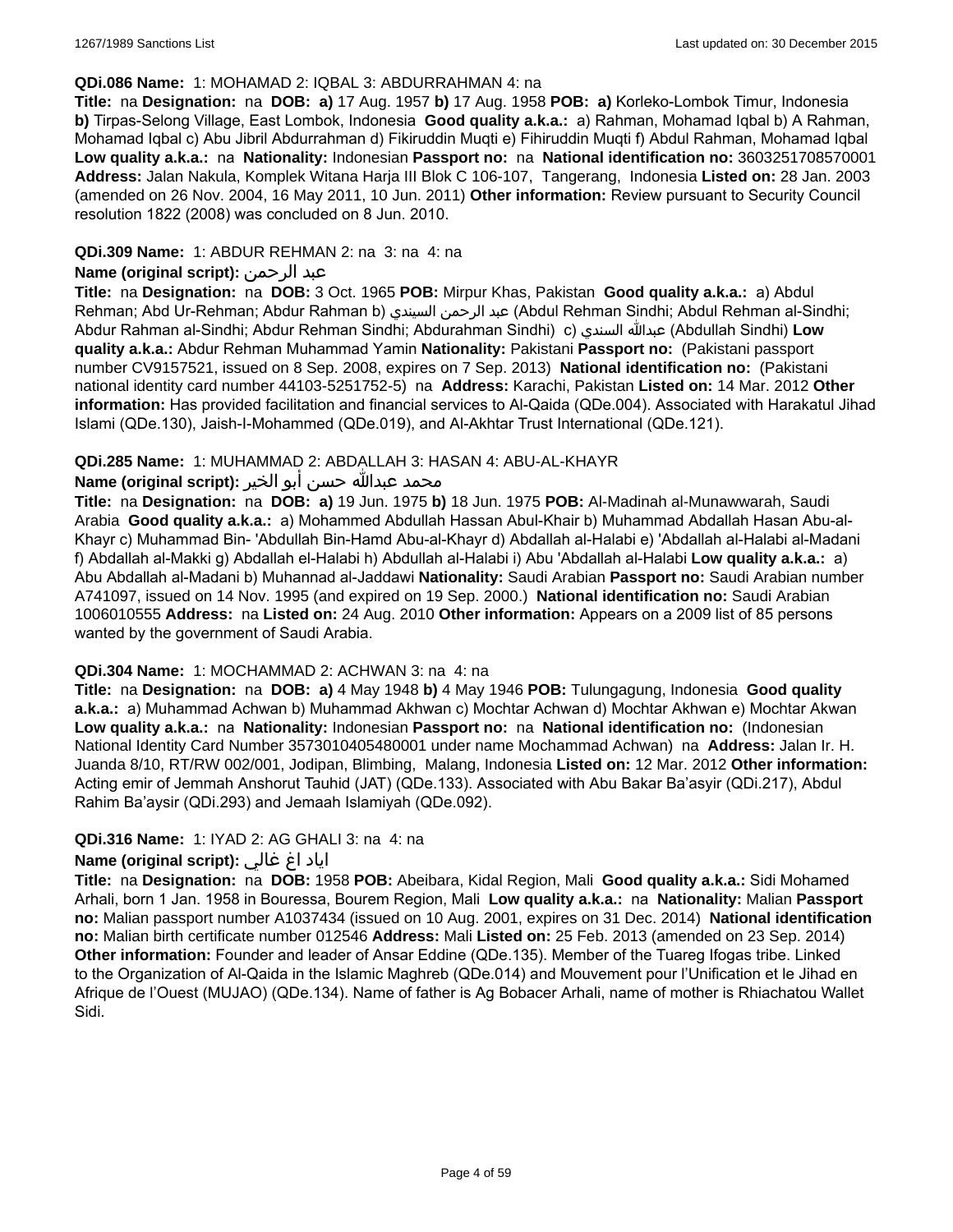# **QDi.203 Name:** 1: FARHAD 2: KANABI 3: AHMAD 4: na

### فرهاد كنابي أحمد **:Name (original script)**

**Title:** na **Designation:** na **DOB:** 1 Jul. 1971 **POB:** Arbil, Iraq **Good quality a.k.a.:** a) Kaua Omar Achmed b) Kawa Hamawandi (previously listed as) c) Kawa Omar Ahmed **Low quality a.k.a.:** na **Nationality:** Iraqi **Passport no:** (German travel document ("Reiseausweis") A 0139243 (revoked as at Sep. 2012)) **National identification no:** na **Address:** Arbil – Qushtuba – house no. SH 11, alley 5380, Iraq **Listed on:** 6 Dec. 2005 (amended on 31 Jul. 2006, 25 Jan. 2010, 13 Dec. 2011, 15 Nov. 2012, 10 Dec. 2015) **Other information:** Mother's name: Farida Hussein Khadir. Released from custody in Germany on 10 Dec. 2010 and relocated to Iraq on 6 Dec. 2011. Review pursuant to Security Council resolution 1822 (2008) was concluded on 5 Oct. 2009.

### **QDi.226 Name:** 1: NAJMUDDIN 2: FARAJ 3: AHMAD 4: na

**Title:** na **Designation:** na **DOB: a)** 7 Jul. 1956 **b)** 17 Jun. 1963 **POB:** Olaqloo Sharbajer, Al-Sulaymaniyah Governorate, Iraq **Good quality a.k.a.:** a) Mullah Krekar b) Fateh Najm Eddine Farraj c) Faraj Ahmad Najmuddin **Low quality a.k.a.:** na **Nationality:** Iraqi **Passport no:** na **National identification no:** Ration card no. 0075258 **Address:** Heimdalsgate 36-V, Oslo, 0578, Norway **Listed on:** 7 Dec. 2006 (amended on 10 Dec. 2015) **Other information:** Mother's name: Masouma Abd al-Rahman. Photo available for inclusion in the INTERPOL-UN Security Council Special Notice. Review pursuant to Security Council resolution 1822 (2008) was concluded on 20 May 2010.

### **QDi.237 Name:** 1: JABER 2: ABDALLAH 3: JABER 4: AHMAD AL-JALAHMAH

### جابر عبد الله جابر أحمد الجلاهمة **:(script original (Name**

**Title:** na **Designation:** na **DOB:** 24 Sep. 1959 **POB:** Al-Khitan area, Kuwait **Good quality a.k.a.:** a) Jaber Al-Jalamah b) Abu Muhammad Al-Jalahmah c) Jabir Abdallah Jabir Ahmad Jalahmah d) Jabir 'Abdallah Jabir Ahmad Al-Jalamah e) Jabir Al-Jalhami **Low quality a.k.a.:** a) Abdul-Ghani b) Abu Muhammad **Nationality:** Kuwaiti **Passport no: a)** 101423404 **b)** Kuwaiti number 2541451 (valid until 16 Feb. 2017) **c)** Kuwaiti number 002327881 **National identification no:** Kuwaiti 259092401188 **Address:** Kuwait (residence as at March 2009 and at December 2013) **Listed on:** 3 Jan. 2014 **Other information:** Previously listed between 16 Jan. 2008 and 3 Jan. 2014 (amended on 1 Jul. 2008, 23 Jul. 2008, 25 Jan. 2010). Review pursuant to Security Council resolution 1822 (2008) was concluded on 14 Sep. 2009.

### **QDi.193 Name:** 1: ZAKI 2: EZAT 3: ZAKI 4: AHMED

# زكي عزت زكي احمد **:(script original (Name**

**Title:** na **Designation:** na **DOB:** 21 Apr. 1960 **POB: a)** Sharqiyah, Egypt **b)** Zaqaziq, Egypt **Good quality a.k.a.:** a) Rif'at Salim b) Abu Usama **Low quality a.k.a.:** na **Nationality:** Egyptian **Passport no:** na **National identification no:** na **Address:** (May be on the Pakistani-Afghan border) **Listed on:** 29 Sep. 2005 (amended on 13 Dec. 2011) **Other information:** Father's name is Ahmed Ezat Zaki. Member of Egyptian Islamic Jihad (QDe.003). Review pursuant to Security Council resolution 1822 (2008) was concluded on 1 Jun. 2010.

### **QDi.014 Name:** 1: TARIQ 2: ANWAR 3: EL SAYED 4: AHMED

# طاريق أنور السيد احمد **:(script original (Name**

**Title:** na **Designation:** na **DOB:** 15 Mar. 1963 **POB:** Alexandria, Egypt **Good quality a.k.a.:** a) Hamdi Ahmad Farag b) Amr Al-Fatih Fathi c) Tarek Anwar El Sayed Ahmad **Low quality a.k.a.:** na **Nationality:** Egyptian **Passport no:** na **National identification no:** na **Address:** na **Listed on:** 6 Oct. 2001 (amended on 26 Nov. 2004, 18 Jul. 2007, 16 May 2011) **Other information:** Reportedly deceased in October 2001. Review pursuant to Security Council resolution 1822 (2008) was concluded on 29 Jul. 2010.

### **QDi.161 Name:** 1: FARID 2: AIDER 3: na 4: na

#### **Name (original script):** عيدر فريد

**Title:** na **Designation:** na **DOB:** 12 Oct. 1964 **POB:** Algiers, Algeria **Good quality a.k.a.:** a) Achour Ali b) Terfi Farid **Low quality a.k.a.:** Abdallah **Nationality:** Algerian **Passport no:** na **National identification no:**  na **Address:** na **Listed on:** 17 Mar. 2004 (amended on 26 Nov. 2004, 25 Jan. 2010, 16 May 2011) **Other information:** Italian Fiscal Code DRAFRD64R12Z301C. Sentenced in Italy in Mar. 2002 to 8 years of imprisonment. Arrest warrant issued by the Italian authorities on 16 Nov. 2007. Considered a fugitive from justice by the Italian authorities as of 14 Dec. 2007. Review pursuant to Security Council resolution 1822 (2008) was concluded on 30 Jul. 2009.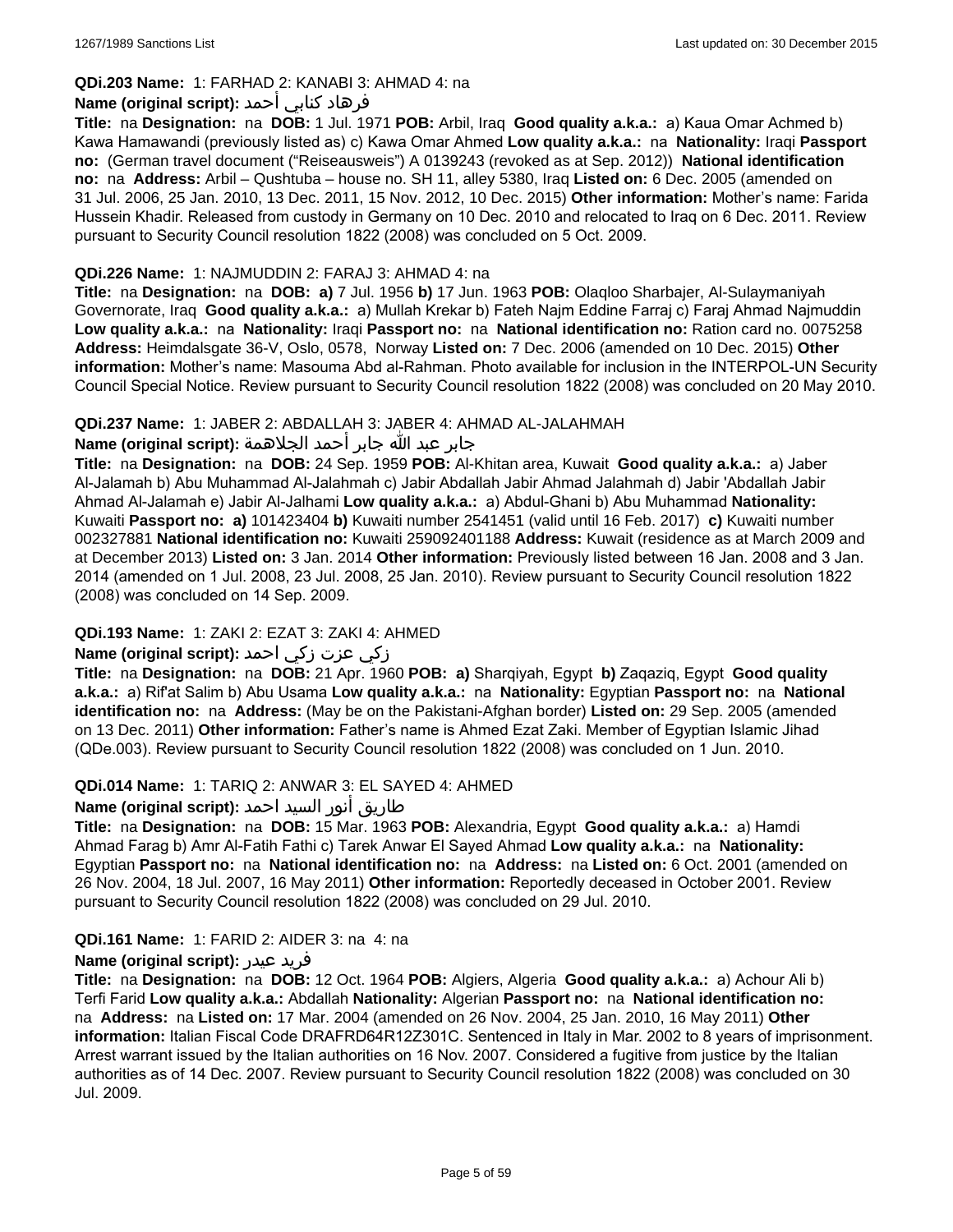#### **QDi.313 Name:** 1: DJAMEL 2: AKKACHA 3: na 4: na

#### **Name (original script):** عكاشة جمال

**Title:** na **Designation:** na **DOB:** 9 May 1978 **POB:** Rouiba, Algiers, Algeria **Good quality a.k.a.:** a) Yahia Abou el Hoummam b) Yahia Abou el Hammam **Low quality a.k.a.:** na **Nationality:** Algerian **Passport no:** na **National identification no:** na **Address:** Mali **Listed on:** 5 Feb. 2013 **Other information:** Father's name is Slimane. Mother's name is Akrouf Khadidja. Coordinator of groups associated with The Organisation of Al-Qaida in the Islamic Maghreb (QDe.014) in northern Mali.

#### **QDi.325 Name:** 1: ABOU 2: MOHAMED 3: AL ADNANI 4:

**Title:** na **Designation:** na **DOB:** Approximately 1977 **POB:** Binnish, Syrian Arab Republic **Good quality a.k.a.:**  a) Yaser Khalaf Nazzal Alrawi b) Jaber Taha Falah c) Abou Khattab d) Abou Sadeq Alrawi e) Tah al Binchi f) Abu Mohammed al-Adnani g) Taha Sobhi Falaha h) Yasser Khalaf Hussein Nazal al-Rawi i) Abu Baker al-Khatab j) Abu Sadek al-Rawi k) Taha al-Banshi l) Abu Mohamed al-Adnani m) Abu-Mohammad al-Adnani al-Shami n) Hajj Ibrahim **Low quality a.k.a.:** na **Nationality:** Iraqi **Passport no:** na **National identification no:** na **Address:**  na **Listed on:** 15 Aug. 2014 **Other information:** Official spokesman of Islamic State in Iraq and the Levant (ISIL), listed as Al-Qaida in Iraq (QDe.115), and emir of ISIL in Syria, closely associated with Abu Mohammed al-Jawlani (QDi.317) and Abu Bakr al-Baghdadi, listed as Ibrahim Awwad Ibrahim Ali al-Badri al-Samarrai (QDi.299).

### **QDi.328 Name:** 1: HAJJAJ 2: BIN 3: FAHD 4: AL AJMI

**Title:** na **Designation:** na **DOB:** 10 Aug. 1987 **POB:** Kuwait **Good quality a.k.a.:** a) Hijaj Fahid Hijaj Muhammad Sahib al-Ajmi b) Hicac Fehid Hicac Muhammed Sebib al-Acmi c) Hajjaj bin-Fahad al-Ajmi d) Sheikh Hajaj al-Ajami e) Hajaj al-Ajami f) Ajaj Ajami **Low quality a.k.a.:** na **Nationality:** Kuwaiti **Passport no:** na **National identification no:** na **Address:** na **Listed on:** 15 Aug. 2014 **Other information:** A Kuwait-based facilitator in charge of the 'committee of zakat' and financier for Al-Nusrah Front for the People of the Levant (QDe.137).

### **QDi.324 Name:** 1: ABDUL MOHSEN 2: ABDALLAH 3: IBRAHIM 4: AL CHAREKH

**Title:** na **Designation:** na **DOB:** 13 Jul. 1985 **POB:** Saqra, Saudi Arabia **Good quality a.k.a.:** a) Abdul Mohsen Abdullah Ibrahim Al-Sharikh b) Sanafi al Nasr **Low quality a.k.a.:** na **Nationality:** Saudi Arabian **Passport no:** na **National identification no:** na **Address:** na **Listed on:** 15 Aug. 2014 **Other information:** A long time facilitator and financier for Al-Qaida (QDe.004), appointed as a regional leader of Jabhat al-Nusrah, listed as Al-Nusrah Front for the People of the Levant (QDe.137).

#### **QDi.327 Name:** 1: ABDELRAHMAN 2: MOUHAMAD ZAFIR 3: AL DABIDI 4: AL JAHANI

**Title:** na **Designation:** na **DOB: a)** 4 Dec. 1971 **b)** 1977 **POB:** Kharj, Saudi Arabia **Good quality a.k.a.:** a) Abd Al-Rahman Muhammad Zafir Al-Dubaysi Al-Juhni b) Abd Al-Rahman Muhammad Zafir al-Dubaysi al-Jahni c) Abd Al-Rahman Muhammad Zafir al-Dubaysi al-Jahani d) Abd Al-Rahman Muhammad Zafir al-Dubaysi al-Juhani e) Abdulrhman Mohammed D. Aljahani f) Abu al-Wafa' g) Abu Anas h) Abd al-Rahman Muhammad Zafir al-Dabisi al-Jahani i) Abu Wafa al-Saudi j) Abu al-Wafa k) Abd al-Rahman Muhammad Thafir al-Jahni l) Abd al-Rahman Muhammad al-Juhani m) Abdelrahman Mouhamad Zafir al Dabissi Juhan n) Abdelrahman Mouhamad Zafir al Dabissi Juhani **Low quality a.k.a.:** Abou Wafa al Saoudi **Nationality:** Saudi Arabian **Passport no:** F508591 **National identification no:** Saudi Arabian national identification number 1027508157 **Address:** na **Listed on:** 15 Aug. 2014 **Other information:** A member and regional commander of Jabhat al-Nusrah, listed as Al-Nusrah Front for the People of the Levant (QDe.137) and a facilitator of foreign recruits for that group.

#### **QDi.361 Name:** 1: AMRU 2: AL-ABSI 3: na 4: na

**Title:** na **Designation:** na **DOB:** Approximately 1979 **POB:** Saudi Arabia **Good quality a.k.a.:** a) Amr al Absi b) Abu al Athir Amr al Absi **Low quality a.k.a.:** a) Abu al-Athir b) Abu al-Asir c) Abu Asir d) Abu Amr al Shami e) Abu al-Athir al-Shami f) Abu-Umar al-Absi **Nationality:** na **Passport no:** na **National identification no:** na **Address:** Homs, Syrian Arab Republic (location as at Sep. 2015) **Listed on:** 29 Sep. 2015 **Other information:** Shura council member of Islamic State in Iraq and the Levant, listed as Al-Qaida in Iraq (AQI) (QDe.115) and in charge of ISIL's media arm. ISIL's provincial leader for Homs, Syrian Arab Republic as of mid-2014. Dubbed as the ISIL's "kidnapperin-chief".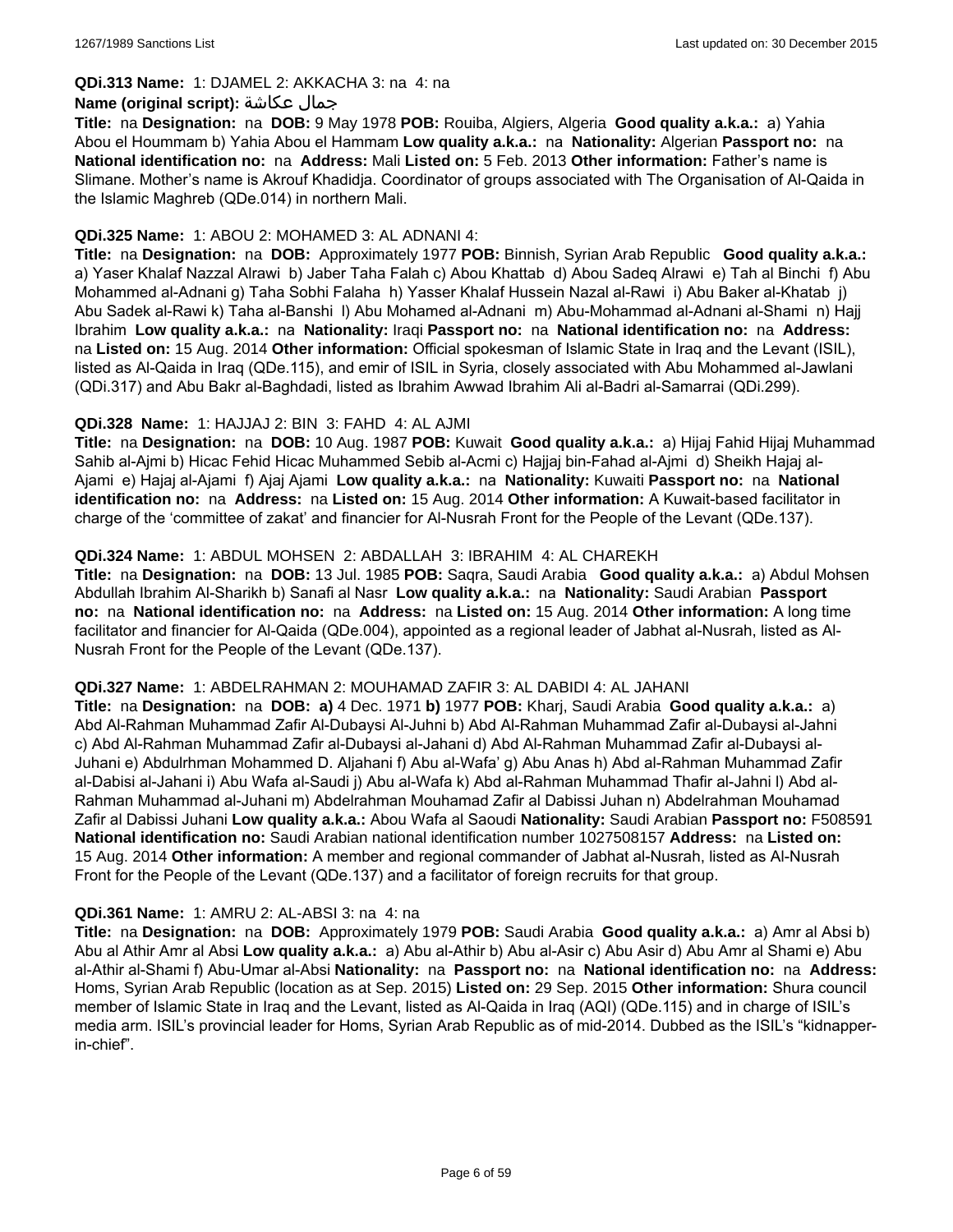### **QDi.338 Name:** 1: SHAFI 2: SULTAN 3: MOHAMMED 4: AL-AJMI

**Title:** Doctor **Designation:** na **DOB:** 1 Jan. 1973 **POB:** Warah, Kuwait **Good quality a.k.a.:** a) Shafi al-Ajmi b) Sheikh Shafi al-Ajmi **Low quality a.k.a.:** Shaykh Abu-Sultan **Nationality:** Kuwaiti **Passport no:** 0216155930 **National identification no:** na **Address:** Area 3, Street 327, Building 41, Al-Uqaylah, Kuwait **Listed on:** 23 Sep. 2014 **Other information:** Fundraiser for Al-Nusrah Front for the People of the Levant (QDe.137).

### **QDi.344 Name:** 1: IBRAHIM 2: 'ISA HAJJI 3: MUHAMMAD 4: AL-BAKR

### ابراهیم عیسی حاجي محمد البکر **:(script original (Name**

**Title:** na **Designation:** na **DOB:** 12 Jul. 1977 **POB:** Qatar **Good quality a.k.a.:** a) Ibrahim 'Issa Haji Muhammad al-Bakar b) Ibrahim 'Isa Haji al-Bakr c) Ibrahim Issa Hijji Mohd Albaker d) Ibrahim Issa Hijji Muhammad al-Baker e) Ibrahim 'Issa al-Bakar f) Ibrahim al-Bakr **Low quality a.k.a.:** Abu-Khalil **Nationality:** Qatari **Passport no:** 01016646, issued in Qatar **National identification no:** na **Address:** na **Listed on:** 23 Jan. 2015 **Other information:** Facilitator who provides financial support for and financial services to and in support of Al-Qaida (QDe.004).

### **QDi.379 Name:** 1: ABD AL-AZIZ 2: ADAY 3: ZIMIN 4: AL-FADHIL

### عبدالعزیز عدي زمین الفضیل **:(script original (Name**

**Title:** na **Designation:** na **DOB:** 27 Aug. 1981 **POB:** Kuwait **Good quality a.k.a.:** a) Abd al-Aziz Udai Samin al-Fadhli b) Abd al-Aziz Udai Samin al-Fadhl c) Abd al-Aziz Adhay Zimin al-Fadhli d) Abdalaziz Ad'ai Samin Fadhli al-Fadhali **Low quality a.k.a.:** na **Nationality:** na **Passport no:** na **National identification no:** 281082701081 **Address:** na **Listed on:** 21 Sep. 2015 **Other information:** Kuwait-based facilitator who provides financial services to, or in support of, Al-Nusrah Front for the People of the Levant (QDe.137) and Al-Qaida in the Arabian Peninsula (AQAP) (QDe.129).

### **QDi.332 Name:** 1: IBRAHIM 2: SULEIMAN 3: HAMAD 4: AL-HABLAIN

**Title:** na **Designation:** na **DOB:** 17 Dec. 1984 **POB:** Buraidah, Saudi Arabia **Good quality a.k.a.:** Barahim Suliman H. al Hblian **Low quality a.k.a.:** a) Abu Jabal b) Abu-Jabal **Nationality:** Saudi Arabian **Passport no:** Saudi Arabian passport number F800691 **National identification no:** na **Address:** na **Listed on:** 23 Sep. 2014 **Other information:** Explosives expert and operative for the Abdallah Azzam Brigades (AAB) (QDe.144). Wanted by the Saudi Arabian Government for terrorism. Physical description: eye colour: dark; hair colour: dark; complexion: olive. Speaks Arabic. Photo available for inclusion in the INTERPOL-UN Security Council Special Notice.

### **QDi.337 Name:** 1: MAYSAR ALI 2: MUSA 3: ABDALLAH 4: AL-JUBURI

**Title:** Amir **Designation:** na **DOB:** 1 Jun. 1976 **POB: a)** Al-Shura, Mosul, Iraq **b)** Harara, Ninawa Province, Iraq **Good quality a.k.a.:** a) Muyassir al-Jiburi b) Muyassir Harara c) Muyassir al-Shammari d) Muhammad Khalid Hassan **Low quality a.k.a.:** a) Al-Shammari b) Mus'ab al-Qahtani c) Abu Maria al-Qatani **Nationality:** Iraqi **Passport no:** na **National identification no:** na **Address:** na **Listed on:** 23 Sep. 2014 **Other information:** Sharia amir of Al-Nusrah Front for the People of the Levant (QDe.137) as of early 2014.

#### **QDi.382 Name:** 1: SA'D 2: BIN SA'D 3: MUHAMMAD SHARIYAN 4: AL-KA'BI

### سعد بن سعد محمد شریان الكعبي **:(script original (Name**

**Title:** na **Designation:** na **DOB:** 15 Feb. 1972 **POB:** na **Good quality a.k.a.:** a) Sa'd bin Sa'd Muhammad Shiryan al-Ka'bi b) Sa'd Sa'd Muhammad Shiryan al-Ka'bi c) Sa'd al-Sharyan al-Ka'bi **Low quality a.k.a.:** a) Abu Haza' b) Abu Hazza' c) Umar al-Afghani d) Abu Sa'd e) Abu Suad **Nationality:** Qatari **Passport no:** Qatari passport number 00966737 **National identification no:** na **Address:** na **Listed on:** 21 Sep. 2015 **Other information:** Qatar-based facilitator who provides financial services to, or in support of, Al-Nusrah Front for the People of the Levant (QDe.137).

# **QDi.380 Name:** 1: ABD AL-LATIF 2: BIN ABDALLAH 3: SALIH MUHAMMAD 4: AL-KAWARI

### عبداللطیف بن عبدلله صالح محمد الكواري **:(script original (Name**

**Title:** na **Designation:** na **DOB:** 28 Sep. 1973 **POB:** na **Good quality a.k.a.:** a) Abd-al-Latif Abdallah Salih al-Kawari b) Abd-al-Latif Abdallah Salih al-Kuwari c) Abd-al-Latif Abdallah al-Kawwari d) Abd-al-Latif Abdallah al-Kawari e) Abu Ali al-Kawari **Low quality a.k.a.:** na **Nationality:** Qatari **Passport no: a)** Qatari passport number 01020802 **b)** Qatari passport number 00754833, issued on 20 May 2007 **c)** Qatari passport number 00490327, issued on 28 Jul. 2001 **National identification no:** Qatari identity card number 27363400684 **Address:** Al-Laqtah, Qatar **Listed on:** 21 Sep. 2015 **Other information:** Qatar-based facilitator who provides financial services to, or in support of, Al-Qaida (QDe.004).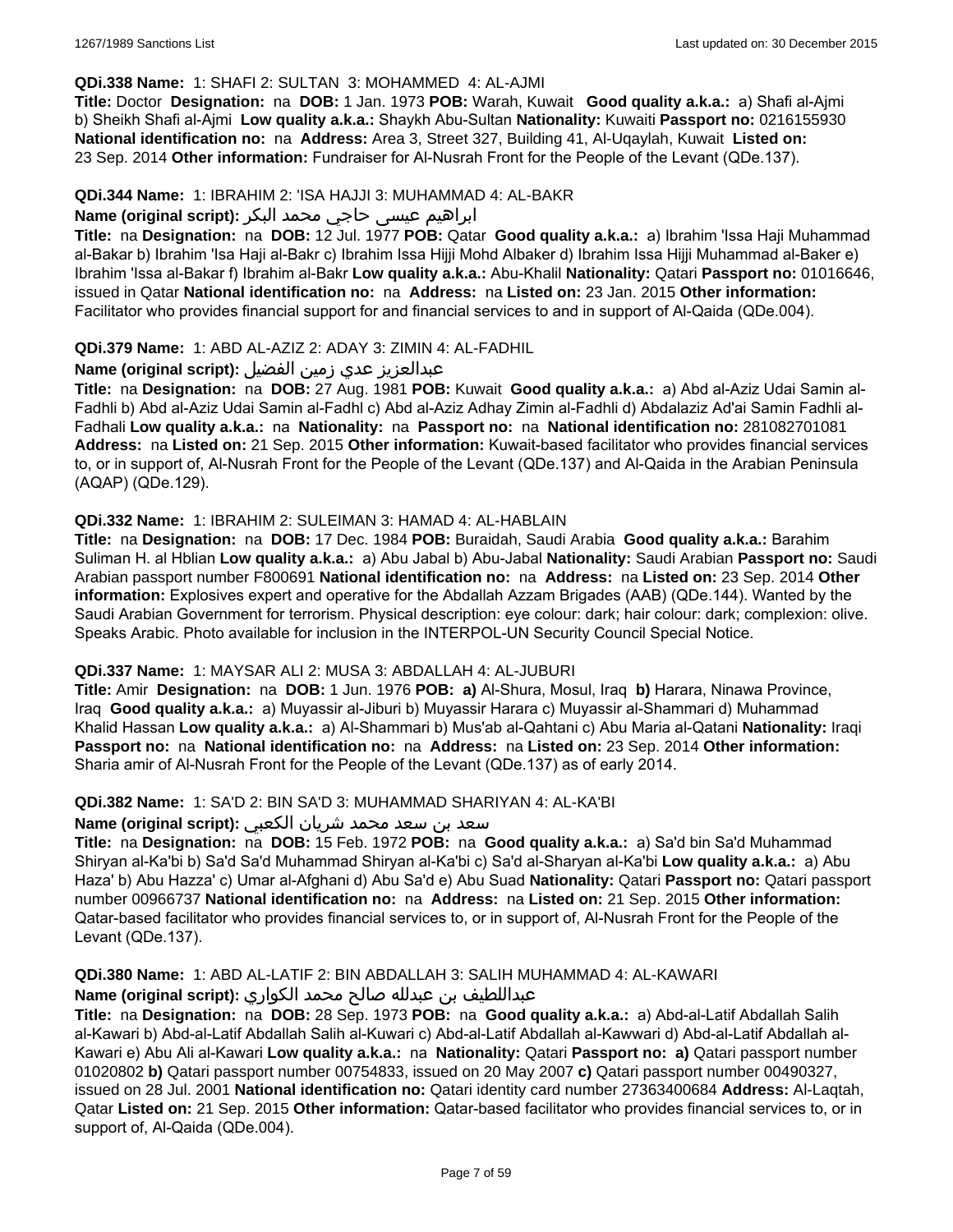#### **QDi.330 Name:** 1: AZZAM 2: ABDULLAH 3: ZUREIK 4: AL-MAULID AL-SUBHI

**Title:** na **Designation:** na **DOB:** 12 Apr. 1976 **POB:** Al Baraka, Saudi Arabia **Good quality a.k.a.:** a) Mansur al-Harbi b) Azzam al-Subhi c) Azam Abdallah Razeeq al Mouled Alsbhua d) Abu Muslem al-Maky e) Abu Suliman al-Harbi f) Abu Abdalla al-Harbi g) Azam A.R. Alsbhua **Low quality a.k.a.:** na **Nationality:** Saudi Arabian **Passport no:** na **National identification no:** na **Address:** na **Listed on:** 23 Sep. 2014 **Other information:** Has ties to numerous senior Al-Qaida (QDe.004) leaders. Wanted by the Saudi Arabian Government for terrorism. Father's name is Abdullah Razeeq al Mouled al Sbhua. Physical description: eye colour: dark; hair colour: dark; complexion: dark. Speaks Arabic. Photo available for inclusion in the INTERPOL-UN Security Council Special Notice.

### **QDi.334 Name:** 1: 'ABD AL-RAHMAN 2: BIN 'UMAYR 3: AL-NU'AYMI 4:

**Title:** na **Designation:** na **DOB:** 1954 **POB:** na **Good quality a.k.a.:** a) Abd al-Rahman bin 'Amir al-Na'imi b) 'Abd al-Rahman al-Nu'aimi c) 'Abd al-Rahman bin 'Amir al-Nu'imi d) 'Abd al-Rahman bin 'Amir al-Nu'aymi e) 'Abdallah Muhammad al-Nu'aymi f) 'Abd al-Rahman al-Nua'ymi g) A. Rahman al-Naimi h) Abdelrahman Imer al Jaber al Naimeh i) A. Rahman Omair J Alnaimi j) Abdulrahman Omair al Neaimi **Low quality a.k.a.:**  na **Nationality:** na **Passport no:** Qatari passport number 00868774 (expired on 27 Apr. 2014) **National identification no:** Qatari identification number 25463401784 (expires on 6 Dec. 2019) **Address:** na **Listed on:** 23 Sep. 2014 **Other information:** Financier and facilitator for Al-Qaida (QDe.004) and Al-Qaida in Iraq (QDe.115).

### **QDi.339 Name:** 1: 'ABD AL-RAHMAN 2: MUHAMMAD 3: MUSTAFA 4: AL-QADULI

**Title:** na **Designation:** na **DOB: a)** 1959 **b)** 1957 **POB:** Mosul, Ninawa Province, Iraq **Good quality a.k.a.:** a) 'Abd al-Rahman Muhammad Mustafa Shaykhlari b) Umar Muhammad Khalil Mustafa c) Abdul Rahman Muhammad al-Bayati d) Tahir Muhammad Khalil Mustafa al-Bayati e) Aliazra Ra'ad Ahmad **Low quality a.k.a.:** a) Abu-Shuayb b) Hajji Iman c) Abu Iman d) Abu Ala e) Abu Hasan f) Abu Muhammad g) Abu Zayna **Nationality:** Iraqi **Passport no:** na **National identification no:** na **Address:** na **Listed on:** 23 Sep. 2014 **Other information:** Senior Islamic State in Iraq and the Levant (ISIL), listed as Al-Qaida in Iraq (AQI) (QDe.115), official. Previously served as a representative of AQI to Al-Qaida (QDe.004) senior leadership in Pakistan.

### **QDi.369 Name:** 1: MU'TASSIM 2: YAHYA 3: 'ALI 4: AL-RUMAYSH

**Title:** na **Designation:** na **DOB:** 4 Jan. 1973 **POB:** Jeddah, Saudi Arabia **Good quality a.k.a.:** na **Low quality a.k.a.:** a) Rayhanah b) Abu-Rayhanah c) Handalah d) Abu-Rayhanah al-'Ansari al-Jeddawi **Nationality:** Yemeni **Passport no:** Yemeni passport number 01055336 **National identification no:** Saudi Arabian alien registration number 2054275397, issued on 22 Jul. 1998 **Address:** na **Listed on:** 29 Sep. 2015 **Other information:** Financial and foreign fighter facilitator for Islamic State in Iraq and the Levant, listed as Al-Qaida in Iraq (QDe.115). Member of Al-Qaida in the Arabian Peninsula (AQAP) (QDe.129) since at least Jun. 2014.

#### **QDi.381 Name:** 1: HAMAD 2: AWAD 3: DAHI SARHAN 4: AL-SHAMMARI

### حمد عوض ضاحي سرحان الشمري **:(script original (Name**

**Title:** na **Designation:** na **DOB:** 31 Jan. 1984 **POB:** na **Good quality a.k.a.:** na **Low quality a.k.a.:** Abu Uqlah al-Kuwaiti **Nationality:** Kuwaiti **Passport no:** Kuwaiti passport number 155454275 **National identification no:** Kuwaiti identity card number 284013101406 **Address:** na **Listed on:** 21 Sep. 2015 **Other information:** Kuwaitbased facilitator who provides financial services to, or in support of, Al-Qaida (QDe.004) and Al-Nusrah Front for the People of the Levant (QDe.137).

#### **QDi.329 Name:** 1: AHMED 2: ABDULLAH 3: SALEH AL-KHAZMARI 4: AL-ZAHRANI

**Title:** na **Designation:** na **DOB:** 15 Sep. 1978 **POB:** Dammam, Saudi Arabia **Good quality a.k.a.:** a) Abu Maryam al-Zahrani b) Abu Maryam al-Saudi c) Ahmed Abdullah S al-Zahrani d) Ahmad Abdullah Salih al-Zahrani e) Abu Maryam al-Azadi f) Ahmed bin Abdullah Saleh bin al-Zahrani g) Ahmed Abdullah Saleh al-Zahrani al-Khozmri **Low quality a.k.a.:** na **Nationality:** Saudi Arabian **Passport no:** Saudi Arabia number E126785, issued on 27 May 2002 (expired on 3 Apr. 2007) **National identification no:** na **Address:** (Located in Syria) **Listed on:** 23 Sep. 2014 **Other information:** Senior member of Al-Qaida (QDe.004). Wanted by the Saudi Arabian Government for terrorism. Father's name is Abdullah Saleh al Zahrani. Physical description: eye colour: dark; hair colour: dark; complexion: olive. Speaks Arabic. Photo available for inclusion in the INTERPOL-UN Security Council Special Notice.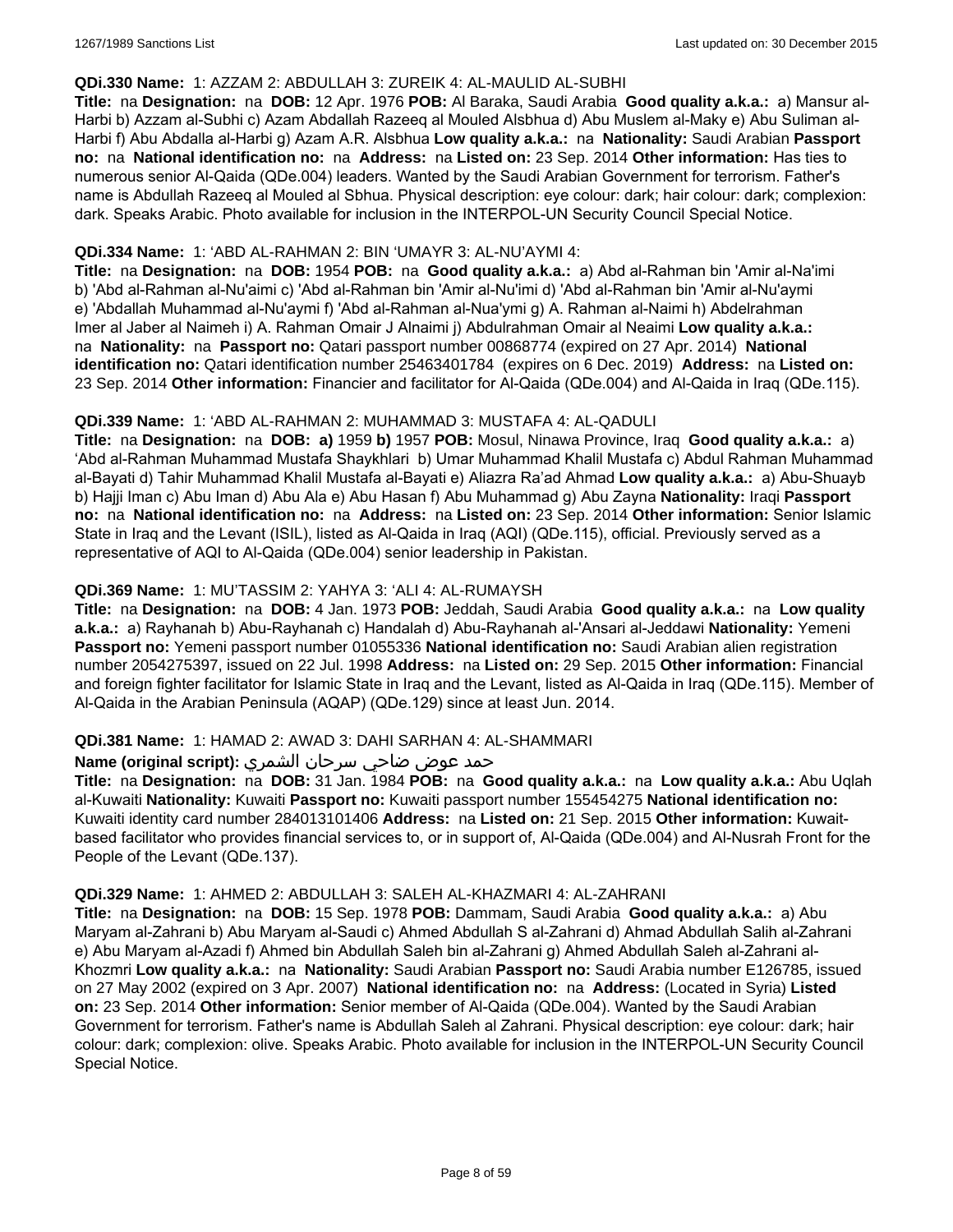### **QDi.326 Name:** 1: HAMID 2: HAMAD 3: HAMID 4: AL-'ALI

**Title:** na **Designation:** na **DOB:** 17 Nov. 1960 **POB: a)** Kuwait **b)** Qatar **Good quality a.k.a.:** na **Low quality a.k.a.:** na **Nationality:** Kuwaiti **Passport no: a)** Kuwaiti passport number 001714467 **b)** Kuwaiti passport number 101505554 **National identification no:** na **Address:** na **Listed on:** 15 Aug. 2014 **Other information:** A Kuwaitbased financier, recruiter and facilitator for Islamic State in Iraq and the Levant, listed as Al-Qaida in Iraq (QDe.115), and Jabhat al-Nusrah, listed as Al-Nusrah Front for the People of the Levant (QDe.137). Associated with Ibrahim Awwad Ibrahim Ali al-Badri al-Samarrai (QDi.299) and Abu Mohammed al-Jawlani (QDi.317).

### **QDi.335 Name:** 1: 'ABD AL-RAHMAN 2: KHALAF 3: 'UBAYD JUDAY' 4: AL-'ANIZI

**Title:** na **Designation:** na **DOB:** Approximately 1973 **POB:** na **Good quality a.k.a.:** a) 'Abd al-Rahman Khalaf al-Anizi b) 'Abd al-Rahman Khalaf al-'Anzi **Low quality a.k.a.:** a) Abu Usamah al-Rahman b) Abu Shaima' Kuwaiti c) Abu Usamah al-Kuwaiti d) Abu Usama e) Yusuf **Nationality:** Kuwaiti **Passport no:** na **National identification no:** na **Address:** Syrian Arab Republic (located in since 2013) **Listed on:** 23 Sep. 2014 **Other information:** Provides support to Al-Qaida (QDe.004) and Islamic State in Iraq and the Levant, listed as Al-Qaida in Iraq (AQI) (QDe.115), in Syria and Iraq.

### **QDi.236 Name:** 1: HAMID 2: ABDALLAH 3: AHMAD 4: AL-ALI

حامد عبد الله أحمد العلي **:(script original (Name**

**Title:** na **Designation:** na **DOB:** 20 Jan. 1960 **POB:** Kuwait **Good quality a.k.a.:** a) Dr. Hamed Abdullah Al-Ali b) Hamed Al-'Ali c) Hamed bin 'Abdallah Al-'Ali d) Hamid 'Abdallah Al-'Ali e) Hamid 'Abdallah Ahmad Al-'Ali f) Hamid bin Abdallah Ahmed Al-Ali g) Hamid Abdallah Ahmed Al-Ali **Low quality a.k.a.:** Abu Salim **Nationality:** Kuwaiti **Passport no:** Kuwaiti passport number 1739010, issued on 26 May 2003, issued in Kuwait (and expired on 25 May 2008) **National identification no:** na **Address:** Kuwait (residence as at Mar. 2009) **Listed on:** 16 Jan. 2008 (amended on 1 Jul. 2008, 23 Jul. 2008, 25 Jan. 2010) **Other information:** Review pursuant to Security Council resolution 1822 (2008) was concluded on 14 Sep. 2009.

### **QDi.092 Name:** 1: MEHREZ 2: BEN MAHMOUD 3: BEN SASSI 4: AL-AMDOUNI

## محرز بن محمود بن ساسي العمدوني **:Name (original script)**

**Title:** na **Designation:** na **DOB:** 18 Dec. 1969 **POB:** Asima-Tunis, Tunisia **Good quality a.k.a.:** a) Fabio Fusco, born 25 May 1968 in Naples, Italy b) Fabio Fusco, born 18 Dec. 1968 in Tunisia c) Fabio Fusco, born 25 May 1968 in Algeria d) Mohamed Hassan e) Meherez Hamdouni f) Amdouni Mehrez ben Tah, born 14 Jul. 1969 in Tunisia g) Meherez ben Ahdoud ben Amdouni **Low quality a.k.a.:** Abu Thale **Nationality:** Tunisian **Passport no:** Tunisian number G737411, issued on 24 Oct. 1990 (expired on 20 Sep. 1997) **National identification no:** na **Address:** Italy **Listed on:** 25 Jun. 2003 (amended on 26 Nov. 2004, 20 Dec. 2005, 17 Oct. 2007, 16 Sep. 2008, 24 Mar. 2009, 12 Jul. 2010, 16 May 2011) **Other information:** Father's name is Mahmoud ben Sasi. Mother's name is Maryam bint al-Tijani. Inadmissible to the Schengen area. Review pursuant to Security Council resolution 1822 (2008) was concluded on 22 Apr. 2010.

**QDi.060 Name:** 1: MOHAMED 2: BEN BELGACEM 3: BEN ABDALLAH 4: AL-AOUADI

محمد بن بلقاسم بن عبد الله العوادي **:Name (original script**)

**Title:** na **Designation:** na **DOB:** 11 Dec. 1974 **POB:** Tunis, Tunisia **Good quality a.k.a.:** a) Mohamed Ben Belkacem Aouadi b) Fathi Hannachi **Low quality a.k.a.:** na **Nationality:** Tunisian **Passport no:** (Tunisian passport number L 191609 issued on 28 Feb. 1996, expired on 27 Feb. 2001) **National identification no: a)** (04643632 issued on 18 Jun. 1999) **b)** (Italian Fiscal Code: DAOMMD74T11Z352Z) na **Address:** 50th Street, Number 23, Zehrouni, Tunis, Tunisia **Listed on:** 24 Apr. 2002 (amended on 10 Apr. 2003, 26 Nov. 2004, 9 Sep. 2005, 20 Dec. 2005, 31 Jul. 2006, 7 Jun. 2007, 23 Dec. 2010, 24 Nov. 2014) **Other information:** Head of security wing of Ansar al-Shari'a in Tunisia (AAS-T) (QDe.143). Mother's name is Ourida Bint Mohamed. Deported from Italy to Tunisia on 1 Dec. 2004. Arrested in Tunisia in Aug. 2013. Review pursuant to Security Council resolution 1822 (2008) was concluded on 22 Apr. 2010.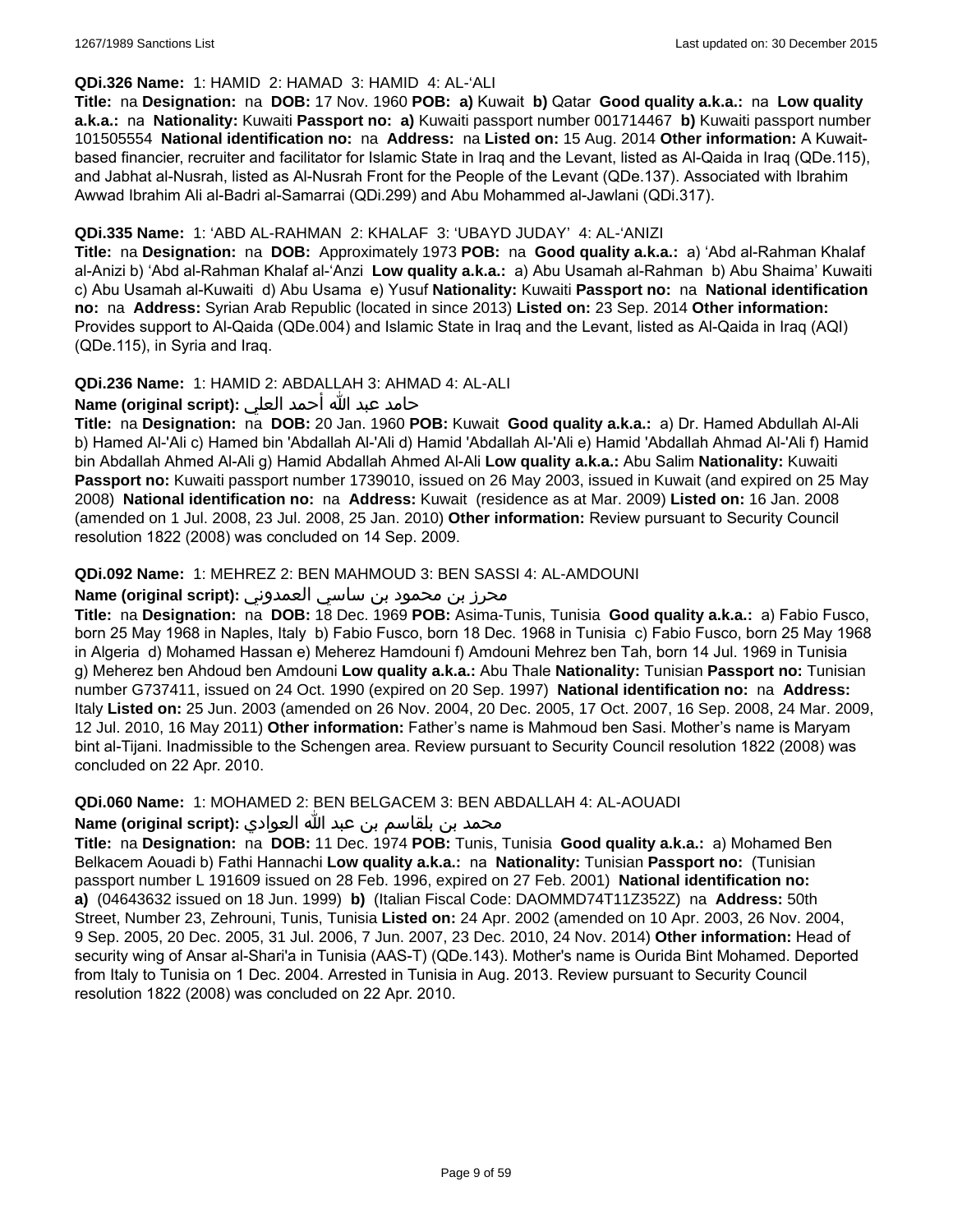### **QDi.291 Name:** 1: IBRAHIM 2: HASSAN 3: TALI 4: AL-ASIRI

# إبراهيم حسن طالع العسيري **:(script original (Name**

**Title:** na **Designation:** na **DOB: a)** 19 Apr. 1982 **b)** 18 Apr. 1982 **c)** (24/06/1402 (Hijri Calendar)) **POB:** Riyadh, Saudi Arabia **Good quality a.k.a.:** a) Ibrahim Hassan Tali Asiri (عسيري طالع حسن إبراهيم (b) Ibrahim Hasan Talea Aseeri c) Ibrahim Hassan al-Asiri d) Ibrahim Hasan Tali Asiri e) Ibrahim Hassan Tali Assiri f) Ibrahim Hasan Tali'A 'Asiri g) Ibrahim Hasan Tali al-'Asiri h) Ibrahim al-'Asiri i) Ibrahim Hassan Al Asiri **Low quality a.k.a.:** a) Abu Saleh b) Abosslah c) Abu-Salaah **Nationality:** Saudi Arabian **Passport no:** Saudi Arabian number F654645, issued on 30 Apr. 2005 (expired on 7 Mar. 2010. Issue date in Hijri Calendar 24/06/1426. Expiry date in Hijri Calendar 21/03/1431.) **National identification no:** (Saudi Arabian civil identification number 1028745097) na **Address:** Yemen **Listed on:** 24 Mar. 2011 (amended on 15 Apr. 2014, 15 Jun. 2015) **Other information:** Operative and principal bomb maker of Al-Qaida in the Arabian Peninsula (AQAP) (QDe.129). Believed to be hiding in Yemen as at Mar. 2011. Wanted by Saudi Arabia. Also associated with Nasir 'abd-al-Karim 'Abdullah Al-Wahishi (QDi.274), Qasim Yahya Mahdi al-Rimi (QDi.282), and Anwar Nasser Abdulla Al-Aulaqi (QDi.283).

### **QDi.283 Name:** 1: ANWAR 2: NASSER 3: ABDULLA 4: AL-AULAQI

انور ناصر عبدالله العولقي **:(script original (Name**

**Title:** na **Designation:** na **DOB: a)** 21 Apr. 1971 **b)** 22 Apr. 1971 **POB:** Las Cruces, New Mexico, United States of America **Good quality a.k.a.:** a) Anwar al-Aulaqi b) Anwar al-Awlaki c) Anwar al-Awlaqi d) Anwar Nasser Aulaqi e) Anwar Nasser Abdullah Aulaqi f) Anwar Nasser Abdulla Aulaqi **Low quality a.k.a.:** na **Nationality: a)** United States of America **b)** Yemeni **Passport no:** na **National identification no:** na **Address:** na **Listed on:** 20 Jul. 2010 (amended on 30 Nov. 2011) **Other information:** Confirmed to have died on 30 Sep. 2011 in Yemen.

### **QDi.138 Name:** 1: SAID 2: BEN ABDELHAKIM 3: BEN OMAR 4: AL-CHERIF

### سعيد بن عبد الحكيم بن عمر الشريف **:(script original (Name**

**Title:** na **Designation:** na **DOB:** 25 Jan. 1970 **POB:** Manzil Tmim, Tunisia **Good quality a.k.a.:** a) Cherif Said, born 25 Jan. 1970 in Tunisia b) Binhamoda Hokri, born 25 Jan. 1970 in Sosa, Tunisia c) Hcrif Ataf, born 25 Jan. 1971 in Solisse, Tunisia d) Bin Homoda Chokri, born 25 Jan. 1970 in Tunis, Tunisia e) Atef Cherif, born 12 Dec. 1973 in Algeria f) Sherif Ataf, born 12 Dec. 1973 in Aras, Algeria g) Ataf Cherif Said, born 12 Dec. 1973 in Tunis, Tunisia h) Cherif Said, born 25 Jan. 1970 in Tunis, Tunisia i) Cherif Said, born 12 Dec. 1973 in Algeria **Low quality a.k.a.:** a) Djallal b) Youcef c) Abou Salman d) Said Tmimi **Nationality:** Tunisian **Passport no:** Tunisian number M307968, issued on 8 Sep. 2001 (expired on 7 Sep. 2006) **National identification no:** na **Address:** Corso Lodi 59, Milan, Italy **Listed on:** 12 Nov. 2003 (amended on 20 Dec. 2005, 21 Dec. 2007, 30 Jan. 2009, 16 May 2011) **Other information:** Mother's name is Radhiyah Makki. Sentenced to eight years and ten months of imprisonment for membership of a terrorist association by the Appeal Court of Milan, Italy, on 7 Feb. 2008. Sentence confirmed by the Italian Supreme Court on 15 Jan. 2009, which became definitive as of Feb. 2008. Subject to expulsion from Italy to Tunisia after serving the sentence. Review pursuant to Security Council resolution 1822 (2008) was concluded on 6 May 2010.

### **QDi.231 Name:** 1: SALEM 2: NOR ELDIN 3: AMOHAMED 4: AL-DABSKI

### سالم نور الدين امحمد الدبيسكي **:Name (original script)**

**Title:** na **Designation:** na **DOB:** 1963 **POB:** Tripoli, Libyan Arab Jamahiriya **Good quality a.k.a.:** a) Abu Al-Ward b) Abdullah Ragab **Low quality a.k.a.:** a) Abu Naim b) Abdallah al- Masri **Nationality:** Libyan **Passport no: a)** Libyan passport number 1990/345751 **b)** Libyan passport number 345751 **National identification no:** Libyan national identification number 220334 **Address:** Bab Ben Ghasheer, Tripoli, Libyan Arab Jamahiriya **Listed on:** 8 Jun. 2007 (amended on 13 Dec. 2011) **Other information:** Mother's name is Kalthoum Abdul Salam al-Shaftari. Senior member of Libyan Islamic Fighting Group (QDe.011) and member of Al-Qaida (QDe.004). Review pursuant to Security Council resolution 1822 (2008) was concluded on 24 Nov. 2009.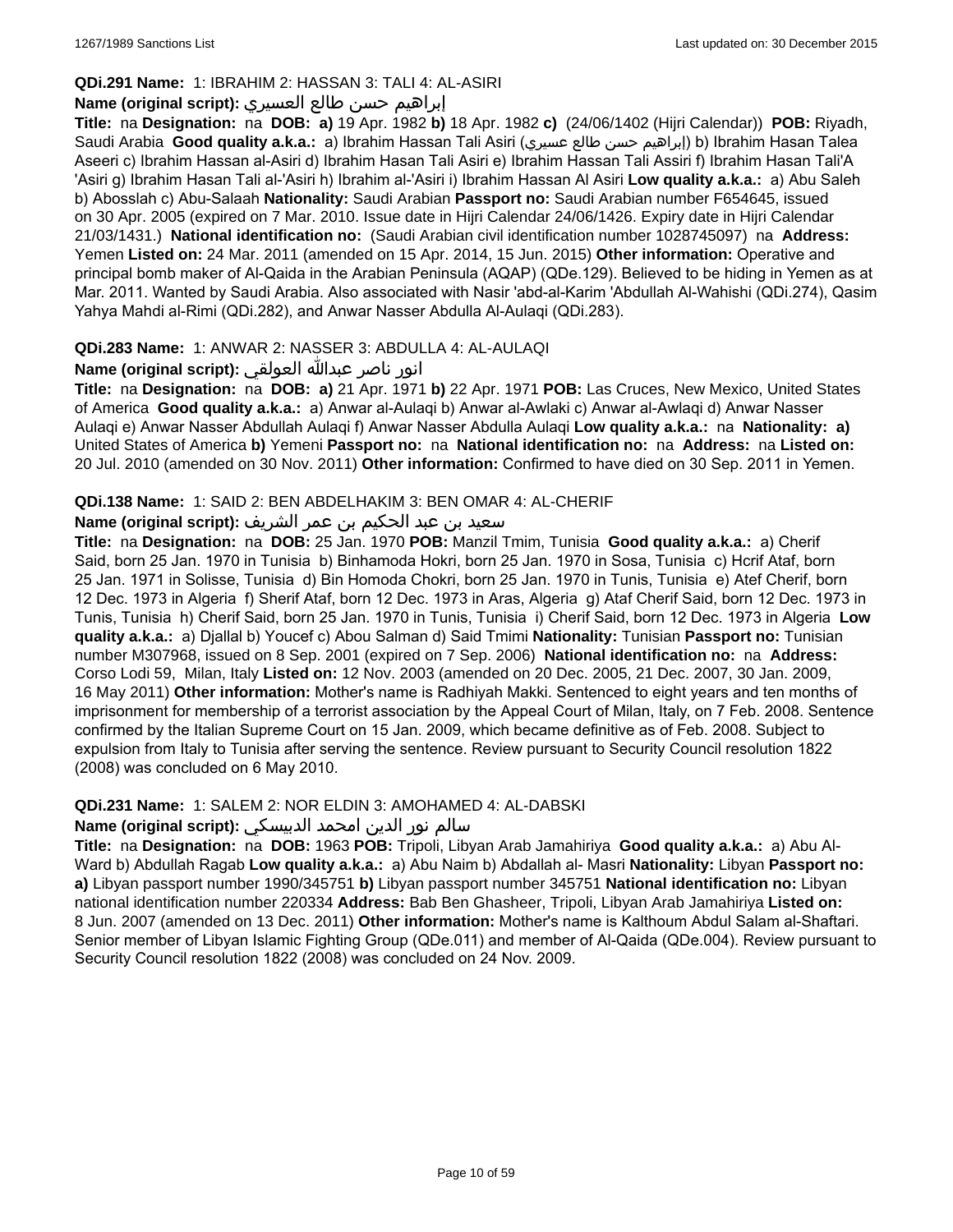#### **QDi.132 Name:** 1: ASCHRAF 2: AL-DAGMA 3: na 4: na

#### **Name (original script):** الدغمة اشرف

**Title:** na **Designation:** na **DOB:** 28 Apr. 1969 **POB:** Abasan, Gaza Strip, Palestinian Territories **Good quality a.k.a.:** Aschraf Al-Dagma, born 28 Apr. 1969 in Kannyouiz, Palestinian Territories **Low quality a.k.a.:** na **Nationality:** Unresolved/Palestinian origin **Passport no:** Refugee travel document , issued on 30 Apr. 2000, issued in Landratsamt Altenburger Land (Altenburg County Administration Office), Germany **National identification no:**  na **Address:** Germany **Listed on:** 23 Sep. 2003 (amended on 23 Dec. 2008, 11 Mar. 2010, 10 Jun. 2011) **Other information:** Associated with Ismail Abdallah Sbaitan Shalabi (QDi.128), Djamel Moustfa (QDi.129) and Mohamed Ghassan Ali Abu Dhess (QDi.130). Review pursuant to Security Council resolution 1822 (2008) was concluded on 19 Jan. 2010.

### **QDi.278 Name:** 1: MUTHANNA 2: HARITH 3: AL-DARI 4: na

### **مثنى حارث الضاري :(Name (original script**

**Title:** Doctor **Designation:** na **DOB:** 16 Jun. 1969 **POB:** Iraq **Good quality a.k.a.:** a) Dr. Muthanna Al Dari b) Muthana Harith Al Dari c) Muthanna Harith Sulayman Al-Dari d) Muthanna Harith Sulayman Al-Dhari e) Muthanna Hareth Al-Dhari f) Muthana Haris Al-Dhari g) Doctor Muthanna Harith Sulayman Al Dari Al-Zawba' h) Muthanna Harith Sulayman Al-Dari Al-Zobai i) Muthanna Harith Sulayman Al-Dari al-Zawba'i j) Muthanna Hareth al-Dari k) Muthana Haris al-Dari l) Doctor Muthanna al-Dari m) Dr. Muthanna Harith al-Dari al-Zowbai **Low quality a.k.a.:**  na **Nationality:** Iraqi **Passport no:** na **National identification no:** Ration card number: 1729765 **Address: a)** Amman, Jordan **b)** (Khan Dari, Iraq (previous)) **c)** (Asas Village, Abu Ghurayb, Iraq (previous)) **d)** (Egypt (previous)) **Listed on:** 25 Mar. 2010 (amended on 10 Dec. 2015) **Other information:** Mother's name: Heba Khamis Dari. Provided operational guidance financial support and other services to or in support of Islamic State in Iraq and the Levant, listed as Al-Qaida in Iraq (AQI) (QDe.115). Involved in oil smuggling. Wanted by the Iraqi security forces. Photo available for inclusion in the INTERPOL-UN Security Council Special Notice.

### **QDi.149 Name:** 1: NOUREDDINE 2: BEN ALI 3: BEN BELKASSEM 4: AL-DRISSI

### نور الدين بن علي بن بلقاسم الدريسي **:Name (original script)**

**Title:** na **Designation:** na **DOB:** 30 Apr. 1964 **POB:** Tunis, Tunisia **Good quality a.k.a.:** Drissi Noureddine **Low quality a.k.a.:** a) Abou Ali b) Faycal **Nationality:** Tunisian **Passport no:** Tunisian number L851940, issued on 9 Sep. 1998 (expired on 8 Sep. 2003) **National identification no:** na **Address:** Via Plebiscito 3, Cermona, Italy **Listed on:** 12 Nov. 2003 (amended on 20 Dec. 2005, 31 Jul. 2006, 21 Dec. 2007, 16 May 2011) **Other information:** Under administrative control measure in Italy until 5 May 2010. Inadmissible to the Schengen area. Mother's name is Khadijah al-Drissi. Review pursuant to Security Council resolution 1822 (2008) was concluded on 22 Apr. 2010.

### **QDi.059 Name:** 1: KHALID 2: ABD AL-RAHMAN 3: HAMD 4: AL-FAWAZ

### خالد عبد الرحمن حمد الفواز **:(script original (Name**

**Title:** na **Designation:** na **DOB:** 24 Aug. 1962 **POB:** Kuwait **Good quality a.k.a.:** a) Khaled Al-Fauwaz b) Khaled A. Al-Fauwaz c) Khalid Al-Fawwaz d) Khalik Al Fawwaz e) Khaled Al-Fawwaz f) Khaled Al Fawwaz g) Khalid Abdulrahman H. Al Fawaz **Low quality a.k.a.:** na **Nationality:** Saudi Arabian **Passport no:** Passport number 456682, issued on 6 Nov. 1990 (expired on 13 Sep. 1995) **National identification no:** na **Address:** United States of America **Listed on:** 24 Apr. 2002 (amended on 26 Nov. 2004, 23 Apr. 2007, 21 Oct. 2010, 4 Aug. 2014) **Other information:** Extradited from the United Kingdom to the United States of America on 5 Oct. 2012. Review pursuant to Security Council resolution 1822 (2008) was concluded on 22 Apr. 2010.

#### **QDi.228 Name:** 1: MOHAMMED 2: AL GHABRA 3: na 4: na

**Title:** na **Designation:** na **DOB:** 1 Jun. 1980 **POB:** Damascus, Syrian Arab Republic **Good quality a.k.a.:** a) Mohammed El' Ghabra b) Danial Adam **Low quality a.k.a.:** na **Nationality:** British **Passport no:** British number 094629366 **National identification no:** na **Address:** East London, United Kingdom **Listed on:** 12 Dec. 2006 (amended on 13 Dec. 2011, 20 Jul. 2015) **Other information:** Father's name is Mohamed Ayman Ghabra. Mother's name is Dalal. Review pursuant to Security Council resolution 1822 (2008) was concluded on 5 Oct. 2009.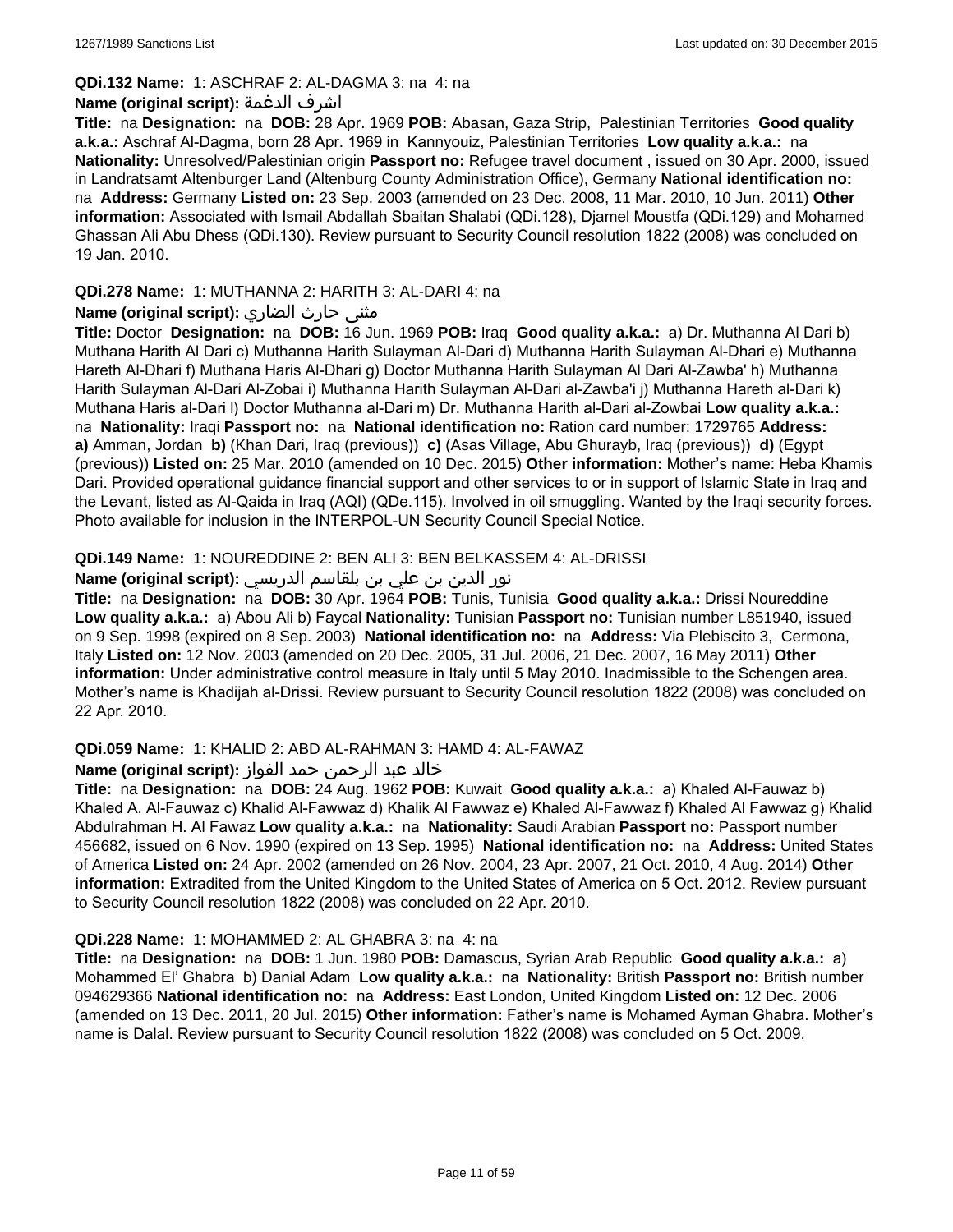### **QDi.292 Name:** 1: OTHMAN 2: AHMED 3: OTHMAN 4: AL-GHAMDI

# عثمان أحمد عثمان الغامدي **:(script original (Name**

**Title:** na **Designation:** na **DOB:** 27 May 1979 **POB:** Saudi Arabia **Good quality a.k.a.:** a) Othman al-Ghamdi, born 27 May 1979 in Saudi Arabia b) Uthman al-Ghamdi, born 27 May 1979 in Saudi Arabia c) Uthman al-Ghamidi, born 27 May 1979 in Saudi Arabia d) Othman bin Ahmed bin Othman Alghamdi e) Othman Ahmed Othman Al Omairah (born in 1973 in Shabwa, Yemen, nationality: Yemeni) f) Uthman Ahmad Uthman al-Ghamdi g) Othman Ahmed Othman al-Omirah **Low quality a.k.a.:** a) Al Umairah al-Ghamdi b) Othman Bin Ahmed Bin Othman **Nationality:** Saudi Arabian **Passport no:** na **National identification no:** Saudi Arabian national identity card number 1089516791 **Address:** Yemen **Listed on:** 16 Jun. 2011 (amended on 15 Apr. 2014) **Other information:** Operational commander of Al-Qaida in the Arabian Peninsula (AQAP) (QDe.129). Has been involved in raising funds and stockpiling arms for AQAP operations and activities in Yemen. Known associate of Qasim Yahya Mahdi al-Rimi (QDi.282) and Fahd Mohammed Ahmed al-Quso (deceased). Father's name is Ahmed Othman Al Omirah.

### **QDi.160 Name:** 1: FETHI 2: BEN HASSEN 3: BEN SALEM 4: AL-HADDAD

# فتحي بن حسن بن سالم الحداد **:(script original (Name**

**Title:** na **Designation:** na **DOB: a)** 28 Jun. 1963 **b)** 28 Mar. 1963 **POB:** Tataouene, Tunisia **Good quality a.k.a.:** a) Fethi ben Assen Haddad b) Fathy Hassan al Haddad **Low quality a.k.a.:** na **Nationality:** Tunisian **Passport no:** Tunisian passport number L183017, issued on 14 Feb. 1996 (expired on 13 Feb. 2001) **National identification no:** na **Address: a)** Number 184 Via Fulvio Testi – Cinisello Balsamo (MI), Italy **b)** Number 1 Via Porte Giove – Mortara (PV), Italy (Domicile) **Listed on:** 17 Mar. 2004 (amended on 26 Nov. 2004, 20 Dec. 2005, 21 Dec. 2007, 25 Jan. 2010, 16 May 2011) **Other information:** Italian Fiscal Code: HDDFTH63H28Z352V. Review pursuant to Security Council resolution 1822 (2008) was concluded on 30 Jul. 2009.

### **QDi.140 Name:** 1: KAMAL 2: BEN MAOELDI 3: BEN HASSAN 4: AL-HAMRAOUI

### كمال بن المولدي بن حسن الحمراوي **:Name (original script)**

**Title:** na **Designation:** na **DOB:** 21 Oct. 1977 **POB:** Beja, Tunisia **Good quality a.k.a.:** a) Hamroui Kamel ben Mouldi b) Hamraoui Kamel, born 21 Nov. 1977 in Morocco c) Hamraoui Kamel, born 21 Nov. 1977 in Tunisia d) Hamraoui Kamel, born 21 Oct. 1977 in Tunisia **Low quality a.k.a.:** a) Kamel b) Kimo **Nationality:** Tunisian **Passport no:** Tunisian passport number P229856, issued on 1 Nov. 2002 (expires on 31 Oct. 2007) **National identification no:** na **Address: a)** Via Bertesi Number 27, Cremona, Italy **b)** Via Plebiscito Number 3, Cremona, Italy **Listed on:** 12 Nov. 2003 (amended on 20 Dec. 2005, 31 Jul. 2006, 21 Dec. 2007, 16 May 2011) **Other information:** Mother's name is Khamisah al-Kathiri. Subject to a decree of expulsion, suspended on 17 Apr. 2007 by the European Court of Human Rights. Re-arrested in Italy on 20 May 2008. Inadmissible to the Schengen area. Review pursuant to Security Council resolution 1822 (2008) was concluded on 6 May 2010.

### **QDi.154 Name:** 1: SULAIMAN 2: JASSEM 3: SULAIMAN 4: ALI ABO GHAITH

### سليمان جاسم سليمان علي أبوغيث **:(script original (Name**

**Title:** na **Designation:** na **DOB:** 14 Dec. 1965 **POB:** Kuwait **Good quality a.k.a.:** na **Low quality a.k.a.:** Abo Ghaith **Nationality:** Kuwaiti citizenship withdrawn in 2002 **Passport no:** Kuwaiti number 849594, issued on 27 Nov. 1998, issued in Kuwait (and expired on 24 Jun. 2003) **National identification no:** na **Address:** na **Listed on:** 16 Jan. 2004 (amended on 23 Jul. 2008, 10 Jun. 2011) **Other information:** Left Kuwait for Pakistan in June 2001. Review pursuant to Security Council resolution 1822 (2008) was concluded on 21 Jun. 2010.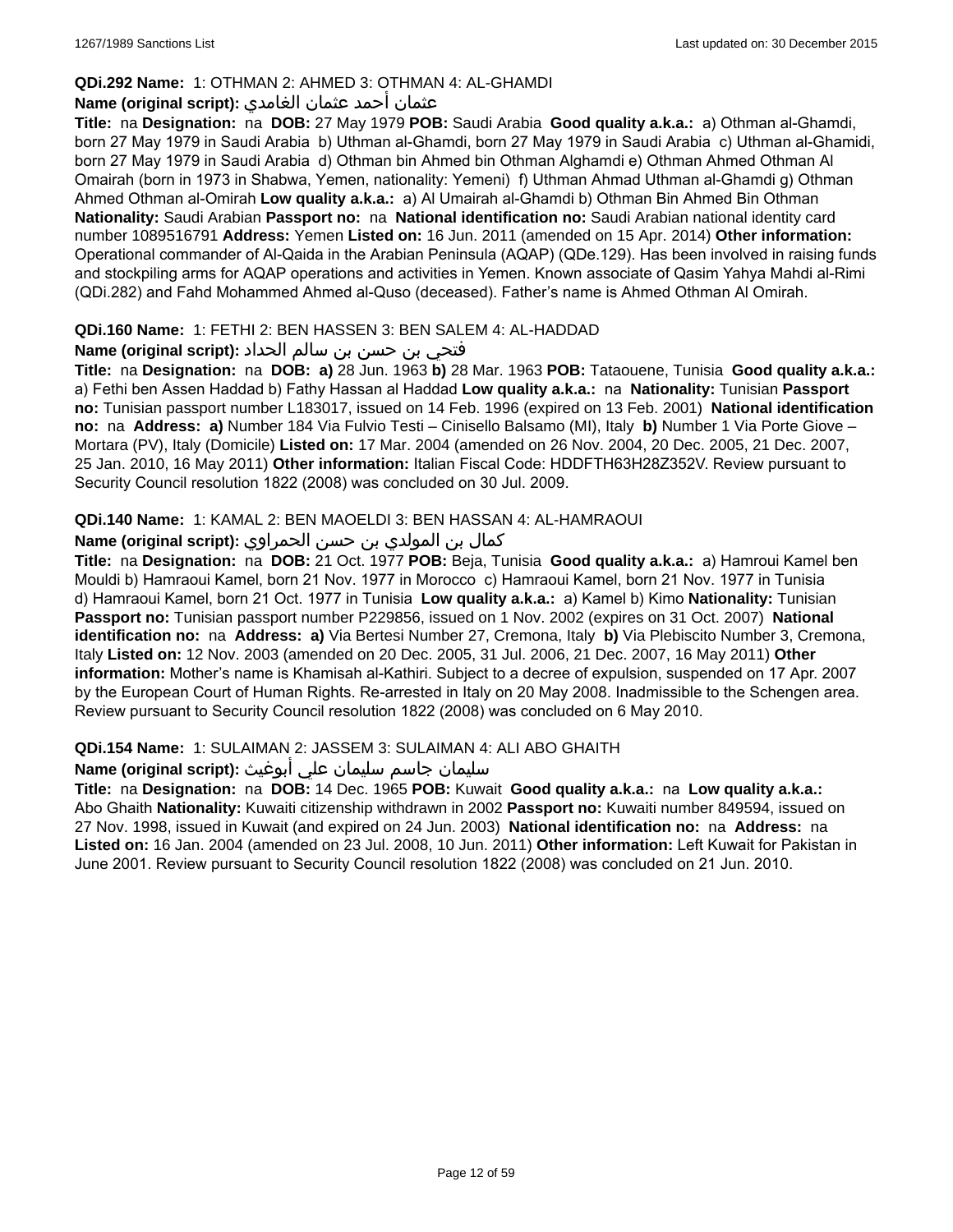### **QDi.299 Name:** 1: IBRAHIM 2: AWWAD 3: IBRAHIM 4: ALI AL-BADRI AL-SAMARRAI

## إبراهيم عواد إبراهيم علي البدري السامرائي **:(script original (Name**

**Title:** Dr. **Designation:** na **DOB:** 1971 **POB:** Iraq **Good quality a.k.a.:** Dr. Ibrahim 'Awwad Ibrahim 'Ali al-Badri al-Samarrai' (born in 1971 in Samarra, Iraq (Ibrahim 'Awad Ibrahim al-Badri al-Samarrai; Ibrahim 'Awad Ibrahim al-Samarra'i; Dr. Ibrahim Awwad Ibrahim al-Samarra'i)) **Low quality a.k.a.:** a) دعاء أبو) Abu Du'a; Abu Duaa') (prominently known by this nom de guerre) b) Dr. Ibrahim c) القريشي الحسيني البغدادي بكر أبو) Abu Bakr al-Baghdadi al-Husayni al-Quraishi; Abu Bakr al-Baghdadi **Nationality:** Iraqi **Passport no:** na **National identification no:** Ration card number: 0134852 **Address: a)** Iraq **b)** Syria **Listed on:** 5 Oct. 2011 (amended on 20 Jul. 2012, 10 Dec. 2015) **Other information:** Description: Height: 1.65 m. Weight: 85 kg. Black hair and eyes. White skin. Leader of Islamic State in Iraq and the Levant, listed as Al-Qaida in Iraq (AQI) (QDe.115). Currently based in Iraq and Syria. Declared himself "caliph" in Mosul in 2014. Responsible for managing and directing AQI large scale operations. Wife's name: Saja Hamid al-Dulaimi. Wife's name: Asma Fawzi Mohammed al-Kubaissi. Wanted by the Iraqi security forces. Photo available for inclusion in the INTERPOL-UN Security Council Special Notice.

### **QDi.296 Name:** 1: MATI UR-REHMAN 2: ALI MUHAMMAD 3: na 4: na

### مطیع الرحمن علی محمد **:Name (original script)**

**Title:** na **Designation:** na **DOB:** Approximately 1977 **POB:** Chak number 36/DNB, Rajkan, Madina Colony, Bahawalpur District, Punjab Province, Pakistan **Good quality a.k.a.:** a) Mati-ur Rehman b) Mati ur Rehman c) Matiur Rahman d) Matiur Rehman e) Matti al-Rehman f) Abdul Samad g) Samad Sial h) Abdul Samad Sial i) Ustad Talha j) Qari Mushtaq **Low quality a.k.a.:** a) Tariq b) Hussain **Nationality:** Pakistani **Passport no:** na **National identification no:** na **Address:** na **Listed on:** 22 Aug. 2011 (amended on 10 May 2012, 17 Oct. 2013) **Other information:** Physical description: 5 feet 2 inches; 157,4 cm. Name of father: Ali Muhammad. Mati ur-Rehman is the chief operational commander of Lashkar i Jhangvi (LJ) (QDe.096). Associated with Harakat-ul Jihad Islami (QDe.130).

### **QDi.176 Name:** 1: IMAD 2: BEN BECHIR 3: BEN HAMDA 4: AL-JAMMALI

### عماد بن البشير بن حمدا الجمالي **:(script original (Name**

**Title:** na **Designation:** na **DOB:** 25 Jan. 1968 **POB:** Manzal Tmim, Nabul, Tunisia **Good quality a.k.a.:** na **Low quality a.k.a.:** na **Nationality:** Tunisian **Passport no:** Tunisian number K693812, issued on 23 Apr. 1999 (expired on 22 Apr. 2004) **National identification no:** na **Address:** 4 Qistantiniyah Street, Manzal Tmim, Nabul, Tunisia (home address) **Listed on:** 23 Jun. 2004 (amended on 20 Dec. 2005, 31 Jul. 2006, 17 Oct. 2007, 13 Dec. 2011) **Other information:** Italian Fiscal Code: JMM MDI 68A25 Z352D. In detention in Tunis (Tunisia) as at Dec. 2009. Mother's name is Jamilah. Italian Judicial Authorities have issued a warrant of arrest against him, which had not been executed as of Sep. 2007. Review pursuant to Security Council resolution 1822 (2008) was concluded on 9 Apr. 2010.

#### **QDi.370 Name:** 1: TARAD 2: MOHAMMAD 3: ALJARBA 4: na

**Title:** na **Designation:** na **DOB:** 20 Nov. 1979 **POB:** Iraq **Good quality a.k.a.:** Tarad Aljarba **Low quality a.k.a.:** Abu-Muhammad al-Shimali **Nationality:** Saudi Arabian **Passport no:** Saudi Arabian passport number number E704088, issued on 26 Aug. 2003 (expired on 2 Jul. 2008) **National identification no:** na **Address:** na **Listed on:** 29 Sep. 2015 **Other information:** Border emir of Islamic State in Iraq and the Levant (ISIL), listed as Al-Qaida in Iraq (QDe.115) as of Apr. 2015, and ISIL's leader for operations outside of the Syrian Arab Republic and Iraq as of mid-2014. Facilitated the travel from Turkey to the Syrian Arab Republic of prospective ISIL fighters from Australia, Europe, and the Middle East. Managed ISIL's guesthouse in Azaz, Syrian Arabic Republic as of 2014.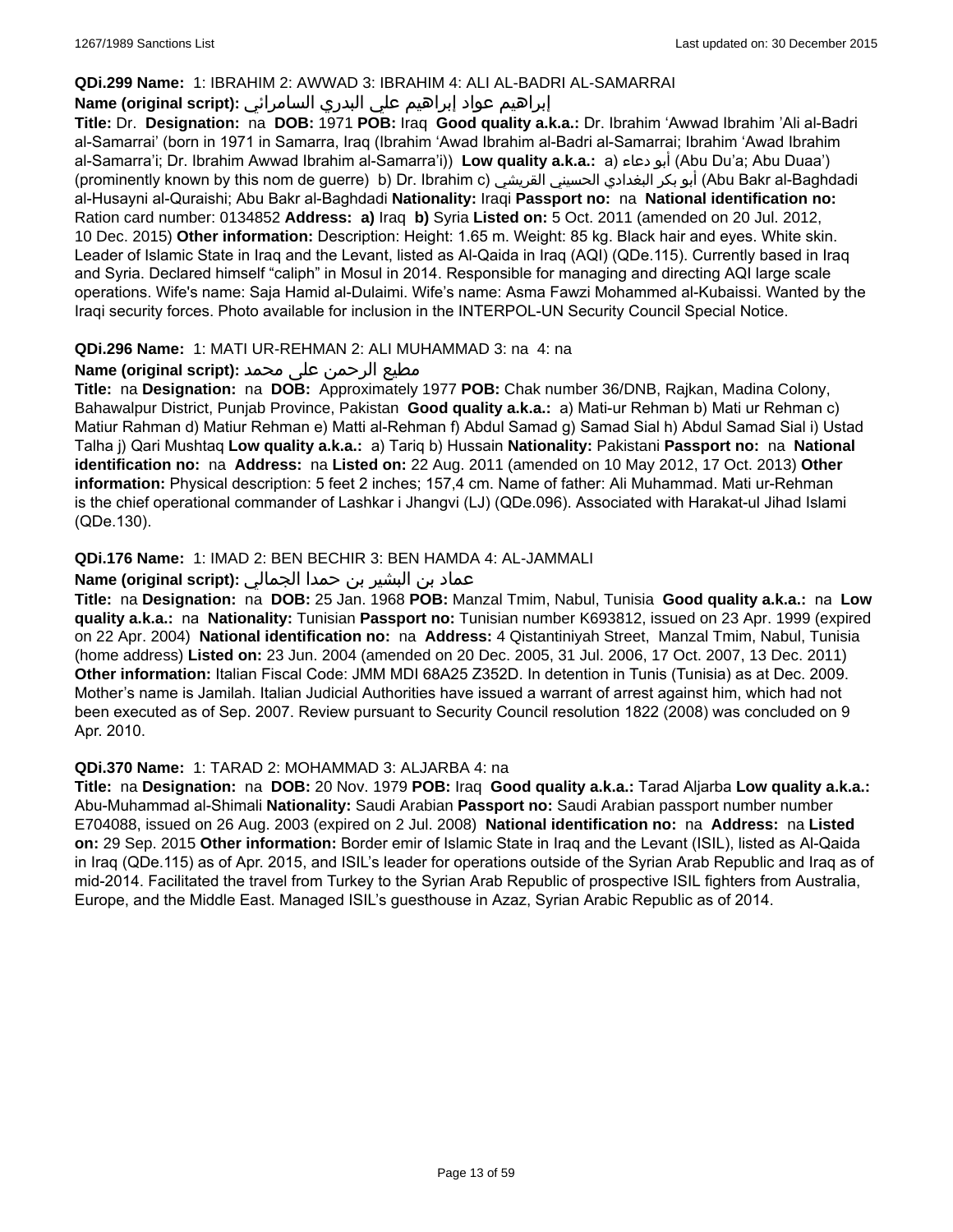### **QDi.317 Name:** 1: ABU MOHAMMED 2: AL-JAWLANI 3: na 4: na

## أبو محمد الجولاني **:(script original (Name**

**Title:** na **Designation:** na **DOB:** Between 1975 and 1979 **POB:** Syria **Good quality a.k.a.:** a) Abu Mohamed al-Jawlani (Abu Muhammad al-Jawlani, Abu Mohammed al-Julani, Abu Mohammed al-Golani, Abu Muhammad al-Golani, Abu Muhammad Aljawlani, Muhammad al-Jawlani (transliterations of original script name)) b) Amjad Muzaffar Hussein Ali al-Naimi in born in Syria in 1980 (Mother's name: Fatma Ali Majour. Address: Mosul, Souq al-Nabi Yunis) **Low quality a.k.a.:** a) الفاتح ، الفاتح شيخ)) transliterations: Shaykh al-Fatih; Al Fatih ) (Translation: The Conqueror) (Nom de guerre)) b) Abu Ashraf **Nationality:** Syrian **Passport no:** na **National identification no:** na **Address:** (Active in Syria as at Jun. 2013) **Listed on:** 24 Jul. 2013 (amended on 2 Jun. 2014, 10 Dec. 2015) **Other information:** Description: Dark complexion. Height: 1.70 m. Since Jan. 2012, he is the Leader of Al-Nusrah Front for the People of the Levant (QDe.137), a Syria-based group listed in May 2014, and previously listed as an alias of Al-Qaida in Iraq (AQI) (QDe.115) between 30 May 2013 and 13 May 2014. Associated with Aiman Muhammed Rabi al-Zawahiri (QDi.006). Wanted by the Iraqi security forces. Photo available for inclusion in the INTERPOL-UN Security Council Special Notice.

### **QDi.058 Name:** 1: ABU BAKR 2: AL-JAZIRI 3: na 4: na

# **Name (original script):** الجزائري أبوبكر

**Title:** na **Designation:** na **DOB:** na **POB:** na **Good quality a.k.a.:** Yasir Al-Jazari **Low quality a.k.a.:** na **Nationality: a)** Algerian **b)** Palestinian **Passport no:** na **National identification no:** na **Address:** na **Listed on:** 11 Jan. 2002 (amended on 18 Jul. 2007, 1 Feb. 2008, 16 May 2011) **Other information:** Finance chief of the Afghan Support Committee (ASC) (QDe.069). Al-Qaida (QDe.004) facilitator and communication expert. Believed to be in Algeria as at Apr. 2010. Review pursuant to Security Council resolution 1822 (2008) was concluded on 21 Jun. 2010.

### **QDi.318 Name:** 1: MUHAMMAD 2: JAMAL 3: ABD-AL RAHIM AHMAD 4: AL-KASHIF

### محمد جمال عبدالرحيم أحمد الكاشف **:Name (original script**)

**Title:** na **Designation:** na **DOB: a)** 1 Jan. 1964 **b)** 1 Feb. 1964 **POB:** Cairo, Egypt **Good quality a.k.a.:** a) Muhammad Jamal Abdo Al-Kashif b) Muhammad Jamal Abdo Al Kashef c) Muhammad Jamal Abd-Al Rahim Ahmad Al-Kashif d) Muhammad Jamal Abd-Al Rahim Al-Kashif e) Muhammad Jamal Abdu f) Muhammad Jamal **Low quality a.k.a.:** a) Muhammad Jamal Abu Ahmad (nom de guerre) b) Abu Ahmad (nom de guerre) c) Abu Jamal (nom de guerre) d) Muhammad Gamal Abu Ahmed e) Mohammad Jamal Abdo Ahmed (nom de guerre) f) Muhammad Jamal Abduh (nom de guerre) g) Muhammad Jamal Ahmad Abdu (nom de guerre) h) Riyadh (nom de guerre) **Nationality:** Egyptian **Passport no: a)** (Egyptian passport number 6487, issued 30 Jan. 1986, under name Muhammad Jamal Abdu) **b)** (Egyptian passport issued in 1993, under name Muhammad Jamal Abd-Al Rahim Ahmad Al-Kashif) **c)** (Yemeni passport number 388181, under name Muhammad Jamal Abd-Al Rahim Al-Kashif) **National identification no:** na **Address:** Egypt **Listed on:** 21 Oct. 2013 **Other information:** Trained in Afghanistan in the late 1980s with Al-Qaida (QDe.004) to make bombs. Former top military commander of the Egyptian Islamic Jihad (QDe.003). Since 2011, established Muhammad Jamal Network (MJN) (QDe.136) and terrorist training camps in Egypt and Libya. Conducted MJN's terrorist activities with support from Al-Qaida in the Arabian Peninsula (AQAP) (QDe.129). Reported to be involved in the attack on the United States Mission in Benghazi, Libya, on 11 Sep. 2012. Headed Nasr City terrorist cell in Egypt in 2012. Linked to Aiman al-Zawahiri (QDi.006) and the leadership of AQAP and the Organization of Al-Qaida in the Islamic Maghreb (AQIM) (QDe.014). Arrested and imprisoned multiple times by Egyptian authorities since ca. 2000. Released in 2011 but re-arrested by Egyptian authorities in Nov. 2012. Imprisoned in Egypt pending trial as of Sep. 2013. Wife's name is Samah 'Ali Al-Dahabani (Yemeni national).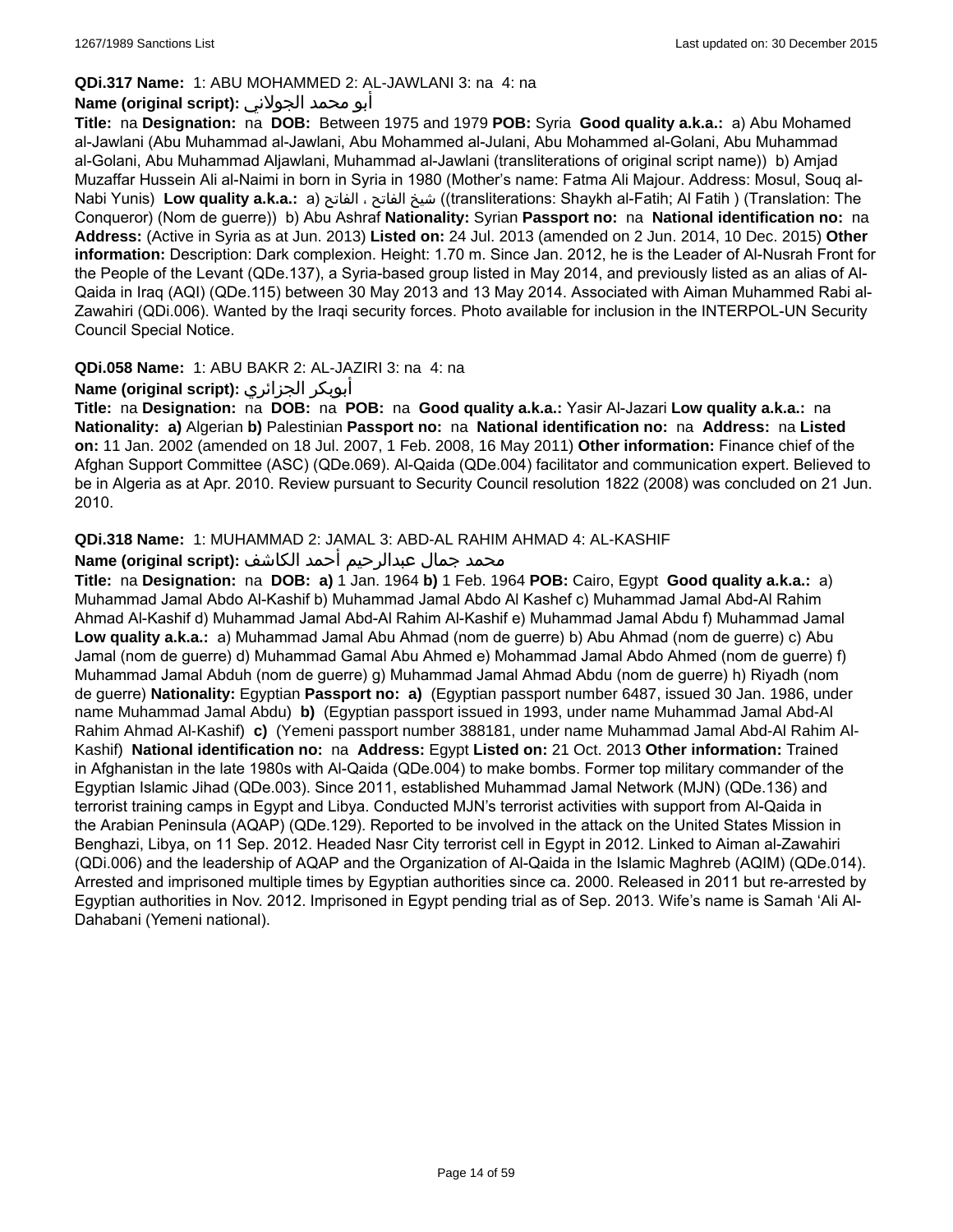### **QDi.233 Name:** 1: FAHD 2: MUHAMMAD 3: 'ABD AL-'AZIZ 4: AL-KHASHIBAN

### فهد محمد عبد العزيز الخشيبان **:(script original (Name**

**Title:** na **Designation:** na **DOB:** 16 Oct. 1966 **POB:** Oneiza, Saudi Arabia **Good quality a.k.a.:** a) Fahad H. A. Khashayban b) Fahad H. A. Kheshaiban c) Fahad Mohammad Abdulaziz Alkhoshiban d) Fahad H. A. al-Khashiban e) Fahad H. A. Kheshayban f) Fahad H. A. al-Khosiban g) Fahad H. A. Khasiban h) Fahd Muhammad 'Abd Al-'Aziz al-Khashayban i) Fahd Muhammad'Abd al-'Aziz al-Khushayban j) Fahad al-Khashiban k) Fahd Khushaiban l) Fahad Muhammad A. al-Khoshiban m) Fahad Mohammad A. al-Khoshiban **Low quality a.k.a.:** a) Shaykh Abu Thabit b) Abu Thabit c) Shaykh Thabet d) Abdur Abu Rahman e) Abu Abdur Rahman **Nationality:** Saudi Arabian **Passport no:** Saudi Arabian passport number G477835, issued on 26 Jun. 2006 (expired on 3 May 2011) **National identification no:** na **Address:** Saudi Arabia **Listed on:** 9 Oct. 2007 (amended on 20 Feb. 2008, 13 Dec. 2011) **Other information:** Involved in the financing of and otherwise provided assistance to the Abu Sayyaf Group (QDe.001). Review pursuant to Security Council resolution 1822 (2008) was concluded on 14 Sep. 2009.

### **QDi.170 Name:** 1: HACENE 2: ALLANE 3: na 4: na

### **Name (original script):** علاني حسن

**Title:** na **Designation:** na **DOB:** 17 Jan. 1941 **POB:** Médéa, Algeria **Good quality a.k.a.:** a) Hassan the Old b) Al Sheikh Abdelhay c) Boulahia d) Abu al-Foutouh e) Cheib Ahcéne **Low quality a.k.a.:** na **Nationality:** Algerian **Passport no:** na **National identification no:** na **Address:** na **Listed on:** 3 May 2004 (amended on 12 Apr. 2006, 7 Apr. 2008, 13 Dec. 2011) **Other information:** Confirmed to have died on 16 Apr. 2004 in northern Niger. Review pursuant to Security Council resolution 1822 (2008) was concluded on 27 Jul. 2010.

### **QDi.177 Name:** 1: HABIB 2: BEN 3: AHMED 4: AL-LOUBIRI

# حبيب بن احمد اللوبيري **:(script original (Name**

**Title:** na **Designation:** na **DOB:** 17 Nov. 1961 **POB:** Manzal Tmim, Nabul, Tunisia **Good quality a.k.a.:** Al-Habib ben Ahmad ben al-Tayib al-Lubiri **Low quality a.k.a.:** na **Nationality:** Tunisian **Passport no:** Tunisian number M788439, issued on 20 Oct. 2001 (expires on 19 Oct. 2006) **National identification no:** na **Address:** Al-Damus, Manzal Tmim, Nabul, Tunisia (habitual residence) **Listed on:** 23 Jun. 2004 (amended on 20 Dec. 2005, 17 Oct. 2007, 10 Aug. 2009, 13 Dec. 2011) **Other information:** Italian Fiscal Code: LBR HBB 61S17 Z352F. In detention in Tunisia as at Dec. 2009. Mother's name is Fatima bint al-Mukhtar. Review pursuant to Security Council resolution 1822 (2008) was concluded on 9 Apr. 2010.

#### **QDi.074 Name:** 1: TAREK 2: BEN HABIB 3: BEN AL-TOUMI 4: AL-MAAROUFI

#### طارق بن الحبيب بن التومي المعروفي **:Name (original script)**

**Title:** na **Designation:** na **DOB:** 23 Nov. 1965 **POB:** Ghardimaou, Tunisia **Good quality a.k.a.:** a) Abu Ismail b) Abou Ismail el Jendoubi c) Abou Ismail Al Djoundoubi **Low quality a.k.a.:** na **Nationality:** Tunisian **Passport no:** Tunisian number E590976, issued on 19 Jun. 1987 ( expired on 18 Jun. 1992) **National identification no:**  na **Address:** Rue Léon Théodore Number 107/1, 1090 Jette, Brussels, Belgium **Listed on:** 3 Sep. 2002 (amended on 26 Nov. 2004, 20 Dec. 2005, 31 Jul. 2006, 3 Jul. 2007, 10 Aug. 2009, 25 Jan. 2010, 23 Dec. 2010) **Other information:** Belgian nationality withdrawn on 26 Jan. 2009. In detention in Nivelles, Belgium, as of Oct. 2010. Review pursuant to Security Council resolution 1822 (2008) was concluded on 8 Jun. 2010.

### **QDi.320 Name:** 1: ABD-AL-HAMID 2: AL-MASLI 3: na 4: na

#### **Name (original script):** المصلي عبدالحميد

**Title:** na **Designation:** na **DOB:** 1976 **POB: a)** Darnah, Libya **b)** Danar, Libya **Good quality a.k.a.:** a) Abdal-Hamid Muhammad Abd-al-Hamid Al-Masli b) Abd-al-Hamid Musalli c) Hamid Masli **Low quality a.k.a.:** a) Hamza al-Darnawi b) Hamzah al-Darnawi c) Hamza Darnawi d) Hamzah Darnawi e) Hamzah Dirnawi f) Hamza Darnavi g) Hamza al-Darnavi h) Abdullah Darnawi i) Abu-Hamzah al-Darnawi **Nationality:** Libyan **Passport no:** na **National identification no:** na **Address:** (Reportedly located in Waziristan, Federally Administered Tribal Areas, Pakistan) **Listed on:** 26 Nov. 2013 **Other information:** Leader and trainer of an Al-Qaida electronics and explosives workshop producing improvised explosive device components.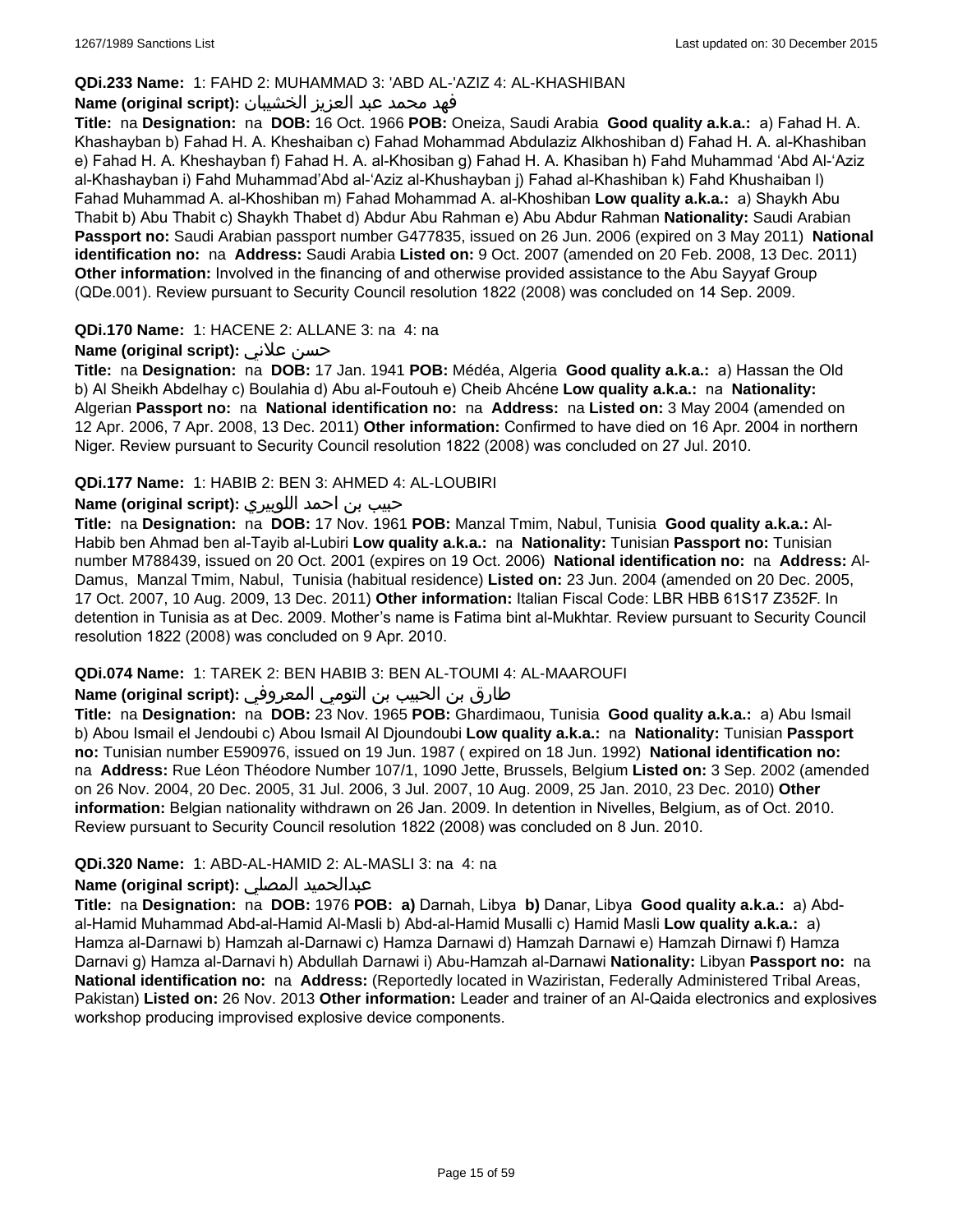### **QDi.276 Name:** 1: AKRAM 2: TURKI 3: HISHAN 4: AL-MAZIDIH

# أكرم تركي هاشم المزيده **:(script original (Name**

**Title:** na **Designation:** na **DOB: a)** 1974 **b)** 1975 **POB:** na **Good quality a.k.a.:** Akram Turki Al-Hishan **Low quality a.k.a.:** a) Abu Jarrah b) Abu Akram **Nationality:** na **Passport no:** na **National identification no:** na **Address: a)** Deir ez-Zor Governorate, Syrian Arab Republic **b)** Iraq **c)** Jordan **Listed on:** 11 Mar. 2010 (amended on 10 Dec. 2015) **Other information:** Other possible date of birth: 1979. He is a cousin of Ghazy Fezza Hishan Al Mazidih (QDi.277). Financial facilitator of the Islamic State in Iraq and the Levant, listed as Al-Qaida in Iraq (AQI) (QDe.115) as of 2015.

### **QDi.277 Name:** 1: GHAZY 2: FEZZA 3: HISHAN 4: AL-MAZIDIH

# غازي فيزا هاشم المزيده **:(script original (Name**

**Title:** na **Designation:** na **DOB: a)** 1974 **b)** 1975 **POB:** na **Good quality a.k.a.:** a) Ghazy Fezzaa Hishan b) Mushari Abd Aziz Saleh Shlash **Low quality a.k.a.:** a) Abu Faysal b) Abu Ghazzy **Nationality:** na **Passport no:**  na **National identification no:** na **Address: a)** Syrian Arab Republic **b)** Iraq **Listed on:** 11 Mar. 2010 (amended on 10 Dec. 2015) **Other information:** He is a cousin of Akram Turki Hishan Al Mazidih (QDi.276). Terrorist attack organizer for the Islamic State in Iraq and the Levant, listed as Al-Qaida in Iraq (AQI) (QDe.115) as of 2015.

### **QDi.076 Name:** 1: ISAM 2: ALI 3: MOHAMED 4: ALOUCHE

### عصام علي محمد علوش **:(script original (Name**

**Title:** na **Designation:** na **DOB: a)** 1972 **b)** 21 Mar. 1974 **POB:** Baghdad, Iraq **Good quality a.k.a.:** Mansour Thaer, born 21 Mar. 1974 in Baghdad, Iraq **Low quality a.k.a.:** na **Nationality:** Jordanian **Passport no:** na **National identification no:** na **Address:** na **Listed on:** 3 Sep. 2002 (amended on 18 Aug. 2006, 30 Jan. 2009) **Other information:** Was deported from Germany to Jordan in Feb. 2005. Review pursuant to Security Council resolution 1822 (2008) was concluded on 21 Jun. 2010.

### **QDi.273 Name:** 1: FAZEEL-A-TUL 2: SHAYKH ABU MOHAMMED 3: AMEEN 4: AL-PESHAWARI

**Title:** na **Designation:** na **DOB: a)** Approximately 1967 **b)** Approximately 1961 **c)** Approximately 1973 **POB:** Shunkrai village, Sarkani District, Konar Province, Afghanistan **Good quality a.k.a.:** a) Shaykh Aminullah b) Sheik Aminullah c) Abu Mohammad Aminullah Peshawari d) Abu Mohammad Amin Bishawri e) Abu Mohammad Shaykh Aminullah Al-Bishauri f) Shaykh Abu Mohammed Ameen al-Peshawari g) Shaykh Aminullah Al-Peshawari **Low quality a.k.a.:** na **Nationality:** Afghan **Passport no:** na **National identification no:** na **Address:** Ganj District, Peshawar, Pakistan **Listed on:** 29 Jun. 2009 (amended on 24 Jul. 2013) **Other information:** Associated with Al-Qaida (QDe.004). Head of Ganj madrasa, a.k.a. Madrasa Jamia Taleemul Quran wal Hadith, a.k.a. Madrasa Taleemul Quran wal Sunnah, located at the Ganj Gate, Phandu Road, Peshawar, Pakistan.

**QDi.282 Name:** 1: QASIM 2: YAHYA 3: MAHDI 4: AL-RIMI

### قاسم يحيى مهدي الريمي **:(script original (Name**

**Title:** na **Designation:** na **DOB:** 5 Jun. 1978 **POB:** Sanaa, Yemen **Good quality a.k.a.:** a) Qasim Al-Rimi b) Qasim al-Raymi c) Qassim al-Raymi d) Qasim al-Rami **Low quality a.k.a.:** a) Qasim Yahya Mahdi 'Abd al-Rimi b) Abu Hurayah al-Sana'ai c) Abu 'Ammar **Nationality:** Yemeni **Passport no:** Yemeni passport number 00344994, issued on 3 Jul. 1999 **National identification no:** na **Address:** Yemen **Listed on:** 11 May 2010 (amended on 15 Apr. 2014) **Other information:** na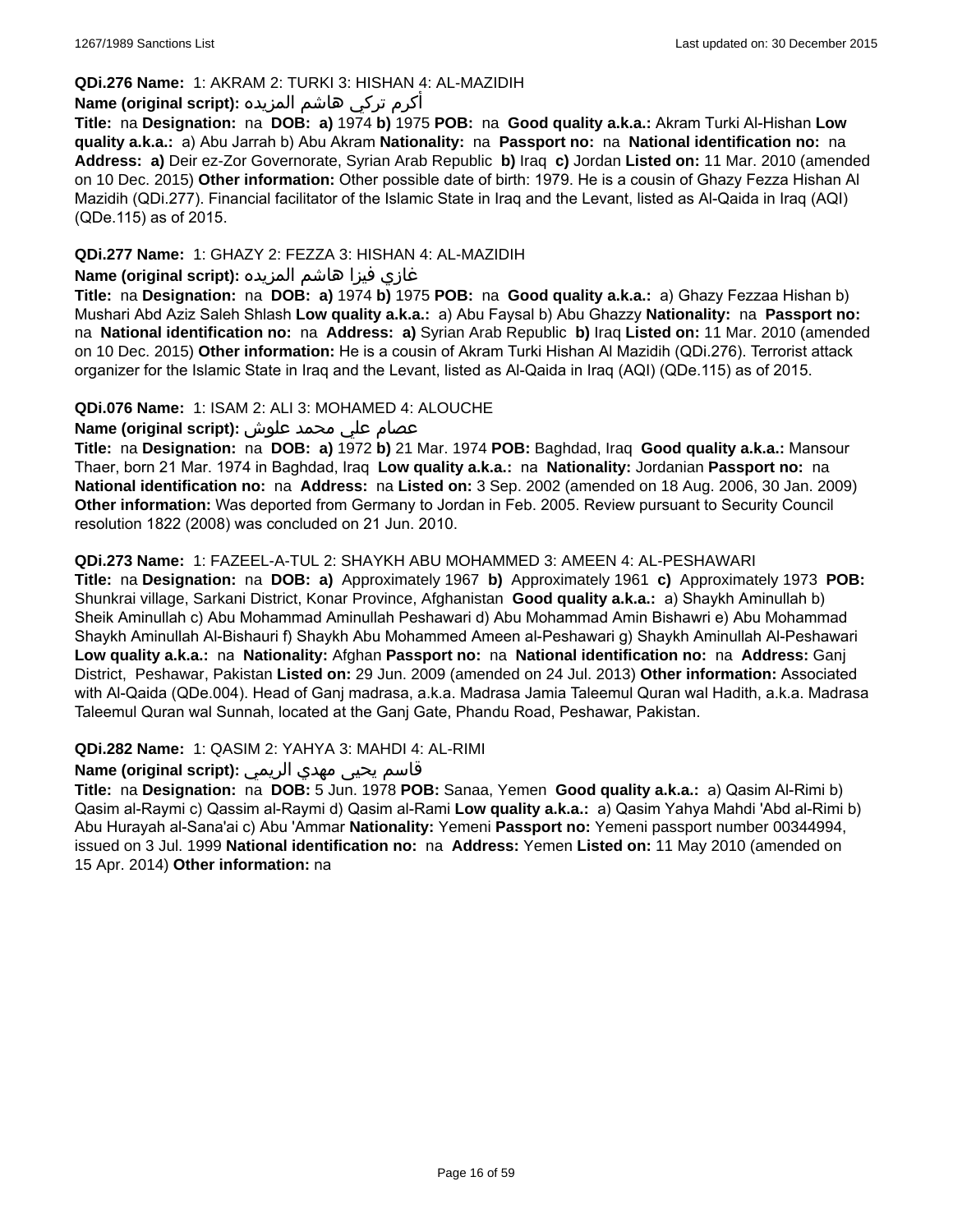### **QDi.253 Name:** 1: KHALIFA 2: MUHAMMAD 3: TURKI 4: AL-SUBAIY

### خليفة محمد تركي السبيعي **:(script original (Name**

**Title:** na **Designation:** na **DOB:** 1 Jan. 1965 **POB:** Doha, Qatar **Good quality a.k.a.:** a) Khalifa Mohd Turki Alsubaie b) Khalifa Mohd Turki al-Subaie c) Khalifa Al-Subayi d) Khalifa Turki bin Muhammad bin al-Suaiy **Low quality a.k.a.:** a) Abu Mohammed al-Qatari b) Katrina **Nationality:** Qatari **Passport no:** (Qatari passport number 00685868 issued in Doha on 5 Feb. 2006 and expiring on 4 Feb. 2011) **National identification no:** (Qatari identity card number 26563400140) na **Address:** Doha, Qatar **Listed on:** 10 Oct. 2008 (amended on 25 Jan. 2010, 15 Nov. 2012, 19 Feb. 2015) **Other information:** Qatar-based terrorist financier and facilitator who has provided financial support to, and acted on behalf of, the senior leadership of Al-Qaida (QDe.004), including moving recruits to Al-Qaida training camps in South Asia. In Jan. 2008, convicted in absentia by the Bahraini High Criminal Court for financing terrorism, undergoing terrorist training, facilitating the travel of others to receive terrorist training abroad, and for membership in a terrorist organization. Arrested in Qatar in Mar. 2008. Served his sentence in Qatar and has been released from detention. Mother's name is Hamdah Ahmad Haidoos.

### **QDi.151 Name:** 1: MOURAD 2: BEN ALI 3: BEN AL-BASHEER 4: AL-TRABELSI

# مراد بن علي بن البشير الطرابلسي **:(script original (Name**

**Title:** na **Designation:** na **DOB:** 20 May 1969 **POB:** Manzil Tmim, Tunisia **Good quality a.k.a.:** a) Aboue Chiba Brahim, born 2 Sep. 1966 in Libya b) Arouri Taoufik, born 2 Sep. 1964 in Tunisia c) Ben Salah Adnan, born 2 Apr. 1966 in Tunisia d) Sassi Adel, born 2 Sep. 1966 in Tunisia e) Salam Kamel, born 2 Feb. 1963 in Tunisia f) Salah Adnan, born 4 Feb. 1965 in Algeria g) Arouri Faisel, born 2 Mar. 1965 in Tunisia h) Bentaib Amour, born 9 Feb. 1965 in Morocco i) Adnan Salah, born 1 Apr. 1966 in Tunisia j) Hasnaoui Mellit (born in 1972 in Morocco) k) Arouri Taoufik ben Taieb, born 9 Feb. 1964 in Tunisia l) Abouechiba Brahim, born 2 Sep. 1966 in Lebanon m) Farid Arouri, born 2 Jun. 1964 in Tunisia n) Ben Magid, born 2 Jun. 1966 in Lebanon o) Maci Ssassi, born 2 Jun. 1972 in Libya p) Salah ben Anan, born 2 Apr. 1966 in Tunisia q) Hasnaui Mellit (born in 1972 in Morocco) **Low quality a.k.a.:** Abou Djarrah **Nationality:** Tunisian **Passport no:** Tunisian number G827238, issued on 1 Jun. 1996 (expired on 31 May 2001) **National identification no:** na **Address:** Libya Street Number 9, Manzil Tmim, Nabeul, Tunisia **Listed on:** 12 Nov. 2003 (amended on 20 Dec. 2005, 10 Aug. 2009, 16 May 2011) **Other information:** Extradited from Italy to Tunisia on 13 Dec. 2008. Inadmissible to the Schengen area. Mother's name is Mabrukah al-Yazidi. Review pursuant to Security Council resolution 1822 (2008) was concluded on 22 Apr. 2010.

### **QDi.172 Name:** 1: HASSAN 2: ABDULLAH 3: HERSI 4: AL-TURKI

# حسن عبد الله حرسي التركي **:(script original (Name**

**Title: a)** Sheikh **b)** Colonel **Designation:** na **DOB:** Approximately 1944 **POB:** Region V, Ethiopia (the Ogaden Region in eastern Ethiopia) **Good quality a.k.a.:** a) Hassan Turki b) Hassen Abdelle Fihiye c) Sheikh Hassan Abdullah Fahaih d) Hassan Al-Turki e) Hassan Abdillahi Hersi Turki f) Sheikh Hassan Turki g) Xasan Cabdilaahi Xirsi h) Xasan Cabdulle Xirsi **Low quality a.k.a.:** na **Nationality:** Somali **Passport no:** na **National identification no:** na **Address:** (Reported to be active in Southern Somalia, lower Juba near Kismayo, mainly in Jilibe and Burgabo as of Nov. 2012) **Listed on:** 6 Jul. 2004 (amended on 25 Jul. 2006, 21 Dec. 2007, 12 Apr. 2010, 11 May 2010, 13 Dec. 2011, 18 Mar. 2013) **Other information:** Family Background: From the Ogaden clan, Reer - Abdille subclan. Part of the Al-Itihaad Al-Islamiya (AIAI) (QDe.002) leadership. Believed to have been involved in the attacks on the United States embassies in Nairobi and Dar es Salaam in August 1998. Also subject to the sanctions measures set out in Security Council resolution 1844 (2008) concerning Somalia and Eritrea (see www.un.org/sc/ committees/751/index.shtml). Review pursuant to Security Council resolution 1822 (2008) was concluded on 13 May 2010.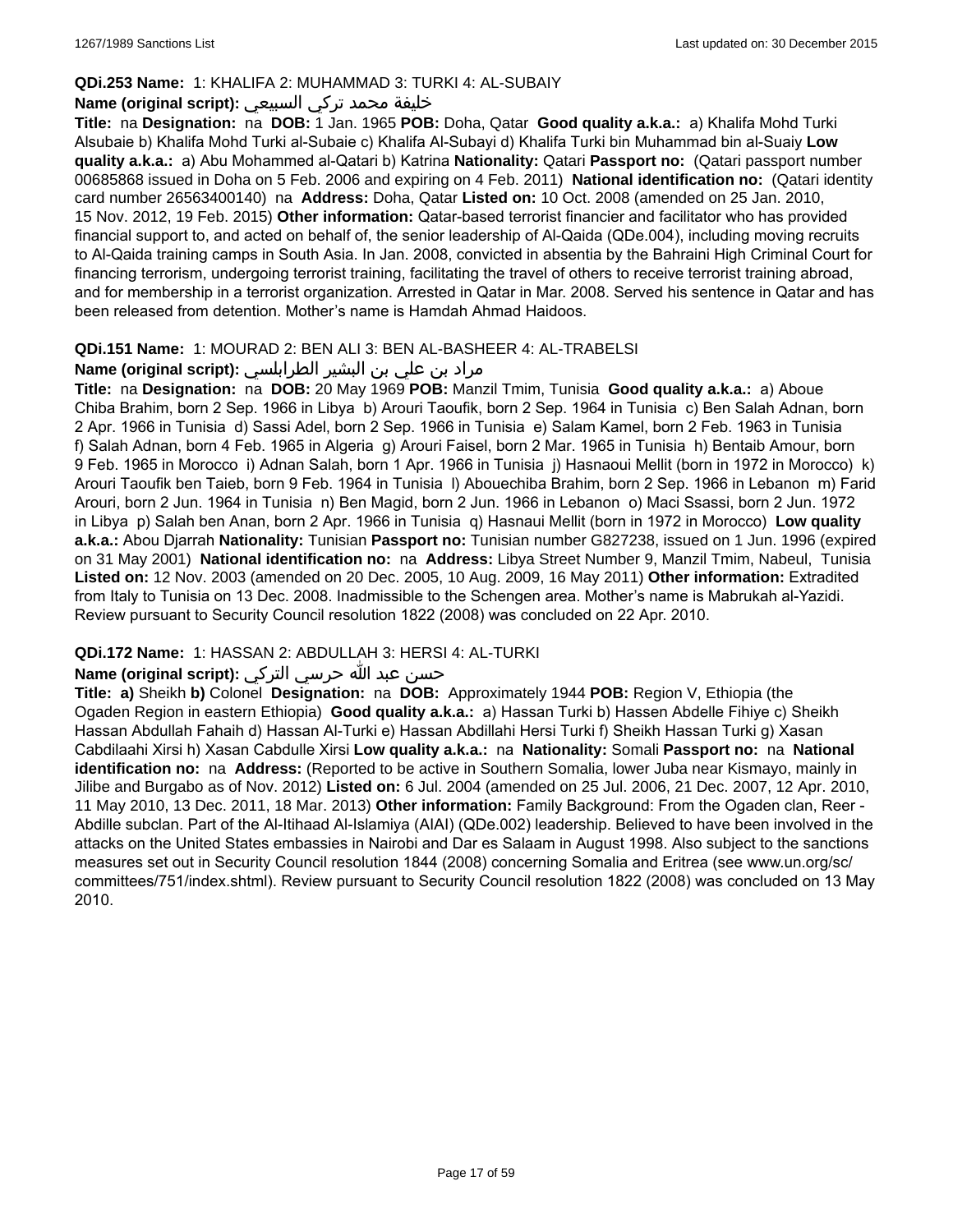### **QDi.274 Name:** 1: NASIR 2: 'ABD-AL-KARIM 3: 'ABDULLAH 4: AL-WAHISHI

# ناصر عبدالكريم عبدالله الوحيشي **:(script original (Name**

**Title:** na **Designation:** na **DOB: a)** 1 Oct. 1976 **b)** (08/10/1396 Hijri Calendar) **POB:** Yemen **Good quality a.k.a.:** a) Nasir al-Wahishi b) Abu Basir Nasir al-Wahishi c) Naser Abdel Karim al-Wahishi d) Nasir Abd al-Karim al-Wuhayshi e) Abu Basir Nasir Al-Wuhayshi f) Nasser Abdul-karim Abdullah al-Wouhichi g) Abu Baseer al-Wehaishi h) Abu Basir Nasser al-Wuhishi i) Abdul Kareem Abdullah Al-Woohaishi j) Nasser Abdelkarim Saleh Al Wahichi **Low quality a.k.a.:** a) Abu Basir b) Abu Bashir **Nationality:** Yemeni **Passport no:** Yemeni number 40483, issued on 5 Jan. 1997 **National identification no:** na **Address:** na **Listed on:** 19 Jan. 2010 (amended on 15 Apr. 2014, 15 Jun. 2015) **Other information:** Since 2007, leader of Al-Qaida in Yemen (AQY). Since Jan. 2009, leader of Al-Qaida in the Arabian Peninsula (QDe.129) operating in Yemen and Saudi Arabia. Associated with senior Al-Qaida (QDe.004) leadership, claims he was secretary to Usama Bin Laden (deceased) prior to 2003. Arrested in Iran and extradited to Yemen in 2003, where he escaped from prison in 2006 and remains fugitive as at Jan. 2010.

### **QDi.015 Name:** 1: MAHFOUZ 2: OULD 3: AL-WALID 4: na

### محفوظ ولد الوليد **:**(Name (original script

**Title:** na **Designation:** na **DOB:** 1 Jan. 1975 **POB:** Mauritania **Good quality a.k.a.:** a) Abu Hafs the Mauritanian b) Khalid Al-Shanqiti c) Mafouz Walad Al-Walid **Low quality a.k.a.:** na **Nationality:** Mauritanian **Passport no:**  na **National identification no:** na **Address:** na **Listed on:** 6 Oct. 2001 (amended on 1 Jun. 2007, 10 Jun. 2011) **Other information:** Review pursuant to Security Council resolution 1822 (2008) was concluded on 15 Jun. 2010.

#### **QDi.006 Name:** 1: AIMAN 2: MUHAMMED 3: RABI 4: AL-ZAWAHIRI

### أيمن محمد ربيع الظواهري **:(script original (Name**

**Title: a)** Doctor **b)** Dr. **Designation:** na **DOB:** 19 Jun. 1951 **POB:** Giza, Egypt **Good quality a.k.a.:** a) Ayman Al-Zawahari b) Ahmed Fuad Salim c) Al Zawahry Aiman Mohamed Rabi Abdel Muaz d) Al Zawahiri Ayman e) Abdul Qader Abdul Aziz Abdul Moez Al Doctor f) Al Zawahry Aiman Mohamed Rabi g) Al Zawahry Aiman Mohamed Rabie h) Al Zawahry Aiman Mohamed Robi i) Dhawahri Ayman j) Eddaouahiri Ayman k) Nur Al Deen Abu Mohammed l) Ayman Al Zawahari m) Ahmad Fuad Salim **Low quality a.k.a.:** a) Abu Fatma b) Abu Mohammed **Nationality:** Egyptian **Passport no: a)** Egyptian Passport number 1084010 **b)** Passport number 19820215 **National identification no:** na **Address:** na **Listed on:** 25 Jan. 2001 (amended on 2 Jul. 2007, 18 Jul. 2007, 13 Aug. 2007, 16 Dec. 2010, 22 May 2015) **Other information:** Leader of Al-Qaida (QDe.004). Former operational and military leader of Egyptian Islamic Jihad (QDe.003), was a close associate of Usama Bin Laden (deceased). Believed to be in the Afghanistan/Pakistan border area. Review pursuant to Security Council resolution 1822 (2008) was concluded on 21 Jun. 2010.

### **QDi.156 Name:** 1: ABD-AL-MAJID 2: AZIZ 3: AL-ZINDANI 4: na

### عبد المجيد عزيز الزنداني **:(script original (Name**

**Title:** Sheikh **Designation:** na **DOB:** 1950 **POB:** Yemen **Good quality a.k.a.:** a) Abdelmajid Al-Zindani b) Shaykh 'Abd Al-Majid Al-Zindani c) Sheikh Abd Al-Meguid Al-Zandani **Low quality a.k.a.:** na **Nationality:** Yemeni **Passport no:** Yemeni number A005487, issued on 13 Aug. 1995 **National identification no:** na **Address:** P.O. Box 8096, Sana'a, Yemen **Listed on:** 27 Feb. 2004 (amended on 25 Jul. 2006, 10 Jun. 2011) **Other information:** Review pursuant to Security Council resolution 1822 (2008) was concluded on 2 Jun. 2010.

#### **QDi.152 Name:** 1: SAIFI 2: AMMARI 3: na 4: na

#### **Name (original script):** عماري سيفي

**Title:** na **Designation:** na **DOB: a)** 1 Jan. 1968 **b)** 24 Apr. 1968 **POB: a)** Kef Rih, Algeria **b)** Guelma, Algeria **Good quality a.k.a.:** a) El Para (combat name) b) Abderrezak Le Para c) Abou Haidara d) El Ourassi e) Abderrezak Zaimeche f) Abdul Rasak ammane Abu Haidra g) Abdalarak **Low quality a.k.a.:** na **Nationality:** Algerian **Passport no:** na **National identification no:** na **Address:** Algeria **Listed on:** 4 Dec. 2003 (amended on 7 Apr. 2008, 16 May 2011) **Other information:** In detention in Algeria since Oct. 2004. Former member of the GSPC listed as The Organization of Al-Qaida in the Islamic Maghreb (QDe.014). Review pursuant to Security Council resolution 1822 (2008) was concluded on 27 Jul. 2010.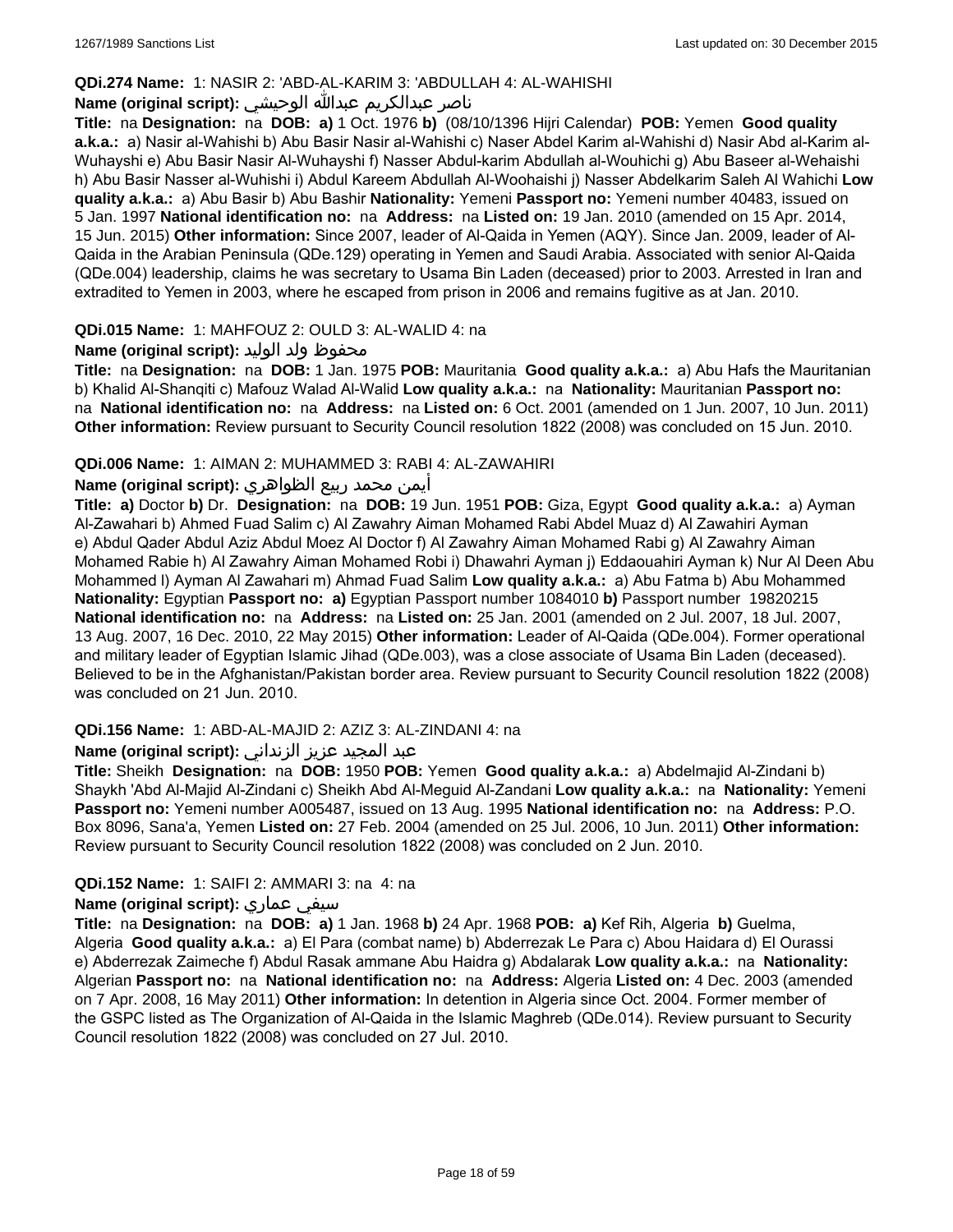#### **QDi.216 Name:** 1: ABDULLAH 2: ANSHORI 3: na 4: na

**Title:** na **Designation:** na **DOB:** 1958 **POB:** Pacitan, East Java, Indonesia **Good quality a.k.a.:** a) Abu Fatih b) Thoyib, Ibnu c) Toyib, Ibnu d) Abu Fathi **Low quality a.k.a.:** na **Nationality:** Indonesian **Passport no:** na **National identification no:** na **Address:** na **Listed on:** 21 Apr. 2006 **Other information:** Review pursuant to Security Council resolution 1822 (2008) was concluded on 8 Jun. 2010.

### **QDi.323 Name:** 1: SAID 2: ARIF 3: na 4: na

**Title:** na **Designation:** na **DOB: a)** 25 Jun. 1964 **b)** 5 Dec. 1965 **POB:** Oran, Algeria **Good quality a.k.a.:** a) Said Mohamed Arif b) Omar Gharib c) Abderahmane d) Abdallah al-Jazairi e) Slimane Chabani f) Souleiman **Low quality a.k.a.:** na **Nationality:** Algerian **Passport no:** na **National identification no:** na **Address:** na **Listed on:** 15 Aug. 2014 **Other information:** A veteran member of the 'Chechen Network' (not listed) and other terrorist groups. He was convicted of his role and membership in the 'Chechen Network' in France in 2006. Joined Jabhat al-Nusrah, listed as Al-Nusrah Front for the People of the Levant (QDe.137) in October 2013.

### **QDi.184 Name:** 1: MUHSIN 2: FADHIL 3: AYED 4: ASHOUR AL-FADHLI

### محسن فاضل عايد عاشور الفضلي **:Name (original script)**

**Title:** na **Designation:** na **DOB:** 24 Apr. 1981 **POB:** Kuwait **Good quality a.k.a.:** a) Muhsin Fadhil 'Ayyid al Fadhli b) Muhsin Fadil Ayid Ashur al Fadhli c) Abu Majid Samiyah d) Abu Samia **Low quality a.k.a.:** na **Nationality:** Kuwaiti **Passport no: a)** Kuwaiti number 106261543 **b)** Kuwaiti number 1420529, issued in Kuwait (and expired on 31 Mar. 2006) **National identification no:** na **Address:** Block Four, Street 13, House #179 Kuwait City, Al-Riqqa area, Kuwait **Listed on:** 17 Feb. 2005 (amended on 23 Jul. 2008, 10 Dec. 2015) **Other information:** Wanted by the Kuwaiti Security Authorities. Wanted by the Saudi security forces. Fugitive as of Jul. 2008. Review pursuant to Security Council resolution 1822 (2008) was concluded on 1 Jun. 2010.

### **QDi.265 Name:** 1: HAJI 2: MUHAMMAD 3: ASHRAF 4: na

**Title:** na **Designation:** na **DOB: a)** 1 Mar. 1965 **b)** 1955 **POB:** Faisalabad, Pakistan **Good quality a.k.a.:** a) Haji M. Ashraf b) Muhammad Ashraf Manshah c) Muhammad Ashraf Munsha **Low quality a.k.a.:** na **Nationality:** Pakistani **Passport no: a)** Pakistani number AT0712501, issued on 12 Mar. 2008 (expired 11 Mar 2013) **b)** Pakistani number A-374184 **National identification no: a)** Pakistani 6110125312507 **b)** Pakistani 24492025390 **Address:** na **Listed on:** 10 Dec. 2008 (amended on 17 Jul. 2009, 24 Jul. 2013) **Other information:** Chief of finance of Lashkar-e-Tayyiba (QDe.118). His father's name is Noor Muhammad.

#### **QDi.364 Name:** 1: ISLAM 2: SEIT-UMAROVICH 3: ATABIEV 4: na

#### **Name (original script):** Ислам Сеит-Умарович Атабиев

**Title:** na **Designation:** na **DOB:** 29 Sep. 1983 **POB:** Ust-Dzheguta, Republic of Karachayevo- Cherkessia, Russian Federation **Good quality a.k.a.:** na **Low quality a.k.a.:** Abu Jihad (original script: Абу Джихад) **Nationality:** Russian **Passport no:** Russian foreign travel passport number 620169661 **National identification no:** Russian national passport number 9103314932, issued on 15 Aug. 2003 (issued by Department of the Federal Migration Service of the Russian Federation for the Republic Karachayevo-Cherkessia) **Address: a)** Moscovskiy Microrayon 6, App. 96, Ust- Dzheguta, Republic of Karachayevo-Cherkessia, Russian Federation **b)** Syrian Arab Republic (located in as at Aug. 2015) **c)** Iraq (possible alternative location as at Aug. 2015) **Listed on:** 2 Oct. 2015 **Other information:** As at Aug. 2015, emir of Russian-speaking militants of the Islamic State of Iraq and the Levant (ISIL), listed as Al-Qaida in Iraq (QDe.115). Controls the Syrian Arab Republic cities of Al Dana and Idlib as an ISIL chief. Wanted by the authorities of the Russian Federation for terrorist crimes committed in its territory. Photo available for inclusion in the INTERPOL-UN Security Council Special Notice.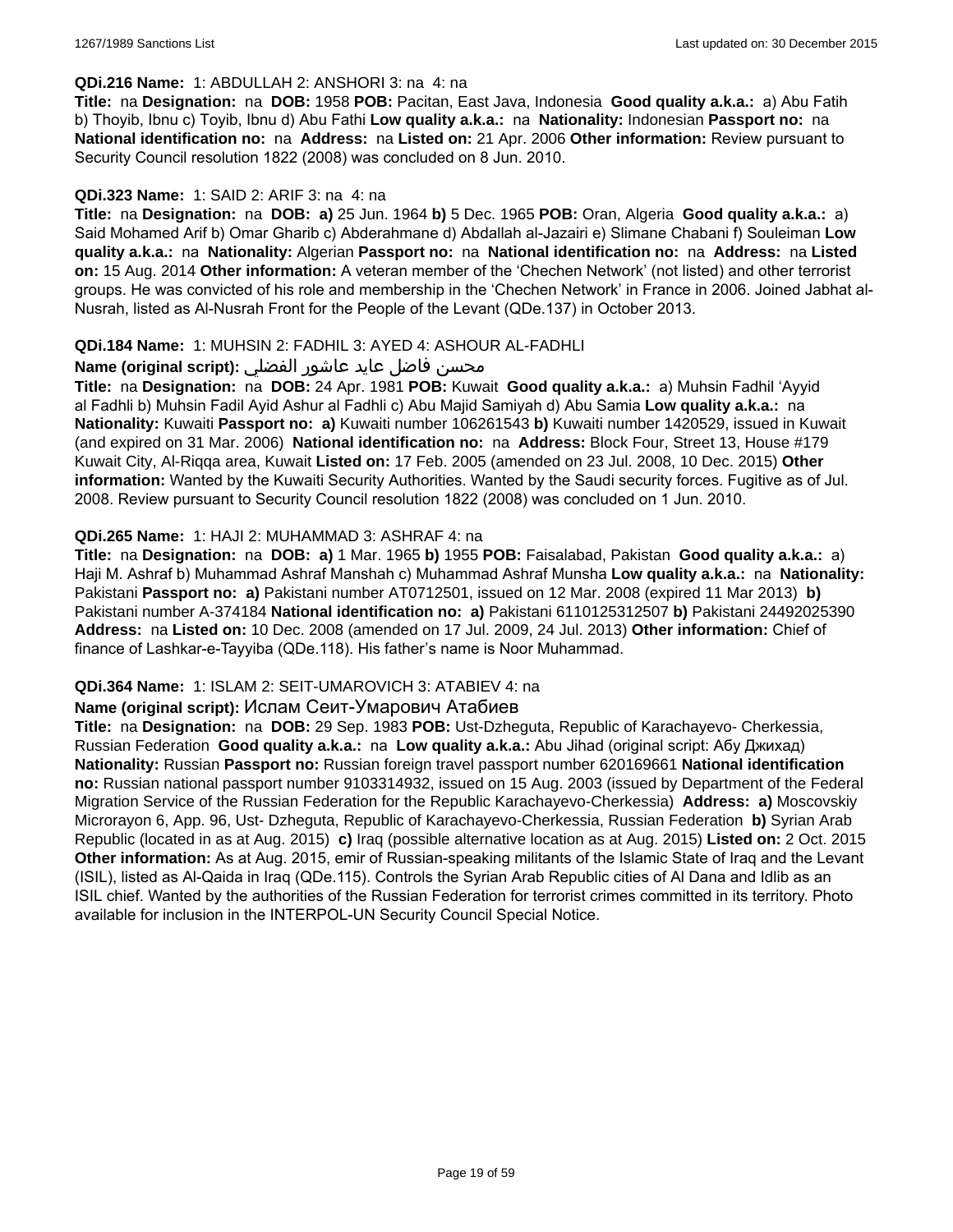### **QDi.042 Name:** 1: HASSAN 2: DAHIR 3: AWEYS 4: na

### **Name (original script):** ظاهرعويس حسن

**Title: a)** Sheikh **b)** Colonel **Designation:** na **DOB:** 1935 **POB:** Somalia **Good quality a.k.a.:** a) Ali, Sheikh Hassan Dahir Aweys b) Awes, Shaykh Hassan Dahir c) Hassen Dahir Aweyes d) Ahmed Dahir Aweys e) Mohammed Hassan Ibrahim f) Aweys Hassan Dahir g) Hassan Tahir Oais h) Hassan Tahir Uways i) Hassan Dahir Awes **Low quality a.k.a.:** a) Sheikh Aweys b) Sheikh Hassan c) Sheikh Hassan Dahir Aweys **Nationality:** Somali **Passport no:** na **National identification no:** na **Address: a)** (Active in Southern Somalia as of Nov. 2012.) **b)** (Also reported to be in Eritrea as of Nov. 2007.) **Listed on:** 9 Nov. 2001 (amended on 21 Dec. 2007, 11 May 2010, 16 May 2011, 18 Mar. 2013) **Other information:** Family background: from the Hawiye's Habergidir, Ayr clan. Senior leader of Al-Itihaad Al-Islamiya (AIAI) (QDe.002) and Hizbul Islam in Somalia. Since 12 April 2010, also subject to the sanctions measures set out in Security Council resolution 1844 (2008) concerning Somalia and Eritrea (see www.un.org/sc/committees/751/index.shtml). Review pursuant to Security Council resolution 1822 (2008) was concluded on 22 Jun. 2010.

### **QDi.248 Name:** 1: RICARDO 2: PEREZ 3: AYERAS 4: na

**Title:** na **Designation:** na **DOB:** 15 Sep. 1973 **POB:** 24 Paraiso Street, Barangay Poblacion, Mandaluyong City, Philippines **Good quality a.k.a.:** a) Abdul Kareem Ayeras b) Abdul Karim Ayeras **Low quality a.k.a.:** a) Ricky Ayeras b) Jimboy c) Isaac Jay Galang Perez d) Abdul Mujib **Nationality:** Filipino **Passport no:** na **National identification no:** na **Address: a)** Barangay Mangayao, Tagkawayan, Quezon, Philippines **b)** Barangay Tigib, Ayungon, Negros Oriental, Philippines **Listed on:** 4 Jun. 2008 (amended on 13 Dec. 2011) **Other information:** Member of the Rajah Solaiman Movement (QDe.128). Arrested by the Philippines authorities on 14 Mar. 2011. Review pursuant to Security Council resolution 1822 (2008) was concluded on 13 May 2010.

### **QDi.305 Name:** 1: ABDUL 2: ROSYID 3: RIDHO 4: BA'ASYIR

**Title:** na **Designation:** na **DOB:** 31 Jan. 1974 **POB:** Sukoharjo, Indonesia **Good quality a.k.a.:** a) Abdul Rosyid Ridho Bashir b) Rashid Rida Ba'aysir c) Rashid Rida Bashir **Low quality a.k.a.:** na **Nationality:** Indonesian **Passport no:** na **National identification no:** (Indonesian National Identity Card number 1127083101740003 under name Abdul Rosyid Ridho Ba'asyir) na **Address:** Podok Pesantren AL Wayain Ngrandu, Sumber Agung Magetan, East Java, Indonesia **Listed on:** 12 Mar. 2012 **Other information:** Father's name is Abu Bakar Ba'asyir (QDi.217). Brother of Abdul Rahim Ba'aysir (QDi.293). Belongs to the leadership of and is involved in recruitment and fundraising for Jemmah Anshorut Tauhid (JAT) (QDe.133) Associated with Jemaah Islamiyah (QDe.092).

#### **QDi.217 Name:** 1: ABU BAKAR 2: BA'ASYIR 3: na 4: na

**Title:** na **Designation:** na **DOB:** 17 Aug. 1938 **POB:** Jombang, East Java, Indonesia **Good quality a.k.a.:** a) Abu Bakar Baasyir, born 17 Aug. 1938 in Jombang, East Java, Indonesia b) Abu Bakar Bashir, born 17 Aug. 1938 in Jombang, East Java, Indonesia c) Abdus Samad d) Abdus Somad **Low quality a.k.a.:** na **Nationality:** Indonesian **Passport no:** na **National identification no:** na **Address:** Indonesia (in prison) **Listed on:** 21 Apr. 2006 (amended on 14 Oct. 2015) **Other information:** Formed Jemmah Anshorut Tauhid (JAT) (QDe.133) in 2008. In 2010, arrested for incitement to commit terrorism and fundraising with respect to a training camp in Aceh, Indonesia and sentenced to 15 years in 2011. Review pursuant to Security Council resolution 1822 (2008) was concluded on 8 Jun. 2010.

### **QDi.293 Name:** 1: ABDUL RAHIM 2: BA'AYSIR 3: na 4: na

**Title:** na **Designation:** na **DOB: a)** 16 Nov. 1977 **b)** 16 Nov. 1974 **POB: a)** Solo, Indonesia **b)** Sukoharjo, Central Java, Indonesia **Good quality a.k.a.:** a) Abdul Rahim Bashir b) 'Abd Al-Rahim Ba'asyir c) 'Abd Al-Rahim Bashir d) Abdurrahim Ba'asyir e) Abdurrahim Bashir f) Abdul Rachim Ba'asyir g) Abdul Rachim Bashir h) Abdul Rochim Ba'asyir i) Abdul Rochim Bashir j) Abdurochim Ba'asyir k) Abdurochim Bashir l) Abdurrochim Ba'asyir m) Abdurrochim Bashir n) Abdurrahman Ba'asyir o) Abdurrahman Bashir **Low quality a.k.a.:** na **Nationality:** Indonesian **Passport no:** na **National identification no:** na **Address:** Indonesia **Listed on:** 19 Jul. 2011 **Other information:** Senior Jemaah Islamiyah (QDe.092) leader. Father's name is Abu Bakar Ba'asyir (QDi.217).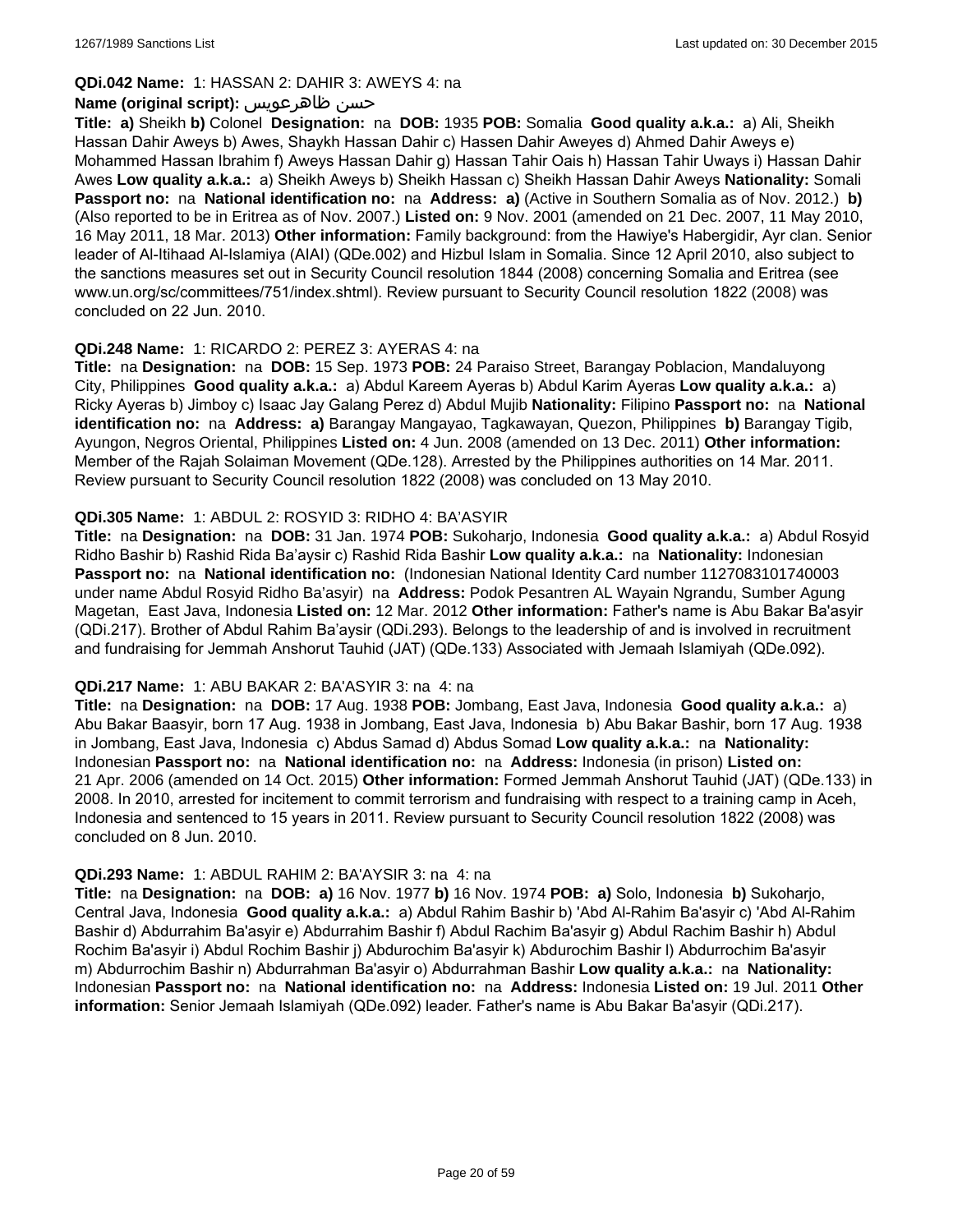#### **QDi.080 Name:** 1: SAID 2: BAHAJI 3: na 4: na

#### **Name (original script):** باهاجى سعيد

**Title:** na **Designation:** na **DOB:** 15 Jul. 1975 **POB:** Haselünne, Lower Saxony, Germany **Good quality a.k.a.:** Zouheir Al Maghribi **Low quality a.k.a.:** a) Mohamed Abbattay b) Abderrahmane Al Maghribi **Nationality: a)** German **b)** Moroccan **Passport no: a)** Provisional German passport No.: 28642163 (issued by the city of Hamburg) **b)** Moroccan passport number 954242, issued on 28 Jun. 1995, issued in Meknas, Morocco (expired) **National identification no:** German identity document ("Bundespersonalausweis") No. 1336597587 **Address:** Bunatwiete 23, Hamburg, 21073, Germany (formerly resident at ) **Listed on:** 30 Sep. 2002 (amended on 26 Nov. 2004, 9 Sep. 2005, 2 Jul. 2007, 23 Dec. 2010, 9 Sep. 2014) **Other information:** Deputy head of the media committee of Al-Qaida (QE.A.4.01) as at Apr. 2010. German authorities issued an arrest warrant for him on 21 Sep. 2001. Review pursuant to Security Council resolution 1822 (2008) was concluded on 20 May 2010. Reportedly deceased in September 2013 in the Afghanistan/Pakistan border area.

### **QDi.266 Name:** 1: MAHMOUD 2: MOHAMMAD 3: AHMED 4: BAHAZIQ

**Title:** na **Designation:** na **DOB: a)** 17 Aug. 1943 **b)** 1943 **c)** 1944 **POB:** India **Good quality a.k.a.:** a) Bahaziq Mahmoud b) Abu Abd al-'Aziz c) Abu Abdul Aziz d) Shaykh Sahib **Low quality a.k.a.:** na **Nationality:** Saudi Arabian **Passport no:** na **National identification no:** Saudi Arabian 4-6032-0048-1 **Address:** na **Listed on:** 10 Dec. 2008 **Other information:** Financier of Lashkar-e-Tayyiba (listed under permanent reference number QDe.118). Has served as the leader of Lashkar-e-Tayyiba in Saudi Arabia.

### **QDi.311 Name:** 1: AYYUB 2: BASHIR 3: na 4: na

### **Name (original script):** بشیر ایوب

**Title: a)** Qari **b)** Alhaj **Designation:** na **DOB: a)** 1966 **b)** 1964 **c)** 1969 **d)** 1971 **POB:** na **Good quality a.k.a.:** a) Alhaj Qari Ayub Bashar b) Qari Muhammad Ayub **Low quality a.k.a.:** na **Nationality: a)** Uzbek **b)** Afghan **Passport no:** na **National identification no:** na **Address:** Mir Ali, North Waziristan Agency, Federal Administered Tribal Areas, Pakistan **Listed on:** 18 Oct. 2012 **Other information:** Member of leadership council as of early 2010 and head of finance for the Islamic Movement of Uzbekistan (QDe.010). Coordinated financial and logistical support for the Islamic Movement of Uzbekistan in Afghanistan and Pakistan between 2009-2012. Transferred and delivered funds to Fazal Rahim (QDi.303).

#### **QDi.055 Name:** 1: MAHMOOD 2: SULTAN 3: BASHIR-UD-DIN 4: na

**Title:** na **Designation:** na **DOB: a)** 1937 **b)** 1938 **c)** 1939 **d)** 1940 **e)** 1941 **f)** 1942 **g)** 1943 **h)** 1944 **i)** 1945 **POB:**  na **Good quality a.k.a.:** a) Mahmood, Sultan Bashiruddin b) Mehmood, Dr. Bashir Uddin c) Mekmud, Sultan Baishiruddin **Low quality a.k.a.:** na **Nationality:** Pakistani **Passport no:** na **National identification no:** na **Address:** Street 13, Wazir Akbar Khan, Kabul, Afghanistan **Listed on:** 24 Dec. 2001 **Other information:** Review pursuant to Security Council resolution 1822 (2008) was concluded on 1 Jun. 2010.

#### **QDi.345 Name:** 1: TARKHAN 2: TAYUMURAZOVICH 3: BATIRASHVILI 4:

**Title:** na **Designation:** na **DOB: a)** 11 Jan. 1986 **b)** 1982 **POB:** Akhmeta, Village Birkiani, Georgia **Good quality a.k.a.:** a) Tarkhan Tayumurazovich Batyrashvili b) Tarkhan Batirashvili **Low quality a.k.a.:** a) Omar Shishani b) Umar Shishani c) Abu Umar al-Shishani d) Omar al-Shishani e) Chechen Omar f) Omar the Chechen g) Omer the Chechen h) Umar the Chechen i) Abu Umar j) Abu Hudhayfah **Nationality:** Georgian **Passport no:** 09AL14455, issued in Georgia (expires on 26 Jun. 2019) **National identification no:** 08001007864, issued in Georgia **Address:** Syrian Arab Republic (located in as at Dec. 2014) **Listed on:** 23 Jan. 2015 **Other information:** As of mid-2014, Syria-based senior military commander and shura council member of Islamic State in Iraq and the Levant, listed as Al-Qaida in Iraq (AQI) (QDe.115). Led approximately 1,000 foreign fighters for ISIL and committed a number of attacks in northern Syria.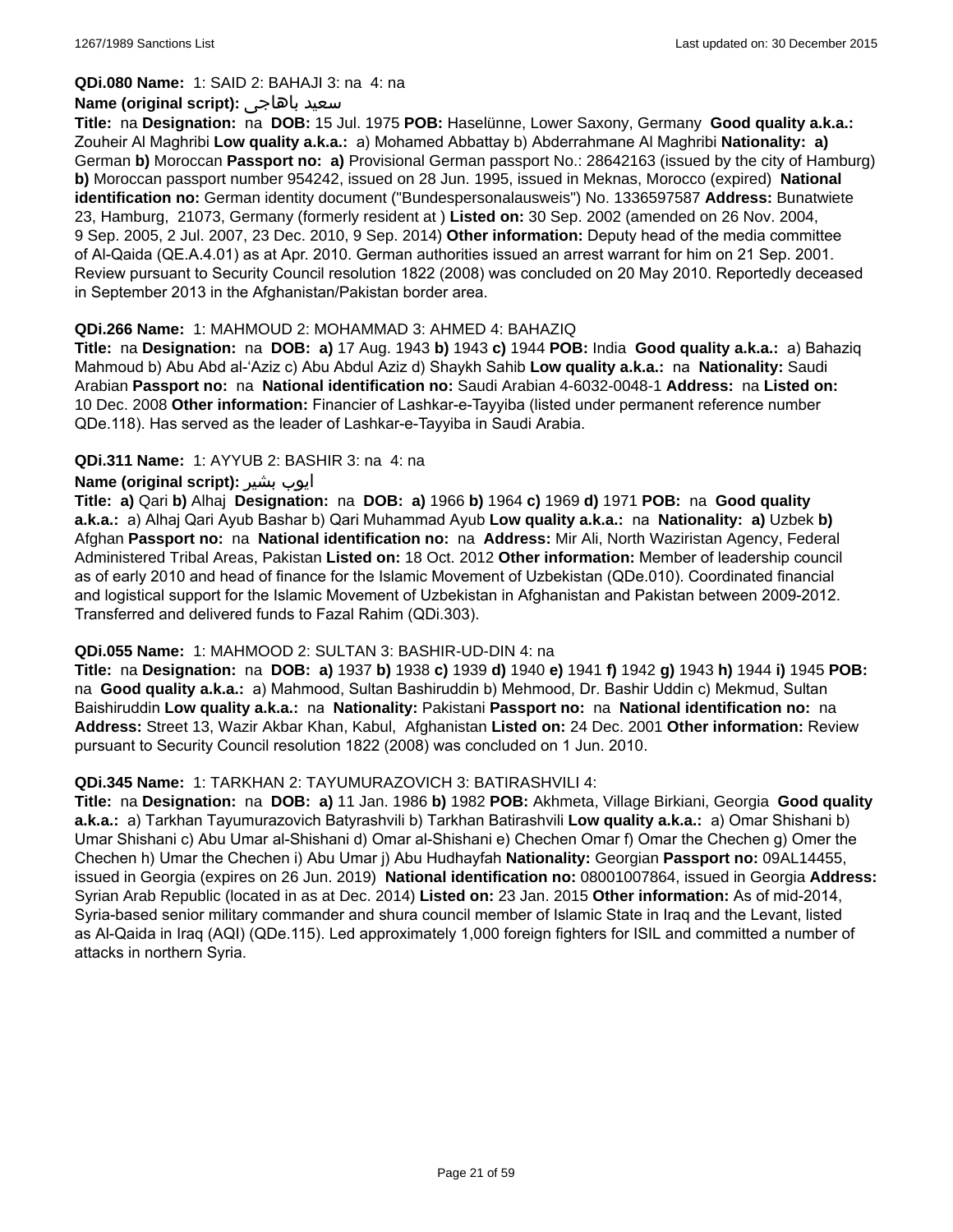#### **QDi.279 Name:** 1: MOHAMED 2: BELKALEM 3: na 4: na

### **Name (original script):** بلكلام محمد

**Title:** na **Designation:** na **DOB:** 19 Dec. 1969 **POB:** Hussein Dey, Algiers, Algeria **Good quality a.k.a.:** na **Low quality a.k.a.:** a) Abdelali Abou Dher (ذر ابو العالي عبد (b) El Harrachi (الحراشي(**Nationality:** Algerian **Passport no:**  na **National identification no:** na **Address:** Mali **Listed on:** 22 Apr. 2010 (amended on 15 Apr. 2014) **Other information:** Convicted in absentia by Algerian tribunal on 28 Mar. 1996. Algerian international arrest warrant number 03/09 of 6 Jun. 2009 issued by the Tribunal of Sidi Mhamed, Algiers, Algeria. Algerian extradition request number 2307/09 of 3 Sep. 2009, presented to Malian authorities. Father's name is Ali Belkalem. Mother's name is Fatma Saadoudi. Member of The Organization of Al-Qaida in the Islamic Maghreb (QDe.014)

### **QDi.136 Name:** 1: MOKHTAR 2: BELMOKHTAR 3: na 4: na

### **Name (original script):** بلمختار مختار

**Title:** na **Designation:** na **DOB:** 1 Jun. 1972 **POB:** Ghardaia, Algeria **Good quality a.k.a.:** a) Abou Abbes Khaled b) Belaouar Khaled Abou El Abass c) Belaouer Khaled Abou El Abass d) Belmokhtar Khaled Abou El Abes e) Khaled Abou El Abass f) Khaled Abou El Abbes g) Khaled Abou El Abes h) Khaled Abulabbas Na Oor i) Mukhtar Belmukhtar **Low quality a.k.a.:** a) Belaoua b) Belaour **Nationality:** Algerian **Passport no:** na **National identification no:** na **Address:** na **Listed on:** 11 Nov. 2003 (amended on 12 Apr. 2006, 2 Jul. 2007, 7 Apr. 2008, 25 Jan. 2010, 16 May 2011, 9 Sep. 2014) **Other information:** Father's name is Mohamed. Mother's name is Zohra Chemkha. Member of the Council of the Organization of Al-Qaida in the Islamic Maghreb (QDe.014) (AQIM). Head of Al Mouakaoune Biddam (QDe.139), Al Moulathamoun (QDe.140) and Al Mourabitoun (QDe.141). Review pursuant to Security Council resolution 1822 (2008) was concluded on 30 Jul. 2009.

### **QDi.375 Name:** 1: BOUBAKER 2: BEN HABIB 3: BEN AL-HAKIM 4: na

**Title:** na **Designation:** na **DOB:** 1 Aug. 1983 **POB:** Paris, France **Good quality a.k.a.:** a) Boubakeur el-Hakim b) Boubaker el Hakim **Low quality a.k.a.:** a) Abou al Moukatel b) Abou Mouqatel c) Abu-Muqatil al-Tunisi **Nationality: a)** French **b)** Tunisian **Passport no:** na **National identification no:** na **Address:** Syrian Arab Republic (as at Sep. 2015) **Listed on:** 29 Sep. 2015 **Other information:** French-Tunisian foreign terrorist fighter for Islamic State in Iraq and the Levant (ISIL), listed as Al-Qaida in Iraq (QDe.115).

#### **QDi.355 Name:** 1: SOFIANE 2: BEN GOUMO 3: na 4: na

**Title:** na **Designation:** na **DOB:** 26 Jun. 1959 **POB:** Derna, Libya **Good quality a.k.a.:** Sufyan bin Qumu **Low quality a.k.a.:** Abou Fares al Libi **Nationality:** Libyan **Passport no:** na **National identification no:** na **Address:** Libya **Listed on:** 3 Sep. 2015 **Other information:** Leader of Ansar al Charia Derna (QDe.145).

#### **QDi.333 Name:** 1: SEIFALLAH 2: BEN HASSINE 3: na 4: na

**Title:** na **Designation:** na **DOB:** 8 Nov. 1965 **POB:** na **Good quality a.k.a.:** a) Seif Allah ben Hocine b) Saifallah ben Hassine c) Sayf Allah 'Umar bin Hassayn d) Sayf Allah bin Hussayn **Low quality a.k.a.:** a) Abu Iyyadh al-Tunisi b) Abou Iyadh el-Tounsi c) Abu Ayyad al-Tunisi d) Abou Aayadh e) Abou Iyadh **Nationality:** Tunisian **Passport no:** na **National identification no:** na **Address:** na **Listed on:** 23 Sep. 2014 **Other information:** Founder of the Tunisian Combatant Group (QDe.090) and leader of Ansar al-Shari'a in Tunisia (QDe.143). Arrest warrant issued by Tunisian Court of First Instance on 23 Aug. 2013.

#### **QDi.307 Name:** 1: HAFIZ 2: ABDUL SALAM 3: BHUTTAVI 4: na

**Title: a)** Maulavi **b)** Mullah **Designation:** na **DOB:** 1940 **POB:** Gujranwala, Punjab Province, Pakistan **Good quality a.k.a.:** a) Hafiz Abdul Salam Bhattvi b) Hafiz Abdusalam Budvi c) Hafiz Abdussalaam Bhutvi d) Abdul Salam Budvi e) Abdul Salam Bhattwi f) Abdul Salam Bhutvi g) Mullah Abdul Salaam Bhattvi h) Molvi Abdursalam Bhattvi **Low quality a.k.a.:** na **Nationality:** Pakistani **Passport no:** na **National identification no:** na **Address:** na **Listed on:** 14 Mar. 2012 **Other information:** Founding member of Lashkar-e-Tayyiba (QDe.118) and deputy to Lashkar-e-Tayyiba leader Hafiz Muhammad Saeed (QDi.263).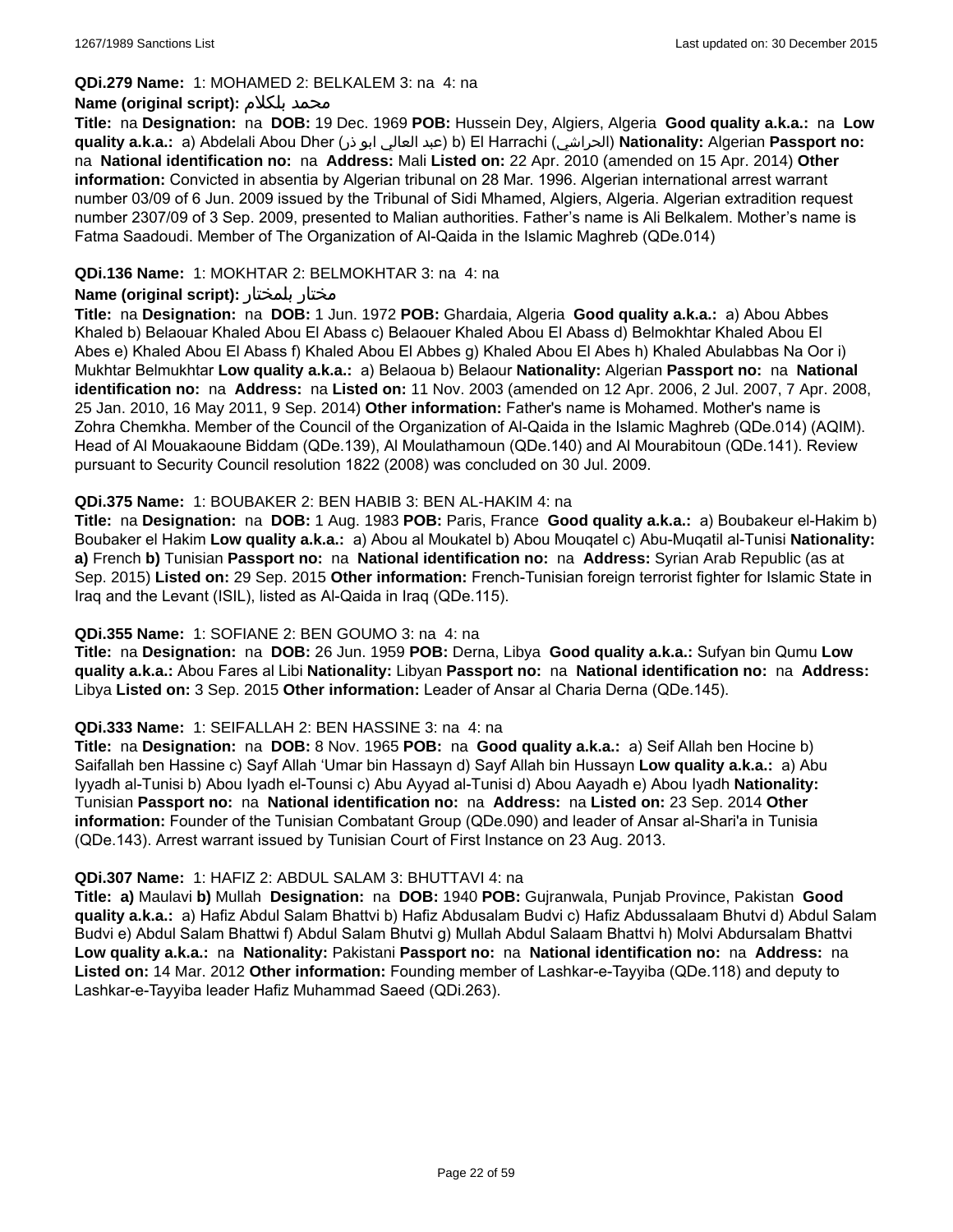### **QDi.081 Name:** 1: RAMZI 2: MOHAMED 3: ABDULLAH 4: BINALSHIBH

### رمزي محمد عبد الله بن الشيبة **:(script original (Name**

**Title:** na **Designation:** na **DOB: a)** 1 May 1972 **b)** 16 Sep. 1973 **POB: a)** Gheil Bawazir, Hadramawt, Yemen **b)** Khartoum, Sudan **Good quality a.k.a.:** a) Binalshibh Ramzi Mohammed Abdullah b) Ramzi Binalshib c) Ramzi Mohamed Abdellah Omar Hassan Alassiri d) Binalshibh Ramsi Mohamed Abdullah e) Abu Ubaydah f) 'Umar Muhammad 'Abdallah Ba' Amar g) Binalsheidah, Ramzi Mohamed Abdullah h) Bin Al Shibh, Ramzi i) Omar, Ramzi Mohamed Abdellah j) Mohamed Ali Abdullah Bawazir **Low quality a.k.a.:** Ramzi Omar **Nationality:** Yemeni **Passport no:** 00085243, issued on 17 Nov. 1997, issued in Sanaa, Yemen **National identification no:**  na **Address:** na **Listed on:** 30 Sep. 2002 (amended on 26 Nov. 2004, 25 Jul. 2006, 2 Jul. 2007, 27 Jul. 2007, 23 Dec. 2010) **Other information:** Arrested in Karachi, Pakistan, 30 Sep. 2002. In custody of the United States of America, as of May 2010. Review pursuant to Security Council resolution 1822 (2008) was concluded on 25 May 2010.

**QDi.009 Name:** 1: BILAL 2: BIN MARWAN 3: na 4: na

### بلال بن مروان **:(script original (Name**

**Title:** na **Designation:** na **DOB:** 1947 **POB:** na **Good quality a.k.a.:** na **Low quality a.k.a.:** na **Nationality:**  na **Passport no:** na **National identification no:** na **Address:** na **Listed on:** 25 Jan. 2001 **Other information:** Senior lieutenant of UBL. Review pursuant to Security Council resolution 1822 (2008) was concluded on 21 Jun. 2010.

**QDi.063 Name:** 1: AL-MOKHTAR 2: BEN MOHAMED 3: BEN AL-MOKHTAR 4: BOUCHOUCHA

المختار بن محمد بن المختار بوشوشة **:Name (original script)** 

**Title:** na **Designation:** na **DOB:** 13 Oct. 1969 **POB:** Tunis, Tunisia **Good quality a.k.a.:** Bushusha, Mokhtar **Low quality a.k.a.:** na **Nationality:** Tunisian **Passport no:** Tunisian number K754050, issued on 26 May 1999 (expired on 25 May 2004) **National identification no:** 04756904, issued on 14 Sep. 1984 **Address:** Via Milano Number 38, Spinadesco, (CR), Italy **Listed on:** 24 Apr. 2002 (amended on 10 Apr. 2003, 26 Nov. 2004, 20 Dec. 2005, 7 Jun. 2007, 23 Dec. 2010) **Other information:** Italian Fiscal Code: BCHMHT69R13Z352T. Mother's name is Hedia Bannour. Review pursuant to Security Council resolution 1822 (2008) was concluded on 22 Apr. 2010.

### **QDi.188 Name:** 1: FAYCAL 2: BOUGHANEMI 3: na 4: na

# **Name (original script):** بوغانمي فيصل

**Title:** na **Designation:** na **DOB:** 28 Oct. 1966 **POB:** Tunis, Tunisia **Good quality a.k.a.:** a) Faical Boughanmi b) Faysal al-Bughanimi **Low quality a.k.a.:** na **Nationality:** Tunisian **Passport no:** na **National identification no:**  na **Address:** Number 5/B viale Cambonino, Cremona, Italy **Listed on:** 29 Jul. 2005 (amended on 7 Jun. 2007, 10 Aug. 2009, 1 Sep. 2009, 13 Dec. 2011) **Other information:** Italian Fiscal code: BGHFCL66R28Z352G. Sentenced to 7 years imprisonment in Italy on 29 Jun. 2007 by the Brescia Second Appeals Court. In detention in Italy as at Jun. 2009. Review pursuant to Security Council resolution 1822 (2008) was concluded on 20 Jul. 2009.

#### **QDi.143 Name:** 1: HAMADI 2: BEN ABDUL AZIZ 3: BEN ALI 4: BOUYEHIA

# حمادي بن عبد العزيز بن علي بويحي **:(script original (Name**

**Title:** na **Designation:** na **DOB:** 29 May 1966 **POB:** Tunis, Tunisia **Good quality a.k.a.:** a) Gamel Mohamed, born 25 May 1966 in Morocco b) Abd el Wanis Abd Gawwad Abd el Latif Bahaa, born 9 May 1986 in Egypt c) Mahmoud Hamid **Low quality a.k.a.:** na **Nationality:** Tunisian **Passport no:** Tunisian passport number L723315, issued on 5 May 1998 (expired on 4 May 2003) **National identification no:** na **Address:** Corso XXII Marzo Number 39, Milan, Italy **Listed on:** 12 Nov. 2003 (amended on 20 Dec. 2005, 31 Jul. 2006, 30 Jan. 2009, 16 May 2011) **Other information:** In prison in Italy until 28 Jul. 2011. Review pursuant to Security Council resolution 1822 (2008) was concluded on 21 Jun. 2010.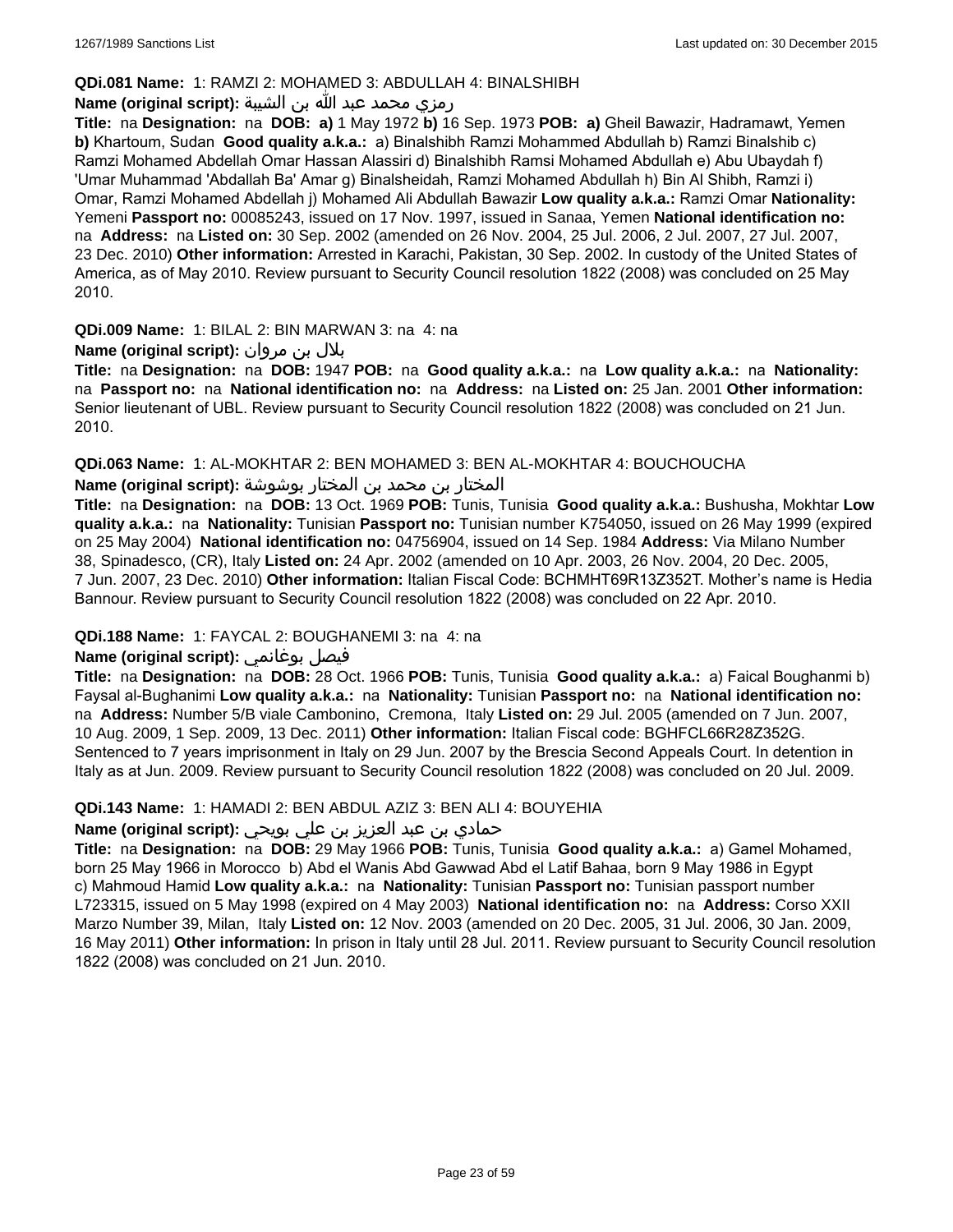### **QDi.365 Name:** 1: AKHMED 2: RAJAPOVICH 3: CHATAEV 4: na

### **Name (original script):** Ахмед Ражапович Чатаев

**Title:** na **Designation:** na **DOB:** 4 Jul. 1980 **POB:** Vedeno Village, Vedenskiy District, Republic of Chechnya, Russian Federation **Good quality a.k.a.:** a) Akhmad Shishani (original script: Ахмад Шишани) b) David Mayer (Russian script: Давид Майер) c) Elmir Sene (original script: Эльмир Сене) **Low quality a.k.a.:** Odnorukiy (original script: Однорукий) **Nationality:** Russian Federation **Passport no:** na **National identification no:** Russian national passport number 9600133195, issued in Vedensiky District, Republic of Chechnya, Russian Federation (issued by Department of Internal Affairs) **Address: a)** Syrian Arab Republic (located in as at Aug. 2015) **b)** Iraq (possible alternative location as at Aug. 2015) **Listed on:** 2 Oct. 2015 (amended on 10 Dec. 2015, 30 Dec. 2015) **Other information:** As at Aug. 2015, one of the leaders of the Islamic State in Iraq and the Levant (ISIL), listed as Al-Qaida in Iraq (QDe.115), commanding directly 130 militants. Physical description: eye colour: brown, hair colour: black, build: solid; distinguishing marks: oval face, beard, missing a right hand and left leg, speaks Russian, Chechen and possibly German and Arabic. Wanted by the authorities of the Russian Federation for terrorist crimes committed in its territory. Photo available for inclusion in the INTERPOL-UN Security Council Special Notice.

### **QDi.312 Name:** 1: AAMIR 2: ALI 3: CHAUDHRY 4: na

### عامر علی چوہدری **:(script original (Name**

**Title:** na **Designation:** na **DOB:** 3 Aug. 1986 **POB:** na **Good quality a.k.a.:** a) Aamir Ali Chaudary b) Aamir Ali Choudry c) Amir Ali Chaudry **Low quality a.k.a.:** Huzaifa **Nationality:** Pakistani **Passport no:** Pakistani number BN 4196361, issued on 28 Oct. 2008 (expiring 27 Oct. 2013) **National identification no:** Pakistani 33202-7126636-9 **Address:** na **Listed on:** 18 Oct. 2012 **Other information:** Electronics and explosives expert for Tehrik-e Taliban Pakistan (TTP) (QDe.132). Involved in attack planning for TTP. Provided financial and logistical support for TTP and participated in TTP-sponsored militant training.

### **QDi.070 Name:** 1: YASSINE 2: CHEKKOURI 3: na 4: na

### **Name (original script):** شكوري ياسين

**Title:** na **Designation:** na **DOB:** 6 Oct. 1966 **POB:** Safi, Morocco **Good quality a.k.a.:** na **Low quality a.k.a.:**  na **Nationality:** Moroccan **Passport no:** Moroccan number F46947 **National identification no:** (Moroccan national identity card H-135467) na **Address:** 7th Street, Number 7, Hay Anas Safi, Morocco **Listed on:** 3 Sep. 2002 (amended on 7 Jun. 2007, 23 Dec. 2010) **Other information:** Mother's name is Feue Hlima Bent Barka and father's name is Abderrahmane Mohammed Ben Azzouz. Deported from Italy to Morocco on 26 Feb. 2004. Review pursuant to Security Council resolution 1822 (2008) was concluded on 21 Jun. 2010.

#### **QDi.376 Name:** 1: PETER 2: CHERIF 3: na 4: na

**Title:** na **Designation:** na **DOB:** 26 Aug. 1982 **POB:** Paris, France **Good quality a.k.a.:** na **Low quality a.k.a.:**  na **Nationality:** French **Passport no:** na **National identification no:** na **Address:** Al Mukalla, Hadramawt province, Yemen **Listed on:** 29 Sep. 2015 **Other information:** Member of Al-Qaida in the Arabian Peninsula (AQAP) (QDe.129). Convicted in absentia to five years in prison in France in 2012. Wanted by French authorities as of 2015.

#### **QDi.300 Name:** 1: MONIR 2: CHOUKA 3: na 4: na

**Title:** na **Designation:** na **DOB:** 30 Jul. 1981 **POB:** Bonn, Germany **Good quality a.k.a.:** na **Low quality a.k.a.:** Abu Adam **Nationality: a)** German **b)** Moroccan **Passport no:** German passport number 5208323009, issued on 2 Feb. 2007, issued in Stadt Bonn, Germany (expires on 1 Feb. 2012) **National identification no:** German national identity card number 5209530116, issued on 21 Jun. 2006, issued in Stadt Bonn, Germany (expired on 20 Jun. 2011) **Address:** Ungartenstraße 6, Bonn, 53229, Germany (previous) **Listed on:** 25 Jan. 2012 **Other information:** Associated with Islamic Movement of Uzbekistan (QDe.010). Brother of Yassin Chouka (QDi.301). Arrest warrant issued by the investigating judge of the German Federal Court of Justice on 5 Oct. 2010.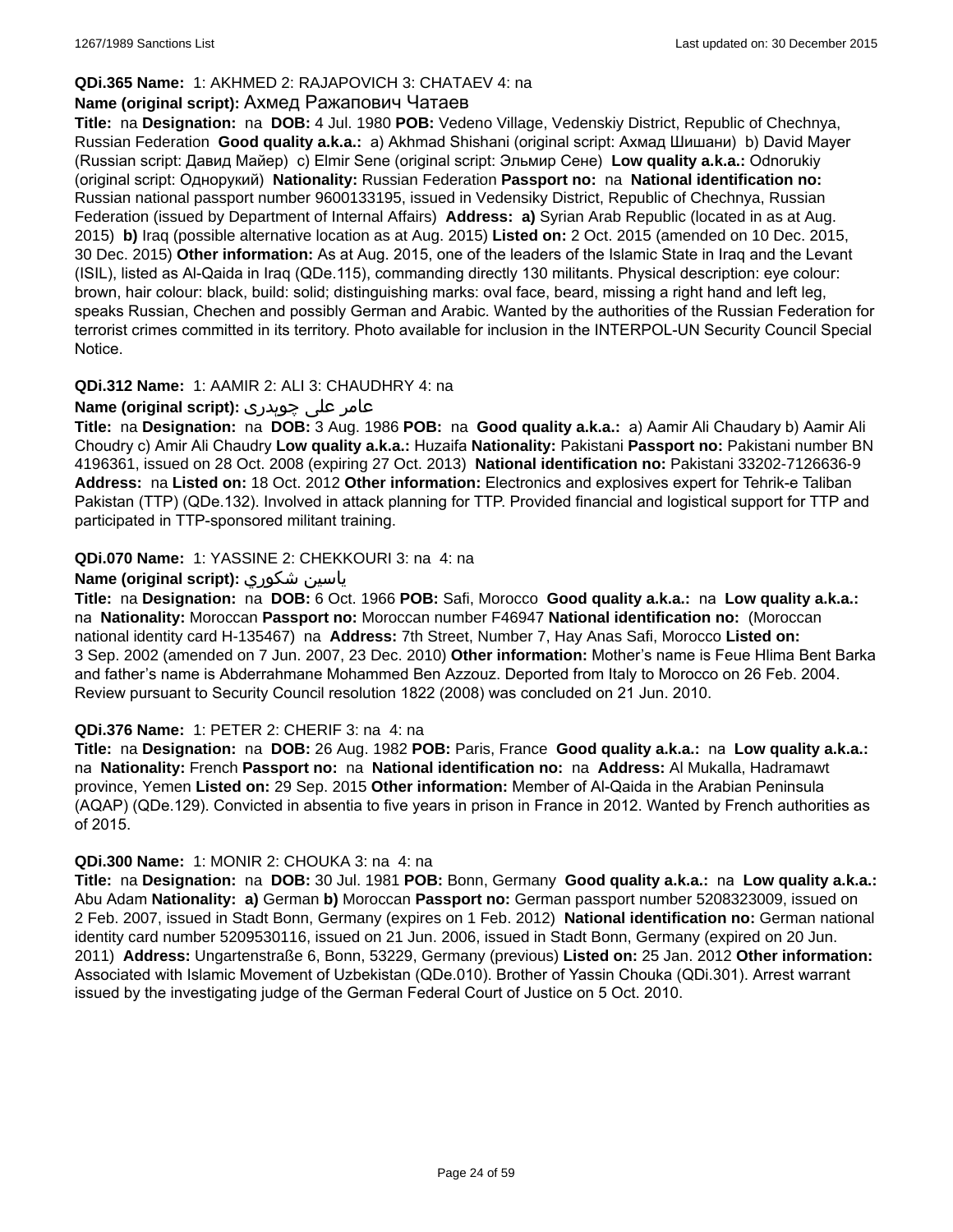### **QDi.301 Name:** 1: YASSIN 2: CHOUKA 3: na 4: na

**Title:** na **Designation:** na **DOB:** 11 Dec. 1984 **POB:** Bonn, Germany **Good quality a.k.a.:** na **Low quality a.k.a.:** Abu Ibraheem **Nationality: a)** German **b)** Moroccan **Passport no:** German passport number 5204893014, issued on 5 Oct. 2000, issued in Stadt Bonn, Germany (expired on 5 Oct. 2005) **National identification no:** German national identity card number 5209445304, issued on 5 Sep. 2005, issued in Stadt Bonn, Germany (expired on 4 Sep. 2010) **Address:** Karl-Barth-Straße 14, Bonn, 53129, Germany (previous) **Listed on:** 25 Jan. 2012 **Other information:** Associated with Islamic Movement of Uzbekistan (QDe.010). Brother of Monir Chouka (QDi.300). Arrest warrant issued by the investigating judge of the German Federal Court of Justice on 5 Oct. 2010.

### **QDi.141 Name:** 1: MAXAMED 2: CABDULLAAH 3: CIISE 4: na

**Title:** na **Designation:** na **DOB:** 8 Oct. 1974 **POB:** Kismaayo, Somalia **Good quality a.k.a.:** a) Maxamed Cabdullaahi Ciise b) Maxammed Cabdullaahi c) Cabdullah Mayamed Ciise **Low quality a.k.a.:** na **Nationality:** Somali **Passport no:** na **National identification no:** na **Address:** Somalia **Listed on:** 12 Nov. 2003 (amended on 9 Sep. 2005, 30 Jan. 2009, 20 Apr. 2009, 21 Oct. 2010, 17 Aug. 2015) **Other information:** Present in Somalia as of Apr. 2009 following transfer from United Kingdom. Review pursuant to Security Council resolution 1822 (2008) was concluded on 21 Jun. 2010.

### **QDi.347 Name:** 1: DENIS 2: MAMADOU 3: GERHARD 4: CUSPERT

**Title:** na **Designation:** na **DOB:** 18 Oct. 1975 **POB:** Berlin, Germany **Good quality a.k.a.:** na **Low quality a.k.a.:** Abu Talha al-Almani **Nationality:** German **Passport no:** na **National identification no:** 2550439611, issued in District Friedrichshain-Kreuzberg of Berlin, Germany (issued on 22 Apr. 2010, expires on 21 Apr. 2020) **Address: a)** (Syria/Turkey border area (as at Jan. 2015)) **b)** Karl-Marx-Str. 210, Berlin, 12055, Germany (primary address) **Listed on:** 11 Feb. 2015 **Other information:** Physical description: eye colour: brown; hair colour: black; height: 178cm; Tattoos: BROKEN DREAMS in letters (on back) and landscape of Africa (on right upper arm). Father's name: Richard Luc-Giffard; Mother's name: Sigrid Cuspert. European arrest warrant issued by investigating judge at the Federal Court of Justice of Germany, dated 14 May 2014 and 5 Dec. 2014.

### **QDi.331 Name:** 1: ANDERS 2: CAMEROON 3: OSTENSVIG 4: DALE

**Title:** na **Designation:** na **DOB:** 19 Oct. 1978 **POB:** Oslo, Norway **Good quality a.k.a.:** na **Low quality a.k.a.:**  a) Muslim Abu Abdurrahman b) Abu Abdurrahman the Norwegian c) Abu Abdurrahman the Moroccan **Nationality:** Norwegian **Passport no:** na **National identification no:** na **Address:** na **Listed on:** 23 Sep. 2014 **Other information:** Member of Al-Qaida in the Arabian Peninsula (AQAP) (QE.A.129.10). Physical description: eye colour: brown; hair colour: brown; height: 185 cm.

### **QDi.252 Name:** 1: AHMED 2: DEGHDEGH 3: na 4: na

#### **Name (original script):** دغداغ أحمد

**Title:** na **Designation:** na **DOB:** 17 Jan. 1967 **POB:** Anser, Wilaya (province) of Jijel, Algeria **Good quality a.k.a.:** a) Abd El Illah b) Abdellillah dit Abdellah Ahmed dit Said **Low quality a.k.a.:** na **Nationality:** Algerian **Passport no:** na **National identification no:** na **Address:** Algeria **Listed on:** 3 Jul. 2008 (amended on 24 Mar. 2009, 15 Nov. 2012) **Other information:** Belongs to the leadership and is the finance chief of the Organization of Al-Qaida in the Islamic Maghreb (Qde.014). Mother's name is Zakia Chebira. Father's name is Lakhdar.

#### **QDi.246 Name:** 1: REDENDO 2: CAIN 3: DELLOSA 4: na

**Title:** na **Designation:** na **DOB:** 15 May 1972 **POB:** Punta, Santa Ana, Manila, Philippines **Good quality a.k.a.:**  a) Abu Ilonggo b) Brandon Berusa c) Abu Muadz d) Arnulfo Alvarado e) Habil Ahmad Dellosa **Low quality a.k.a.:**  a) Dodong b) Troy c) Uthman **Nationality:** Filipino **Passport no:** na **National identification no:** na **Address:** 3111, Ma. Bautista, Punta, Santa Ana, Manila, Philippines **Listed on:** 4 Jun. 2008 (amended on 3 Jun. 2009, 13 Dec. 2011) **Other information:** Member of the Rajah Solaiman Movement (QDe.128) and linked to the Abu Sayyaf Group (QDe.001). Father's name is Fernando Rafael Dellosa. Mother's name is Editha Parado Cain. In detention in the Philippines as of Jan. 2010. Review pursuant to Security Council resolution 1822 (2008) was concluded on 13 May 2010.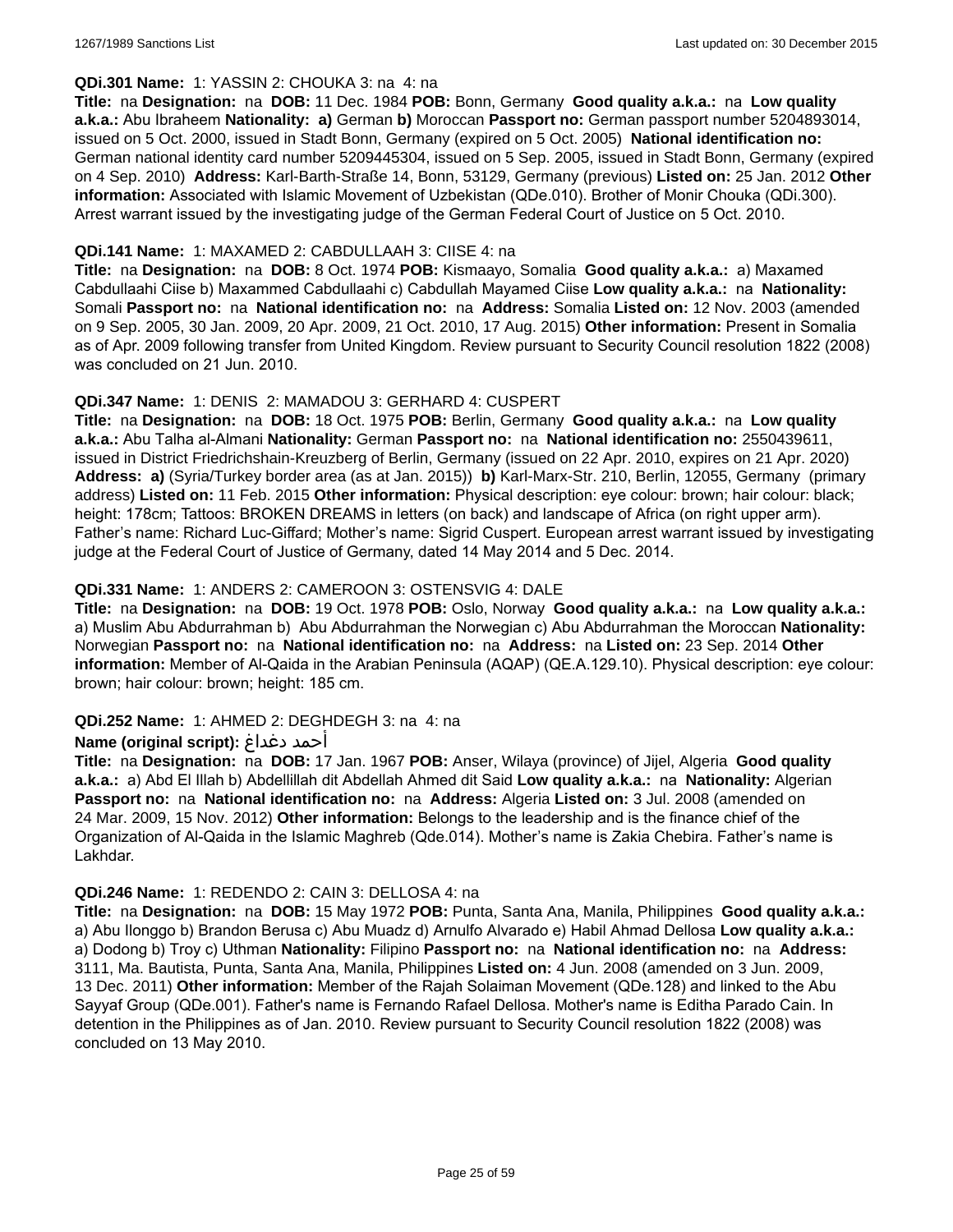#### **QDi.243 Name:** 1: FELICIANO 2: SEMBORIO 3: DELOS REYES JR. 4: na

**Title:** Ustadz **Designation:** na **DOB:** 4 Nov. 1963 **POB:** Arco, Lamitan, Basilan, Philippines **Good quality a.k.a.:**  a) Abubakar Abdillah b) Abdul Abdillah **Low quality a.k.a.:** na **Nationality:** Filipino **Passport no:** na **National identification no:** na **Address:** Philippines **Listed on:** 4 Jun. 2008 (amended on 3 Jun. 2009, 13 Dec. 2011) **Other information:** Member of the Rajah Solaiman Movement (Qde.128). Father's name is Feliciano Delos Reyes Sr. Mother's name is Aurea Semborio. In detention in the Philippines as of May 2011. Review pursuant to Security Council resolution 1822 (2008) was concluded on 13 May 2010.

### **QDi.164 Name:** 1: OTHMAN 2: DERAMCHI 3: na 4: na

### **Name (original script):** درمشي عثمان

**Title:** na **Designation:** na **DOB:** 7 Jun. 1954 **POB:** Tighennif, Algeria **Good quality a.k.a.:** na **Low quality a.k.a.:** Abou Youssef **Nationality:** Algerian **Passport no:** na **National identification no:** na **Address:** Algeria **Listed on:** 17 Mar. 2004 (amended on 26 Nov. 2004, 21 Dec. 2007, 2 Dec. 2008, 3 Jun. 2009, 25 Jan. 2010, 16 May 2011) **Other information:** Italian Fiscal Code DRMTMN54H07Z301T. Deported from Italy to Algeria on 22 Aug. 2008. Father in law of Djamel Lounici (QDi.155). Review pursuant to Security Council resolution 1822 (2008) was concluded on 28 Sep. 2009.

### **QDi.245 Name:** 1: PIO 2: ABOGNE 3: DE VERA 4: na

**Title:** na **Designation:** na **DOB:** 19 Dec. 1969 **POB:** Bagac, Bagamanok, Catanduanes, Philippines **Good quality a.k.a.:** Ismael De Vera **Low quality a.k.a.:** a) Khalid b) Ismael c) Ismail d) Manex e) Tito Art f) Dave g) Leo **Nationality:** Filipino **Passport no:** na **National identification no:** na **Address:** Concepcion, Zaragosa, Nueva Ecija, Philippines **Listed on:** 4 Jun. 2008 (amended on 3 Jun. 2009, 13 Dec. 2011) **Other information:** Member of the Rajah Solaiman Movement (QDe.128), Abu Sayyaf Group (Qde.001) and Jemaah Islamiyah (Qde.092). Father's name is Honorio Devera. Mother's name is Fausta Abogne. In detention in the Philippines as of May 2011. Review pursuant to Security Council resolution 1822 (2008) was concluded on 13 May 2010.

### **QDi.169 Name:** 1: DHOU 2: EL-AICH 3: na 4: na

### **Name (original script):** العيش ذو

**Title:** na **Designation:** na **DOB:** 5 Aug. 1964 **POB:** Blida, Algeria **Good quality a.k.a.:** Abdel Hak **Low quality a.k.a.:** na **Nationality:** Algerian **Passport no:** na **National identification no:** na **Address:** na **Listed on:** 3 May 2004 (amended on 12 Apr. 2006, 7 Apr. 2008, 13 Dec. 2011) **Other information:** Confirmed to have died in Chad on 8 Mar. 2004. Review pursuant to Security Council resolution 1822 (2008) was concluded on 27 Jul. 2010.

#### **QDi.342 Name:** 1: OUMAR 2: DIABY 3: na 4: na

**Title:** na **Designation:** na **DOB:** 5 Aug. 1975 **POB:** Dakar, Senegal **Good quality a.k.a.:** na **Low quality a.k.a.:** a) Omsen b) Oumar Omsen **Nationality:** Senegalese **Passport no:** na **National identification no:** na **Address:** Syrian Arab Republic (located in) **Listed on:** 23 Sep. 2014 **Other information:** A leader of an armed group linked to Al-Nusrah Front for the People of the Levant (QDe.137) and a key facilitator for a Syrian foreign terrorist fighter network. Active in terrorist propaganda through the Internet.

#### **QDi.167 Name:** 1: KAMEL 2: DJERMANE 3: na 4: na

### **Name (original script):** جرمان كمال

**Title:** na **Designation:** na **DOB:** 12 Oct. 1965 **POB:** Oum el Bouaghi, Algeria **Good quality a.k.a.:** a) Bilal b) Adel c) Fodhil d) Abou Abdeljalil **Low quality a.k.a.:** na **Nationality:** Algerian **Passport no:** na **National identification no:** na **Address:** Algeria **Listed on:** 3 May 2004 (amended on 7 Apr. 2008, 13 Dec. 2011) **Other information:** In detention in Algeria as at April 2010. Arrest warrant issued by the German authorities on 9 Oct. 2003 for involvement in kidnapping. Former member of the Katibat Tarek Ibn Ziad of The Organization of Al-Qaida in the Islamic Maghreb (QDe.014). Review pursuant to Security Council resolution 1822 (2008) was concluded on 27 Jul. 2010.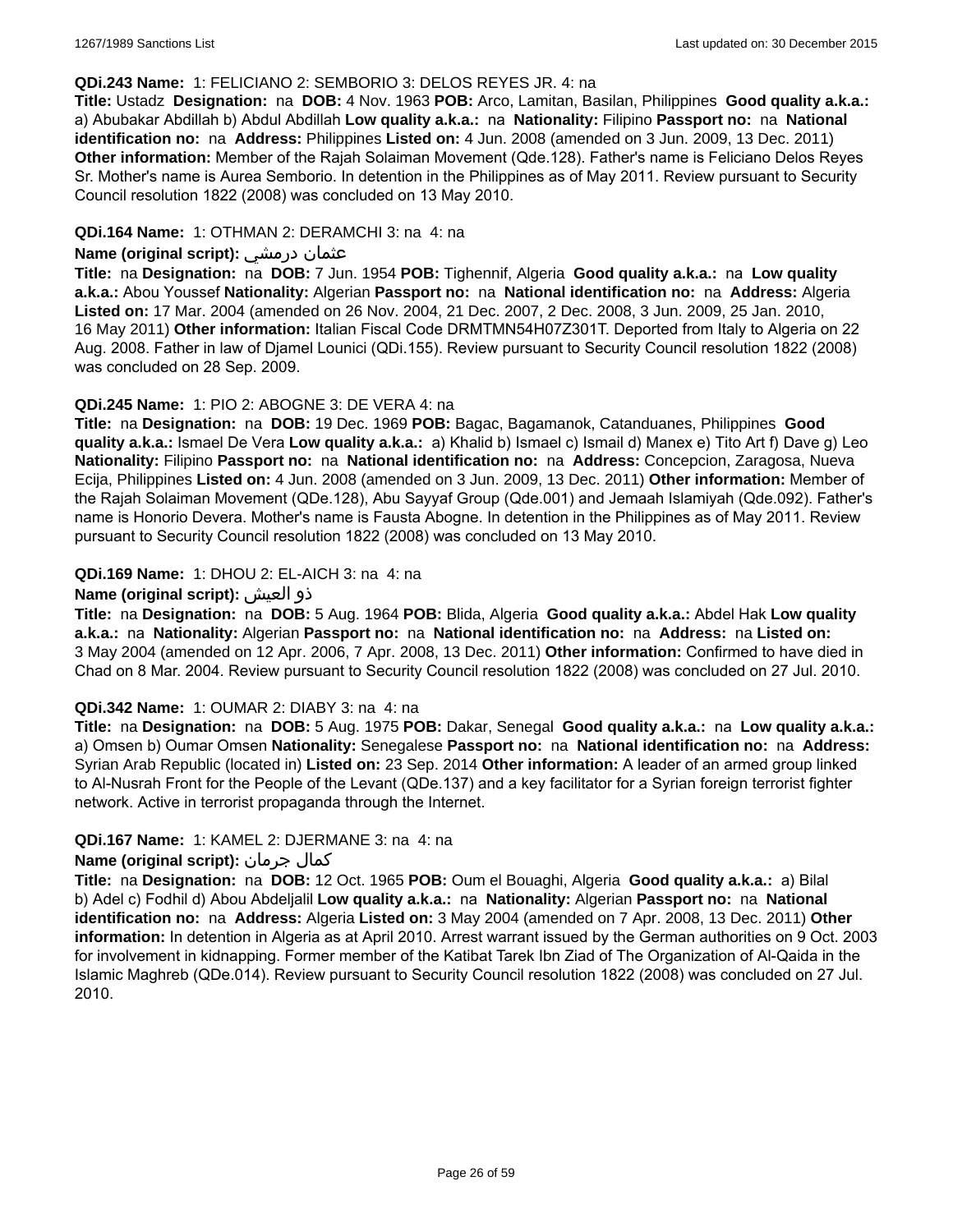#### **QDi.249 Name:** 1: YAHIA 2: DJOUADI 3: na 4: na

### **Name (original script):** جوادي يحي

**Title:** na **Designation:** na **DOB:** 1 Jan. 1967 **POB:** M'Hamid, Wilaya (province) of Sidi Bel Abbes, Algeria **Good quality a.k.a.:** a) Yahia Abou Ammar b) Abou Ala **Low quality a.k.a.:** na **Nationality:** Algerian **Passport no:**  na **National identification no:** na **Address:** na **Listed on:** 3 Jul. 2008 (amended on 15 Nov. 2012) **Other information:** Belongs to the leadership of the Organization of Al-Qaida in the Islamic Maghreb (listed under permanent reference number QDe.014). Located in Northern Mali as of Jun. 2008. Mother's name is Zohra Fares. Father's name is Mohamed.

### **QDi.232 Name:** 1: ABDELMALEK 2: DROUKDEL 3: na 4: na

### عبد المالك دروكدال **:(script original (Name**

**Title:** na **Designation:** na **DOB:** 20 Apr. 1970 **POB:** Meftah, Wilaya of Blida, Algeria **Good quality a.k.a.:** Abou Mossaab Abdelouadoud **Low quality a.k.a.:** na **Nationality:** Algerian **Passport no:** na **National identification no:** na **Address:** Algeria **Listed on:** 27 Aug. 2007 (amended on 7 Apr. 2008, 13 Dec. 2011) **Other information:** Head of The Organization of Al-Qaida in the Islamic Maghreb (QDe.014). Sentenced in absentia to life imprisonment in Algeria on 21 March 2007. Father's name is Rabah Droukdel. Mother's name is Z'hour Zdigha. Review pursuant to Security Council resolution 1822 (2008) was concluded on 4 May 2009.

### **QDi.095 Name:** 1: LIONEL 2: DUMONT 3: na 4: na

**Title:** na **Designation:** na **DOB:** 21 Jan. 1971 **POB:** Roubaix, France **Good quality a.k.a.:** a) Jacques Brougere b) Abu Hamza c) Di Karlo Antonio d) Merlin Oliver Christian Rene e) Arfauni Imad Ben Yousset Hamza f) Imam Ben Yussuf Arfaj g) Abou Hamza h) Arfauni Imad **Low quality a.k.a.:** a) Bilal b) Hamza c) Koumkal d) Kumkal e) Merlin f) Tinet g) Brugere h) Dimon **Nationality:** French **Passport no:** na **National identification no:** na **Address:** France **Listed on:** 25 Jun. 2003 (amended on 22 Nov. 2004, 26 Nov. 2004, 2 Jul. 2007, 17 Oct. 2007, 24 Mar. 2009, 6 Aug. 2010) **Other information:** In custody in France as of May 2004. Sentenced to 25 years imprisonment in France in 2007. Review pursuant to Security Council resolution 1822 (2008) was concluded on 15 Jun. 2010.

### **QDi.111 Name:** 1: AGUS 2: DWIKARNA 3: na 4: na

**Title:** na **Designation:** na **DOB:** 11 Aug. 1964 **POB:** Makassar, South Sulawesi, Indonesia **Good quality a.k.a.:**  na **Low quality a.k.a.:** na **Nationality:** Indonesian **Passport no:** Indonesian Travel document number XD253038 **National identification no:** na **Address:** Indonesia **Listed on:** 9 Sep. 2003 (amended on 26 Nov. 2004, 14 May 2014) **Other information:** Arrested 13 Mar. 2002, sentenced 12 July 2002 in the Philippines. Released from custody in the Philippines on 1 Jan. 2014 and subsequently deported to Indonesia. Physical description: height 165 cm. Photo available for inclusion in the INTERPOL-UN Security Council Special Notice. Review pursuant to Security Council resolution 1822 (2008) was concluded on 25 May 2010.

### **QDi.142 Name:** 1: RADI 2: ABD EL SAMIE 3: ABOU EL YAZID 4: EL AYASHI

#### راضي عبد السميع أبواليزيد العياشي **:(script original (Name**

**Title:** na **Designation:** na **DOB:** 2 Jan. 1972 **POB:** El Gharbia, Egypt **Good quality a.k.a.:** na **Low quality a.k.a.:** Mera'i **Nationality:** na **Passport no:** na **National identification no:** na **Address:** Via Cilea 40, Milan, Italy (Domicile) **Listed on:** 12 Nov. 2003 (amended on 9 Sep. 2005, 21 Dec. 2007, 16 May 2011) **Other information:** Sentenced to ten years of imprisonment by the Court of first instance of Milan on 21 Sep. 2006. In custody in Italy. Due for release on 6 Jan. 2012. Subject to expulsion from Italy after serving the sentence. Review pursuant to Security Council resolution 1822 (2008) was concluded on 21 Jun. 2010.

#### **QDi.262 Name:** 1: REDOUANE 2: EL HABHAB 3: na 4: na

**Title:** na **Designation:** na **DOB:** 20 Dec. 1969 **POB:** Casablanca, Morocco **Good quality a.k.a.:** Abdelrahman **Low quality a.k.a.:** na **Nationality: a)** German **b)** Moroccan **Passport no:** German number 1005552350, issued on 27 Mar. 2001 ( by Municipality of Kiel, Germany, expired on 26 Mar. 2011) **National identification no:** German federal identity card number 1007850441, issued on 27 Mar. 2001 ( by Municipality of Kiel, Germany, expired on 26 Mar. 2011) **Address:** lltisstrasse 58, 24143 Kiel, Germany (previous address) **Listed on:** 12 Nov. 2008 (amended on 30 Jan. 2009, 24 Mar. 2009, 15 Nov. 2012) **Other information:** Released from custody in Germany in Apr. 2012.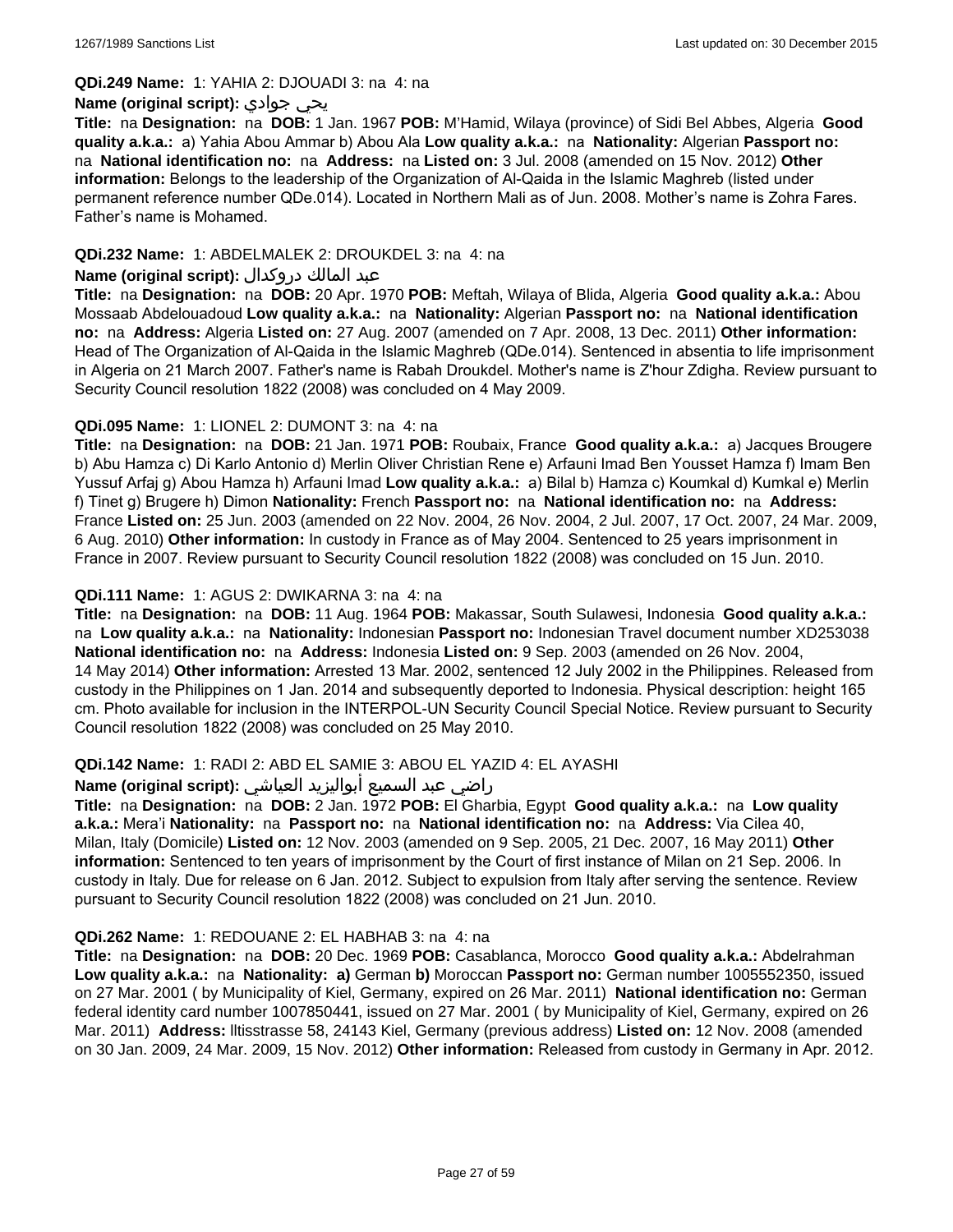### **QDi.082 Name:** 1: MOUNIR 2: EL MOTASSADEQ 3: na 4: na

#### **Name (original script):** المتصدق منير

**Title:** na **Designation:** na **DOB:** 3 Apr. 1974 **POB:** Marrakesh, Morocco **Good quality a.k.a.:** Mounir el Moutassadeq **Low quality a.k.a.:** na **Nationality:** Moroccan **Passport no:** Moroccan Passport H 236483 **National identification no:** Moroccan national identity card E-491591 **Address:** (In prison in Germany) **Listed on:** 30 Sep. 2002 (amended on 26 Nov. 2004, 7 Sep. 2007, 23 Dec. 2010) **Other information:** Arrested on 28 Nov. 2001 and found guilty in Germany of being an accessory to murder and of membership in a terrorist organization and sentenced to 15 years of imprisonment on 8 Jan. 2007. Father's name is Brahim Brik. Mother's name is Habiba Abbes. Review pursuant to Security Council resolution 1822 (2008) was concluded on 20 May 2010.

### **QDi.065 Name:** 1: ABD EL KADER 2: MAHMOUD 3: MOHAMED 4: EL SAYED

### عبد القادر محمود محمد السيد **:(script original (Name**

**Title:** na **Designation:** na **DOB:** 26 Dec. 1962 **POB:** Egypt **Good quality a.k.a.:** a) Es Sayed, Kader b) Abdel Khader Mahmoud Mohamed el Sayed **Low quality a.k.a.:** na **Nationality:** Egyptian **Passport no:** na **National identification no:** na **Address:** na **Listed on:** 24 Apr. 2002 (amended on 26 Nov. 2004, 7 Jun. 2007, 16 May 2011) **Other information:** Italian Fiscal Code: SSYBLK62T26Z336L. Sentenced to 8 years imprisonment in Italy on 2 February 2004. Considered a fugitive from justice by the Italian authorities. Review pursuant to Security Council resolution 1822 (2008) was concluded on 22 Apr. 2010.

### **QDi.064 Name:** 1: SAMI 2: BEN KHAMIS 3: BEN SALEH 4: ELSSEID

### سامي بن خميس بن صالح الصيد **:Name (original script**)

**Title:** na **Designation:** na **DOB:** 10 Feb. 1968 **POB:** Menzel Jemil, Bizerte, Tunisia **Good quality a.k.a.:** Omar El Mouhajer **Low quality a.k.a.:** Saber **Nationality:** Tunisian **Passport no:** (Tunisian passport number K929139, issued on 14 Feb. 1995, expired on 13 Feb. 2000) **National identification no: a)** (00319547 issued on 8 Dec. 1994) **b)** (Italian Fiscal Code: SSDSBN68B10Z352F) na **Address:** Ibn Al-Haythman Street, Number 6, Manubah, Tunis, Tunisia **Listed on:** 24 Apr. 2002 (amended on 10 Apr. 2003, 26 Nov. 2004, 9 Sep. 2005, 20 Dec. 2005, 7 Jun. 2007, 21 Dec. 2007, 10 Aug. 2009, 23 Dec. 2010, 24 Nov. 2014) **Other information:** Mother's name is Beya Al-Saidani. Deported from Italy to Tunisia on 2 Jun. 2008. Imprisoned in Tunisia in Aug. 2014. Review pursuant to Security Council resolution 1822 (2008) was concluded on 22 Apr. 2010.

### **QDi.096 Name:** 1: MOUSSA 2: BEN OMAR 3: BEN ALI 4: ESSAADI

# موسى بن عمر بن علي السعدي **:Name (original script**)

**Title:** na **Designation:** na **DOB:** 4 Dec. 1964 **POB:** Tabarka, Tunisia **Good quality a.k.a.:** na **Low quality a.k.a.:** a) Dah Dah b) Abdelrahmman c) Bechir **Nationality:** Tunisian **Passport no:** (Tunisian passport number L335915, issued in Milan, Italy on 8 Nov. 1996, expired on 7 Nov. 2001) **National identification no:** na **Address:** Tunisia **Listed on:** 25 Jun. 2003 (amended on 20 Dec. 2005, 17 Oct. 2007, 10 Aug. 2009, 16 May 2011, 20 Jul. 2012) **Other information:** Considered a fugitive from justice by the Italian authorities (as of Nov. 2009). Left Sudan to Tunisia in 2011. Review pursuant to Security Council resolution 1822 (2008) was concluded on 15 Jun. 2010.

### **QDi.083 Name:** 1: ZAKARYA 2: ESSABAR 3: na 4: na

#### **Name (original script):** الصبار زكريا

**Title:** na **Designation:** na **DOB:** 3 Apr. 1977 **POB:** Essaouria, Morocco **Good quality a.k.a.:** Zakariya Essabar **Low quality a.k.a.:** na **Nationality:** Moroccan **Passport no: a)** Moroccan passport number M 271351 (issued on 24 Oct. 2000 by the Embassy of Morocco in Berlin) **b)** Moroccan passport number K-348486 **National identification no: a)** Moroccan National Identity number E-189935 **b)** Moroccan National Identity Card number G-0343089 **Address:** na **Listed on:** 30 Sep. 2002 (amended on 26 Nov. 2004, 10 Jun. 2011) **Other information:** Father's name is Mohamed ben Ahmed. Mother's name is Sfia bent Toubali. Review pursuant to Security Council resolution 1822 (2008) was concluded on 20 May 2010.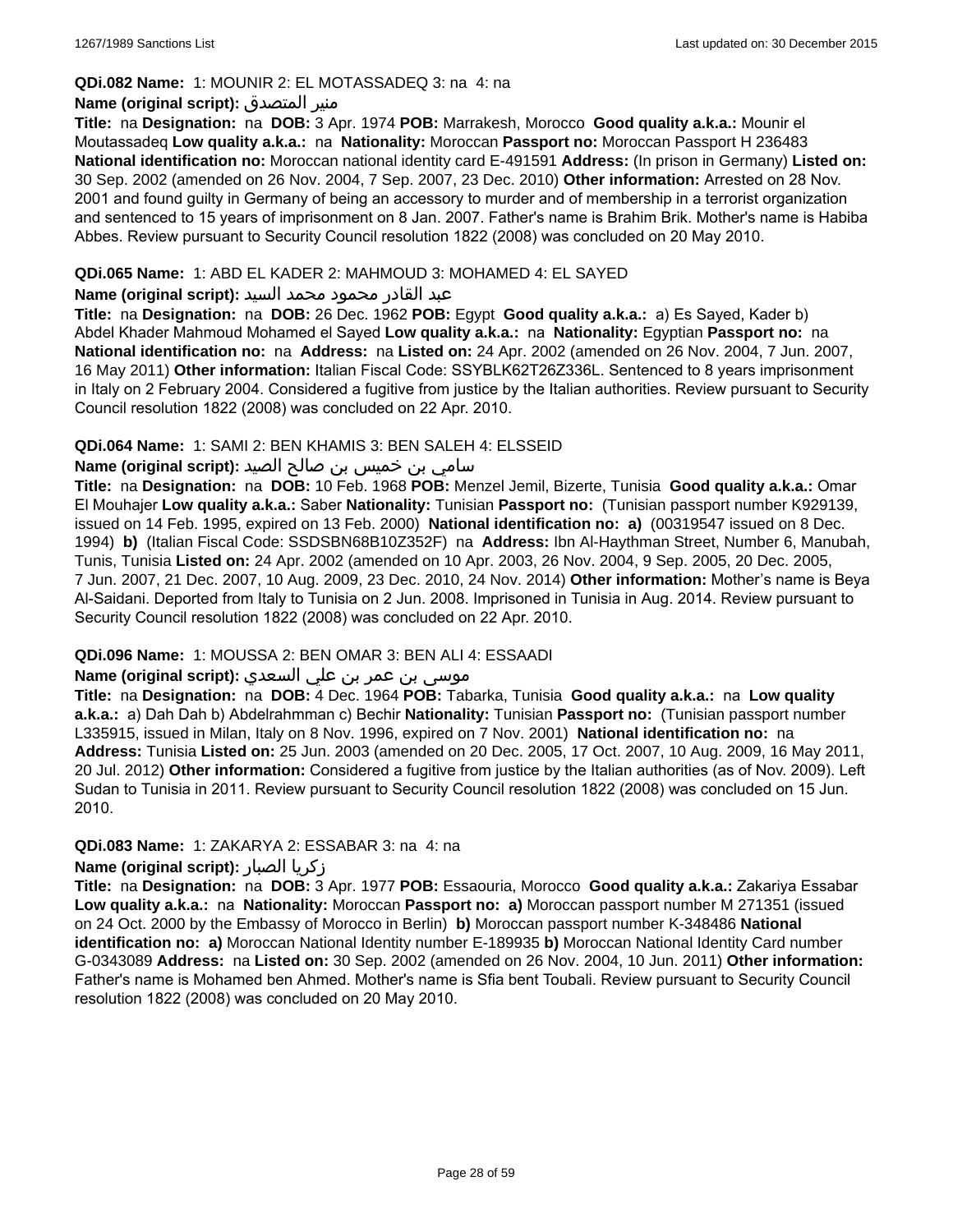#### **QDi.362 Name:** 1: EMRAH 2: ERDOGAN 3: na 4: na

**Title:** na **Designation:** na **DOB:** 2 Feb. 1988 **POB:** Karliova, Turkey **Good quality a.k.a.:** na **Low quality a.k.a.:** a) Imraan Al-Kurdy b) Imraan c) Imran d) Imran ibn Hassan e) Salahaddin El Kurdy f) Salahaddin Al Kudy g) Salahaddin Al-Kurdy h) Salah Aldin i) Sulaiman j) Ismatollah k) Ismatullah l) Ismatullah Al Kurdy **Nationality:** German **Passport no:** na **National identification no:** German BPA C700RKL8R4, issued on 18 Feb. 2010 (expires on 17 Feb. 2016) **Address:** Werl prison, Germany (since May 2015) **Listed on:** 30 Nov. 2015 **Other information:** Former foreign terrorist fighter affiliated with Al-Qaida (QDe.004) in North Waziristan, Pakistan (2010-2011) and with Harakat Al-Shabaab Al-Mujaahidiin (Al-Shabaab) in Somalia (2011-2012). Convicted to seven years of imprisonment by the Higher Regional Court in Frankfurt/Main, Germany in 2014. Physical description: eye colour brown, hair colour brown, build: strong, weight: 92 kg, height: 176 cm, birthmark on right back. Mother's name: Emine Erdogan. Father's name: Sait Erdogan.

### **QDi.352 Name:** 1: MAULANA 2: FAZLULLAH 3: na 4: na

**Title:** na **Designation:** na **DOB:** 1974 **POB:** Kuza Bandai village, Swat Valley, Khyber Pakhtunkhawa Province, Pakistan **Good quality a.k.a.:** a) Mullah Fazlullah b) Fazal Hayat **Low quality a.k.a.:** Mullah Radio **Nationality:**  na **Passport no:** na **National identification no:** na **Address:** (Afghanistan / Pakistan border region) **Listed on:** 7 Apr. 2015 **Other information:** Commander of Tehrik-e Taliban Pakistan (TTP) (QDe.132) since 7 Nov. 2013. Led the local TTP in Pakistan's northwest valley of Swat from 2007 to 2009.

# **QDi.251 Name:** 1: SALAH EDDINE 2: GASMI 3: na 4: na

# **Name (original script):** قاسمي صالح

**Title:** na **Designation:** na **DOB:** 13 Apr. 1971 **POB:** Zeribet El Oued, Wilaya (province) of Biskra, Algeria **Good quality a.k.a.:** Abou Mohamed Salah **Low quality a.k.a.:** Bounouadher **Nationality:** Algerian **Passport no:** na **National identification no:** na **Address:** Algeria **Listed on:** 3 Jul. 2008 (amended on 24 Mar. 2009, 15 Nov. 2012, 14 Mar. 2013) **Other information:** Belongs to the leadership and is in charge of information committee of the Organization of Al-Qaida in the Islamic Maghreb (QDe.014). Mother's name is Yamina Soltane. Father's name is Abdelaziz. Associated with Abdelmalek Droukdel (QDi.232). Arrested in Algeria on 16 Dec. 2012.

## **QDi.366 Name:** 1: TARKHAN 2: ISMAILOVICH 3: GAZIEV 4: na

### **Name (original script):** Тархан Исмаилович Газиев

**Title:** na **Designation:** na **DOB:** 11 Nov. 1965 **POB:** Bugaroy Village, Itum-Kalinskiy District, Republic of Chechnya, Russian Federation **Good quality a.k.a.:** a) Ramzan Oduev (original script: Рамзан Одуев) b) Tarkhan Isaevich Gaziev (original script: Тархан Исаевич Газиев) c) Husan Isaevich Gaziev (original script: Хусан Исаевич Газиев) d) Umar Sulimov (original script: Умар Сулимов) **Low quality a.k.a.:** a) Wainakh (original script: Вайнах) b) Sever (original script: Север) c) Abu Bilalal (original script: Абу-Билал) d) Abu Yasir (original script: Абу Ясир) e) Abu Asim (original script: Абу Ясим) f) Husan (original script: Хусан) **Nationality:** (Not registered as a citizen of the Russian Federation) **Passport no:** na **National identification no:** na **Address: a)** Syrian Arab Republic (located in as at Aug. 2015) **b)** Iraq (possible alternative location as at Aug. 2015) **Listed on:** 2 Oct. 2015 (amended on 10 Dec. 2015) **Other information:** As at Aug. 2015, leads Jamaat Tarkhan, a terrorist group that forms part of the Islamic State in Iraq and the Levant, listed as Al-Qaida in Iraq (QDe.115). Wanted by the authorities of the Russian Federation for terrorist crimes committed in its territory. Photo available for inclusion in the INTERPOL-UN Security Council Special Notice.

# **QDi.259 Name:** 1: FRITZ 2: MARTIN 3: GELOWICZ 4: na

**Title:** na **Designation:** na **DOB:** 1 Sep. 1979 **POB:** Munich, Germany **Good quality a.k.a.:** a) Robert Konars, born 10 Apr. 1979 in Liege, Belgium b) Markus Gebert **Low quality a.k.a.:** a) Malik b) Benzl c) Bentley **Nationality:** German **Passport no:** German number 7020069907, issued in Ulm, Germany (expired on 11 May 2010.) **National identification no:** German Federal Identity Card number 7020783883, issued in Ulm, Germany (expired on 10 Jun. 2008.) **Address: a)** (In prison in Germany (since Sep. 2007).) **b)** Böfinger Weg 20, Ulm, 89075, Germany (previous address) **Listed on:** 27 Oct. 2008 (amended on 13 Dec. 2011) **Other information:** Associated with the Islamic Jihad Union (IJU), also known as the Islamic Jihad Group (QDe.119). Associated with Daniel Martin Schneider (QDi.260) and Adem Yilmaz (QDi.261). In detention in Germany as of Jun. 2010.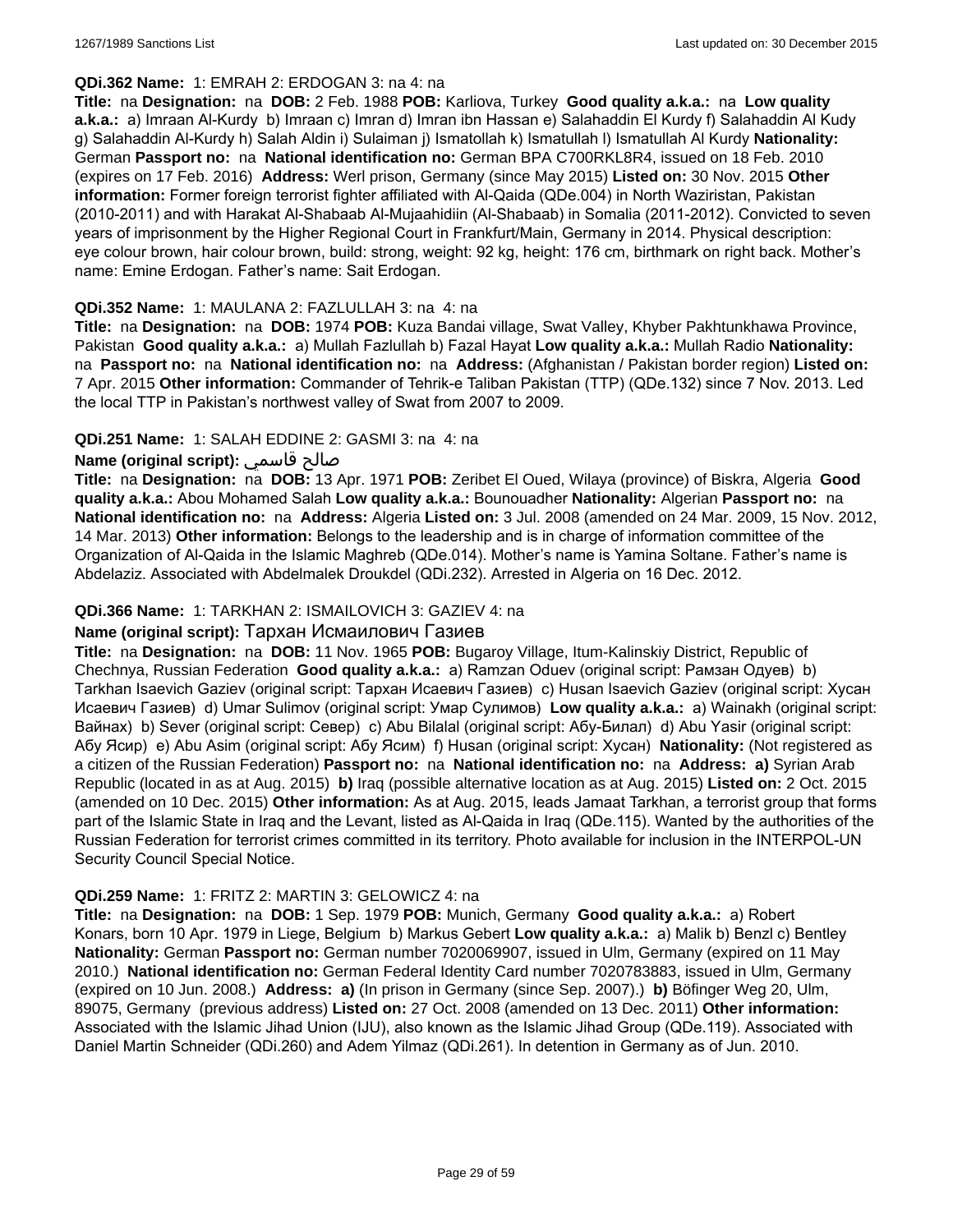#### **QDi.028 Name:** 1: AHMED 2: KHALFAN 3: GHAILANI 4: na

**Title:** na **Designation:** na **DOB: a)** 14 Mar. 1974 **b)** 13 Apr. 1974 **c)** 14 Apr. 1974 **d)** 1 Aug. 1970 **POB:** Zanzibar, Tanzania **Good quality a.k.a.:** a) Ahmad, Abu Bakr b) Ahmed, Abubakar c) Ahmed, Abubakar K. d) Ahmed, Abubakar Khalfan e) Ahmed, Abubakary K. f) Ahmed, Ahmed Khalfan g) Ali, Ahmed Khalfan h) Ghailani, Abubakary Khalfan Ahmed i) Ghailani, Ahmed j) Ghilani, Ahmad Khalafan k) Hussein, Mahafudh Abubakar Ahmed Abdallah l) Khalfan, Ahmed m) Mohammed, Shariff Omar n) Haythem al-Kini **Low quality a.k.a.:** a) Ahmed The Tanzanian b) Foopie c) Fupi d) Ahmed, A e) Al Tanzani, Ahmad f) Bakr, Abu g) Khabar, Abu **Nationality:** Tanzanian **Passport no:** na **National identification no:** na **Address:** United States of America **Listed on:** 17 Oct. 2001 (amended on 27 Jul. 2007, 21 Oct. 2010) **Other information:** Apprehended in July 2004 and in custody for trial in the United States of America, as at October 2010. Review pursuant to Security Council resolution 1822 (2008) was concluded on 21 Jun. 2010.

### **QDi.250 Name:** 1: AMOR 2: MOHAMED 3: GHEDEIR 4: na

### عمر محمد قدير **:(script original (Name**

**Title:** na **Designation:** na **DOB:** Approximately 1958 **POB:** Deb-Deb, Amenas, Wilaya (province) of Illizi, Algeria **Good quality a.k.a.:** a) Abdelhamid Abou Zeid b) Youcef Adel c) Abou Abdellah d) Abid Hammadou, born 12 Dec. 1965 in Touggourt, Wilaya (province) of Ouargla, Algeria (previously listed as) **Low quality a.k.a.:** na **Nationality:** Algerian **Passport no:** na **National identification no:** na **Address:** na **Listed on:** 3 Jul. 2008 (amended on 10 May 2012, 15 Nov. 2012) **Other information:** Associated with the Organization of Al-Qaida in the Islamic Maghreb (QDe.014). Located in Northern Mali as of Jun. 2008. Mother's name is Benarouba Bachira. Father's name is Mabrouk. He usurped the identity of Abid Hammadou, who allegedly died in Chad in 2004.

### **QDi.367 Name:** 1: ZAURBEK 2: SALIMOVICH 3: GUCHAEV 4: na

# **Name (original script):** Заурбек Салимович Гучаев

**Title:** na **Designation:** na **DOB:** 7 Sep. 1975 **POB:** Chegem-1 Village, Chegemskiy District, Republic of Kabardino-Balkaria, Russian Federation **Good quality a.k.a.:** na **Low quality a.k.a.:** a) Bach (original script: Бэч) b) Fackih (original script: Факих) c) Vostochniy (original script: Восточный) d) Muslim (original script: Муслим) e) Aziz (original script: Азиз) f) Abdul Aziz (original script: Абул Азиз) **Nationality:** Russian **Passport no:** Russian foreign travel passport number 622641887 **National identification no:** Russian national passport 8304661431 **Address: a)** Syrian Arab Republic (located in as at Aug. 2015) **b)** Iraq (possible alternative location as at Aug. 2015) **Listed on:** 2 Oct. 2015 **Other information:** As at Aug. 2015, one of the leaders of the Army of Emigrants and Supporters (QDe.148). Wanted by the authorities of the Russian Federation for terrorist crimes committed in its territory. Photo available for inclusion in the INTERPOL-UN Security Council Special Notice.

### **QDi.341 Name:** 1: KEVIN 2: GUIAVARCH 3: na 4: na

**Title:** na **Designation:** na **DOB:** 12 Mar. 1993 **POB:** Paris, France **Good quality a.k.a.:** na **Low quality a.k.a.:**  na **Nationality:** na **Passport no:** na **National identification no:** na **Address:** Syrian Arab Republic (located in since 2012) **Listed on:** 23 Sep. 2014 **Other information:** French terrorist fighter who travelled to Syria and joined Al-Nusrah Front for the People of the Levant (QDe.137). Facilitator of foreign terrorist fighters from France to Syria. Activist in violent propaganda through the Internet.

### **QDi.218 Name:** 1: GUN GUN 2: RUSMAN 3: GUNAWAN 4: na

**Title:** na **Designation:** na **DOB:** 6 Jul. 1977 **POB:** Cianjur, West Java, Indonesia **Good quality a.k.a.:** a) Gunawan, Rusman b) Abd Al-Hadi c) Abdul Hadi d) Abdul Karim e) Bukhori f) Bukhory **Low quality a.k.a.:** na **Nationality:** Indonesian **Passport no:** na **National identification no:** na **Address:** na **Listed on:** 21 Apr. 2006 (amended on 13 Dec. 2011) **Other information:** Brother of Nurjaman Riduan Isamuddin (QDi.087). Review pursuant to Security Council resolution 1822 (2008) was concluded on 8 Jun. 2010.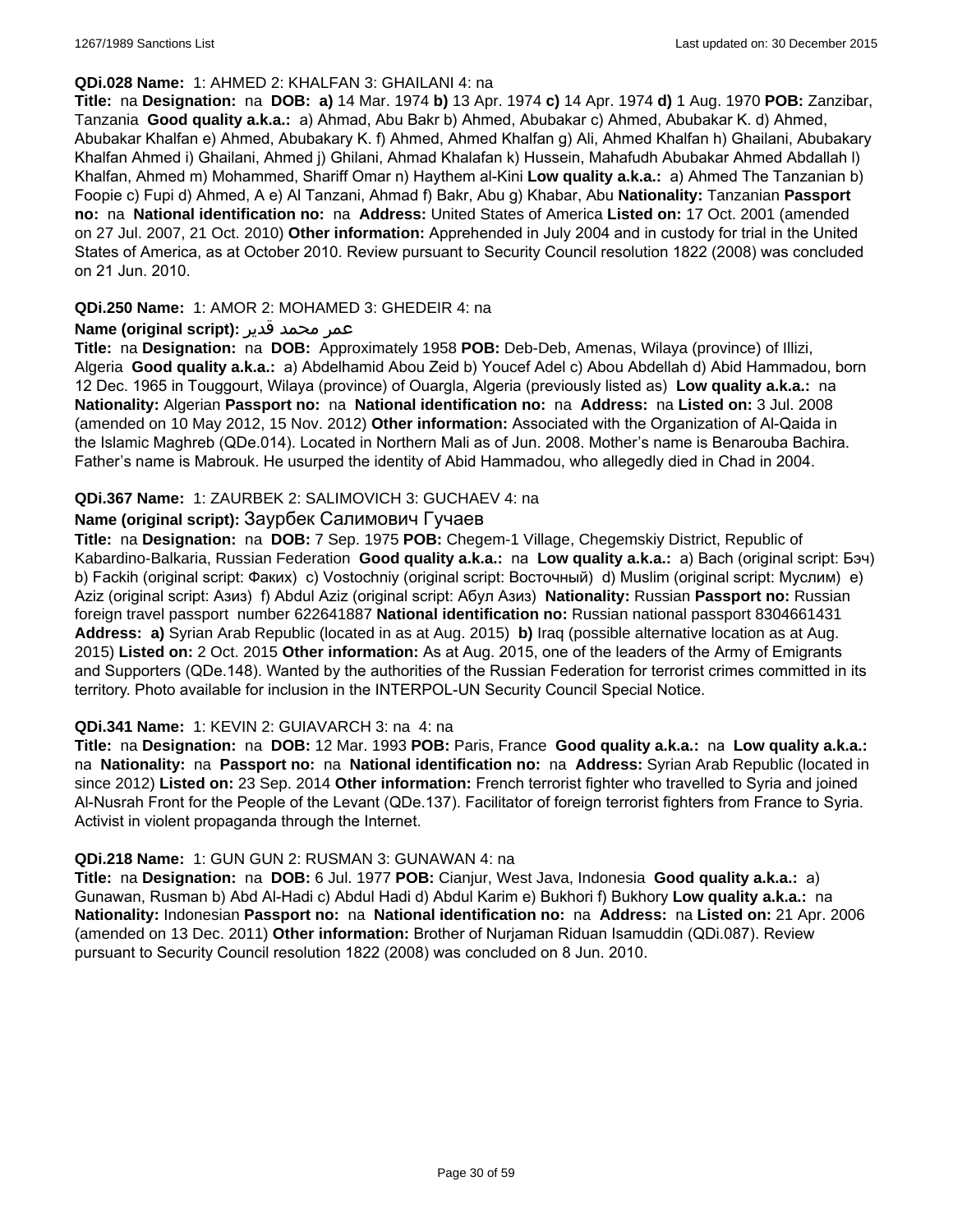# **QDi.003 Name:** 1: SALIM 2: AHMAD 3: SALIM 4: HAMDAN

### سالم أحمد سالم حمدان **:(script original (Name**

**Title:** na **Designation:** na **DOB:** 1965 **POB: a)** Al-Mukalla, Yemen **b)** AI-Mukala, Yemen **Good quality a.k.a.:**  a) Saqr Al-Jaddawi (الجداوي صقر الكنية (b) Saqar Al Jadawi c) Saqar Aljawadi d) Salem Ahmed Salem Hamdan **Low quality a.k.a.:** na **Nationality:** Yemeni **Passport no:** Yemeni number 00385937 **National identification no:** na **Address: a)** Shari Tunis, Sana'a, Yemen (previous address) **b)** (Located in Yemen since Nov. 2008) **Listed on:** 25 Jan. 2001 (amended on 25 Jul. 2006, 23 Apr. 2007, 30 Jan. 2009, 17 Jul. 2009, 25 Jan. 2010) **Other information:** Driver and private bodyguard to Usama bin Laden (deceased) from 1996 until 2001. Transferred from United States custody to Yemen in Nov. 2008. Review pursuant to Security Council resolution 1822 (2008) was concluded on 8 Jul. 2010.

### **QDi.068 Name:** 1: ADEL 2: BEN AL-AZHAR 3: BEN YOUSSEF 4: HAMDI

# عادل بن الأزهر بن يوسف حمدي **:(script original (Name**

**Title:** na **Designation:** na **DOB:** 14 Jul. 1970 **POB:** Tunis, Tunisia **Good quality a.k.a.:** Adel ben al- Azhar ben Youssef ben Soltane, born 14 Jul. 1970 in Tunis, Tunisia (formerly listed as) **Low quality a.k.a.:** Zakariya **Nationality:** Tunisian **Passport no:** (Tunisian passport number M408665, issued on 4 Oct. 2000, expired 3 Oct. 2005) **National identification no: a)** (Tunisian national identity number W334061 issued on 9 Mar. 2011) **b)** (Italian Fiscal Code: BNSDLA70L14Z352B) na **Address:** Tunisia **Listed on:** 3 Sep. 2002 (amended on 20 Dec. 2005, 7 Jun. 2007, 23 Dec. 2010, 24 Nov. 2014) **Other information:** Deported from Italy to Tunisia on 28 February 2004. Serving a 12-year prison sentence in Tunisia for membership in a terrorist organization abroad as at Jan. 2010. Arrested in Tunisia in 2013. Legally changed family name from Ben Soltane to Hamdi in 2014. Review pursuant to Security Council resolution 1822 (2008) was concluded on 21 Jun. 2010.

### **QDi.144 Name:** 1: MOHAMMAD 2: TAHIR 3: HAMMID 4: HUSSEIN

### محمد طاهر حامد **:**(Name (original script

**Title:** Imam **Designation:** na **DOB:** 1 Nov. 1975 **POB:** Poshok, Iraq **Good quality a.k.a.:** Abdelhamid Al Kurdi **Low quality a.k.a.:** na **Nationality:** Iraqi **Passport no:** na **National identification no:** na **Address:** Sulaymaniya, Iraq **Listed on:** 12 Nov. 2003 (amended on 9 Sep. 2005, 21 Dec. 2007, 16 May 2011, 10 Dec. 2015) **Other information:** Mother's name: Attia Mohiuddin Taha. A deportation order was issued by the Italian authorities on 18 Oct. 2004. Considered a fugitive from justice by the Italian authorities as of Sep. 2007. Review pursuant to Security Council resolution 1822 (2008) was concluded on 8 Jun. 2010.

### **QDi.204 Name:** 1: ISNILON 2: TOTONI 3: HAPILON 4: na

**Title:** na **Designation:** na **DOB: a)** 18 Mar. 1966 **b)** 10 Mar. 1967 **POB:** Bulanza, Lantawan, Basilan, The Philippines **Good quality a.k.a.:** a) Isnilon Hapilun b) Isnilun Hapilun c) Abu Musab d) Salahudin e) Tuan Isnilon **Low quality a.k.a.:** na **Nationality:** Filipino **Passport no:** na **National identification no:** na **Address:** na **Listed on:** 6 Dec. 2005 **Other information:** Review pursuant to Security Council resolution 1822 (2008) was concluded on 8 Jun. 2010.

### **QDi.268 Name:** 1: ABDUL 2: HAQ 3: na 4: na

**Title:** na **Designation:** na **DOB:** 10 Oct. 1971 **POB:** Chele County, Khuttan Area, Xinjiang Uighur Autonomous Region, China **Good quality a.k.a.:** a) Maimaitiming Maimaiti b) Abdul Heq c) Abuduhake d) Abdulheq Jundullah e) 'Abd Al-Haq f) Memetiming Memeti g) Memetiming Aximu h) Memetiming Qekeman i) Maiumaitimin Maimaiti j) Abdul Saimaiti k) Muhammad Ahmed Khaliq **Low quality a.k.a.:** a) Maimaiti Iman b) Muhelisi c) Qerman d) Saifuding **Nationality:** Chinese **Passport no:** na **National identification no:** Chinese national identity card number 653225197110100533 **Address:** na **Listed on:** 15 Apr. 2009 (amended on 13 Dec. 2011) **Other information:** Location (as at Apr. 2009): Pakistan. Overall leader and commander of the Eastern Turkistan Islamic Movement (QDe.088). Involved in fundraising and recruitment for this organization. Reportedly deceased in Pakistan in February 2010.

#### **QDi.378 Name:** 1: MAXIME 2: HAUCHARD 3: na 4: na

**Title:** na **Designation:** na **DOB:** 17 Mar. 1992 **POB:** Normandy, France **Good quality a.k.a.:** na **Low quality a.k.a.:** Abou Abdallah al Faransi **Nationality:** French **Passport no:** na **National identification no:** na **Address:** Syrian Arab Republic (as at Sep. 2015) **Listed on:** 29 Sep. 2015 **Other information:** French foreign terrorist fighter for Islamic State in Iraq and the Levant, listed as Al-Qaida in Iraq (QDe.115).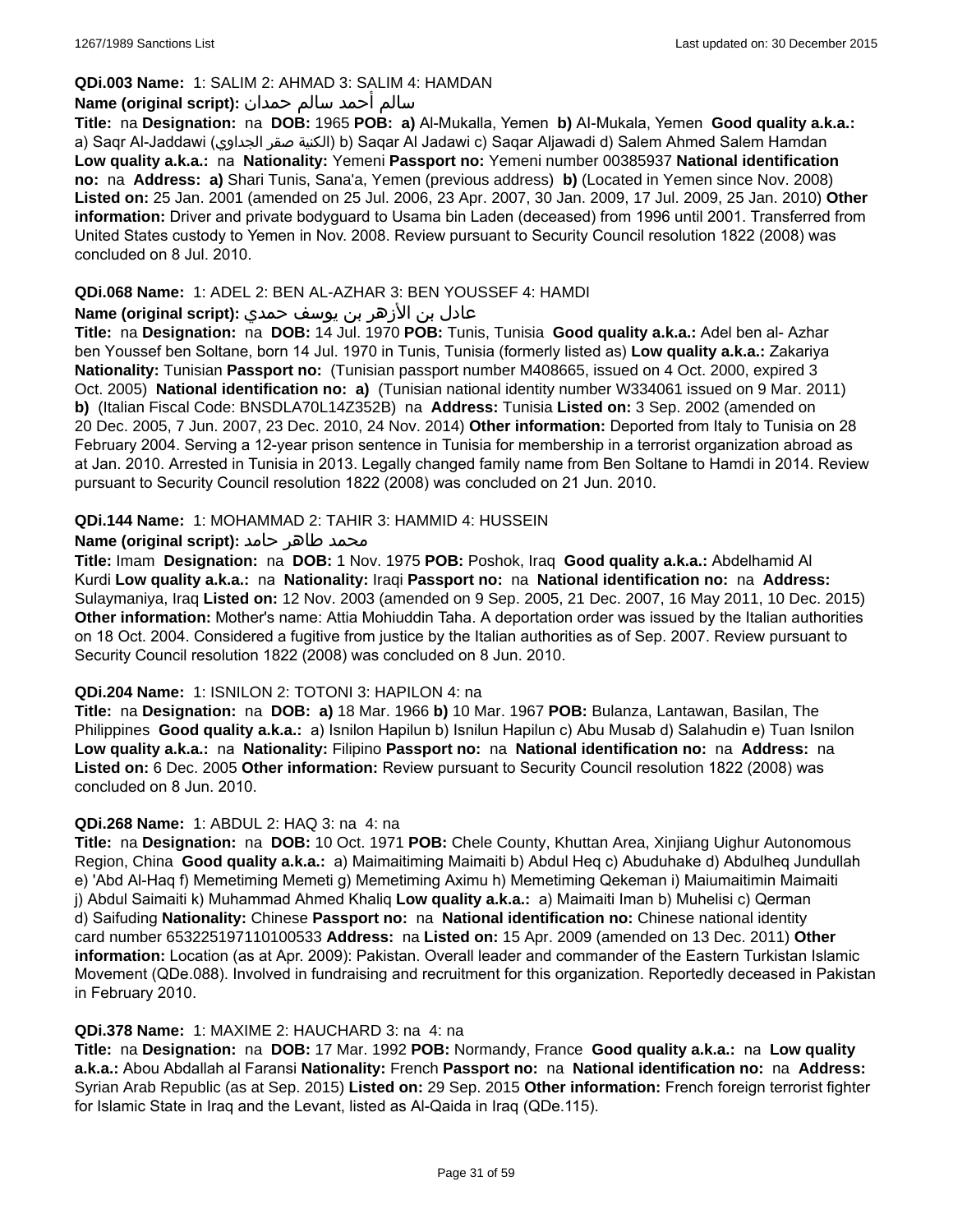### **QDi.088 Name:** 1: GULBUDDIN 2: HEKMATYAR 3: na 4: na

### **Name (original script):** حکمتیار گلبدین

**Title:** na **Designation:** na **DOB:** 1 Aug. 1949 **POB:** Kunduz Province, Afghanistan **Good quality a.k.a.:** a) Gulabudin Hekmatyar b) Golboddin Hikmetyar c) Gulbuddin Khekmatiyar d) Gulbuddin Hekmatiar e) Gulbuddin Hekhmartyar f) Gulbudin Hekmetyar **Low quality a.k.a.:** na **Nationality:** Afghan **Passport no:** na **National identification no:** na **Address:** na **Listed on:** 20 Feb. 2003 (amended on 16 May 2011) **Other information:** Belongs to the Kharoti tribe. Believed to be in the Afghanistan/Pakistan border area as at Jan. 2011. Father's name is Ghulam Qader. Review pursuant to Security Council resolution 1822 (2008) was concluded on 8 Jun. 2010.

### **QDi.029 Name:** 1: RI'AD 2: MUHAMMAD HASAN 3: MUHAMMAD 4: HIJAZI

### رياض محمد حسن محمد الحجازي **:(script original (Name**

**Title:** na **Designation:** na **DOB:** 30 Dec. 1968 **POB:** California, United States of America **Good quality a.k.a.:** a) Hijazi, Raed M. b) Al-Hawen, Abu-Ahmad c) Al-Shahid, Abu-Ahmad d) Raed Muhammad Hasan Muhammad Hijazi **Low quality a.k.a.:** a) Al-Maghribi, Rashid (The Moroccan) b) Al-Amriki, Abu-Ahmad (The American) **Nationality:** Jordanian **Passport no:** na **National identification no:** (a) United States Social Security Number: 548-91-5411 b) National number 9681029476) na **Address:** na **Listed on:** 17 Oct. 2001 (amended on 10 Apr. 2003, 16 May 2011) **Other information:** In custody in Jordan as at Mar. 2010. Father's name is Mohammad Hijazi. Mother's name is Sakina. Review pursuant to Security Council resolution 1822 (2008) was concluded on 21 Jun. 2010.

### **QDi.221 Name:** 1: JAMAL 2: HOUSNI 3: na 4: na

### **Name (original script):** حسني جمال

**Title:** na **Designation:** na **DOB:** 22 Feb. 1983 **POB:** Morocco **Good quality a.k.a.:** a) Djamel Il marocchino b) Jamal Al Maghrebi c) Hicham **Low quality a.k.a.:** na **Nationality:** na **Passport no:** na **National identification no:** na **Address: a)** Via Uccelli di Nemi n. 33, Milan **b)** via F. De Lemene n. 50, Milan**Listed on:** 2 Aug. 2006 (amended on 1 Sep. 2009) **Other information:** He is subject to Tribunale de Milano Custody Order n. 5236/02 R.G.N.R of 25 Nov. 2003 1511/02 R.G.GIP. Convicted and sentenced on 21 Sep. 2006 to seven years of detention by the Milan Assizes Court, Italy, for belonging to a criminal association with terrorist aims and receiving stolen goods. The sentence was confirmed on 17 Jul. 2007 by the Milan Assizes Appeal Court. In custody as at 16 Jun. 2009. Review pursuant to Security Council resolution 1822 (2008) was concluded on 20 Jul. 2009.

### **QDi.359 Name:** 1: OMAR 2: ALI 3: HUSSAIN 4: na

**Title:** na **Designation:** na **DOB:** 21 Mar. 1987 **POB:** High Wycombe, Buckinghamshire, United Kingdom **Good quality a.k.a.:** na **Low quality a.k.a.:** Abu-Sa'id Al Britani **Nationality:** British **Passport no:** British passport number 205939411, issued on 21 Jul. 2004 (expired on 21 Apr. 2015) **National identification no:** na **Address: a)** Syrian Arab Republic (as at Jan. 2014) **b)** United Kingdom (previous address until Jan. 2014) **Listed on:** 28 Sep. 2015 **Other information:** Foreign terrorist fighter with Islamic State in Iraq and the Levant (ISIL), listed as Al-Qaida in Iraq (QDe.115), in the Syrian Arab Republic. Physical description: eye colour: brown; hair colour: brown/ black. Photo available for inclusion in the INTERPOL-UN Security Council Special Notice.

### **QDi.010 Name:** 1: ZAYN 2: AL-ABIDIN 3: MUHAMMAD 4: HUSSEIN

### زين العابدين محمد حسين **:(script original (Name**

**Title:** na **Designation:** na **DOB:** 12 Mar. 1971 **POB:** Riyadh, Saudi Arabia **Good quality a.k.a.:** a) Abd Al-Hadi Al-Wahab b) Zain Al-Abidin Muhammad Husain c) Zayn Al-Abidin Muhammad Husayn d) Zeinulabideen Muhammed Husein Abu Zubeidah **Low quality a.k.a.:** a) Abu Zubaydah b) Abu Zubaida c) Tariq Hani **Nationality:** Palestinian **Passport no:** na **National identification no:** na **Address:** na **Listed on:** 25 Jan. 2001 (amended on 10 Apr. 2003, 25 Jul. 2006, 23 Apr. 2007, 18 Jul. 2007, 27 Jul. 2007, 17 Jul. 2009, 16 Dec. 2010) **Other information:** Close associate of Usama bin Laden (deceased) and facilitator of terrorist travel. In custody of the United States of America as at Jul. 2007. Review pursuant to Security Council resolution 1822 (2008) was concluded on 21 Jun. 2010.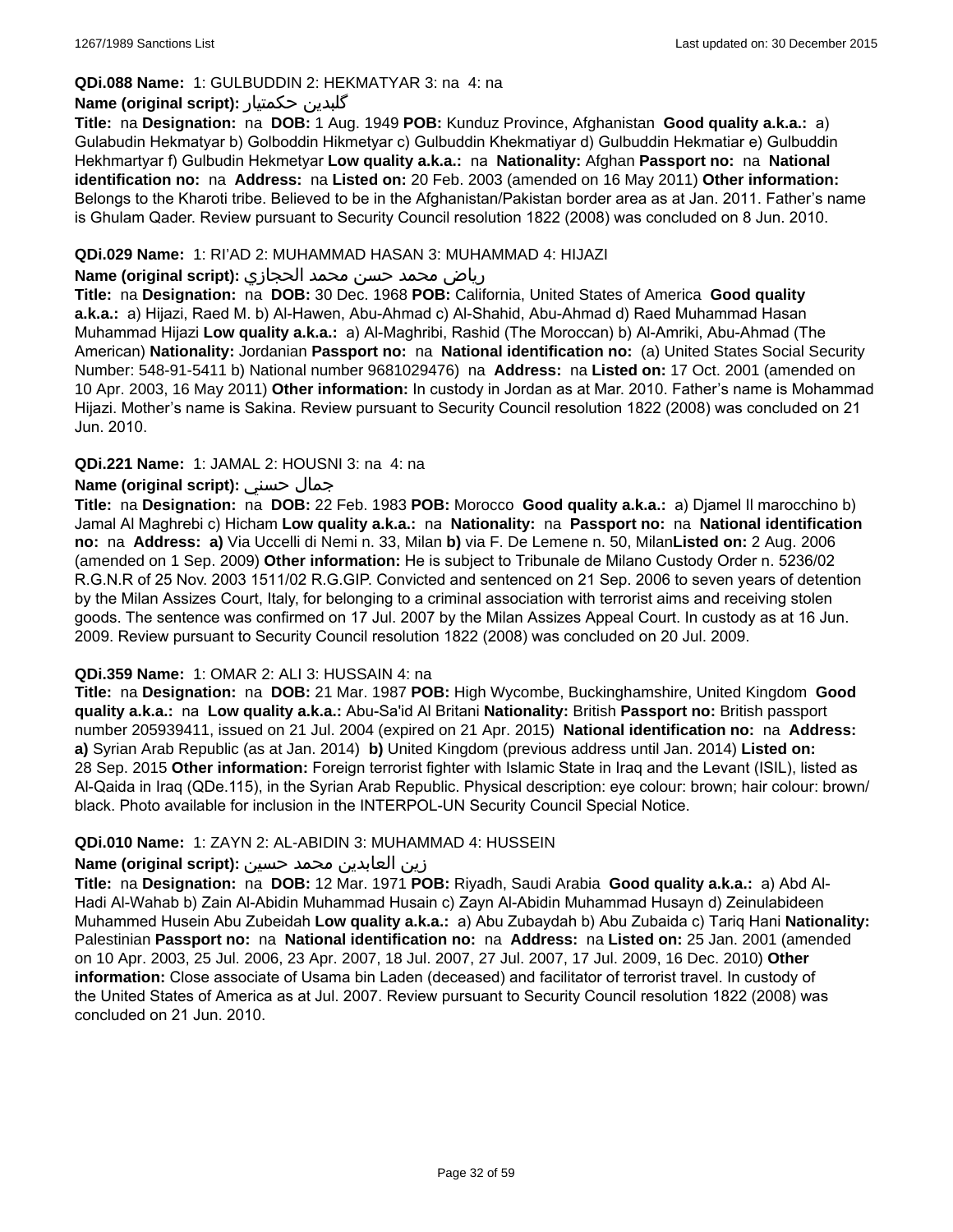### **QDi.067 Name:** 1: MOSTAFA 2: KAMEL 3: MOSTAFA 4: IBRAHIM

### مصطفى كمال مصطفى ابراهيم **:Name (original script**)

**Title:** na **Designation:** na **DOB:** 15 Apr. 1958 **POB:** Alexandria, Egypt **Good quality a.k.a.:** a) Mustafa Kamel Mustafa b) Adam Ramsey Eaman c) Kamel Mustapha Mustapha d) Mustapha Kamel Mustapha e) Abu Hamza f) Mostafa Kamel Mostafa **Low quality a.k.a.:** a) Abu Hamza Al-Masri b) Abu Hamza c) Abu Hamza Al-Misri **Nationality:** British **Passport no:** na **National identification no:** na **Address:** United States of America **Listed on:** 24 Apr. 2002 (amended on 26 Nov. 2004, 25 Jul. 2006, 14 Mar. 2008, 21 Oct. 2010, 4 Aug. 2014) **Other information:** Extradited from the United Kingdom to the United States of America on 5 Oct. 2012. Convicted on terrorism charges by a court in the United States of America in May 2014. Review pursuant to Security Council resolution 1822 (2008) was concluded on 22 Apr. 2010.

### **QDi.308 Name:** 1: ZAFAR 2: IQBAL 3: na 4: na

**Title:** na **Designation:** na **DOB:** 4 Oct. 1953 **POB:** na **Good quality a.k.a.:** a) Zaffer Iqbal b) Malik Zafar Iqbal Shehbaz c) Malik Zafar Iqbal Shahbaz d) Malik Zafar Iqbal **Low quality a.k.a.:** a) Zafar Iqbal Chaudhry b) Muhammad Zafar Iqbal **Nationality:** Pakistani **Passport no:** (Passport number DG5149481, issued on 22 Aug. 2006, expired on 21 Aug. 2011, passport booklet number A2815665) **National identification no:** (National identification number 35202- 4135948-7 b) Alternate national identification number 29553654234) na **Address:** Masjid al-Qadesia, 4 Lake Road, Lahore, Pakistan **Listed on:** 14 Mar. 2012 **Other information:** Senior leader and co-founder of Lashkar-e-Tayyiba (QDi.118) (LeT) who has held various senior leader positions in LeT and its front organization, Jamaat-ud-Dawa (JUD) (listed as an alias of LeT). As of 2010, in charge of LeT/JUD finance department, director of its education department and president of its medical wing. Other title: Professor.

### **QDi.087 Name:** 1: NURJAMAN 2: RIDUAN 3: ISAMUDDIN 4: na

**Title:** na **Designation:** na **DOB:** 4 Apr. 1964 **POB:** Cianjur, West Java, Indonesia **Good quality a.k.a.:** a) Hambali b) Nurjaman c) Isomuddin, Nurjaman Riduan d) Hambali Bin Ending e) Encep Nurjaman (birth name) f) Hambali Ending Hambali g) Isamuddin Riduan h) Isamudin Ridwan **Low quality a.k.a.:** na **Nationality:** Indonesian **Passport no:** na **National identification no:** na **Address:** na **Listed on:** 28 Jan. 2003 (amended on 2 Jul. 2007, 27 Jul. 2007, 16 May 2011) **Other information:** Senior leader of Jemaah Islamiyah (QDe.092). Brother of Gun Gun Rusman Gunawan (QDi.218). In custody of the United States of America, as of July 2007. Review pursuant to Security Council resolution 1822 (2008) was concluded on 13 Apr. 2010.

### **QDi.321 Name:** 1: MALIK 2: MUHAMMAD 3: ISHAQ 4: na

#### مالک محمد اسحاق : Name (original script)

**Title:** na **Designation:** na **DOB:** Approximately 1959 **POB:** Rahim Yar Khan, Punjab Province, Pakistan **Good quality a.k.a.:** Malik Ishaq **Low quality a.k.a.:** na **Nationality:** Pakistani **Passport no:** na **National identification no:** na **Address:** Pakistan **Listed on:** 14 Mar. 2014 **Other information:** One of the founders and a current leader of Lashkar i Jhangvi (LJ) (QDe.096). Physical description: heavy build with black eye colour, black hair colour and medium brown complexion with a heavy black beard. Photo available for inclusion in the INTERPOL-UN Security Council Special Notice.

#### **QDi.368 Name:** 1: SHAMIL 2: MAGOMEDOVICH 3: ISMAILOV 4: na

# **Name (original script):** Шамиль Магомедович Измайлов

**Title:** na **Designation:** na **DOB:** 29 Oct. 1980 **POB:** Astrakhan, Russian Federation **Good quality a.k.a.:** Shamil Magomedovich Aliev (original script: Шамиль Магомедович Алиев) **Low quality a.k.a.:** Abu Hanifa (original script: Абу Ханифа) **Nationality:** Russian **Passport no:** Russian foreign travel passport number number 514448632, issued on 8 Sep. 2010, issued in Alexandria, Egypt (issued by Consulate General of the Russian Federation) **National identification no:** Russian national passport 1200075689, issued on 15 Dec. 2000 (issued by Russian Federation) **Address: a)** Syrian Arab Republic (located in as at Aug. 2015) **b)** Iraq (possible alternative location as at Aug. 2015) **Listed on:** 2 Oct. 2015 **Other information:** As at Aug. 2015, leader of Jamaat Abu Hanifa, a terrorist group that is part of the Al-Nusrah Front for the People of the Levant (QDe.137). Physical description: eye colour: brown, hair colour: black, build: slim, height 175-180 cm. Distinguishing marks: long face, speech defect. Wanted by the authorities of the Russian Federation for terrorist crimes committed in its territory. Photo available for inclusion in the INTERPOL-UN Security Council Special Notice.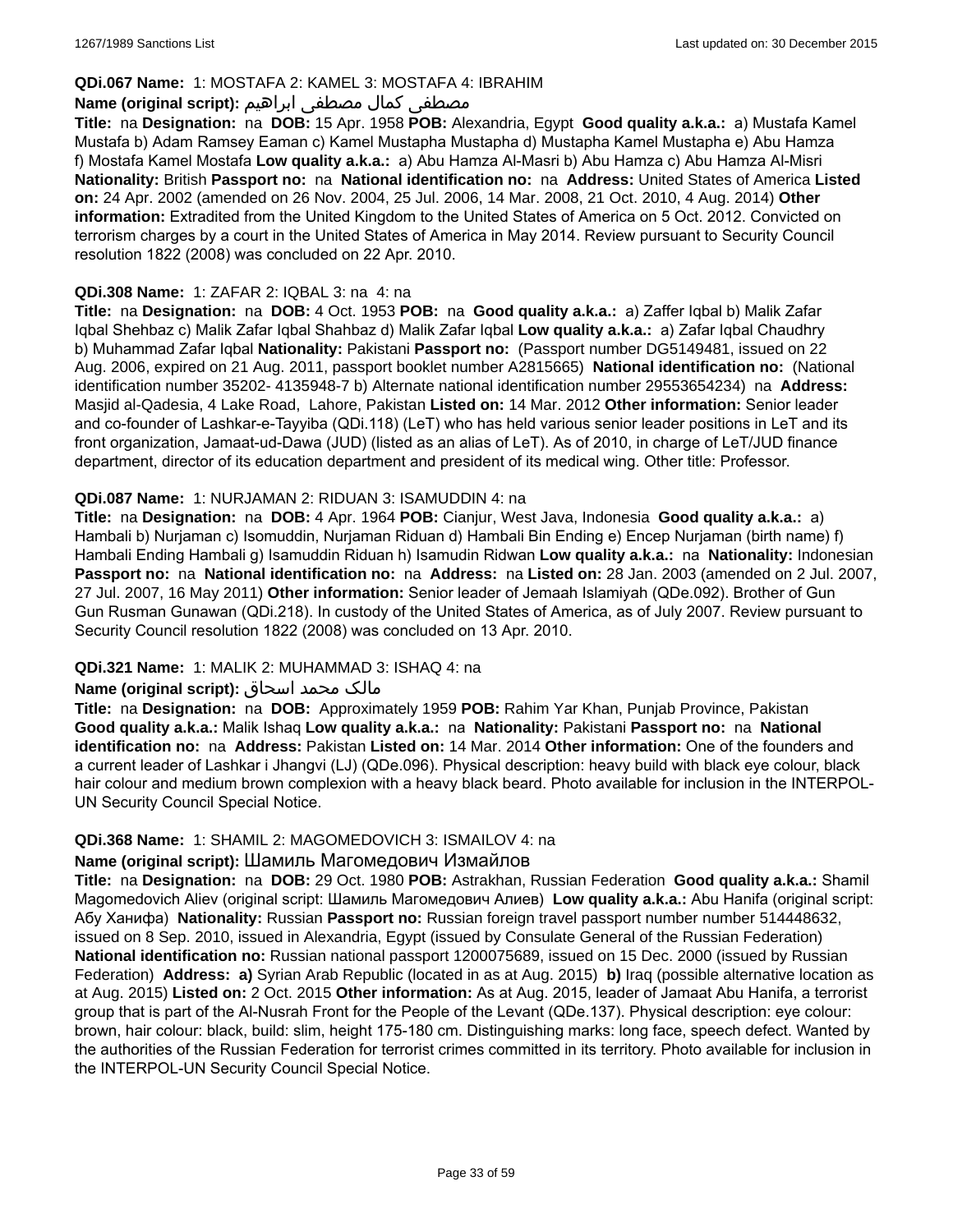#### **QDi.180 Name:** 1: KHADAFI 2: ABUBAKAR 3: JANJALANI 4: na

**Title:** na **Designation:** na **DOB:** 3 Mar. 1975 **POB:** Isabela, Basilan, Philippines **Good quality a.k.a.:** a) Khadafy Janjalani b) Khaddafy Abubakar Janjalani c) Abu Muktar **Low quality a.k.a.:** na **Nationality:** Filipino **Passport no:** na **National identification no:** na **Address:** na **Listed on:** 22 Dec. 2004 (amended on 23 Feb. 2009) **Other information:** Reportedly deceased in 2006. Review pursuant to Security Council resolution 1822 (2008) was concluded on 29 Jul. 2010.

### **QDi.099 Name:** 1: KHALIL 2: BEN AHMED 3: BEN MOHAMED 4: JARRAYA

# خليل بن احمد بن محمد جراية **:(script original (Name**

**Title:** na **Designation:** na **DOB:** 8 Feb. 1969 **POB:** Sfax, Tunisia **Good quality a.k.a.:** a) Khalil Yarraya b) Ben Narvan Abdel Aziz, born 15 Aug. 1970 in Sereka (former Yugoslavia) c) Abdel Aziz Ben Narvan, born 15 Aug. 1970 in Sereka (former Yugoslavia) **Low quality a.k.a.:** a) Amro b) Omar c) Amrou d) Amr **Nationality:** Tunisian **Passport no:** Tunisian number K989895, issued on 26 Jul. 1995 ( in Genoa, Italy, expired on 25 Jul. 2000) **National identification no:** na **Address:** Nuoro, Italy **Listed on:** 25 Jun. 2003 (amended on 26 Nov. 2004, 20 Dec. 2005, 17 Oct. 2007, 16 Sep. 2008, 24 Mar. 2009, 10 Aug. 2009, 6 Aug. 2010) **Other information:** Detained in Italy since 9 Aug. 2008 for his implication in a case related to terrorism. Review pursuant to Security Council resolution 1822 (2008) was concluded on 15 Jun. 2010.

### **QDi.360 Name:** 1: SALLY-ANNE 2: FRANCES 3: JONES 4: na

**Title:** na **Designation:** na **DOB:** 17 Nov. 1968 **POB:** Greenwich, Greater London, United Kingdom **Good quality a.k.a.:** na **Low quality a.k.a.:** a) Umm Hussain al-Britani b) Sakinah Hussain **Nationality:** British **Passport no:** British passport number 519408086, issued on 23 Sep. 2013 (expires on 23 Sep. 2023) **National identification no:** na **Address: a)** Syrian Arab Republic (as at 2013) **b)** United Kingdom (previous location until 2013) **Listed on:** 28 Sep. 2015 **Other information:** Recruiter for Islamic State in Iraq and the Levant (ISIL), listed as Al-Qaida in Iraq (QDe.115), in the Syrian Arab Republic. Sex: female. Husband's name is: Junaid Hussain. Photo available for inclusion in the INTERPOL-UN Security Council Special Notice.

### **QDi.114 Name:** 1: SALIM Y SALAMUDDIN 2: JULKIPLI 3: na 4: na

**Title:** na **Designation:** na **DOB:** 20 Jun. 1967 **POB:** Tulay, Jolo Sulu, Philippines **Good quality a.k.a.:** a) Kipli Sali b) Julkipli Salim **Low quality a.k.a.:** na **Nationality:** Filipino **Passport no:** na **National identification no:** na **Address:** na **Listed on:** 9 Sep. 2003 (amended on 23 Feb. 2009, 13 Dec. 2011) **Other information:** In detention in the Philippines as at May 2011. Review pursuant to Security Council resolution 1822 (2008) was concluded on 25 May 2010.

### **QDi.072 Name:** 1: MEHDI 2: BEN MOHAMED 3: BEN MOHAMED 4: KAMMOUN

#### المهدي بن محمد بن محمد كمون **:(script original (Name**

**Title:** na **Designation:** na **DOB:** 3 Apr. 1968 **POB:** Tunis, Tunisia **Good quality a.k.a.:** na **Low quality a.k.a.:** Salmane **Nationality:** Tunisian **Passport no:** (Tunisian passport number M307707, issued on 12 Apr. 2000, expired on 11 Apr. 2005) **National identification no:** na **Address:** Via Masina Number 7, Milan, Italy **Listed on:** 3 Sep. 2002 (amended on 20 Dec. 2005, 7 Jun. 2007, 23 Dec. 2010) **Other information:** Italian Fiscal Code: KMMMHD68D03Z352N. Deported from Italy to Tunisia on 22 July 2005. Serving an eight-year prison term in Tunisia for membership of a terrorist organization abroad as at Jan. 2010. Review pursuant to Security Council resolution 1822 (2008) was concluded on 21 Jun. 2010.

### **QDi.302 Name:** 1: MEVLÜT 2: KAR 3: na 4: na

**Title:** na **Designation:** na **DOB:** 25 Dec. 1978 **POB:** Ludwigshafen, Germany **Good quality a.k.a.:** Mevluet Kar **Low quality a.k.a.:** a) Abu Obaidah b) Obeidah Al Turki c) Al-Turki d) Al Turki Kyosev e) Yanal Yusov f) Abu Udejf el-Turki g) Abu Obejd el-Turki h) Abdurrahman Almanci **Nationality:** Turkish **Passport no:** Turkish passport number TR-M842033, issued in Mainz, Germany (by the Turkish Consulate General, issued on 2 May 2002, expired on 24 Jul. 2007) **National identification no:** na **Address:** Güngören Merkez Mahallesi Toros Sokak 6/5, Istanbul, Turkey (previous as at Aug. 2009) **Listed on:** 25 Jan. 2012 **Other information:** Associated with Islamic Jihad Group (QDe.119). Arrest warrant issued by the investigating judge of the German Federal Court of Justice on 17 Aug. 2009.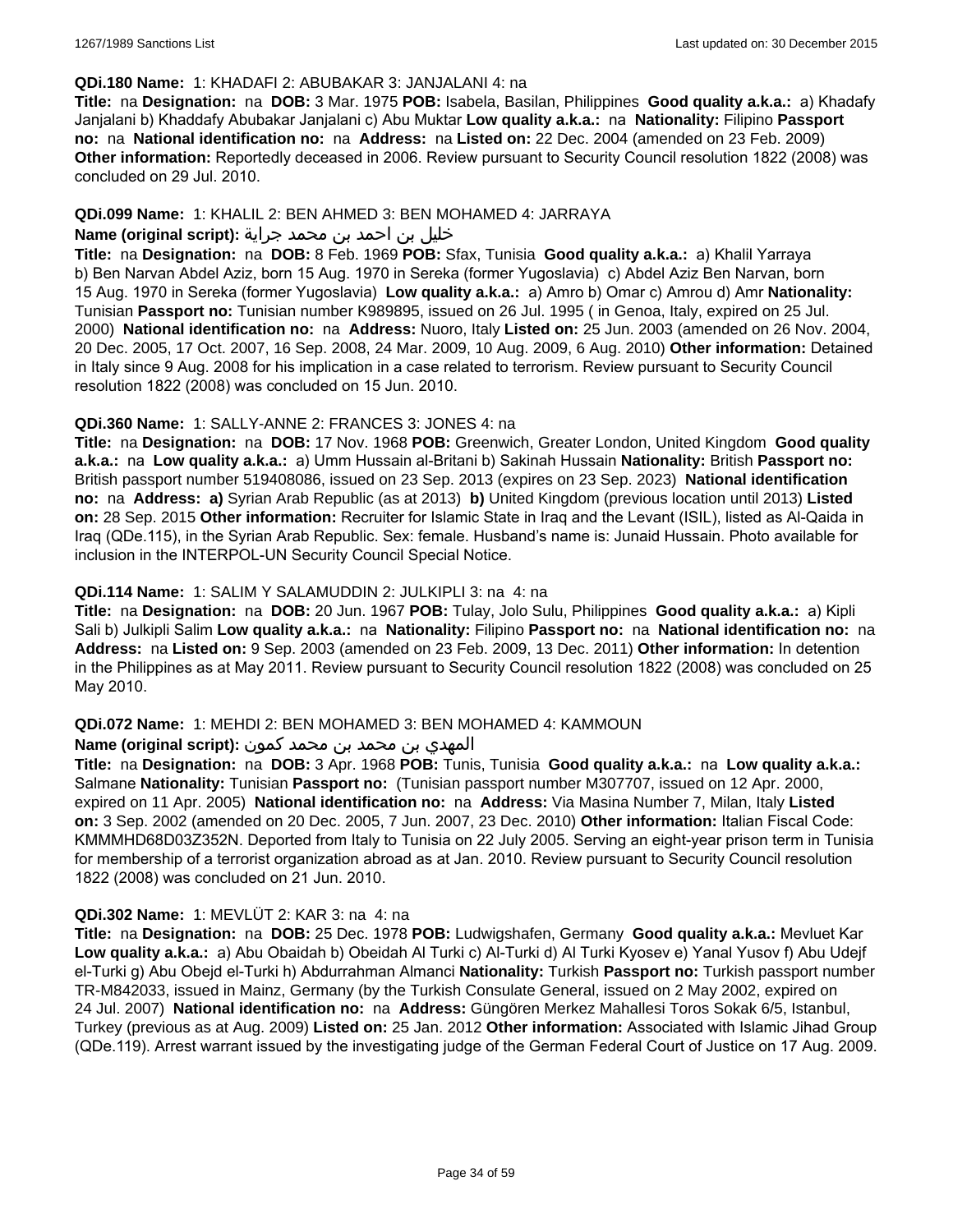#### **QDi.135 Name:** 1: DAWOOD 2: IBRAHIM 3: KASKAR 4: na

**Title:** Sheikh **Designation:** na **DOB:** 26 Dec. 1955 **POB: a)** Bombai **b)** Ratnagiri, India **Good quality a.k.a.:**  a) Dawood Ebrahim b) Sheikh Dawood Hassan c) Abdul Hamid Abdul Aziz d) Anis Ibrahim e) Aziz Dilip f) Daud Hasan Shaikh Ibrahim Kaskar g) Daud Ibrahim Memon Kaskar h) Dawood Hasan Ibrahim Kaskar i) Dawood Ibrahim Memon j) Dawood Sabri k) Kaskar Dawood Hasan l) Shaikh Mohd Ismail Abdul Rehman m) Dowood Hassan Shaikh Ibrahim **Low quality a.k.a.:** a) Ibrahim Shaikh Mohd Anis b) Shaikh Ismail Abdul c) Hizrat **Nationality:** Indian **Passport no: a)** Indian number A-333602, issued on 4 Jun. 1985, issued in Bombay, India (passport subsequently revoked by the Government of India) **b)** Indian number M110522, issued on 13 Nov. 1978, issued in Bombay **c)** Indian number R841697, issued on 26 Nov. 1981, issued in Bombay **d)** Indian number F823692 (JEDDAH) issued by CGI in Jeddah, issued on 2 Sep. 1989 **e)** Indian number A501801 (BOMBAY), issued on 26 Jul. 1985 **f)** Indian number K560098 (BOMBAY), issued on 30 Jul. 1975 **g)** Passport number V57865 (BOMBAY), issued on 3 Oct. 1983 **h)** Passport number P537849 (BOMBAY), issued on 30 Jul. 1979 **i)** Passport number A717288 (MISUSE), issued on 18 Aug. 1985, issued in Dubai **j)** Pakistani number G866537 (MISUSE), issued on 12 Aug. 1991, issued in Rawalpindi **k)** Passport number C-267185 ( issued in Karachi in Jul.1996) **l)** Passport number H-123259 ( issued in Rawalpindi in Jul. 2001) **m)** Passport number G-869537 ( issued in Rawalpindi) **n)** Passport number KC-285901 **National identification no:** na **Address: a)** Karachi, Pakistan ( White House, Near Saudi Mosque, Clifton) **b)** (House Nu 37 - 30th Street - defence, Housing Authority Karachi Pakistan) **c)** (Palatial bungalow in the hilly area of Noorabad in Karachi) **d)** (Property at Margalla Raod F 6/2 Street no. 22, House number 29 in Karachi) **Listed on:** 3 Nov. 2003 (amended on 21 Mar. 2006, 25 Jul. 2006, 2 Jul. 2007, 11 Mar. 2010) **Other information:** International arrest warrant issued by the Government of India. Review pursuant to Security Council resolution 1822 (2008) was concluded on 20 May 2010.

### **QDi.002 Name:** 1: AMIN 2: MUHAMMAD 3: UL HAQ 4: SAAM KHAN

**Title:** na **Designation:** na **DOB:** 1960 **POB:** Nangarhar Province, Afghanistan **Good quality a.k.a.:** a) Al-Haq, Amin b) Amin, Muhammad **Low quality a.k.a.:** a) Dr. Amin b) Ul-Haq, Dr. Amin **Nationality:** Afghan **Passport no:** na **National identification no:** na **Address:** na **Listed on:** 25 Jan. 2001 (amended on 18 Jul. 2007, 16 Dec. 2010) **Other information:** Security coordinator for Usama bin Laden (deceased). Repatriated to Afghanistan in February 2006. Review pursuant to Security Council resolution 1822 (2008) was concluded on 15 Jun. 2010.

### **QDi.306 Name:** 1: MUSTAFA 2: HAJJI 3: MUHAMMAD 4: KHAN

### مصطفى حجي محمد خان **:**Name (original script)

**Title:** na **Designation:** na **DOB: a)** (Between Aug. and Sep. 1977) **b)** 1976 **POB: a)** Al-Madinah, Saudi Arabia **b)** Sangrar, Sindh Province, Pakistan Good quality a.k.a.: a) حسن غول (Hassan Ghul; Hassan Gul; Hasan Gul) b) Khalid Mahmud **Low quality a.k.a.:** a) Ahmad Shahji b) Mustafa Muhammad c) Abu Gharib al-Madani d) شيماء أبو (Abu-Shaima; Abu- Shayma) **Nationality: a)** Pakistani **b)** Saudi Arabian **Passport no:** na **National identification no:** na **Address:** na **Listed on:** 14 Mar. 2012 **Other information:** Al-Qaida (QDe.004) facilitator, courier and operative. As of 2010, facilitated activities for senior Pakistan-based Al-Qaida operatives.

#### **QDi.336 Name:** 1: ANAS 2: HASAN 3: KHATTAB 4: na

**Title:** na **Designation:** na **DOB:** 7 Apr. 1986 **POB:** Damascus, Syrian Arab Republic **Good quality a.k.a.:** Samir Ahmed al-Khayat **Low quality a.k.a.:** a) Hani b) Abu Hamzah c) Abu-Ahmad Hadud **Nationality:** na **Passport no:** na **National identification no:** na **Address:** na **Listed on:** 23 Sep. 2014 **Other information:** Administrative amir of Al-Nusrah Front for the People of the Levant (QDe.137).

#### **QDi.340 Name:** 1: EMILIE 2: KONIG 3: na 4: na

**Title:** na **Designation:** na **DOB:** 9 Dec. 1984 **POB:** Ploemeur, France **Good quality a.k.a.:** na **Low quality a.k.a.:** na **Nationality:** French **Passport no:** na **National identification no:** na **Address:** Syrian Arab Republic (located in since 2013) **Listed on:** 23 Sep. 2014 **Other information:** French terrorist fighter who travelled to Syria and joined Islamic State in Iraq and the Levant, listed as Al-Qaida in Iraq (AQI) (QDe.115). Active in radicalizing and propagating Al-Qaida's (QDe.004) ideology through the Internet. Incites violent activities against France.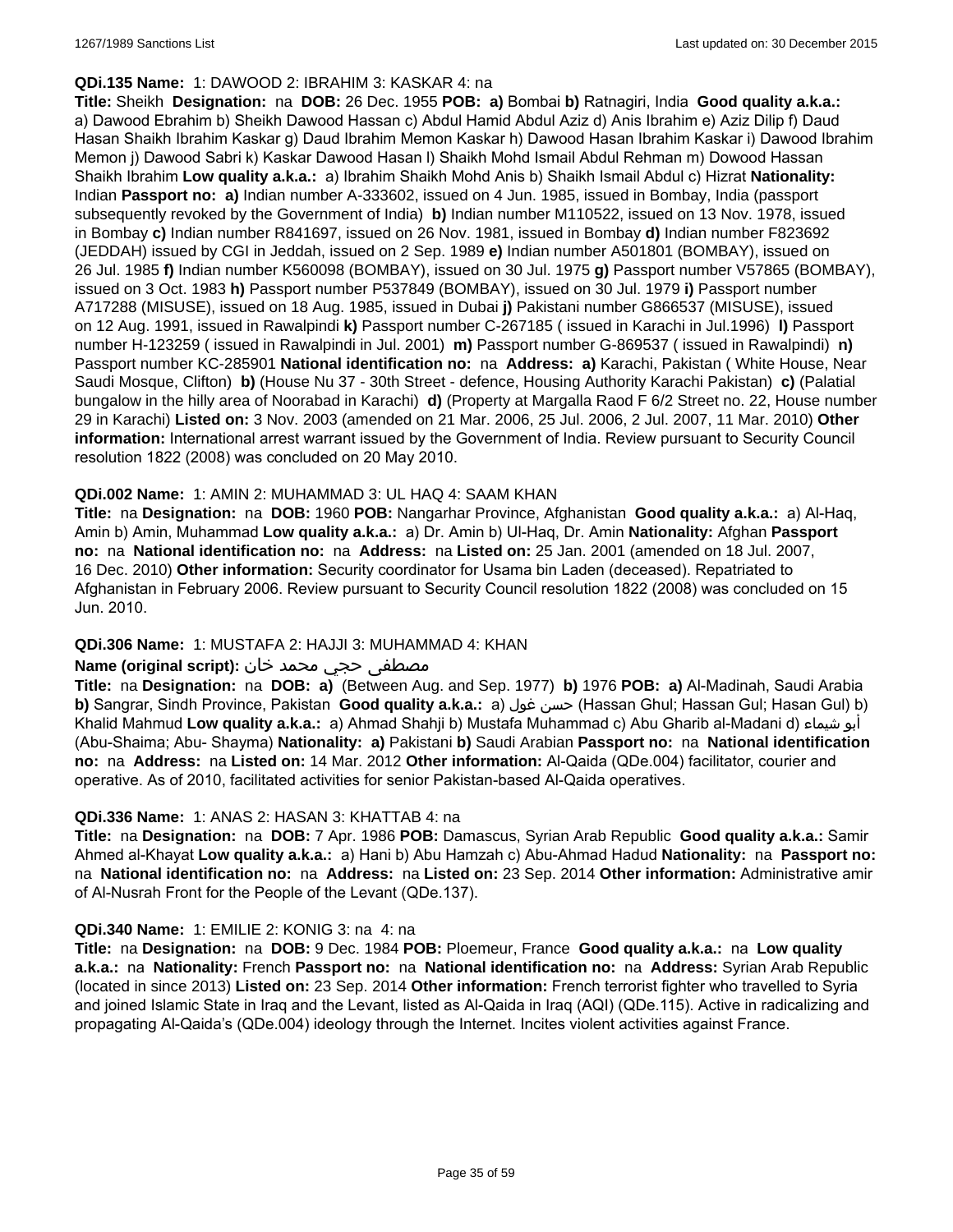## **QDi.190 Name:** 1: ABDELKADER 2: LAAGOUB 3: na 4: na

#### عبد القادر لاغوب **:(script original (Name**

**Title:** na **Designation:** na **DOB:** 23 Apr. 1966 **POB:** Casablanca, Morocco **Good quality a.k.a.:** na **Low quality a.k.a.:** Rachid **Nationality:** Moroccan **Passport no:** (Moroccan passport number D-379312) **National identification no:** (Moroccan national identity card DE- 473900) na **Address:** Number 4, Via Europa, Paderno Ponchielli, Cremona, Italy **Listed on:** 29 Jul. 2005 (amended on 21 Dec. 2007, 13 Dec. 2011) **Other information:** Italian Fiscal code: LGBBLK66D23Z330U. Father's name is Mamoune Mohamed. Mother's name is Fatna Ahmed. Review pursuant to Security Council resolution 1822 (2008) was concluded on 8 Jun. 2010.

### **QDi.319 Name:** 1: MOHAMED 2: LAHBOUS 3: na 4: na

#### **Name (original script):** لحبوس محمد

**Title:** na **Designation:** na **DOB:** 1978 **POB:** Mali **Good quality a.k.a.:** a) Mohamed Ennouini b) Hassan c) Hocine **Low quality a.k.a.:** na **Nationality:** Malian **Passport no:** na **National identification no:** na **Address:** Mali **Listed on:** 24 Oct. 2013 **Other information:** Member of the Mouvement pour l'Unification et le Jihad en Afrique de l'Ouest (MUJAO) (QDe.134).

### **QDi.062 Name:** 1: MOHAMED 2: LAKHAL 3: na 4: na

# **Name (original script):** لكحل محمد

**Title:** na **Designation:** na **DOB:** 5 Feb. 1970 **POB:** Tunis, Tunisia **Good quality a.k.a.:** a) Lased Ben Heni, born 5 Feb. 1969 in Tripoli, Libyan Arab Jamahiriya b) Al-As'ad Ben Hani, born 5 Feb. 1969 in Tripoli, Libyan Arab Jamahiriya c) Mohamed Ben Belgacem Awani d) Mohamed Aouani, born 5 Feb. 1970 in Tunis, Tunisia (formerly listed as) **Low quality a.k.a.:** a) Mohamed Abu Abda b) Abu Obeida **Nationality:** Tunisian **Passport no:** na **National identification no:** (Tunisian national identity number W374031, issued on 11 Apr. 2011) na **Address:**  na **Listed on:** 24 Apr. 2002 (amended on 26 Nov. 2004, 9 Sep. 2005, 31 Jul. 2006, 23 Dec. 2010, 24 Nov. 2014) **Other information:** Professor of Chemistry. Deported from Italy to Tunisia on 27 Aug. 2006. Legally changed family name from Aouani to Lakhal in 2014. Review pursuant to Security Council resolution 1822 (2008) was concluded on 22 Apr. 2010.

#### **QDi.264 Name:** 1: ZAKI-UR-REHMAN 2: LAKHVI 3: na 4: na

**Title:** na **Designation:** na **DOB:** 30 Dec. 1960 **POB:** Okara, Pakistan **Good quality a.k.a.:** a) Zakir Rehman Lakvi b) Zaki Ur-Rehman Lakvi c) Kaki Ur-Rehman d) Zakir Rehman e) Abu Waheed Irshad Ahmad Arshad **Low quality a.k.a.:** Chachajee **Nationality:** Pakistani **Passport no:** na **National identification no:** Pakistani 61101-9618232-1 **Address: a)** Barahkoh, P.O. DO, Tehsil and District Islamabad, Pakistan (location as at May 2008) **b)** Chak No. 18/IL, Rinala Khurd, Tehsil Rinala Khurd, District Okara, Pakistan (previous location) **Listed on:** 10 Dec. 2008 **Other information:** Chief of operations of Lashkar-e-Tayyiba (listed under permanent reference number QDe.118).

#### **QDi.247 Name:** 1: RUBEN 2: PESTANO 3: LAVILLA, JR 4: na

**Title:** Sheik **Designation:** na **DOB:** 4 Oct. 1972 **POB:** Sitio Banga Maiti, Barangay Tranghawan, Lambunao, Iloilo, Philippines **Good quality a.k.a.:** a) Reuben Lavilla b) Sheik Omar c) Mile D Lavilla d) Reymund Lavilla e) Ramo Lavilla f) Mike de Lavilla g) Abdullah Muddaris h) Ali Omar i) Omar Lavilla j) Omar Labella **Low quality a.k.a.:** a) So b) Eso c) Junjun **Nationality:** Filipino **Passport no: a)** Filipino number MM611523 (2004) **b)** Filipino number EE947317 (2000-2001) **c)** Filipino number P421967 (1995-1997) **National identification no:** na **Address:** 10th Avenue, Caloocan City, Philippines **Listed on:** 4 Jun. 2008 (amended on 16 Sep. 2008, 13 Dec. 2011) **Other information:** Spiritual leader of the Rajah Solaiman Movement (QDe.128). Associated with Khadafi Abubakar Janjalani (QDi.180). In detention in the Philippines as of May 2011. Review pursuant to Security Council resolution 1822 (2008) was concluded on 13 May 2010.

### **QDi.155 Name:** 1: DJAMEL 2: LOUNICI 3: na 4: na

### **Name (original script):** لونيسي جمال

**Title:** na **Designation:** na **DOB:** 1 Feb. 1962 **POB:** Algiers, Algeria **Good quality a.k.a.:** Jamal Lounici **Low quality a.k.a.:** na **Nationality:** Algerian **Passport no:** na **National identification no:** na **Address:** Algeria **Listed on:** 16 Jan. 2004 (amended on 7 Apr. 2008, 2 Dec. 2008, 30 Jan. 2009, 16 May 2011) **Other information:** Father's name is Abdelkader. Mother's name is Johra Birouh. Returned from Italy to Algeria where he resides since Nov. 2008. Son in law of Othman Deramchi (QDi.164). Review pursuant to Security Council resolution 1822 (2008) was concluded on 27 Jul. 2010.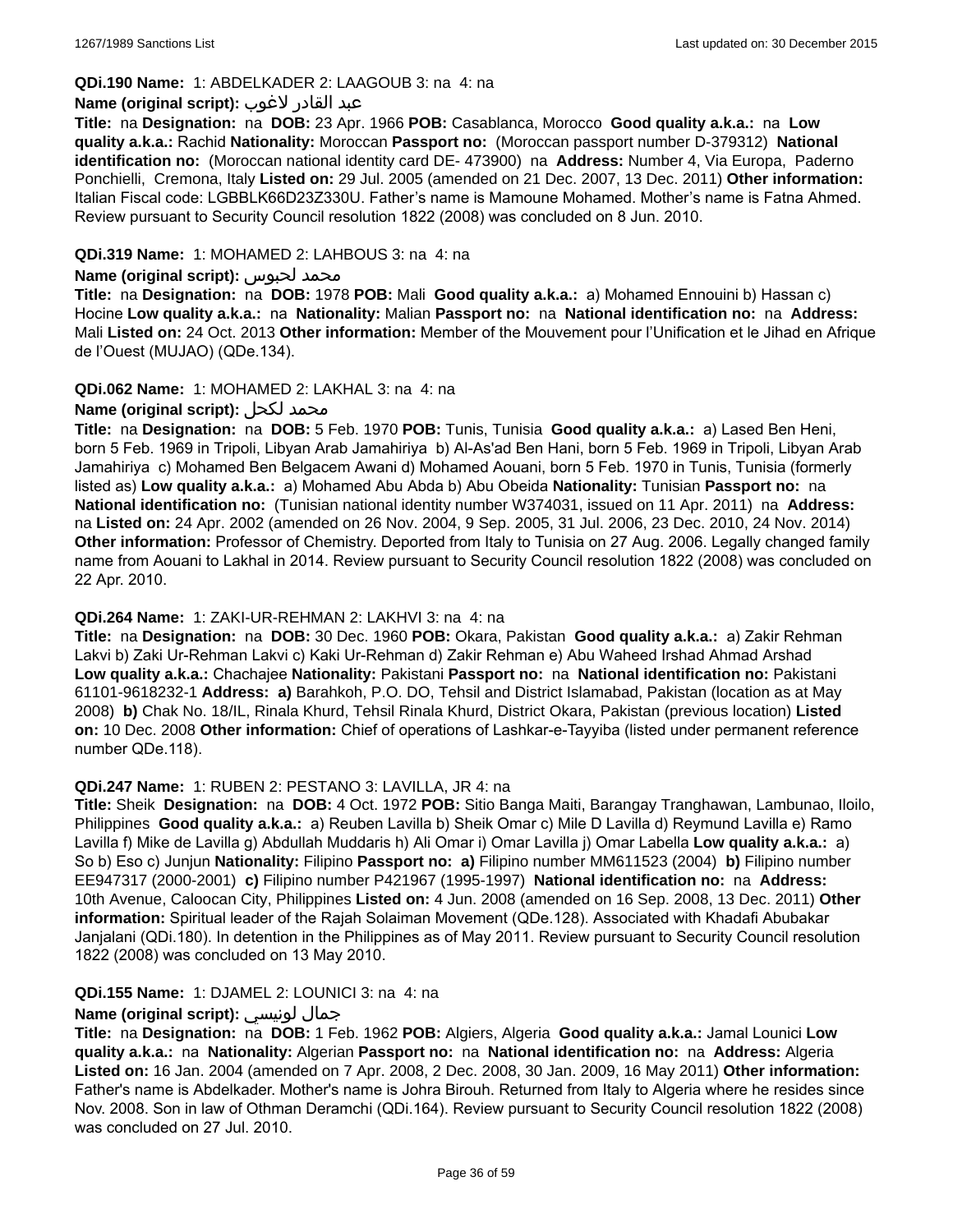### **QDi.356 Name:** 1: AQSA 2: MAHMOOD 3: na 4: na

**Title:** na **Designation:** na **DOB:** 11 May 1994 **POB:** Glasgow, Scotland, United Kingdom **Good quality a.k.a.:**  na **Low quality a.k.a.:** Umm Layth **Nationality:** British **Passport no:** British passport number 720134834, issued on 27 Jun. 2012 (expires on 27 Jun. 2022) **National identification no:** na **Address: a)** Syrian Arab Republic (as at Nov. 2013) **b)** United Kingdom (previous address) **Listed on:** 28 Sep. 2015 **Other information:** Recruiter for Islamic State in Iraq and the Levant, listed as Al-Qaida in Iraq (QDe.115), in the Syrian Arab Republic, and a key figure in the the Al-Khanssaa brigade, a female ISIL brigade established in Al-Raqqa to enforce ISIL's interpretation of Sharia law. Sex: female. Photo available for inclusion in the INTERPOL-UN Security Council Special Notice.

### **QDi.206 Name:** 1: IBRAHIM 2: MOHAMED KHALIL 3: na 4: na

### ابراهيم محمد خليل **:(script original (Name**

**Title:** na **Designation:** na **DOB:** 2 Jul. 1975 **POB:** Day Az-Zawr, Syria **Good quality a.k.a.:** a) Khalil Ibrahim Jassem, born 2 May 1972 in Baghdad, Iraq b) Khalil Ibrahim Mohammad, born 3 Jul. 1975 in Mosul, Iraq c) Khalil Ibrahim Al Zafiri (born 1972) d) Khalil, born 2 May 1975 e) Khalil Ibrahim al-Zahiri, born 2 Jul. 1975 in Mosul **Low quality a.k.a.:** na **Nationality:** Syrian **Passport no:** (Temporary suspension of deportation No. T04338017 issued by Alien's Office of the City of Mainz, expired on 8 May 2013) **National identification no:** na **Address:** Refugee shelter Alte Ziegelei, Mainz, 55128, Germany **Listed on:** 6 Dec. 2005 (amended on 25 Jan. 2010, 13 Dec. 2011, 6 Aug. 2013, 10 Dec. 2015) **Other information:** Sentenced to 7 years of imprisonment in Germany on 6 Dec. 2007. Released on 30 December 2012. Photo and fingerprints available for inclusion in the INTERPOL-UN Security Council Special Notice. Review pursuant to Security Council resolution 1822 (2008) was concluded on 5 Oct. 2009.

### **QDi.202 Name:** 1: MAZEN 2: SALAH 3: MOHAMMED 4: na

## مازن صلاح محمد **:Name (original script)**

**Title:** na **Designation:** na **DOB:** 18 May 1981 **POB:** Arbil, Iraq **Good quality a.k.a.:** a) Mazen Ali Hussein, born 1 Jan. 1982 in Baghdad, Iraq b) Issa Salah Muhamad, born 1 Jan. 1980 **Low quality a.k.a.:** na **Nationality:** Iraqi **Passport no:** (German travel document ("Reiseausweis") A 0144378 (revoked as at Sep. 2012)) **National identification no:** na **Address:** 94051 Hauzenberg, Germany **Listed on:** 6 Dec. 2005 (amended on 21 Oct. 2008, 13 Dec. 2011, 15 Nov. 2012) **Other information:** Member of Ansar Al-Islam (QDe.098). Released from custody in Germany on 18 May 2012. Review pursuant to Security Council resolution 1822 (2008) was concluded on 30 Jul. 2009.

#### **QDi.126 Name:** 1: YUNOS 2: UMPARA 3: MOKLIS 4: na

**Title:** na **Designation:** na **DOB:** 7 Jul. 1966 **POB:** Lanao del Sur, the Philippines **Good quality a.k.a.:** a) Muklis Yunos b) Mukhlis Yunos (previously listed as) c) Saifullah Mukhlis Yunos d) Saifulla Moklis Yunos **Low quality a.k.a.:** Hadji Onos **Nationality:** Filipino **Passport no:** na **National identification no:** na **Address:** Philippines**Listed on:** 9 Sep. 2003 (amended on 9 Sep. 2005, 23 Feb. 2009, 3 Jun. 2009, 16 May 2011) **Other information:** Sentenced to life without parole in the Philippines on 23 Jan. 2009 for his involvement in the bombings of 30 Dec. 2000 in Manila, the Philippines. Review pursuant to Security Council resolution 1822 (2008) was concluded on 25 May 2010.

#### **QDi.147 Name:** 1: MOHAMED 2: AMIN 3: MOSTAFA 4: na

### محمد أمين مصطفى :**(Name (original script**

**Title:** na **Designation:** na **DOB:** 11 Oct. 1975 **POB:** Kirkuk, Iraq **Good quality a.k.a.:** na **Low quality a.k.a.:**  na **Nationality:** na **Passport no:** na **National identification no:** na **Address:** Via della Martinella 132, Parma, Italy ( Domicile) **Listed on:** 12 Nov. 2003 (amended on 9 Sep. 2005, 7 Jun. 2007, 16 May 2011) **Other information:** Under administrative control measure in Italy scheduled to expire on 15 Jan. 2012. Review pursuant to Security Council resolution 1822 (2008) was concluded on 21 Jun. 2010.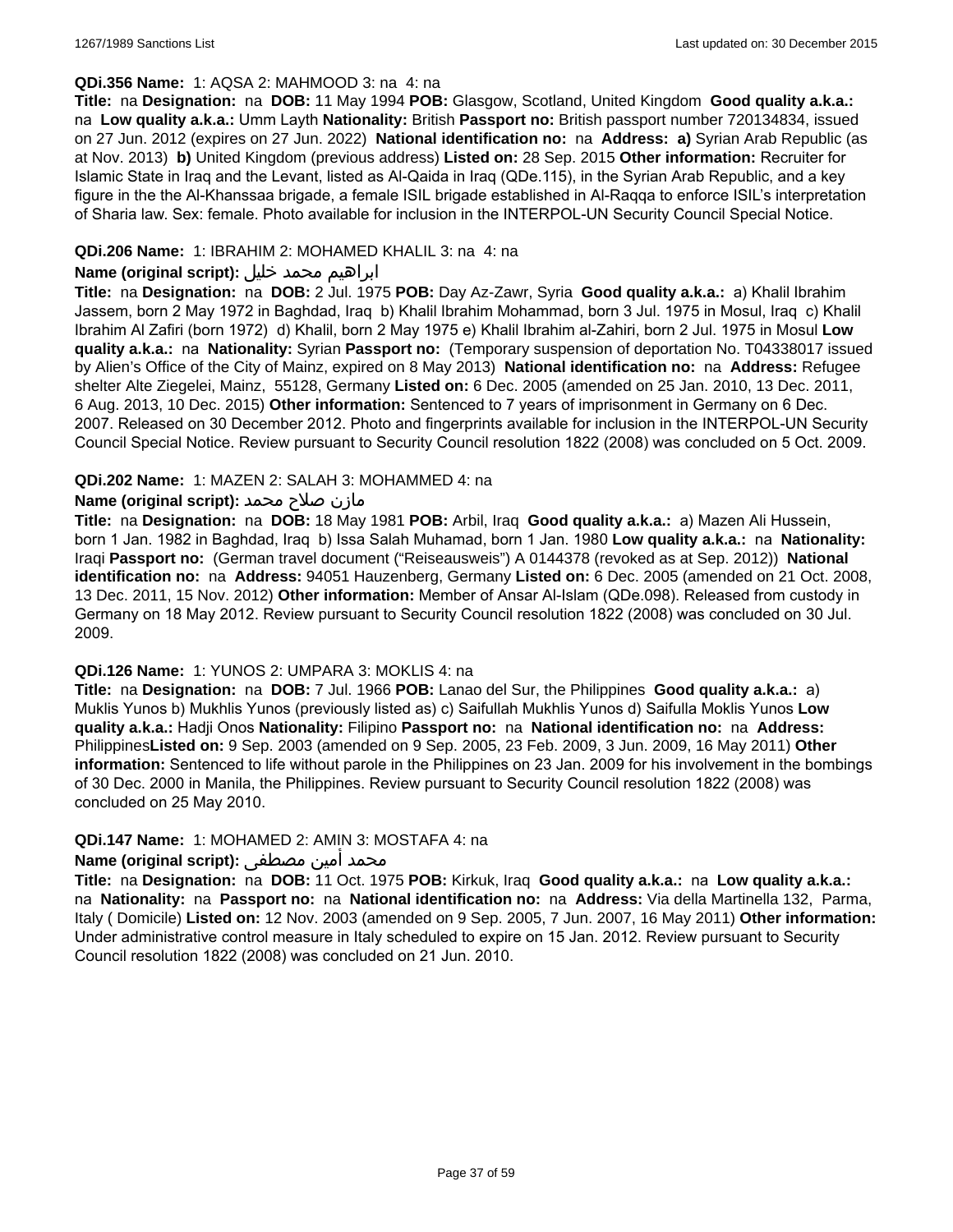#### **QDi.129 Name:** 1: DJAMEL 2: MOUSTFA 3: na 4: na

#### **Name (original script):** مصطفى جمال

**Title:** na **Designation:** na **DOB:** 28 Sep. 1973 **POB:** Tiaret, Algeria **Good quality a.k.a.:** a) Kalad Belkasam, born 31 Dec. 1979 b) Mostafa Djamel, born 31 Dec. 1979 in Maskara, Algeria c) Mostefa Djamel, born 26 Sep. 1973 in Mahdia, Algeria d) Mustafa Djamel, born 31 Dec. 1979 in Mascara, Algeria e) Balkasam Kalad, born 26 Aug. 1973 in Algiers, Algeria f) Bekasam Kalad, born 26 Aug. 1973 in Algiers, Algeria g) Belkasam Kalad, born 26 Aug. 1973 in Algiers, Algeria h) Damel Mostafa, born 31 Dec. 1979 in Algiers, Algeria i) Djamal Mostafa, born 31 Dec. 1979 in Maskara, Algeria j) Djamal Mostafa, born 10 Jun. 1982 k) Djamel Mostafa, born 31 Dec. 1979 in Maskara, Algeria l) Djamel Mostafa, born 31 Dec. 1979 in Algiers, Algeria m) Fjamel Moustfa, born 28 Sep. 1973 in Tiaret, Algeria n) Djamel Mustafa, born 31 Dec. 1979 o) Ali Barkani, born 22 Aug. 1973 in Morocco p) Djamel Mustafa, born 31 Dec. 1979 in Mascara, Algeria q) Mustafa **Low quality a.k.a.:** na **Nationality:** Algerian **Passport no: a)** (Counterfeit Danish driving licence no. 20645897, made out to Ali Barkani, born on 22 Aug. 1973 in Morocco) **b)** (Algerian birth certificate, issued for Djamel Mostefa, born on 25 Sep. 1973 in Mehdia, Tiaret province, Algeria) **National identification no:** na **Address:** Algeria **Listed on:** 23 Sep. 2003 (amended on 7 Sep. 2007, 7 Apr. 2008, 25 Jan. 2010, 16 May 2011) **Other information:** Father's name is Djelalli Moustfa. Mother's name is Kadeja Mansore. Associated with Ismail Abdallah Sbaitan Shalabi (QDi.128), Mohamed Ghassan Ali Abu Dhess (QDi.130) and Aschraf Al-Dagma (QDi.132). Deported from Germany to Algeria in Sep. 2007. Review pursuant to Security Council resolution 1822 (2008) was concluded on 19 Oct. 2009.

### **QDi.238 Name:** 1: MUBARAK 2: MUSHAKHAS 3: SANAD 4: MUBARAK AL-BATHALI

### مبارك مشخص سند مبارك البذالي **:Name (original script)**

**Title:** na **Designation:** na **DOB:** 1 Oct. 1961 **POB:** Kuwait **Good quality a.k.a.:** a) Mubarak Mishkhis Sanad Al-Bathali b) Mubarak Mishkhis Sanad Al-Badhali c) Mubarak Al-Bathali d) Mubarak Mishkhas Sanad Al-Bathali e) Mubarak Mishkhas Sanad Al-Bazali f) Mobarak Meshkhas Sanad Al-Bthaly **Low quality a.k.a.:** Abu Abdulrahman **Nationality:** Kuwaiti **Passport no: a)** Kuwaiti number 101856740, issued on 12 May 2005 ( and expired on 11 May 2007) **b)** Kuwaiti number 002955916 **National identification no:** Kuwaiti 261122400761 **Address:** Al-Salibekhat area, Kuwait ( residence as at Mar. 2009) **Listed on:** 16 Jan. 2008 (amended on 1 Jul. 2008, 23 Jul. 2008, 25 Jan. 2010) **Other information:** Review pursuant to Security Council resolution 1822 (2008) was concluded on 14 Sep. 2009.

#### **QDi.373 Name:** 1: LAVDRIM 2: MUHAXHERI 3: na 4: na

**Title:** na **Designation:** na **DOB: a)** 3 Dec. 1989 **b)** Approximately 1987 **POB:** Kaqanik/Kacanik **Good quality a.k.a.:** na **Low quality a.k.a.:** a) Abu Abdullah al Kosova b) Abu Abdallah al-Kosovi c) Abu Abdallah al-Kosovo **Nationality:** na **Passport no:** na **National identification no:** na **Address:** Syrian Arab Republic (location as at Sep. 2015) **Listed on:** 29 Sep. 2015 **Other information:** Kosovar Albanian terrorist fighter in Syrian Arab Republic and unit leader of Islamic State in Iraq and the Levant, listed as Al-Qaida in Iraq (QDe.115). Wanted by INTERPOL.

#### **QDi.272 Name:** 1: MOHAMMED 2: YAHYA 3: MUJAHID 4: na

**Title:** na **Designation:** na **DOB:** 12 Mar. 1961 **POB:** Lahore, Punjab Province, Pakistan **Good quality a.k.a.:** Mohammad Yahya Aziz **Low quality a.k.a.:** na **Nationality:** Pakistani **Passport no:** na **National identification no:** Pakistani 35404-1577309-9 **Address:** na **Listed on:** 29 Jun. 2009 **Other information:** Associated with Lashkar-e-Tayyiba (QDe.118). In detention as at June 2009.

#### **QDi.119 Name:** 1: ARIS 2: MUNANDAR 3: na 4: na

**Title:** na **Designation:** na **DOB: a)** 1 Jan. 1971 **b)** Between 1962 and 1968 **POB:** Sambi, Boyolali, Java, Indonesia **Good quality a.k.a.:** na **Low quality a.k.a.:** na **Nationality:** na **Passport no:** na **National identification no:** na **Address:** na **Listed on:** 9 Sep. 2003 (amended on 9 Sep. 2005, 4 Oct. 2006) **Other information:** Review pursuant to Security Council resolution 1822 (2008) was concluded on 25 May 2010.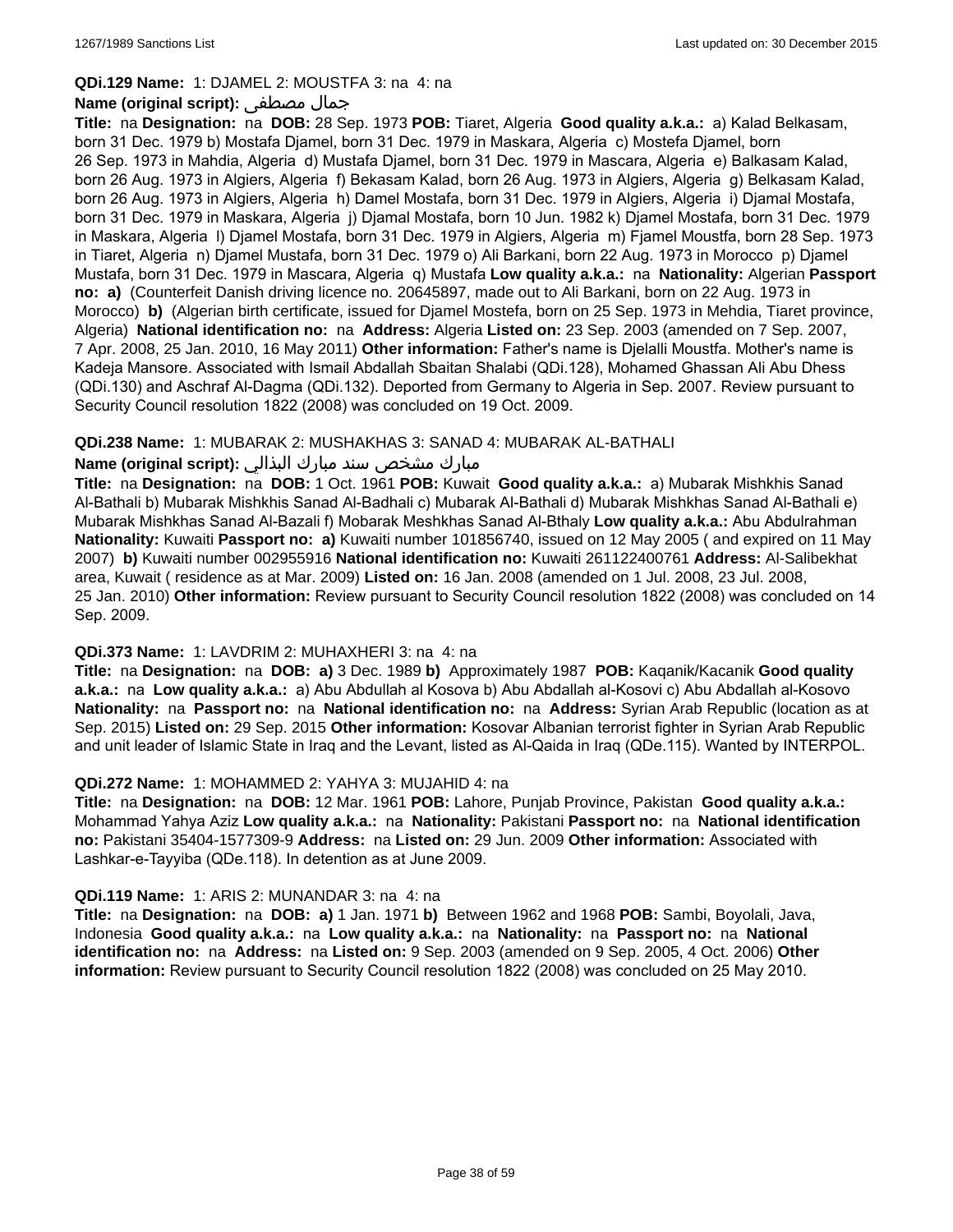### **QDi.120 Name:** 1: ABDUL HAKIM 2: MURAD 3: na 4: na

### عبد الحكيم مراد **:(script original (Name**

**Title:** na **Designation:** na **DOB:** 11 Apr. 1968 **POB:** Kuwait **Good quality a.k.a.:** a) Murad, Abdul Hakim Hasim b) Murad, Abdul Hakim Ali Hashim c) Murad, Abdul Hakim al Hashim d) Saeed Akman e) Saeed Ahmed f) Abdul Hakim Ali al-Hashem Murad **Low quality a.k.a.:** na **Nationality:** Pakistani **Passport no: a)** Pakistani passport number 665334 ( issued in Kuwait) **b)** Pakistani passport number 917739 ( issued in Pakistan on 8 Aug. 1991, expired on 7 Aug. 1996) **National identification no:** na **Address:** na **Listed on:** 9 Sep. 2003 (amended on 16 May 2011) **Other information:** Mother's name is Aminah Ahmad Sher al-Baloushi. In custody of the United States. Review pursuant to Security Council resolution 1822 (2008) was concluded on 25 May 2010.

### **QDi.196 Name:** 1: ALI 2: SAYYID 3: MUHAMED 4: MUSTAFA BAKRI

### علي السيد محمد مصطفى بكري **:(script original (Name**

**Title:** na **Designation:** na **DOB:** 18 Apr. 1966 **POB:** Beni-Suef, Egypt **Good quality a.k.a.:** a) Ali Salim b) Abd Al-Aziz al-Masri **Low quality a.k.a.:** na **Nationality:** Egyptian **Passport no:** na **National identification no:** na **Address:** na **Listed on:** 29 Sep. 2005 (amended on 13 Dec. 2011) **Other information:** Member of the Shura Council of Al-Qaida (QDe.004) and Egyptian Islamic Jihad (QDe.003). Review pursuant to Security Council resolution 1822 (2008) was concluded on 1 Jun. 2010.

### **QDi.357 Name:** 1: ASEEL 2: MUTHANA 3: na 4: na

**Title:** na **Designation:** na **DOB:** 22 Nov. 1996 **POB:** Cardiff, United Kingdom **Good quality a.k.a.:** na **Low quality a.k.a.:** na **Nationality:** British **Passport no:** British passport number 516088643, issued on 7 Jan. 2014 (expires on 7 Jan. 2024) **National identification no:** na **Address: a)** Syrian Arab Republic (as at Feb. 2014) **b)** United Kingdom (previous address) **Listed on:** 30 Sep. 2015 **Other information:** Foreign terrorist fighter with Islamic State in Iraq and the Levant, listed as Al-Qaida in Iraq (QDe.115), in the Syrian Arab Republic. Wanted by the authorities of the United Kingdom. Physical description: hair colour: brown/black.

### **QDi.358 Name:** 1: NASSER 2: AHMED 3: MUTHANA 4: na

**Title:** na **Designation:** na **DOB:** 29 Apr. 1994 **POB:** Heath, Cardiff, United Kingdom **Good quality a.k.a.:** Nasir Muthana **Low quality a.k.a.:** a) Abdul Muthana b) Abu Muthana c) Abu Al-Yemeni Muthana d) Abu Muthanna **Nationality:** British **Passport no:** British passport number 210804241, issued on 27 Jul. 2010 (expires on 27 Jul. 2020) **National identification no:** na **Address: a)** Syrian Arab Republic (as at Nov. 2013) **b)** United Kingdom (previous address until Nov. 2013) **Listed on:** 28 Sep. 2015 **Other information:** Foreign terrorist fighter with Islamic State in Iraq and the Levant (ISIL), listed as Al-Qaida in Iraq (QDe.115), in the Syrian Arab Republic. Wanted by the authorities of the United Kingdom. Physical description: hair colour: brown/black. Photo available for inclusion in the INTERPOL-UN Security Council Special Notice.

#### **QDi.280 Name:** 1: TAYEB 2: NAIL 3: na 4: na

#### **Name (original script):** نايل الطيب

**Title:** na **Designation:** na **DOB:** Approximately 1972 **POB:** Faidh El Batma, Djelfa, Algeria **Good quality a.k.a.:** a) Djaafar Abou Mohamed (محمد ابو جعفر (b) Abou Mouhadjir (مهاجر ابو (c) Mohamed Ould Ahmed Ould Ali (born in 1976) **Low quality a.k.a.:** na **Nationality:** Algerian **Passport no:** na **National identification no:** na **Address:** Mali **Listed on:** 22 Apr. 2010 (amended on 15 Apr. 2014) **Other information:** Convicted in absentia by Algerian tribunal on 28 Mar. 1996. Algerian international arrest warrant number 04/09 of 6 Jun. 2009 issued by the Tribunal of Sidi Mhamed, Algiers, Algeria. Algerian extradition request number 2307/09 of 3 Sep. 2009, presented to Malian authorities. Father's name was Benazouz Nail. Mother's name is Belkheiri Oum El Kheir. Member of The Organization of Al-Qaida in the Islamic Maghreb (QDe.014)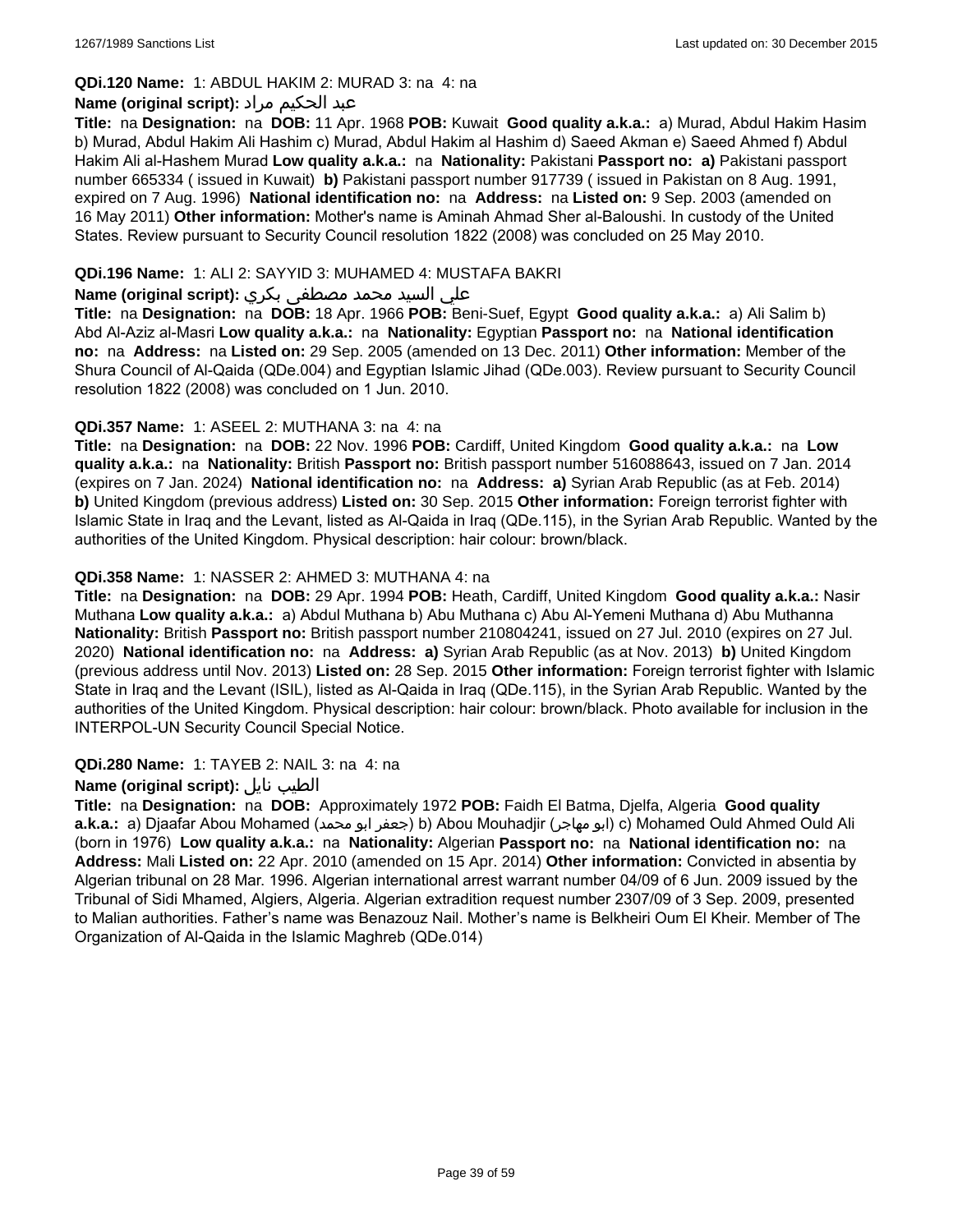### **QDi.314 Name:** 1: ABDERRAHMANE 2: OULD EL AMAR 3: na 4: na

### عبد الرحمن ولد العامر **:(script original (Name**

**Title:** na **Designation:** na **DOB:** Between 1977 and 1982 **POB:** Tabankort, Mali **Good quality a.k.a.:** a) Ahmed el Tilemsi b) Abderrahmane Ould el Amar Ould Sidahmed Loukbeiti c) Ahmad Ould Amar **Low quality a.k.a.:** na **Nationality:** Malian **Passport no:** na **National identification no:** na **Address: a)** Gao, Mali **b)** Tabankort, Mali **c)** In Khalil, Mali **d)** Al Moustarat, Mali **Listed on:** 22 Feb. 2013 **Other information:** Leader of the Mouvement pour l'Unification et le Jihad en Afrique de l'Ouest (MUJAO) (QDe.134). Member of The Organization of Al-Qaida in the Islamic Maghreb (QDe.014). Arrested in April 2005 in Mauritania, escaped from Nouakchott jail on 26 Apr. 2006. Re-arrested in Sep. 2008 in Mali and released on 15 Apr. 2009. Associated with Mokhtar Belmokhtar (QDi.136). Father's name is Leewemere.

### **QDi.315 Name:** 1: HAMADA 2: OULD MOHAMED EL KHAIRY 3: na 4: na

### حماده ولد محمد الخيري **:(script original (Name**

**Title:** na **Designation:** na **DOB:** 1970 **POB:** Nouakchott, Mauritania **Good quality a.k.a.:** a) Hamada Ould Mohamed Lemine Ould Mohamed el Khairy b) Ould Kheirou c) Hamad el Khairy **Low quality a.k.a.:** Abou QumQum **Nationality: a)** Mauritanian **b)** Malian **Passport no:** (Malian passport number A1447120, expired on 19 Oct. 2011) **National identification no:** na **Address:** Gao, Mali **Listed on:** 22 Feb. 2013 **Other information:** Leader of the Mouvement pour l'Unification et le Jihad en Afrique de l'Ouest (MUJAO) (QDe.134). Has provided logistical support to the Sahelian group Al Moulathamine, linked with the Organization of Al-Qaida in the Islamic Maghreb (QDe.014). International arrest warrant issued by Mauritania. Mother's name is Tijal Bint Mohamed Dadda.

**QDi.298 Name:** 1: ABD AL-RAHMAN 2: OULD MUHAMMAD AL-HUSAYN 3: OULD MUHAMMAD SALIM 4: na عبد الرحمن ولد محمد الحسين ولد محمد سليم **:(script original (Name**

**Title:** na **Designation:** na **DOB:** Approximately 1981 **POB:** Saudi Arabia **Good quality a.k.a.:** a) Abdarrahmane ould Mohamed el Houcein ould Mohamed Salem b) الموريتاني يونس شيخ) Yunis al-Mauritani; Younis al-Mauritani; Sheikh Yunis al-Mauritani; Shaykh Yunis the Mauritanian) **Low quality a.k.a.:** a) Salih the Mauritanian b) Mohamed Salem c) Youssef Ould Abdel Jelil d) El Hadj Ould Abdel Ghader e) Abdel Khader f) Abou Souleimane g) Chingheity **Nationality:** Mauritanian **Passport no:** na **National identification no:** na **Address:** na **Listed on:** 15 Sep. 2011 **Other information:** Pakistan-based senior Al-Qaida (QDe.004) leader also associated with The Organization of Al-Qaida in the Islamic Maghreb (QDe.014). Wanted by Mauritanian authorities.

### **QDi.353 Name:** 1: ALI 2: BEN TAHER 3: BEN FALEH 4: OUNI HARZI

### علي بن الطاھر بن الفالح العوني الحرزي **:(script original (Name**

**Title:** na **Designation:** na **DOB:** 9 Mar. 1986 **POB:** Ariana, Tunisia **Good quality a.k.a.:** na **Low quality a.k.a.:** Abou Zoubair **Nationality:** Tunisian **Passport no:** Tunisian passport number W342058, issued on 14 Mar. 2011 (expires on 13 Mar. 2016) **National identification no:** Tunisian National Identity Card number 08705184, issued on 24 Feb. 2011 **Address: a)** 18 Mediterranean Street, Ariana, Tunisia **b)** Syrian Arab Republic (located in as at Mar. 2015) **c)** Iraq (possible alternative location as at Mar. 2015) **d)** Libya (previously located in) **Listed on:** 10 Apr. 2015 **Other information:** Physical description: eye colour: brown; height: 171cm. Photo available for inclusion in the INTERPOL-UN Security Council Special Notice. Previous occupation: trading agent. A member of Ansar al-Shari'a in Tunisia (QDe.143), active in recruitment of foreign terrorist fighters and arms smuggling. Detained and sentenced to 30 months imprisonment for planning terrorist acts in 2005 in Tunisia. Planned and perpetrated the attack against the Consulate of the United States in Benghazi, Libya on 11 Sep. 2012. Arrest warrant issued by the Tunisian National Guard (as at Mar. 2015). Father's name is Taher Ouni Harzi, mother's name is Borkana Bedairia.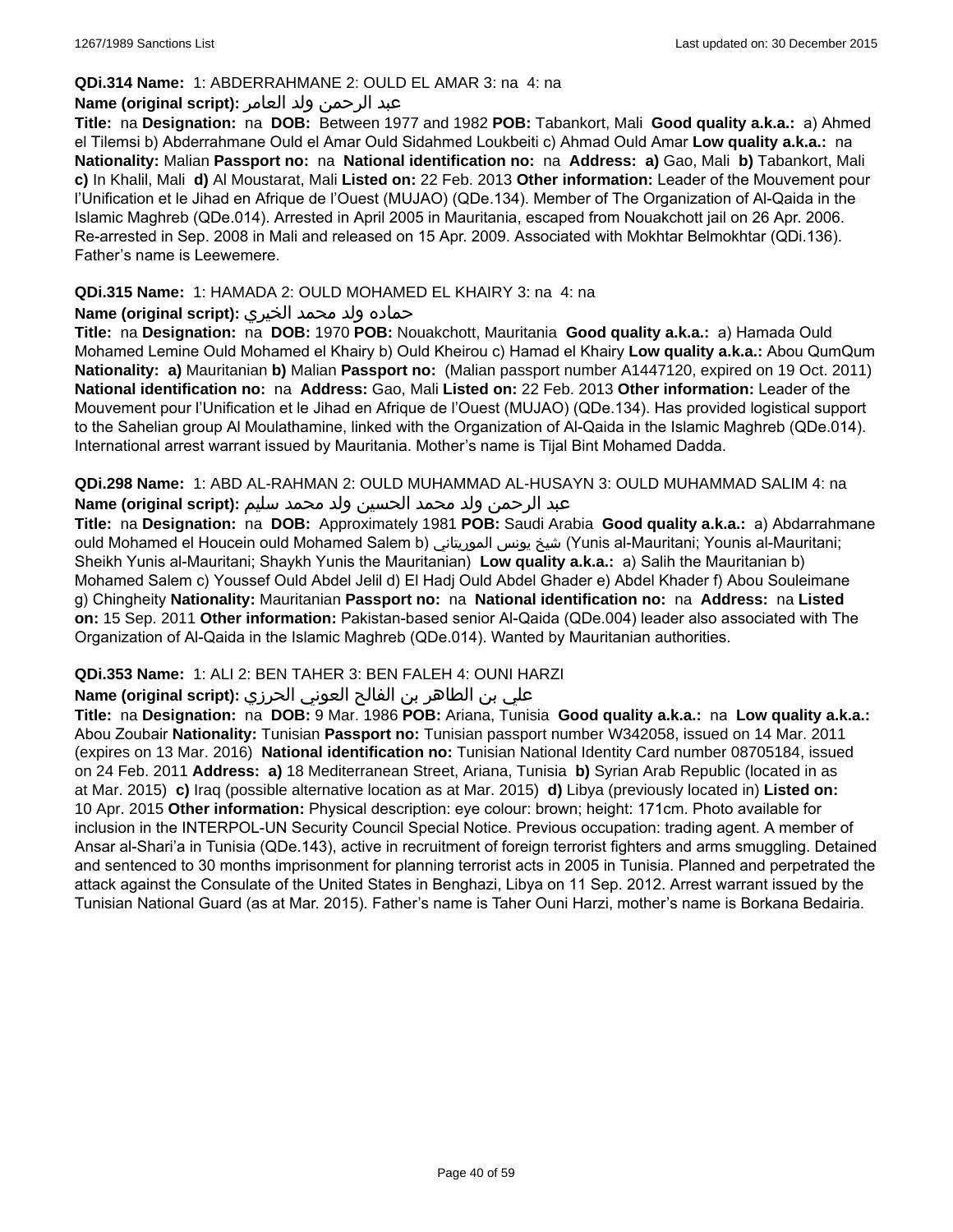### **QDi.354 Name:** 1: TARAK 2: BEN TAHER 3: BEN FALEH 4: OUNI HARZI

### طارق بن الطاھر بن الفالح العوني الحرزي **:(script original (Name**

**Title:** na **Designation:** na **DOB:** 3 May 1982 **POB:** Tunis, Tunisia **Good quality a.k.a.:** na **Low quality a.k.a.:** Abou Omar Al Tounisi **Nationality:** Tunisian **Passport no:** Tunisian passport number Z050399, issued on 9 Dec. 2003 (expired on 8 Dec. 2008) **National identification no:** Tunisian National Identity Card number 04711809, issued on 13 Nov. 2003 **Address: a)** 18 Mediterranean Street, Ariana, Tunisia **b)** Syrian Arab Republic (located in as at Mar. 2015) **c)** Iraq (possible alternative location as at Mar. 2015) **d)** Libya (previously located in) **Listed on:** 10 Apr. 2015 **Other information:** Physical description: eye colour: brown; height: 172cm. Photo available for inclusion in the INTERPOL-UN Security Council Special Notice. Previous occupation: worker. A dangerous and active member of Al Qaida in Iraq (QDe.115) in 2004, also active in facilitating and hosting members of Ansar al-Shari'a in Tunisia (QDe.143) in Syria. Sentenced, in absentia, on 30 October 2007, to 24 years imprisonment for terrorist activities by the Appeals Court of Tunis. Father's name is Taher Ouni Harzi, mother's name is Borkana Bedairia.

### **QDi.242 Name:** 1: DINNO AMOR 2: ROSALEJOS 3: PAREJA 4: na

**Title:** na **Designation:** na **DOB:** 19 Jul. 1981 **POB:** Cebu City, Philippines **Good quality a.k.a.:** a) Johnny Pareja b) Khalil Pareja **Low quality a.k.a.:** a) Mohammad b) Akmad c) Mighty d) Rash **Nationality:** Filipino **Passport no:** na **National identification no:** na **Address:** Atimonana, Quezon Province, Philippines **Listed on:** 4 Jun. 2008 (amended on 3 Jun. 2009, 13 Dec. 2011) **Other information:** Member of the Rajah Solaiman Movement (QDe.128). Father's name is Amorsolo Jarabata Pareja. Mother's name is Leonila Cambaya Rosalejos. Review pursuant to Security Council resolution 1822 (2008) was concluded on 13 May 2010.

#### **QDi.294 Name:** 1: UMAR 2: PATEK 3: na 4: na

**Title:** na **Designation:** na **DOB:** 20 Jul. 1966 **POB:** Central Java, Indonesia **Good quality a.k.a.:** a) Omar Patek b) Mike Arsalan c) Hisyam Bin Zein d) Anis Alawi Jafar **Low quality a.k.a.:** a) Pa'tek b) Pak Taek c) Umar Kecil d) Al Abu Syekh Al Zacky e) Umangis Mike **Nationality:** Indonesian **Passport no:** na **National identification no:**  na **Address:** Indonesia **Listed on:** 19 Jul. 2011 (amended on 23 Feb. 2012) **Other information:** Senior member of Jemaah Islamiyah (QDe.092) involved in planning and funding multiple terrorist attacks in the Philippines and Indonesia. Provided training to Abu Sayyaf Group (QDe.001). In custody in Indonesia as at Feb. 2012.

#### **QDi.348 Name:** 1: ANGGA 2: DIMAS 3: PERSHADA 4: na

**Title:** Secretary General (as at mid-2014) **Designation:** na **DOB:** 4 Mar. 1985 **POB:** Jakarta, Indonesia **Good quality a.k.a.:** a) Angga Dimas Persada, born 4 Mar. 1985 in Jakarta, Indonesia b) Angga Dimas Persadha, born 4 Mar. 1985 in Jakarta, Indonesia c) Angga Dimas Prasondha, born 4 Mar. 1985 in Jakarta, Indonesia **Low quality a.k.a.:** na **Nationality:** Indonesian **Passport no:** Indonesian passport number W344982 (issued under name Angga Dimas Peshada, born 4 Mar.1985 in Jakarta, Indonesia) **National identification no:** na **Address:** na **Listed on:** 13 Mar. 2015 **Other information:** Member of Jemaah Islamiyah (QDe.092) and leader of Hilal Ahmar Society Indonesia (HASI) (QDe.147).

#### **QDi.271 Name:** 1: ARIF 2: QASMANI 3: na 4: na

**Title:** na **Designation:** na **DOB:** Approximately 1944 **POB:** Pakistan **Good quality a.k.a.:** a) Muhammad Arif Qasmani b) Muhammad 'Arif Qasmani c) Mohammad Arif Qasmani d) Arif Umer e) Qasmani Baba f) Memon Baba g) Baba Ji **Low quality a.k.a.:** na **Nationality:** Pakistani **Passport no:** na **National identification no:** na **Address:** House Number 136, KDA Scheme No. 1, Tipu Sultan Road, Karachi, Pakistan **Listed on:** 29 Jun. 2009 **Other information:** Associated with Lashkar-e-Tayyiba (QDe.118) and Al-Qaida (QDe.004). In detention as at June 2009.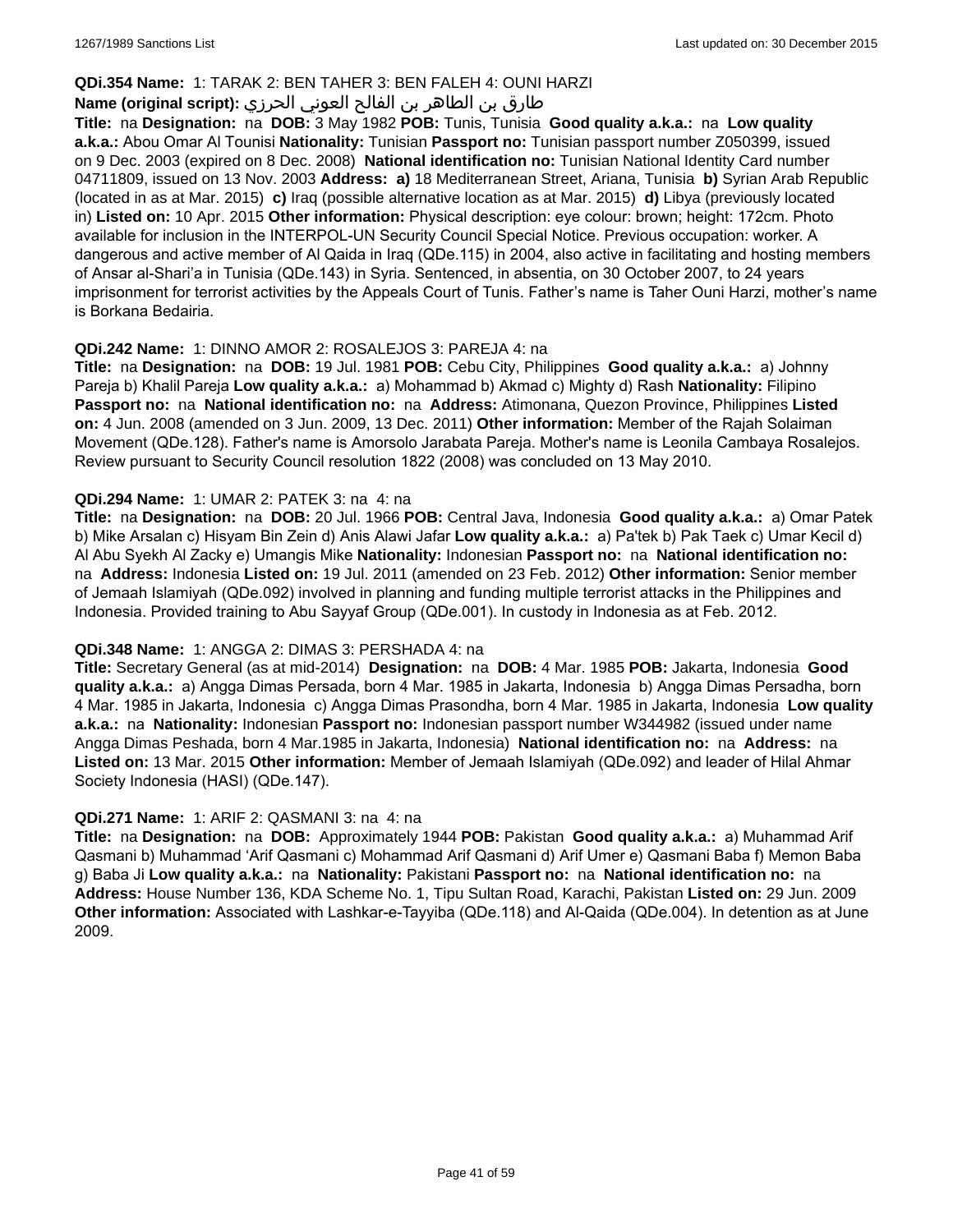# **QDi.297 Name:** 1: HASSAN 2: MUHAMMAD 3: ABU BAKR 4: QAYED

# حسن محمد أبو بكر قايد **:(script original (Name**

**Title:** na **Designation:** na **DOB: a)** 1963 **b)** 1969 **POB:** Marzaq, Libyan Arab Jamahiriya **Good quality a.k.a.:** a) Hasan Muhammad Abu Bakr Qa'id b) قايد بكر أبو محمد الحسين) Al-Husain Muhammad Abu Bakr Qayid) c) Muhammad Hassan Qayed d) Mohammad Hassan Abu Bakar e) Hasan Qa'id f) Muhammad Hasan al-Libi **Low quality a.k.a.:**  a) Abu Yahya al-Libi (الليبي يحيى أبو) (prominently known by this nom de guerre) b) Abu Yahya c) Sheikh Yahya d) Abu Yahya Yunis al Sahrawi e) Abu Yunus Rashid f) al-Rashid g) Abu al-Widdan h) الصحراوي يونس) Younes Al-Sahrawi; Younes Al-Sahraoui) **Nationality:** Libyan **Passport no:** Libyan number 681819/88 **National identification no:** Libyan 5617/87 **Address:** Wadi 'Ataba, Libya ( previous location in 2004) **Listed on:** 15 Sep. 2011 **Other information:** Senior Al-Qaida (QDe.004) leader who, as of late 2010, was responsible for the supervision of other senior Al-Qaida officials. As of 2010, Al-Qaida commander in Pakistan and provider of financial assistance to Al-Qaida fighters in Afghanistan. Has also been a top Al-Qaida strategist and field commander in Afghanistan, and instructor at Al-Qaida training camp. Mother's name is Al-Zahra Amr Al-Khouri (a.k.a. al Zahra' 'Umar).

### **QDi.303 Name:** 1: FAZAL 2: RAHIM 3: na 4: na

# **Name (original script):** رحيم فضل

**Title:** na **Designation:** na **DOB: a)** 5 Jan. 1974 **b)** 1977 **c)** 1975 **d)** 24 Jan. 1973 **POB:** Kabul, Afghanistan **Good quality a.k.a.:** a) Fazel Rahim; Fazil Rahim b) Fazil Rahman **Low quality a.k.a.:** na **Nationality:** Afghan **Passport no:** Afghan passport number R512768 **National identification no:** na **Address: a)** (Afghanistan/ Pakistan border region (previous address)) **b)** (A2, City Computer Plaza, Shar-e-Now, Kabul, Afghanistan (previous address)) **c)** Microrayan 3rd, Apt. 45, block 21, Kabul, Afghanistan ( previous address) **Listed on:** 6 Mar. 2012 **Other information:** Was a financial facilitator for the Islamic Movement of Uzbekistan (QDe.010) and Al-Qaida (QDe.004). Was associated with Tohir Abdulkhalilovich Yuldashev. As of late 2010, in custody of Pakistani authorities. Father's name is Fazal Ahmad.

### **QDi.199 Name:** 1: ATA 2: ABDOULAZIZ 3: RASHID 4: na

### عطا عبد العزيز رشيد **:(script original (Name**

**Title:** na **Designation:** na **DOB:** 1 Dec. 1973 **POB:** Sulaimaniya, Iraq **Good quality a.k.a.:** a) Abdoulaziz Ata Rashid, born 1 Dec. 1973 b) Ata Abdoul Aziz Barzingy **Low quality a.k.a.:** na **Nationality:** Iraqi **Passport no:** (None) **National identification no:** Ration card no: 6110922 **Address:** (In prison in Germany) **Listed on:** 6 Dec. 2005 (amended on 21 Oct. 2008, 13 Dec. 2011, 6 Aug. 2013, 10 Dec. 2015) **Other information:** Mother's name: Khadija Majid Mohammed. Member of Ansar Al-Islam (QDe.098). Sentenced on 15 Jul. 2008 to 10 years imprisonment in Germany. Review pursuant to Security Council resolution 1822 (2008) was concluded on 30 Jul. 2009.

### **QDi.075 Name:** 1: ABDELHALIM 2: HAFED 3: ABDELFATTAH 4: REMADNA

#### عبدالحليم حافظ عبدالفتاح رمادنا **:(script original (Name**

**Title:** na **Designation:** na **DOB:** 2 Apr. 1966 **POB:** Biskra, Algeria **Good quality a.k.a.:** Abdelhalim Remadna **Low quality a.k.a.:** Jalloul **Nationality:** Algerian **Passport no:** na **National identification no:** na **Address:** Algeria **Listed on:** 3 Sep. 2002 (amended on 12 Apr. 2006, 7 Apr. 2008, 3 Jun. 2009, 25 Jan. 2010, 23 Dec. 2010) **Other information:** Deported from Italy to Algeria on 12 Aug. 2006. Review pursuant to Security Council resolution 1822 (2008) was concluded on 8 Dec. 2009.

#### **QDi.219 Name:** 1: TAUFIK 2: RIFKI 3: na 4: na

**Title:** na **Designation:** na **DOB:** 19 Aug. 1974 **POB:** Dacusuman Surakarta, Central Java, Indonesia **Good quality a.k.a.:** a) Refke, Taufek b) Rifqi, Taufik c) Rifqi, Tawfiq d) Ami Iraq e) Ami Irza f) Amy Erja g) Ammy Erza h) Ammy Izza i) Ami Kusoman j) Abu Obaida k) Abu Obaidah l) Abu Obeida m) Abu Ubaidah n) Obaidah o) Abu Obayda p) Izza Kusoman q) Yacub, Eric **Low quality a.k.a.:** na **Nationality:** Indonesian **Passport no:** na **National identification no:** na **Address:** Philippines **Listed on:** 21 Apr. 2006 (amended on 13 Dec. 2011) **Other information:** In detention in the Philippines as at May 2011. Review pursuant to Security Council resolution 1822 (2008) was concluded on 8 Jun. 2010.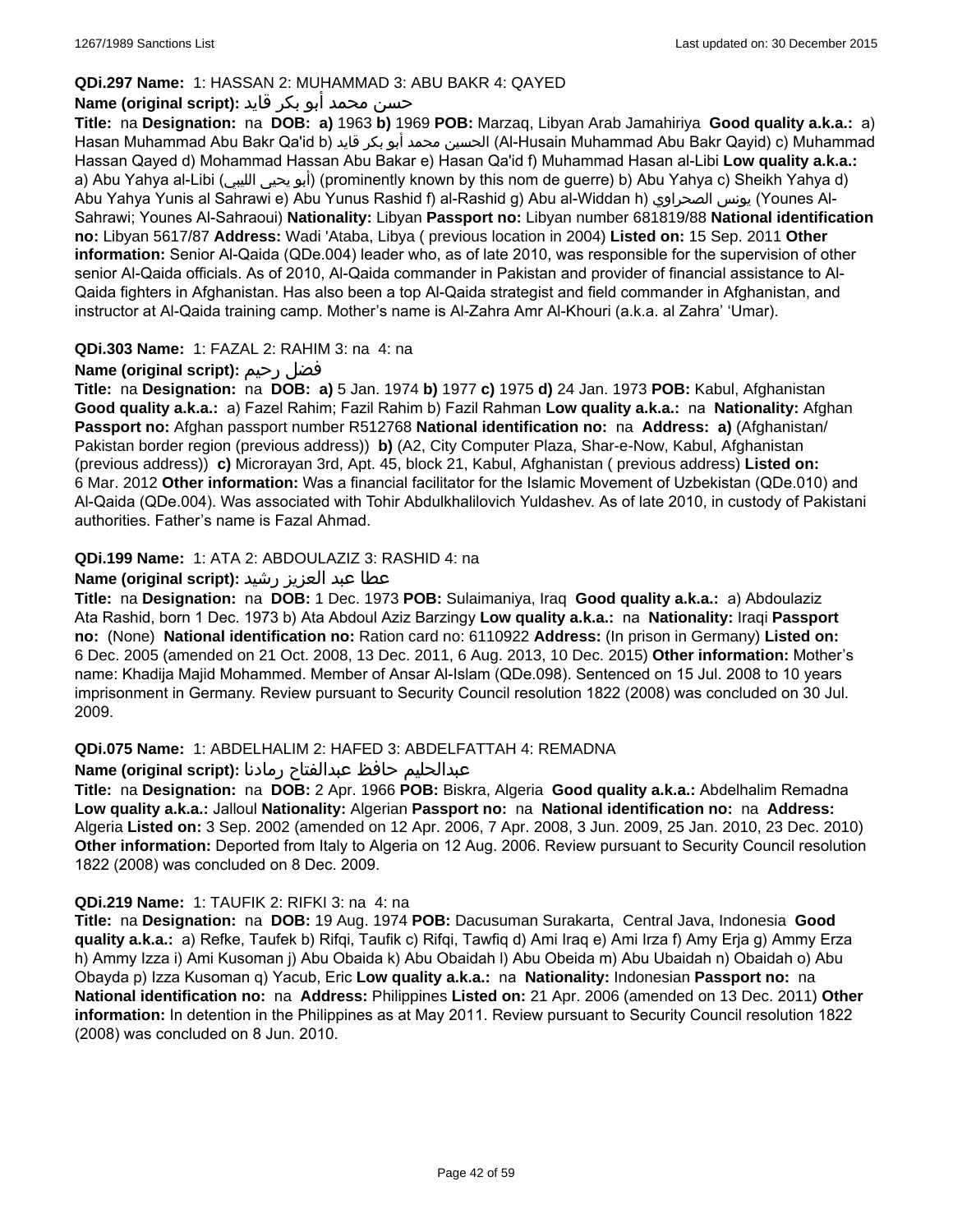### **QDi.150 Name:** 1: AL-AZHAR 2: BEN KHALIFA 3: BEN AHMED 4: ROUINE

### الأزهر بن خليفة بن احمد روين **:(script original (Name**

**Title:** na **Designation:** na **DOB:** 20 Nov. 1975 **POB:** Sfax, Tunisia **Good quality a.k.a.:** na **Low quality a.k.a.:**  a) Salmane b) Lazhar **Nationality:** Tunisian **Passport no:** Tunisian number P182583, issued on 13 Sep. 2003 (expired on 12 Sep. 2007) **National identification no:** na **Address:** Tunisia **Listed on:** 12 Nov. 2003 (amended on 20 Dec. 2005, 21 Dec. 2007, 30 Jan. 2009, 16 May 2011) **Other information:** Sentenced to six years and ten months of imprisonment for membership of a terrorist association by the Appeal Court of Milan, Italy, on 7 Feb. 2008. Considered a fugitive from justice by the Italian authorities as at Jul. 2008. Under administrative control measure in Tunisia as at 2010. Review pursuant to Security Council resolution 1822 (2008) was concluded on 21 Jun. 2010.

### **QDi.186 Name:** 1: ABU 2: RUSDAN 3: na 4: na

**Title:** na **Designation:** na **DOB:** 16 Aug. 1960 **POB:** Kudus, Central Java, Indonesia **Good quality a.k.a.:** na **Low quality a.k.a.:** a) Abu Thoriq b) Rusdjan c) Rusjan d) Rusydan e) Thoriquddin f) Thoriquiddin g) Thoriquidin h) Toriquddin **Nationality:** na **Passport no:** na **National identification no:** na **Address:** na **Listed on:** 16 May 2005 (amended on 12 Dec. 2014) **Other information:** Review pursuant to Security Council resolution 1822 (2008) was concluded on 8 Jun. 2010.

#### **QDi.020 Name:** 1: MOHAMMAD 2: HAMDI 3: MOHAMMAD 4: SADIQ AL-AHDAL

#### محمد حمدي محمد صادق الأهدل **:Name (original script)**

**Title:** na **Designation:** na **DOB:** 19 Nov. 1971 **POB:** Medina, Saudi Arabia **Good quality a.k.a.:** a) Al-Hamati, Muhammad b) Muhammad Muhammad Abdullah Al-Ahdal c) Mohamed Mohamed Abdullah Al-Ahdal **Low quality a.k.a.:** a) Abu Asim Al-Makki b) Ahmed **Nationality:** Yemeni **Passport no:** Yemeni number 541939, issued on 31 Jul. 2000, issued in Al-Hudaydah, Yemen (in the name of Muhammad Muhammad Abdullah Al-Ahdal) **National identification no:** Yemeni identity card number 216040 **Address:** Jamal street, Al-Dahima alley, Al-Hudaydah, Yemen **Listed on:** 17 Oct. 2001 (amended on 30 Jan. 2009, 25 Jan. 2010) **Other information:** Responsible for the finances of Al-Qa'ida (QDe.004) in Yemen. Accused of involvement in the attack on the USS Cole in 2000. Arrested in Yemen in Nov. 2003. Sentenced to three years and one month of imprisonment by the specialized criminal court of first instance in Yemen. Released on 25 Dec. 2006 after the completion of his sentence. Review pursuant to Security Council resolution 1822 (2008) was concluded on 8 Jul. 2010.

#### **QDi.263 Name:** 1: HAFIZ 2: MUHAMMAD 3: SAEED 4: na

**Title:** na **Designation:** na **DOB:** 5 Jun. 1950 **POB:** Sargodha, Punjab, Pakistan **Good quality a.k.a.:** a) Hafiz Mohammad Sahib b) Hafiz Mohammad Sayid c) Hafiz Muhammad d) Hafiz Saeed e) Hafez Mohammad Saeed f) Hafiz Mohammad Sayeed g) Tata Mohammad Syeed h) Mohammad Sayed i) Muhammad Saeed **Low quality a.k.a.:** Hafiz Ji **Nationality:** Pakistani **Passport no:** na **National identification no:** Pakistani 3520025509842-7 **Address:** House No. 116E, Mohalla Johar, Lahore, Tehsil, Lahore City, Lahore District, Pakistan ( location as at May 2008) **Listed on:** 10 Dec. 2008 (amended on 17 Jul. 2009) **Other information:** Muhammad Saeed is the leader of Lashkar-e-Tayyiba (QDe.118).

#### **QDi.208 Name:** 1: RADULAN 2: SAHIRON 3: na 4: na

**Title:** na **Designation:** na **DOB: a)** 1955 **b)** Approximately 1952 **POB:** Kaunayan, Patikul, Jolo Island, the Philippines **Good quality a.k.a.:** a) Radullan Sahiron b) Radulan Sahirun c) Radulan Sajirun d) Commander Putol **Low quality a.k.a.:** na **Nationality:** Filipino **Passport no:** na **National identification no:** na **Address:**  na **Listed on:** 6 Dec. 2005 **Other information:** Review pursuant to Security Council resolution 1822 (2008) was concluded on 8 Jun. 2010.

#### **QDi.222 Name:** 1: NESSIM 2: BEN ROMDHANE 3: SAHRAOUI 4: na

### نسيم بن رمضان صحراوي **:(script original (Name**

**Title:** na **Designation:** na **DOB:** 3 Aug. 1973 **POB:** Bizerta, Tunisia **Good quality a.k.a.:** a) Dass b) Nasim al-Sahrawi **Low quality a.k.a.:** na **Nationality:** Tunisian **Passport no:** na **National identification no:** na **Address:** Tunisia **Listed on:** 2 Aug. 2006 (amended on 1 Sep. 2009, 25 Jan. 2010, 13 Dec. 2011) **Other information:** Considered a fugitive from justice by the Italian authorities and sentenced in absentia to 6 years detention on 20 Nov. 2008. Sentenced in Tunisia to 4 years imprisonment for terrorist activity and in detention in Tunisia as at Jun. 2009. Review pursuant to Security Council resolution 1822 (2008) was concluded on 20 Jul. 2009.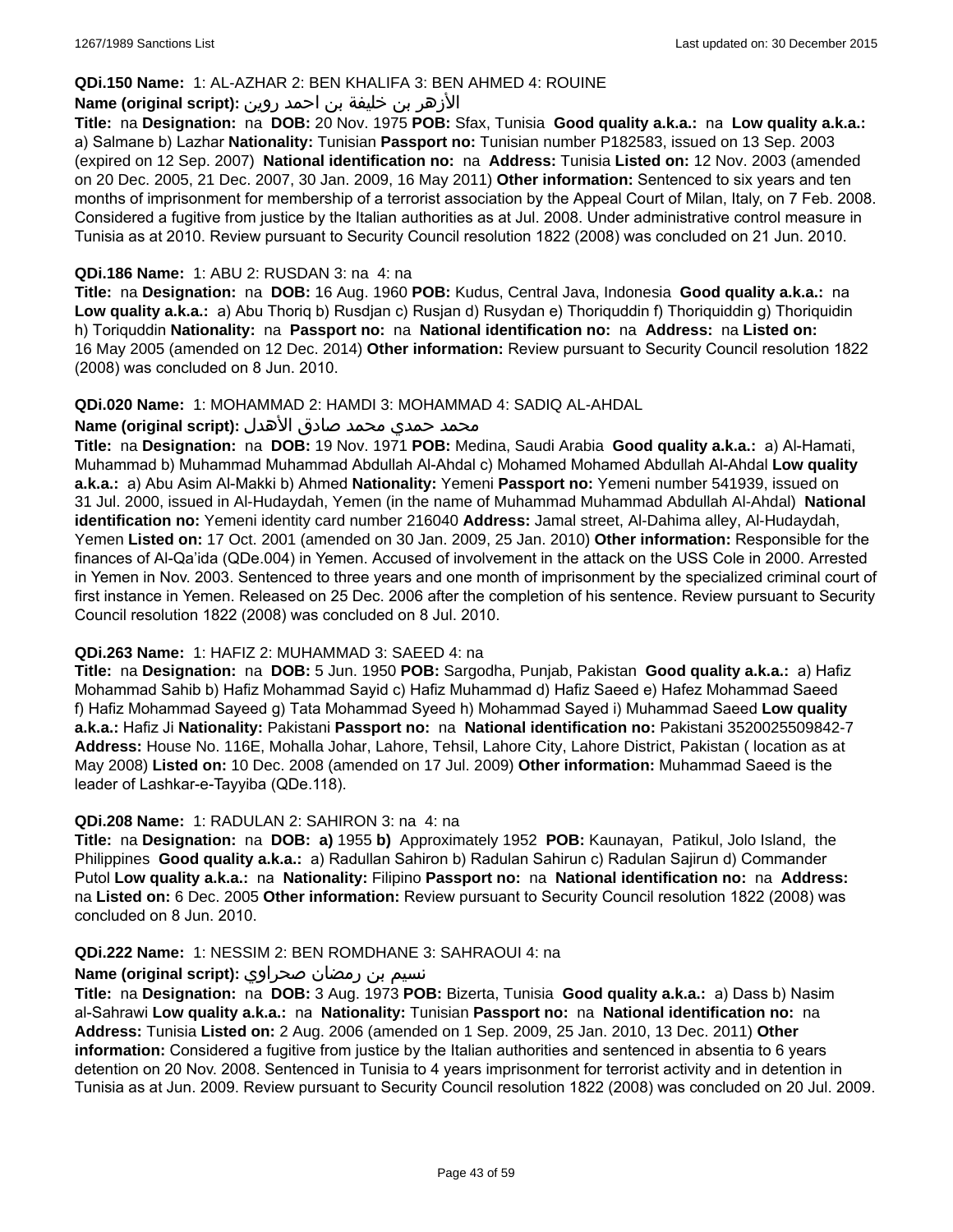#### **QDi.148 Name:** 1: NESSIM 2: BEN MOHAMED 3: AL-CHERIF BEN MOHAMED 4: SALEH AL-SAADI

### نسيم بن محمد الشريف بن محمد صالح السعدي **:(script original (Name**

**Title:** na **Designation:** na **DOB:** 30 Nov. 1974 **POB:** Haidra Al-Qasreen, Tunisia **Good quality a.k.a.:** a) Nassim Saadi b) Dia el Haak George, born 20 Nov. 1974 in Lebanon c) Diael Haak George, born 30 Nov. 1974 in Lebanon d) El Dia Haak George, born 30 Nov. 1974 in Algeria **Low quality a.k.a.:** a) Abou Anis b) Abu Anis **Nationality:** Tunisian **Passport no:** Tunisian number M788331, issued on 28 Sep. 2001 (expired 27 Sep. 2006) **National identification no:** na **Address: a)** Via Monte Grappa 15, Arluno (Milan), Italy **b)** Via Cefalonia 11, Milan, Italy (Domicile, last known address) **Listed on:** 12 Nov. 2003 (amended on 20 Dec. 2005, 31 Jul. 2006, 21 Dec. 2007, 3 Jun. 2009, 16 May 2011) **Other information:** Arrested on 9 Oct. 2002. In detention in Italy until 27 Apr. 2012. Sentenced in absentia to 20 years of imprisonment by the Tunis Military Court on 11 May 2005 for membership of a terrorist organization. Father's name is Mohamed Sharif. Mother's name is Fatima. Review pursuant to Security Council resolution 1822 (2008) was concluded on 21 Jun. 2010.

### **QDi.244 Name:** 1: HILARION 2: DEL ROSARIO 3: SANTOS III 4: na

**Title:** Amir **Designation:** na **DOB:** 12 Mar. 1966 **POB:** 686 A. Mabini Street, Sangandaan, Caloocan City, Philippines **Good quality a.k.a.:** a) Akmad Santos b) Ahmed Islam c) Ahmad Islam Santos d) Abu Hamsa e) Hilarion Santos III f) Abu Abdullah Santos g) Faisal Santos **Low quality a.k.a.:** a) Lakay b) Aki c) Aqi **Nationality:**  na **Passport no:** Filipino number AA780554 **National identification no:** na **Address:** 50, Purdue Street, Cubao, Quezon City, Philippines **Listed on:** 4 Jun. 2008 (amended on 13 Dec. 2011) **Other information:** Founder and leader of the Rajah Solaiman Movement (QDe.128) and linked to the Abu Sayyaf Group (QDe.001). In detention in the Philippines as of May 2011. Review pursuant to Security Council resolution 1822 (2008) was concluded on 13 May 2010.

### **QDi.350 Name:** 1: WIJI 2: JOKO 3: SANTOSO 4:

**Title:** na **Designation:** na **DOB:** 14 Jul. 1975 **POB:** Rembang, Jawa Tengah, Indonesia **Good quality a.k.a.:** Wijijoko Santoso, born 14 Jul. 1975 in Rembang, Jawa Tengah, Indonesia **Low quality a.k.a.:** a) Abu Seif al-Jawi b) Abu Seif **Nationality:** Indonesian **Passport no:** Indonesian passport number A2823222, issued on 28 May 2012 (expires 28 May 2017, issued under name Wiji Joko Santoso, born 14 Jul. 1975 in Rembang, Jawa Tengah, Indonesia) **National identification no:** na **Address:** na **Listed on:** 13 Mar. 2015 **Other information:** Head of the foreign affairs division and key outreach player of Jemaah Islamiyah (QDe.092). Associated with Hilal Ahmar Society Indonesia (HASI) (QDe.147).

### **QDi.001 Name:** 1: SAYF-AL ADL 2: na 3: na 4: na

### **Name (original script):** العدل سيف

**Title:** na **Designation:** na **DOB: a)** 1963 **b)** 11 Apr. 1963 **c)** 11 Apr. 1960 **POB:** Egypt **Good quality a.k.a.:**  a) Saif Al-'Adil b) Seif al Adel c) Muhamad Ibrahim Makkawi **Low quality a.k.a.:** Ibrahim al-Madani **Nationality:** Egyptian **Passport no:** na **National identification no:** na **Address:** na **Listed on:** 25 Jan. 2001 (amended on 16 Dec. 2010, 24 Jul. 2013) **Other information:** Responsible for Usama bin Laden's (deceased) security. Review pursuant to Security Council resolution 1822 (2008) was concluded on 15 Jun. 2010.

### **QDi.260 Name:** 1: DANIEL 2: MARTIN 3: SCHNEIDER 4: na

**Title:** na **Designation:** na **DOB:** 9 Sep. 1985 **POB:** Neunkirchen (Saar), Germany **Good quality a.k.a.:** na **Low quality a.k.a.:** Abdullah **Nationality:** German **Passport no:** German number 2318047793, issued on 17 May 2006, issued in Friedrichsthal, Germany (expired on 16 May 2011.) **National identification no:** German Federal Identity Card number 2318229333, issued on 17 May 2006, issued in Friedrichsthal, Germany (expired on 16 May 2011 (reported lost)) **Address: a)** (In prison in Germany (since Sep. 2007)) **b)** Petrusstrasse 32, 66125 Herrensohr, Dudweiler, Saarbrücken, Germany (previous address) **Listed on:** 27 Oct. 2008 (amended on 13 Dec. 2011) **Other information:** Associated with the Islamic Jihad Union (IJU), also known as the Islamic Jihad Group (QDe.119). Associated with Fritz Martin Gelowicz (QDi.259) and Adem Yilmaz (QDi.261). In detention in Germany as of Jun. 2010.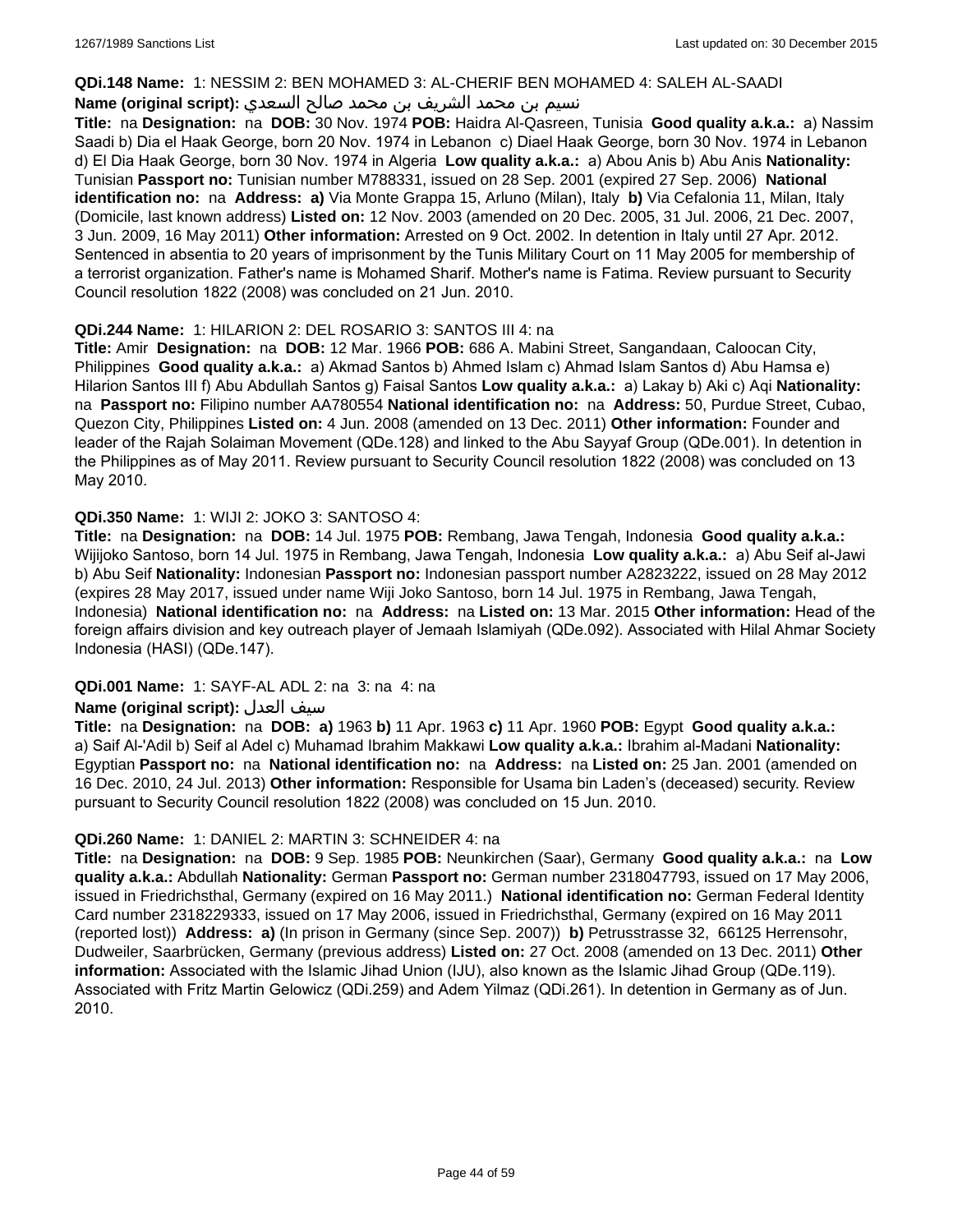### **QDi.322 Name:** 1: ABUBAKAR 2: MOHAMMED 3: SHEKAU 4: na

# أبو بكر محمد الشكوى **:(script original (Name**

**Title:** na **Designation:** na **DOB:** 1969 **POB:** Shekau Village, Yobe State, Nigeria **Good quality a.k.a.:** Abubakar Shekau **Low quality a.k.a.:** a) Abu Mohammed Abubakar bin Mohammed b) Abu Muhammed Abubakar bi Mohammed c) Shekau d) Shehu e) Shayku f) Imam Darul Tauhid g) Imam Darul Tawheed **Nationality:** Nigerian **Passport no:** na **National identification no:** na **Address:** Nigeria **Listed on:** 26 Jun. 2014 **Other information:** Member of the Kanuri tribe. Physical description: eye colour: black; hair colour: black. Photo available for inclusion in the INTERPOL-UN Security Council Special Notice. Leader of Jama'atu Ahlis Sunna Lidda'Awati Wal-Jihad (Boko Haram) (QDe.138). Under Shekau's leadership, Boko Haram has been responsible for a series of major terrorist attacks.

### **QDi.017 Name:** 1: THARWAT 2: SALAH 3: SHIHATA 4: na

### ثروت صالح شحاتة **:(script original (Name**

**Title:** na **Designation:** na **DOB:** 29 Jun. 1960 **POB:** Egypt **Good quality a.k.a.:** a) Tarwat Salah Abdallah b) Salah Shihata Thirwat c) Shahata Thirwat d) Tharwat Salah Shihata Ali (previously listed as) **Low quality a.k.a.:**  na **Nationality:** Egyptian **Passport no:** na **National identification no:** na **Address:** na **Listed on:** 6 Oct. 2001 (amended on 26 Nov. 2004, 16 Dec. 2010) **Other information:** Review pursuant to Security Council resolution 1822 (2008) was concluded on 15 Jun. 2010.

### **QDi.122 Name:** 1: PARLINDUNGAN 2: SIREGAR 3: na 4: na

**Title:** na **Designation:** na **DOB: a)** 25 Apr. 1957 **b)** 25 Apr. 1967 **POB:** Indonesia **Good quality a.k.a.:** a) Siregar, Parlin b) Siregar, Saleh Parlindungan **Low quality a.k.a.:** na **Nationality:** Indonesian **Passport no:** na **National identification no:** na **Address:** na **Listed on:** 9 Sep. 2003 **Other information:** Review pursuant to Security Council resolution 1822 (2008) was concluded on 25 May 2010.

### **QDi.124 Name:** 1: YAZID 2: SUFAAT 3: na 4: na

**Title:** na **Designation:** na **DOB:** 20 Jan. 1964 **POB:** Johor, Malaysia **Good quality a.k.a.:** na **Low quality a.k.a.:** a) Joe b) Abu Zufar **Nationality:** Malaysian **Passport no:** A 10472263 **National identification no:** 640120-01-5529 **Address:** Taman Bukit Ampang, State of Selangor, Malaysia (as at April 2009) **Listed on:** 9 Sep. 2003 (amended on 3 May 2004, 1 Feb. 2008, 10 Aug. 2009, 25 Jan. 2010, 16 May 2011) **Other information:** Review pursuant to Security Council resolution 1822 (2008) was concluded on 19 Jun. 2009.

#### **QDi.349 Name:** 1: BAMBANG 2: SUKIRNO 3: 4:

**Title:** na **Designation:** na **DOB:** 5 Apr. 1975 **POB:** Indonesia **Good quality a.k.a.:** na **Low quality a.k.a.:** a) Pak Zahra b) Abu Zahra **Nationality:** Indonesian **Passport no:** Indonesian passport number A2062513 **National identification no:** na **Address:** na **Listed on:** 13 Mar. 2015 **Other information:** A senior leader of Jemaah Islamiyah (QDe.092) who has held leadership positions in Hilal Ahmar Society Indonesia (HASI) (QDe.147).

#### **QDi.123 Name:** 1: YASSIN 2: SYAWAL 3: na 4: na

**Title:** na **Designation:** na **DOB:** Approximately 1972 **POB:** na **Good quality a.k.a.:** a) Salim Yasin b) Yasin Mahmud Mochtar c) Abdul Hadi Yasin d) Muhamad Mubarok e) Muhammad Syawal f) Yassin Sywal (formerly listed as) **Low quality a.k.a.:** a) Abu Seta b) Mahmud c) Abu Muamar d) Mubarok **Nationality:** Indonesian **Passport no:** na **National identification no:** na **Address:** na **Listed on:** 9 Sep. 2003 (amended on 12 Dec. 2014) **Other information:** At large as at Dec. 2003. Review pursuant to Security Council resolution 1822 (2008) was concluded on 25 May 2010.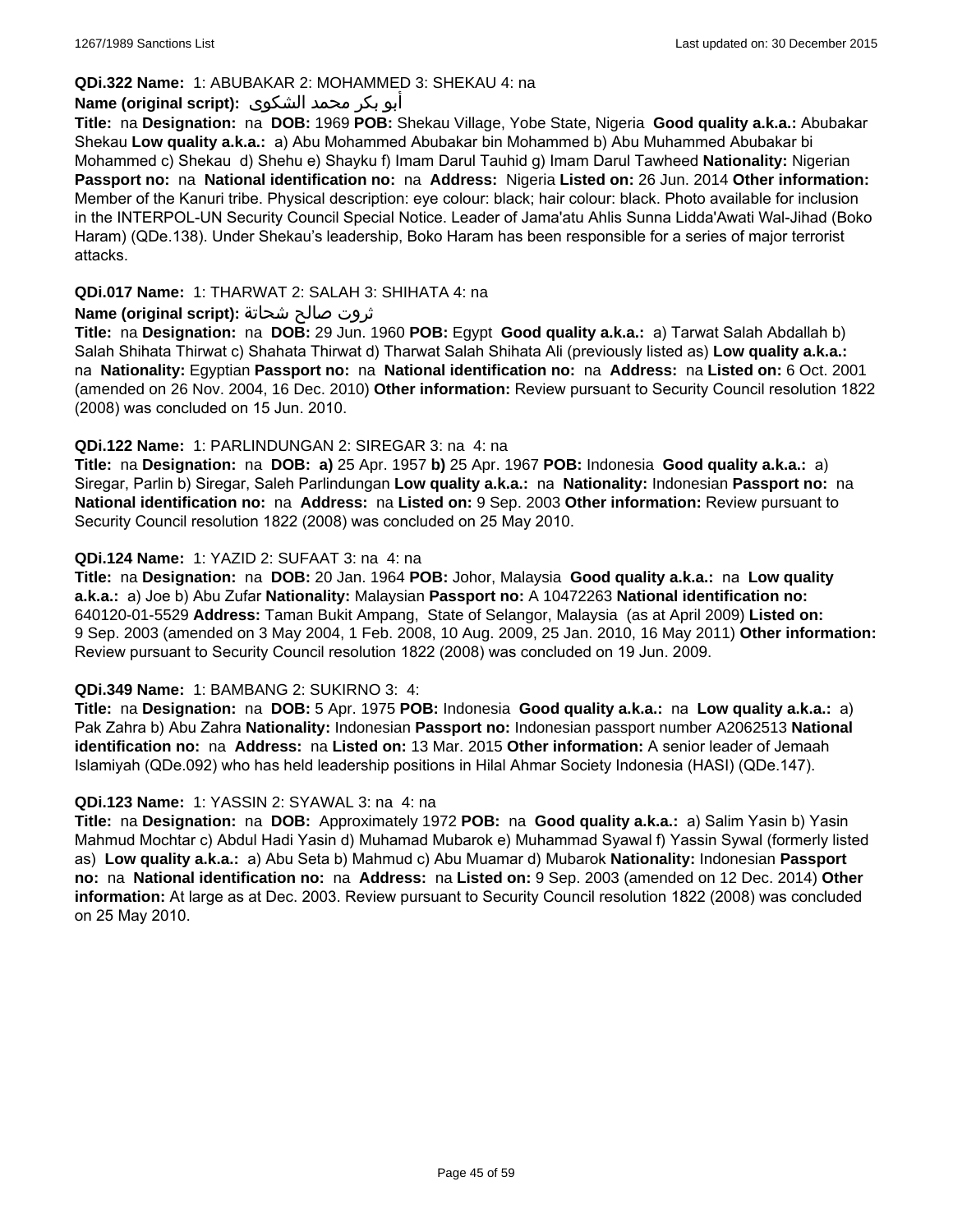# **QDi.057 Name:** 1: IBRAHIM 2: ALI 3: ABU BAKR 4: TANTOUSH

# ابراهيم علي أبو بكر تنتوش **:(script original (Name**

**Title:** na **Designation:** na **DOB:** 2 Feb. 1966 **POB:** al Aziziyya, Libya **Good quality a.k.a.:** a) Abd al-Muhsin b) Ibrahim Ali Muhammad Abu Bakr c) Abdul Rahman d) Abu Anas e) Ibrahim Abubaker Tantouche f) Ibrahim Abubaker Tantoush g) 'Abd al-Muhsi h) 'Abd al-Rahman i) Abdel Ilah Sabri (false identity related to fraudulent South African identification number 6910275240086 linked to South African passport number 434021161, both documents have been confiscated) **Low quality a.k.a.:** Al-Libi **Nationality:** Libyan **Passport no: a)** (Libyan passport number 203037, issued in Tripoli, Libya) **b)** (Libyan passport number 347834, issued under name Ibrahim Ali Tantoush, expired on 21 Feb. 2014) **National identification no:** na **Address:** Tripoli, Libya, (as at Feb. 2014) **Listed on:** 11 Jan. 2002 (amended on 31 Jul. 2006, 4 Oct. 2006, 16 May 2011, 10 Jul. 2015) **Other information:** Associated with Afghan Support Committee (ASC) (QDe.069), Revival of Islamic Heritage Society (RIHS)(QDe.070) and the Libyan Islamic Fighting Group (LIFG) (QDe.011). Photograph and fingerprints available for inclusion in the INTERPOL-UNSC Special Notice. Review pursuant to Security Council resolution 1822 (2008) was concluded on 8 Jun. 2010.

### **QDi.241 Name:** 1: ANGELO 2: RAMIREZ 3: TRINIDAD 4: na

**Title:** na **Designation:** na **DOB:** 20 Mar. 1978 **POB:** Gattaran, Cagayan Province, Philippines **Good quality a.k.a.:** a) Calib Trinidad b) Kalib Trinidad **Low quality a.k.a.:** a) Abdul Khalil b) Abdukahlil c) Abu Khalil d) Anis **Nationality:** Filipino **Passport no:** na **National identification no:** na **Address:** 3111 Ma. Bautista, Punta, Santa Ana, Manila, Philippines **Listed on:** 4 Jun. 2008 (amended on 13 Dec. 2011) **Other information:** Distinguishing marks include scars on both legs. Member of the Rajah Solaiman Movement (Qde.128), and associated with the Abu Sayyaf Group (QDe.001) and the Jemaah Islamiyah (QDe.092). In detention in the Philippines as of May 2011. Review pursuant to Security Council resolution 1822 (2008) was concluded on 13 May 2010.

### **QDi.056 Name:** 1: MOHAMMED 2: TUFAIL 3: na 4: na

**Title:** na **Designation:** na **DOB:** 5 May 1930 **POB:** na **Good quality a.k.a.:** a) Tufail, S.M. b) Tuffail, Sheik Mohammed **Low quality a.k.a.:** na **Nationality:** Pakistani **Passport no:** na **National identification no:** na **Address:** na **Listed on:** 24 Dec. 2001 (amended on 19 Jan. 2011) **Other information:** Served as a director of Ummah Tameer e-Nau (UTN) (QDe.068). Review pursuant to Security Council resolution 1822 (2008) was concluded on 1 Jun. 2010.

# **QDi.290 Name:** 1: DOKU 2: KHAMATOVICH 3: UMAROV 4: na

#### **Name (original script):** Умаров Доку Хаматович

**Title:** na **Designation:** na **DOB: a)** 13 Apr. 1964 **b)** 13 Apr. 1965 **c)** 12 May 1964 **d)** 1955 **POB:** Kharsenoy Village, Shatoyskiy (Sovetskiy) District, Chechenskaya Respublika, Russian Federation **Good quality a.k.a.:**  a) Lom-ali Butayev (Butaev), born in 1955 b) Dokka Umarov, born on 13 Apr. 1964 c) Dokka Umarov, born on 13 Apr. 1965 **Low quality a.k.a.:** na **Nationality: a)** Russian **b)** USSR (until 1991) **Passport no:** Russian passport number 96 03 464086, issued on 1 June 2003 **National identification no:** na **Address:** na **Listed on:** 10 Mar. 2011 (amended on 2 Jun. 2014, 30 Dec. 2014) **Other information:** Physical description: 180 cm tall, dark hair, 7-9 cm. long scar on the face, part of the tongue is missing, has a speech defect. Resides in the Russian Federation as at Nov. 2010. International arrest warrant issued in the year 2000. INTERPOL Special Notice contains biometric information. Reportedly deceased as of April 2014.

### **QDi.346 Name:** 1: 'ABD AL-MALIK 2: MUHAMMAD 3: YUSUF 4: 'UTHMAN 'ABD AL-SALAM

#### عبدالملك محمد يوسف عثمان عبد السلام **:(script original (Name**

**Title:** na **Designation:** na **DOB:** 13 Jul. 1989 **POB:** na **Good quality a.k.a.:** 'Abd al-Malik Muhammad Yusif 'Abd-al-Salam **Low quality a.k.a.:** a) 'Umar al-Qatari b) 'Umar al-Tayyar **Nationality:** Jordanian **Passport no:** K475336, issued on 31 Aug. 2009, issued in Jordanian (expired on 30 Aug. 2014) **National identification no:** 28940000602, issued in Qatar **Address:** na **Listed on:** 23 Jan. 2015 **Other information:** Facilitator who provides financial, material, and technological support for Al-Qaida (QDe.004) and Al-Nusrah Front for the People of the Levant (QDe.137).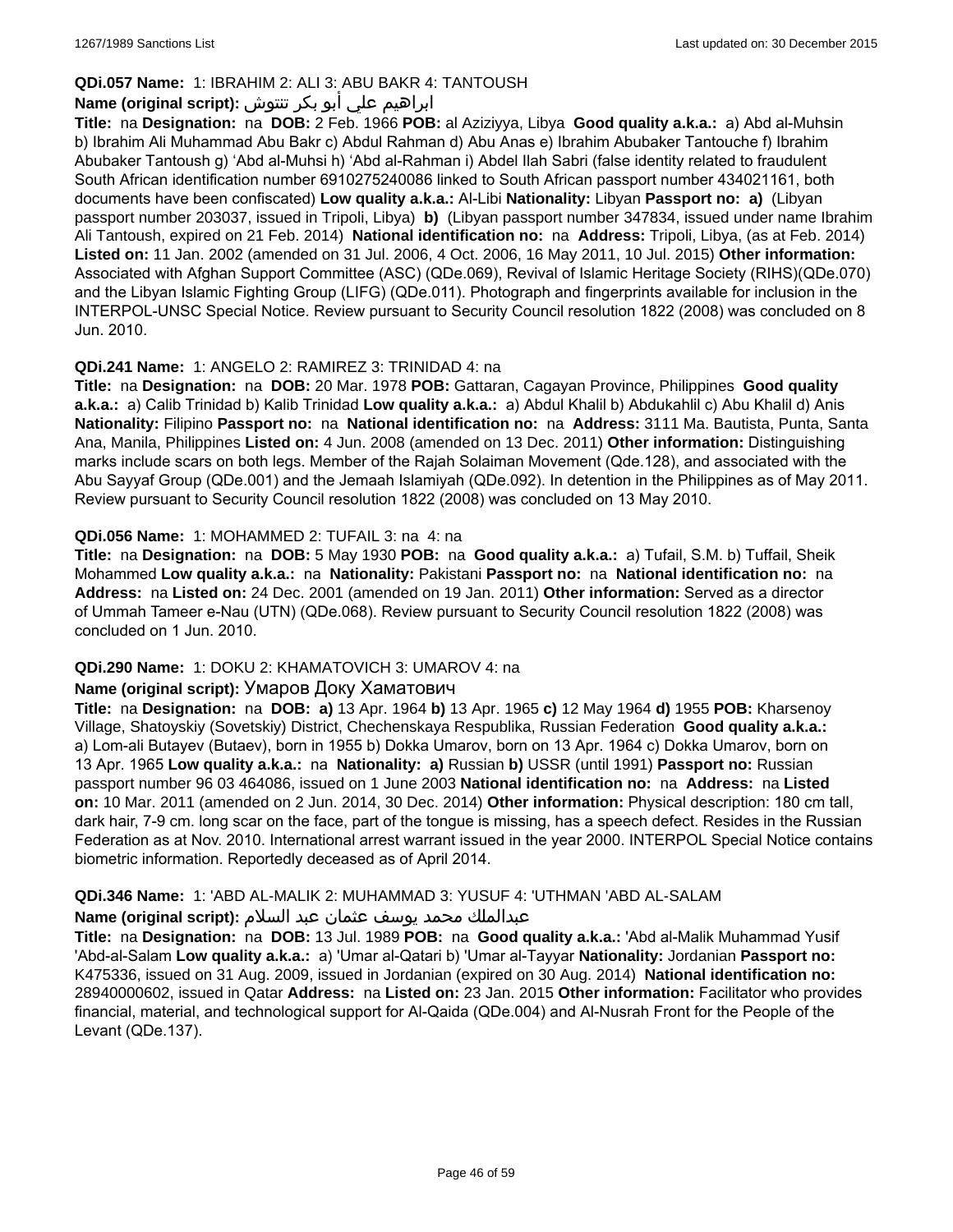### **QDi.343 Name:** 1: ASHRAF 2: MUHAMMAD 3: YUSUF 4: 'UTHMAN 'ABD AL-SALAM

### اشرف محمد يوسف عثمان عبد السلام **:(script original (Name**

**Title:** na **Designation:** na **DOB:** 1984 **POB:** Iraq **Good quality a.k.a.:** a) Ashraf Muhammad Yusif 'Uthman 'Abdal-Salam b) Ashraf Muhammad Yusuf 'Abd-al-Salam c) Ashraf Muhammad Yusif 'Abd al-Salam **Low quality a.k.a.:**  a) Khattab b) Ibn al-Khattab **Nationality:** Jordanian **Passport no: a)** K048787, issued in Jordan **b)** 486298, issued in Jordan **National identification no:** 28440000526, issued in Qatar **Address:** Syrian Arab Republic (located in as at Dec. 2014) **Listed on:** 23 Jan. 2015 **Other information:** A member of Al-Qaida (QDe.004) as of 2012 and a fighter in the Syrian Arab Republic since early 2014. Provided financial, material, and technological support for Al-Qaida, Al-Nusrah Front for the People of the Levant (QDe.137) and Al-Qaida in Iraq (AQI) (QDe.115).

### **QDi.031 Name:** 1: OMAR 2: MAHMOUD 3: UTHMAN 4: na

### عمر محمود عثمان **:(script original (Name**

**Title:** na **Designation:** na **DOB: a)** 30 Dec. 1960 **b)** 13 Dec. 1960 **POB:** Bethlehem, West Bank, Palestinian Territories **Good quality a.k.a.:** a) Al-Samman Uthman b) Umar Uthman c) Omar Mohammed Othman **Low quality a.k.a.:** a) Abu Qatada Al-Filistini b) Abu Umr Takfiri c) Abu Omar Abu Umar d) Abu Umar Umar e) Abu Ismail **Nationality:** Jordanian **Passport no:** na **National identification no:** na **Address:** Jordan (since July 2013) **Listed on:** 17 Oct. 2001 (amended on 14 Mar. 2008, 24 Mar. 2009, 25 Jan. 2010, 22 Jul. 2013) **Other information:** Associated with Al-Qaida-related groups in the United Kingdom and other countries. Convicted in absentia in Jordan for involvement in terrorist acts in 1998. Arrested in Feb. 2001 in the United Kingdom, was further detained between Oct. 2002 and Mar. 2005 and between Aug. 2005 and Jun. 2008. In custody since Dec. 2008. Deported to Jordan from the United Kingdom on 7 July 2013 to face terrorism charges. Review pursuant to Security Council resolution 1822 (2008) was concluded on 19 Oct. 2009.

### **QDi.037 Name:** 1: ABDUL RAHMAN 2: YASIN 3: na 4: na

### عبد الرحمن ياسين **:(script original (Name**

**Title:** na **Designation:** na **DOB:** 10 Apr. 1960 **POB:** Bloomington, Indiana, United States of America **Good quality a.k.a.:** a) Taha, Abdul Rahman S. b) Taher, Abdul Rahman S. c) Yasin, Abdul Rahman Said d) Yasin, Aboud **Low quality a.k.a.:** na **Nationality:** United States of America **Passport no:** 27082171 (United States of America, issued on 21 Jun. 1992 in Amman, Jordan) **National identification no:** (SSN 156-92-9858 (United States of America)) na **Address:** na **Listed on:** 17 Oct. 2001 (amended on 10 Apr. 2003) **Other information:** Abdul Rahman Yasin is in Iraq. Review pursuant to Security Council resolution 1822 (2008) was concluded on 21 Jun. 2010.

#### **QDi.261 Name:** 1: ADEM 2: YILMAZ 3: na 4: na

**Title:** na **Designation:** na **DOB:** 4 Nov. 1978 **POB:** Bayburt, Turkey **Good quality a.k.a.:** na **Low quality a.k.a.:** Talha **Nationality:** Turkish **Passport no:** Turkish number TR-P 614 166 (issued by the Turkish Consulate General in Frankfurt/M. on 22 Mar. 2006, expired on 15 Sep. 2009.) **National identification no:** na **Address: a)** (In prison in Germany (since Sep. 2007).) **b)** (Südliche Ringstrasse 133, 63225 Langen, Germany (previous address)) **Listed on:** 27 Oct. 2008 (amended on 13 Dec. 2011) **Other information:** Associated with the Islamic Jihad Union (IJU), also known as the Islamic Jihad Group (QDe.119). Associated with Fritz Martin Gelowicz (QDi.259) and Daniel Martin Schneider (QDi.260). In detention in Germany as of Jun. 2010.

### **QDi.198 Name:** 1: HANI 2: AL-SAYYID 3: AL-SEBAI 4: YUSIF

#### هاني السيد السباعي يوسف **:(script original (Name**

**Title:** na **Designation:** na **DOB: a)** 1 Mar. 1961 **b)** 16 Jun. 1960 **POB:** Qaylubiyah, Egypt **Good quality a.k.a.:**  a) Hani Yousef Al-Sebai b) Hani Youssef c) Hany Youseff d) Hani Yusef e) Hani al-Sayyid Al-Sabai f) Hani al-Sayyid El Sebai g) Hani al-Sayyid Al Siba'i h) Hani al-Sayyid El Sabaay i) El-Sababt j) Abu Tusnin k) Abu Akram l) Hani El Sayyed Elsebai Yusef m) Abu Karim n) Hany Elsayed Youssef **Low quality a.k.a.:** na **Nationality:** Egyptian **Passport no:** na **National identification no:** na **Address:** London, United Kingdom **Listed on:** 29 Sep. 2005 (amended on 6 Oct. 2005, 18 Aug. 2006, 25 Jan. 2012) **Other information:** Father's name is Mohamed Elsayed Elsebai. Review pursuant to Security Council resolution 1822 (2008) was concluded on 29 Jul. 2010.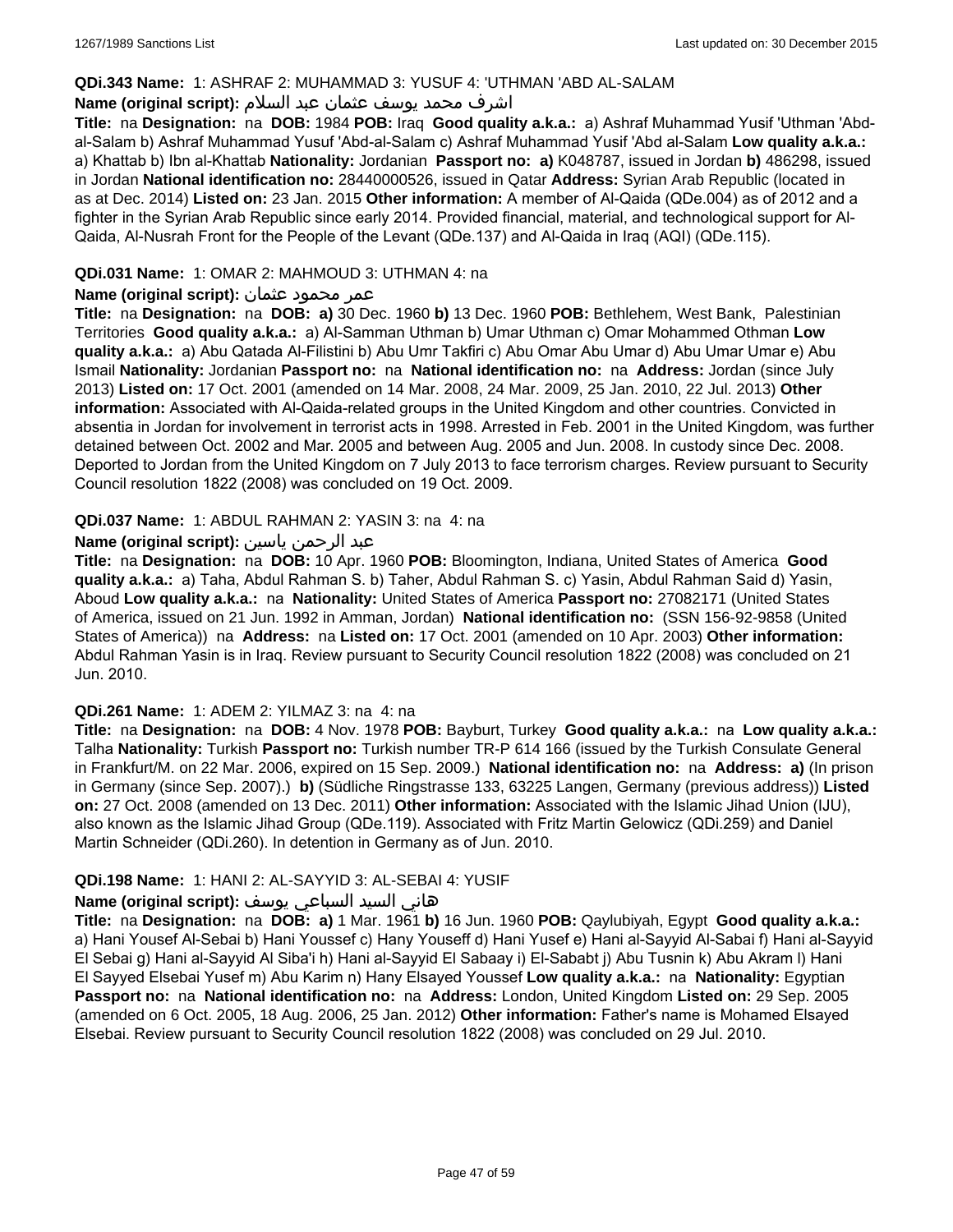### **QDi.139 Name:** 1: IMED 2: BEN MEKKI 3: ZARKAOUI 4: na

### عماد بن مكي زرقاوي **:(script original (Name**

**Title:** na **Designation:** na **DOB:** 15 Jan. 1973 **POB:** Tunis, Tunisia **Good quality a.k.a.:** a) Dour Nadre, born 15 Jan. 1974 in Morocco b) Dour Nadre, born 15 Jan. 1973 in Morocco c) Daour Nadre, born 31 Mar. 1975 in Algeria d) Imad ben al-Mekki ben al-Akhdar al-Zarkaoui (previously listed as) **Low quality a.k.a.:** a) Zarga b) Nadra **Nationality:** Tunisian **Passport no:** (Tunisian passport number M174950, issued on 27 Apr. 1999, expired on 26 Apr. 2004) **National identification no:** na **Address:** 41-45 Rue Estienne d'Orves, Pré Saint Gervais, France **Listed on:** 12 Nov. 2003 (amended on 20 Dec. 2005, 31 Jul. 2006, 10 Aug. 2009, 16 May 2011) **Other information:** Mother's name is Zina al-Zarkaoui. Imprisoned in France since 1 Feb. 2010 on charges of criminal conspiracy in relation to a terrorist organization. Review pursuant to Security Council resolution 1822 (2008) was concluded on 6 May 2010.

### **QDi.168 Name:** 1: AHMAD 2: ZERFAOUI 3: na 4: na

### **Name (original script):** زرفاوي احمد

**Title:** na **Designation:** na **DOB:** 15 Jul. 1963 **POB:** Chréa, Algeria **Good quality a.k.a.:** a) Abdullah b) Abdalla c) Smail d) Abu Khaoula e) Abu Cholder f) Nuhr **Low quality a.k.a.:** na **Nationality:** Algerian **Passport no:** na **National identification no:** na **Address:** na **Listed on:** 3 May 2004 (amended on 12 Apr. 2006, 7 Apr. 2008, 13 Dec. 2011) **Other information:** Former member of The Organization of Al-Qaida in the Islamic Maghreb (QDe.014). Confirmed to have died in northern Mali on 19 Sep. 2006. Review pursuant to Security Council resolution 1822 (2008) was concluded on 27 Jul. 2010.

### **QDi.223 Name:** 1: MERAI 2: ZOGHBAI 3: na 4: na

### **Name (original script):** زغبي مرعي

**Title:** na **Designation:** na **DOB: a)** 4 Apr. 1969 **b)** 4 Apr. 1960 **c)** 4 Jun. 1960 **POB:** Bengasi, Libyan Arab Jamahiriya **Good quality a.k.a.:** a) Mohamed Lebachir, born 14 Jan. 1968 in Morocco b) Meri Albdelfattah Zgbye, born 4 Jun. 1960 in Bendasi, Libyan Arab Jamahiriya c) Zoghbai Merai Abdul Fattah d) Lazrag Faraj, born 13 Nov. 1960 in Libyan Arab Jamahiriya e) Larzg Ben Ila, born 11 Aug. 1960 in Libyan Arab Jamahiriya f) Muhammed El Besir **Low quality a.k.a.:** a) F'raji di Singapore b) F'raji il Libico c) Farag d) Fredj, born 13 Nov. 1960 in Libyan Arab Jamahiriya **Nationality:** na **Passport no:** na **National identification no:** na **Address:** na **Listed on:** 2 Aug. 2006 (amended on 3 Jun. 2009, 1 Sep. 2009, 13 Dec. 2011) **Other information:** Considered a fugitive from justice by the Italian authorities and sentenced in absentia to 6 years imprisonment on 20 Nov. 2008. Member of Libyan Islamic Fighting Group (QDe.011). Review pursuant to Security Council resolution 1822 (2008) was concluded on 20 Jul. 2009.

#### **QDi.187 Name:** 1: ZULKARNAEN 2: na 3: na 4: na

**Title:** na **Designation:** na **DOB:** 1963 **POB:** Gebang village, Masaran, Sragen, Central Java, Indonesia **Good quality a.k.a.:** a) Zulkarnan b) Zulkarnain c) Zulkarnin d) Arif Sunarso e) Aris Sumarsono f) Aris Sunarso g) Ustad Daud Zulkarnaen h) Murshid **Low quality a.k.a.:** na **Nationality:** Indonesian **Passport no:** na **National identification no:** na **Address:** na **Listed on:** 16 May 2005 **Other information:** Review pursuant to Security Council resolution 1822 (2008) was concluded on 8 Jun. 2010.

#### **B. Entities and other groups**

#### **QDe.141 Name:** AL MOURABITOUN

### **Name (original script):** المرابطون

**A.k.a.: a)** Les Sentinelles **b)** The Sentinels **F.k.a.:** na **Address:** Mali **Listed on:** 2 Jun. 2014 **Other Information:**  Founded on 20 Aug. 2013 as result of a merger between Al Moulathamoun (QDe.140) and the Mouvement pour l'Unification et le Jihad en Afrique de l'Ouest (MUJAO) (QDe.134). Associated with the Organization of Al-Qaida in the Islamic Maghreb (QDe.014) and led by Mokhtar Belmokhtar (QDi.136). Active in the Sahel/Sahara region.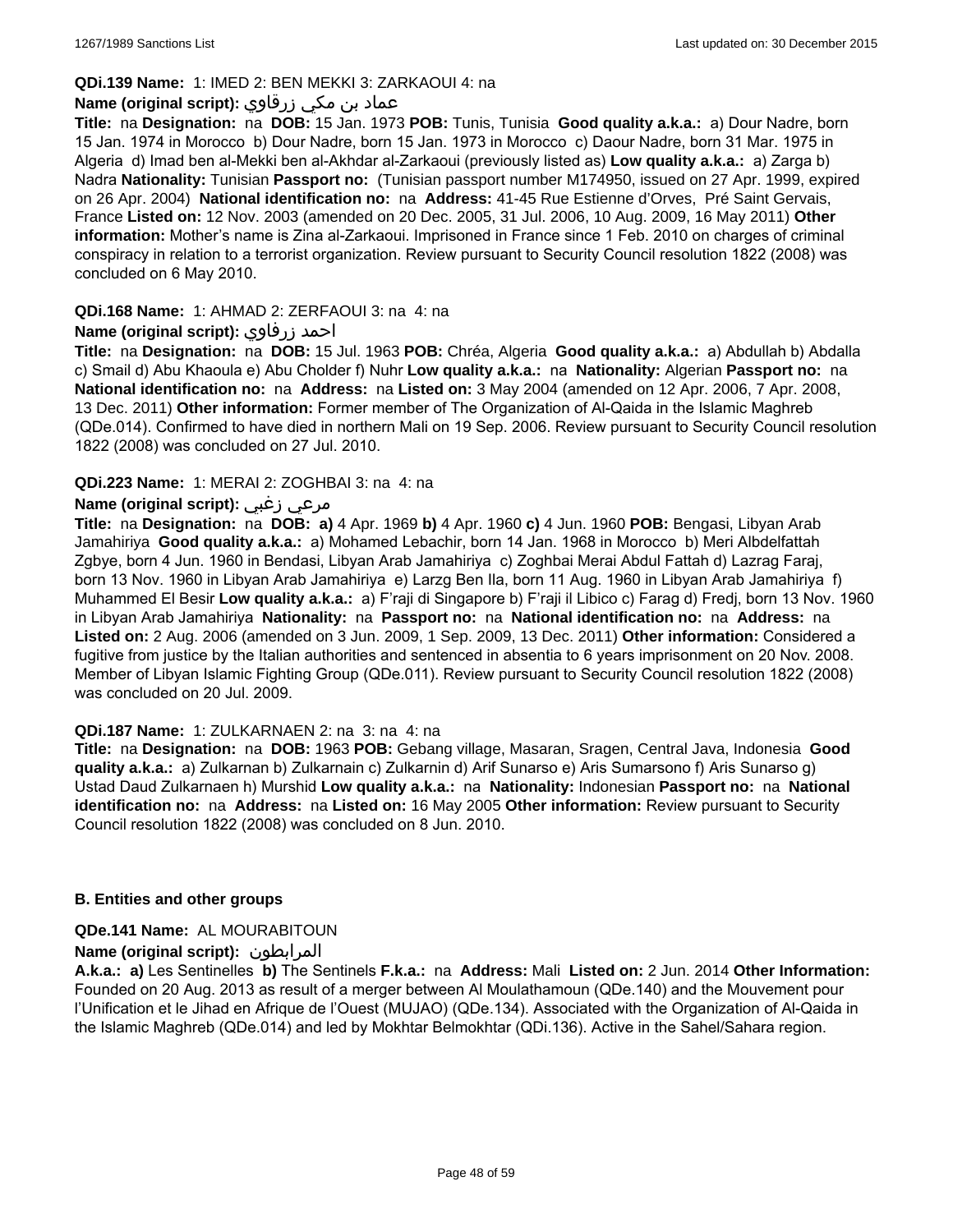#### **QDe.144 Name:** ABDALLAH AZZAM BRIGADES (AAB)

**A.k.a.: a)** Abdullah Azzam Brigades **b)** Ziyad al-Jarrah Battalions of the Abdallah Azzam Brigades **c)** Yusuf al-'Uyayri Battalions of the Abdallah Azzam Brigades **F.k.a.:** na **Address:** (Operates in Lebanon, Syria and the Arabian Peninsula) **Listed on:** 23 Sep. 2014 **Other Information:** An armed group that has carried out joint attacks with Al-Nusrah Front for the People of the Levant (QDe.137).

#### **QDe.001 Name:** ABU SAYYAF GROUP

**A.k.a.:** Al Harakat Al Islamiyya **F.k.a.:** na **Address:** Philippines **Listed on:** 6 Oct. 2001 (amended on 13 Dec. 2011 ) **Other Information:** Associated with Jemaah Islamiyah (JI) (QDe.092). Current leader is Radulan Sahiron (QDi.208). Review pursuant to Security Council resolution 1822 (2008) was concluded on 21 Jun. 2010.

### **QDe.069 Name:** AFGHAN SUPPORT COMMITTEE (ASC)

**A.k.a.: a)** Lajnat ul Masa Eidatul Afghania **b)** Jamiat Ayat-ur-Rhas al Islamiac **c)** Jamiat Ihya ul Turath al Islamia **d)** Ahya ul Turas **F.k.a.:** na **Address:** (a) Headquarters – G.T. Road (probably Grand Trunk Road), near Pushtoon Garhi Pabbi, Peshawar, Pakistan b) Cheprahar Hadda, Mia Omar Sabaqah School, Jalabad, Afghanistan) **Listed on:** 11 Jan. 2002 (amended on 13 Dec. 2011 ) **Other Information:** Associated with the Revival of Islamic Heritage Society (QDe.070). Abu Bakr al-Jaziri (QDi.058) served as finance chief of ASC. Review pursuant to Security Council resolution 1822 (2008) was concluded on 8 Jun. 2010.

### **QDe.139 Name:** AL MOUAKAOUNE BIDDAM

### **Name (original script):** بالدم الموقعون

**A.k.a.: a)** Les Signataires par le Sang **b)** Ceux Qui Signent avec le Sang **c)** Those Who Sign in Blood **F.k.a.:** na **Address:** Mali **Listed on:** 2 Jun. 2014 **Other Information:** Associated with the Organization of Al-Qaida in the Islamic Maghreb (QDe.014) and led by Mokhtar Belmokhtar (QDi.136). Active in the Sahel/Sahara region.

### **QDe.140 Name:** AL MOULATHAMOUN

### **Name (original script):** الملثمون

**A.k.a.: a)** Les Enturbannés **b)** The Veiled **F.k.a.:** na **Address: a)** Mali **b)** Niger **c)** Algeria **Listed on:** 2 Jun. 2014 **Other Information:** Founded in 2012 as a splinter group of the Organization of Al-Qaida in the Islamic Maghreb (QDe.014). On 20 Aug. 2013, Al Moulathamoun merged with the Mouvement pour l'Unification et le Jihad en Afrique de l'Ouest (MUJAO) (QDe.134) and established Al Mourabitoun (QDe.141). Associated with the Organization of Al-Qaida in the Islamic Maghreb (QDe.014) and led by Mokhtar Belmokhtar (QDi.136). Active in the Sahel/Sahara region.

### **QDe.137 Name:** AL-NUSRAH FRONT FOR THE PEOPLE OF THE LEVANT

### جبهة النصرة لأهل الشام **:(script original (Name**

**A.k.a.: a)** النصرة جبهة) the Victory Front; Jabhat al-Nusrah; Jabhet al-Nusra; Al-Nusrah Front; Al-Nusra Front) **b)**  المجاهدين أنصار شبكة) sub-unit name: Ansar al-Mujahideen Network) **c)** الجهاد ساحات في الشام مجاهدو) sub-unit name: Levantine Mujahideen on the Battlefields of Jihad) **F.k.a.:** na **Address: a)** (Operates in Syria) **b)** (Support network in Iraq) **Listed on:** 14 May 2014 **Other Information:** Associated with Al-Qaida (QDe.004) and Ibrahim Awwad Ibrahim Ali al-Badri al-Samarrai (QDi.299), the leader of Al-Qaida in Iraq (QDe.115), since at least Jan. 2012. Brings Syrian and foreign Al-Qaida in Iraq (QDe.115) and Asbat al-Ansar (QDe.007) fighters, along with other foreign Al-Qaida operatives, to join local elements in Syria to carry out terrorist and guerrilla operations there. Previously listed between 30 May 2013 and 13 May 2014 as an aka of Al-Qaida in Iraq (QDe.115).

#### **QDe.121 Name:** AL-AKHTAR TRUST INTERNATIONAL

**A.k.a.: a)** Al Akhtar Trust **b)** Al-Akhtar Medical Centre **c)** Akhtarabad Medical Camp **d)** Pakistan Relief Foundation **e)** Pakistani Relief Foundation **f)** Azmat-e-Pakistan Trust **g)** Azmat Pakistan Trust **F.k.a.:** na **Address:** (a) ST-1/ A, Gulsahn-e-Iqbal, Block 2, Karachi, 25300, Pakistan b) Gulistan-e-Jauhar, Block 12, Karachi, Pakistan) **Listed on:** 17 Aug. 2005 (amended on 10 Dec. 2008, 13 Dec. 2011 ) **Other Information:** Regional offices in Pakistan: Bahawalpur, Bawalnagar, Gilgit, Islamabad, Mirpur Khas, Tando-Jan-Muhammad. Akhtarabad Medical Camp is in Spin Boldak, Afghanistan. Registered by members of Jaish-i-Mohammed (QDe.019). Associated with Harakat ul-Mujahidin/ HUM (QDe.008), Lashkar I Jhanghvi (LJ) (QDe.096) and Lashkar-e-Tayyiba (QDe.118). Banned in Pakistan. Review pursuant to Security Council resolution 1822 (2008) was concluded on 14 Sep. 2009.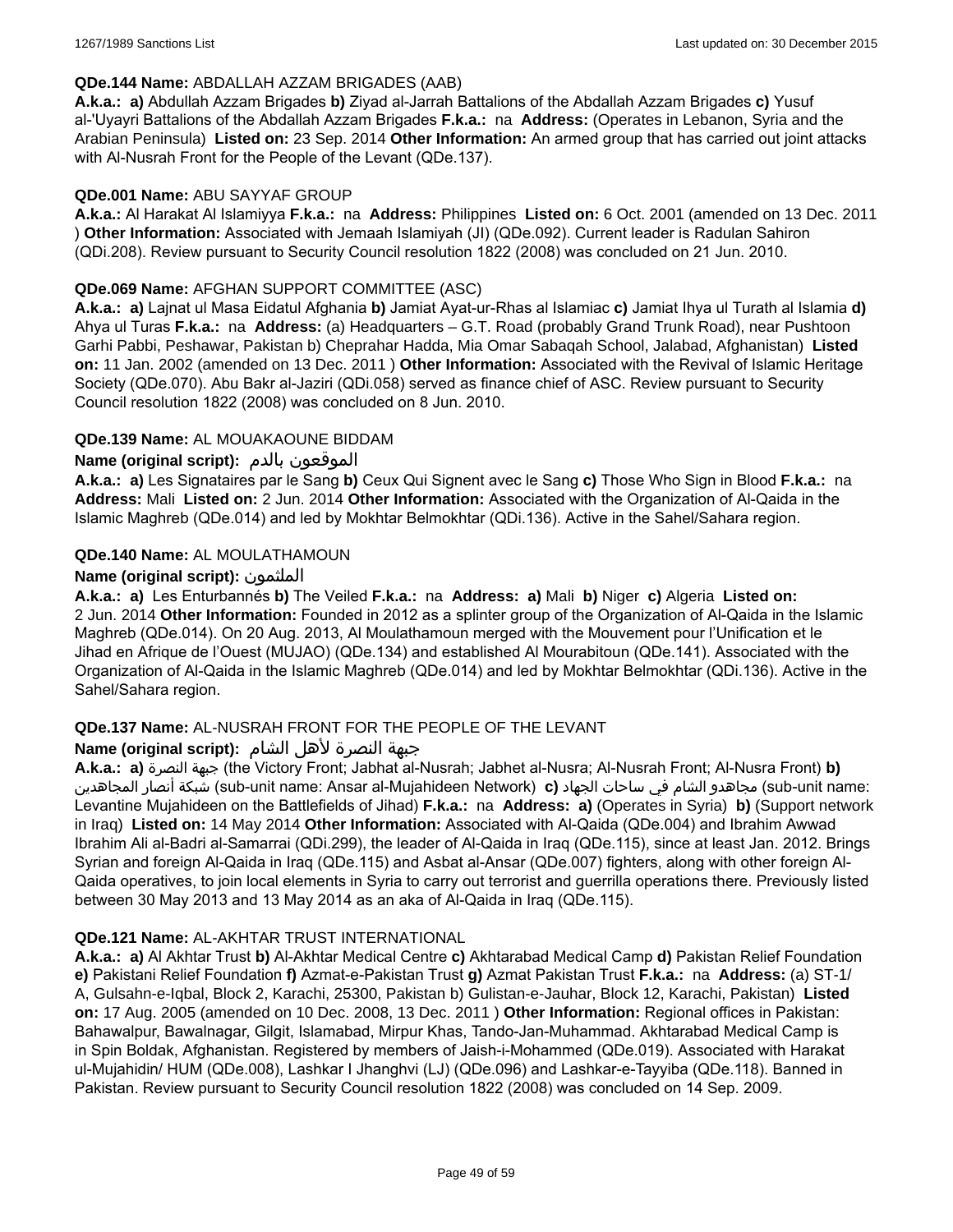### **QDe.107 Name:** AL FURQAN

**A.k.a.: a)** Dzemilijati Furkan **b)** Dzem'ijjetul Furqan **c)** Association for Citizens Rights and Resistance to Lies **d)** Dzemijetul Furkan **e)** Association of Citizens for the Support of Truth and Supression of Lies **f)** Sirat **g)** Association for Education, Culture and Building Society-Sirat **h)** Association for Education, Cultural, and to Create Society -Sirat **i)** Istikamet **j)** In Siratel **k)** Citizens' Association for Support and Prevention of lies – Furqan **F.k.a.:** na **Address: a)** 30a Put Mladih Muslimana (ex Pavla Lukaca Street), 71 000 Sarajevo, Bosnia and Herzegovina **b)** 72 ul. Strossmajerova, Zenica, Bosnia and Herzegovina **c)** 42 Muhameda Hadzijahica, Sarajevo, Bosnia and Herzegovina **d)** 70 and 53 Strosmajerova Street, Zenica, Bosnia and Herzegovina **e)** Zlatnih Ljiljana Street, Zavidovici, Bosnia and Herzegovina **Listed on:** 11 May 2004 (amended on 26 Nov. 2004, 24 Mar. 2009 ) **Other Information:** Registered in Bosnia and Herzegovina as a citizens' association under the name of "Citizens' Association for Support and Prevention of lies – Furqan" on 26 Sep. 1997. Al Furqan ceased its work by decision of the Ministry of Justice of the Bosnia and Herzegovina Federation (decision number 03-054-286/97 dated 8 Nov. 2002). Al Furqan was no longer in existence as at Dec. 2008. Review pursuant to Security Council resolution 1822 (2008) was concluded on 15 Jun. 2010.

### **QDe.110 Name:** AL-HARAMAIN: AFGHANISTAN BRANCH

**A.k.a.:** na **F.k.a.:** na **Address:** Afghanistan (at time of listing) **Listed on:** 6 Jul. 2004 (amended on 21 Mar. 2012 ) **Other Information:** Review pursuant to Security Council resolution 1822 (2008) was concluded on 22 Jun. 2010.

#### **QDe.111 Name:** AL-HARAMAIN: ALBANIA BRANCH

**A.k.a.:** na **F.k.a.:** na **Address:** Irfan Tomini Street, #58, Tirana, Albania (at time of listing) **Listed on:** 6 Jul. 2004 (amended on 21 Mar. 2012 ) **Other Information:** Review pursuant to Security Council resolution 1822 (2008) was concluded on 22 Jun. 2010.

### **QDe.109 Name:** AL-HARAMAIN & AL MASJED AL-AQSA CHARITY FOUNDATION

**A.k.a.: a)** Al Haramain Al Masjed Al Aqsa **b)** Al Haramayn Al Masjid Al Aqsa **c)** Al-Haramayn and Al Masjid Al Aqsa Charitable Foundation **d)** Al Harammein Al Masjed Al-Aqsa Charity Foundation **F.k.a.:** na **Address: a)** Branch Address: 2A Hasiba Brankovica, Sarajevo, Bosnia and Herzegovina **b)** 14 Bihacka Street, Sarajevo, Bosnia and Herzegovina **c)** 64 Potur mahala Street, Travnik, Bosnia and Herzegovina **d)** Zenica, Bosnia and Herzegovina **Listed on:** 28 Jun. 2004 (amended on 26 Nov. 2004, 16 Sep. 2008, 24 Mar. 2009 ) **Other Information:** Used to be officially registered in Bosnia and Herzegovina under registry number 24. Al-Haramain & Al Masjed Al-Aqsa Charity Foundation ceased its work by decision of the Ministry of Justice of the Bosnia and Herzegovina Federation (decision on cessation of operation number 03-05-2-203/04). It was no longer in existence as at Dec. 2008. Its premises and humanitarian activities were transferred under Government supervision to a new entity called Sretna Buducnost. Review pursuant to Security Council resolution 1822 (2008) was concluded on 22 Jun. 2010.

### **QDe.112 Name:** AL-HARAMAIN: BANGLADESH BRANCH

**A.k.a.:** na **F.k.a.:** na **Address:** House 1, Road 1, S-6, Uttara, Dhaka, Bangladesh (at time of listing) **Listed on:** 6 Jul. 2004 (amended on 21 Mar. 2012 ) **Other Information:** Review pursuant to Security Council resolution 1822 (2008) was concluded on 22 Jun. 2010.

#### **QDe.113 Name:** AL-HARAMAIN: ETHIOPIA BRANCH

**A.k.a.:** na **F.k.a.:** na **Address:** Woreda District 24 Kebele Section 13, Addis Ababa, Ethiopia (at time of listing) **Listed on:** 6 Jul. 2004 (amended on 21 Mar. 2012 ) **Other Information:** Review pursuant to Security Council resolution 1822 (2008) was concluded on 22 Jun. 2010.

### **QDe.103 Name:** AL-HARAMAIN FOUNDATION (INDONESIA)

**A.k.a.:** Yayasan Al-Manahil-Indonesia **F.k.a.:** na **Address:** (Jalan Laut Sulawesi Blok DII/4, Kavling Angkatan Laut Duren Sawit, Jakarta Timur 13440 Indonesia (at time of listing); Tel.: 021-86611265 and 021-86611266; Fax.: 021-8620174) **Listed on:** 26 Jan. 2004 (amended on 21 Mar. 2012 ) **Other Information:** Review pursuant to Security Council resolution 1822 (2008) was concluded on 22 Jun. 2010.

#### **QDe.104 Name:** AL-HARAMAIN FOUNDATION (PAKISTAN)

**A.k.a.:** na **F.k.a.:** na **Address:** House #279, Nazimuddin Road, F-10/1, Islamabad, Pakistan (at time of listing) **Listed on:** 26 Jan. 2004 (amended on 21 Mar. 2012 ) **Other Information:** Review pursuant to Security Council resolution 1822 (2008) was concluded on 19 Oct. 2009.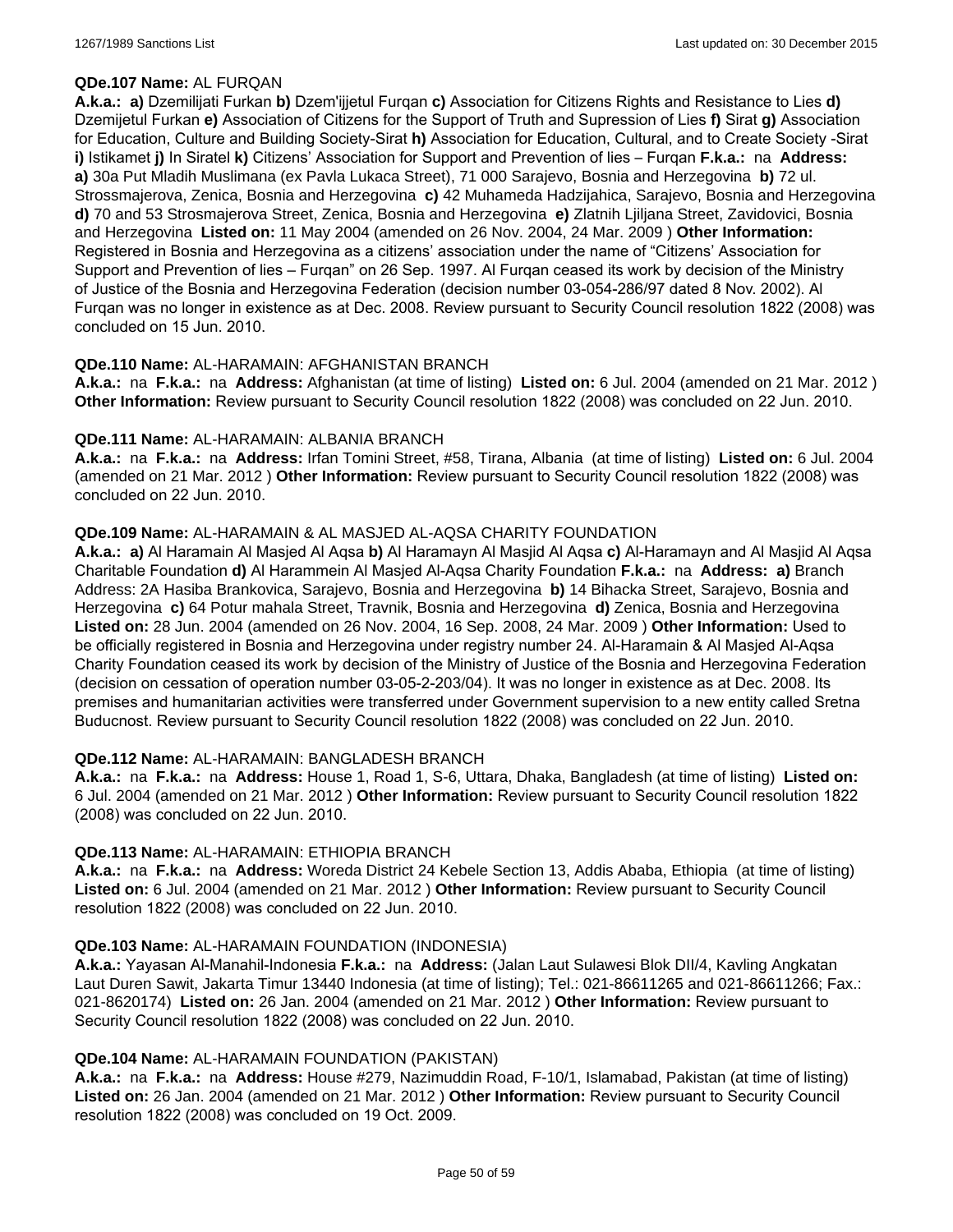#### **QDe.116 Name:** AL-HARAMAIN FOUNDATION (UNION OF THE COMOROS)

**A.k.a.:** na **F.k.a.:** na **Address:** B/P: 1652 Moroni, Union of the Comoros (at time of listing) **Listed on:** 28 Sep. 2004 (amended on 21 Mar. 2012 ) **Other Information:** Review pursuant to Security Council resolution 1822 (2008) was concluded on 22 Jun. 2010.

### **QDe.071 Name:** AL-HARAMAIN ISLAMIC FOUNDATION

**A.k.a.: a)** Vazir **b)** Vezir **F.k.a.:** na **Address: a)** (64 Poturmahala, Travnik, Bosnia and Herzegovina) **b)** Sarajevo, Bosnia and Herzegovina **Listed on:** 13 Mar. 2002 (amended on 26 Dec. 2003, 16 Sep. 2008, 16 Jun. 2011 ) **Other Information:** Under criminal investigation by the authorities of Bosnia and Herzegovina as of Nov. 2007. Employees and associates include Najib Ben Mohamed Ben Salem Al-Waz (listed under permanent reference number QDi.104). Review pursuant to Security Council resolution 1822 (2008) was concluded on 22 Jun. 2010.

#### **QDe.072 Name:** AL-HARAMAIN ISLAMIC FOUNDATION (SOMALIA)

**A.k.a.:** na **F.k.a.:** na **Address:** Somalia **Listed on:** 13 Mar. 2002 (amended on 13 Dec. 2011, 15 Jun. 2015 ) **Other Information:** Review pursuant to Security Council resolution 1822 (2008) was concluded on 22 Jun. 2010.

### **QDe.114 Name:** AL-HARAMAIN: THE NETHERLANDS BRANCH

**A.k.a.:** Stichting Al Haramain Humanitarian Aid **F.k.a.:** na **Address:** Jan Hanzenstraat 114, 1053SV, Amsterdam, The Netherlands (at time of listing) **Listed on:** 6 Jul. 2004 (amended on 13 Apr. 2012, 15 Jun. 2015 ) **Other Information:** Review pursuant to Security Council resolution 1822 (2008) was concluded on 28 Jun. 2010.

### **QDe.105 Name:** AL-HARAMAYN FOUNDATION (KENYA)

**A.k.a.:** na **F.k.a.:** na **Address: a)** Nairobi, Kenya (at time of listing) **b)** Garissa, Kenya (at time of listing) **c)** Dadaab, Kenya (at time of listing) **Listed on:** 26 Jan. 2004 (amended on 21 Mar. 2012 ) **Other Information:** Review pursuant to Security Council resolution 1822 (2008) was concluded on 22 Jun. 2010.

### **QDe.106 Name:** AL-HARAMAYN FOUNDATION (TANZANIA)

**A.k.a.:** na **F.k.a.:** na **Address: a)** P.O. Box 3616, Dar es Salaam, Tanzania (at time of listing) **b)** Tanga , Tanzania (at time of listing) **c)** Singida , Tanzania (at time of listing) **Listed on:** 26 Jan. 2004 (amended on 21 Mar. 2012 ) **Other Information:** Review pursuant to Security Council resolution 1822 (2008) was concluded on 22 Jun. 2010.

#### **QDe.002 Name:** AL-ITIHAAD AL-ISLAMIYA / AIAI

### **Name (original script):** الاسلامي الاتحاد

**A.k.a.:** na **F.k.a.:** na **Address:** na **Listed on:** 6 Oct. 2001 (amended on 21 Dec. 2007, 13 Dec. 2011, 18 Mar. 2013 ) **Other Information:** Reported to have operated in Somalia and Ethiopia and to have merged with Harakat Al-Shabaab Al-Mujaahidiin (Al-Shabaab), which was accepted as an affiliate of Al-Qaida (QDe.004) by Aiman Muhammed Rabi al-Zawahiri (QDi.006) in Feb. 2012, and is also subject to the sanctions measures set out in Security Council resolution 1844 (2008) concerning Somalia and Eritrea (see www.un.org/sc/committees/751/ index.shtml). Leadership included Hassan Abdullah Hersi Al-Turki (QDi.172) and Hassan Dahir Aweys (QDi.042). AIAI has received funds through the Al-Haramain Islamic Foundation (Somalia) (QDe.072). Review pursuant to Security Council resolution 1822 (2008) was concluded on 21 Jun. 2010.

#### **QDe.004 Name:** AL-QAIDA

#### **Name (original script):** القاعدة

**A.k.a.: a)** "The Base" **b)** Al Qaeda **c)** Islamic Salvation Foundation **d)** The Group for the Preservation of the Holy Sites **e)** The Islamic Army for the Liberation of Holy Places **f)** The World Islamic Front for Jihad Against Jews and Crusaders **g)** Usama Bin Laden Network **h)** Usama Bin Laden Organization **i)** Al Qa'ida **j)** Al Qa'ida/Islamic Army (formerly listed as) **F.k.a.:** na **Address:** na **Listed on:** 6 Oct. 2001 (amended on 5 Mar. 2009, 21 Mar. 2012 ) **Other Information:** Review pursuant to Security Council resolution 1822 (2008) was concluded on 21 Jun. 2010.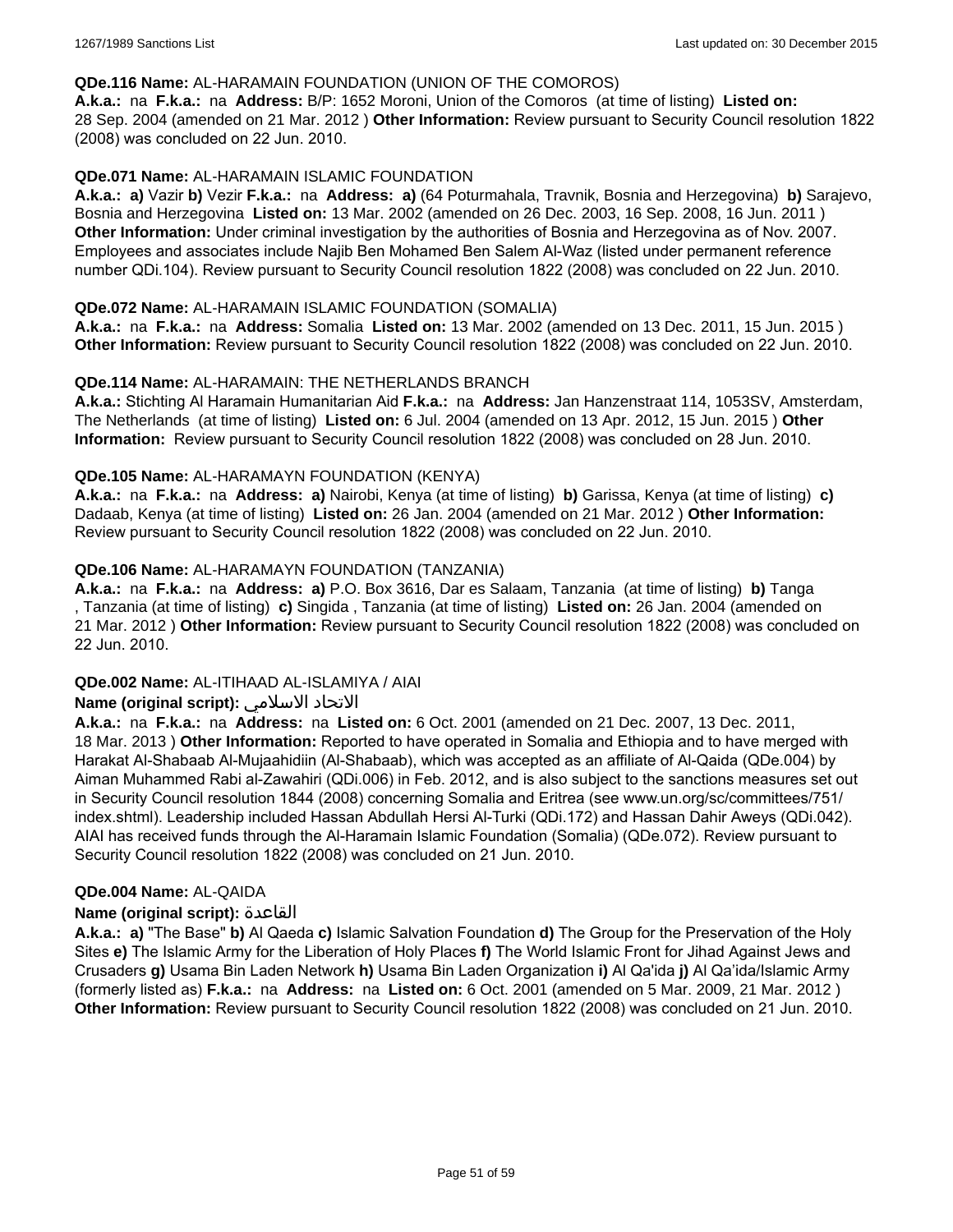#### **QDe.115 Name:** AL-QAIDA IN IRAQ

### القاعده في العراق **:(script original (Name**

**A.k.a.: a)** AQI **b)** al-Tawhid **c)** the Monotheism and Jihad Group **d)** Qaida of the Jihad in the Land of the Two Rivers **e)** Al-Qaida of Jihad in the Land of the Two Rivers **f)** The Organization of Jihad's Base in the Country of the Two Rivers **g)** The Organization Base of Jihad/Country of the Two Rivers **h)** The Organization Base of Jihad/ Mesopotamia **i)** Tanzim Qa'idat Al-Jihad fi Bilad al-Rafidayn **j)** Tanzeem Qa'idat al Jihad/Bilad al Raafidaini **k)** Jama'at Al-Tawhid Wa'al-Jihad **l)** JTJ **m)** Islamic State of Iraq **n)** ISI **o)** al-Zarqawi network **p)** Islamic State in Iraq and the Levant **F.k.a.:** na **Address:** na **Listed on:** 18 Oct. 2004 (amended on 2 Dec. 2004, 5 Mar. 2009, 13 Dec. 2011, 30 May 2013, 14 May 2014, 2 Jun. 2014 ) **Other Information:** Review pursuant to Security Council resolution 1822 (2008) was concluded on 25 May 2010.

### **QDe.129 Name:** AL-QAIDA IN THE ARABIAN PENINSULA (AQAP)

### القاعدة في جزيرة العرب **:(script original (Name**

**A.k.a.: a)** Al-Qaida of Jihad Organization in the Arabian Peninsula **b)** Tanzim Qa'idat al-Jihad fi Jazirat al-Arab **c)** Al-Qaida Organization in the Arabian Peninsula (AQAP) **d)** Al-Qaida in the South Arabian Peninsula **e)** Ansar al-Shari'a (AAS) **F.k.a.:** Al-Qaida in Yemen (AQY) **Address:** na **Listed on:** 19 Jan. 2010 (amended on 4 Oct. 2012, 15 Jun. 2015 ) **Other Information:** AQAP is a regional affiliate of Al-Qaida (QDe.004) and an armed group operating primarily in Arabian Peninsula. Location: Yemen. Alternative location: Saudi Arabia (2004 – 2006). Formed in Jan. 2009 when Al-Qaida in Yemen combined with Saudi Arabian Al-Qaida operatives. Leader of AQAP is Nasir 'abd-al-Karim 'Abdullah Al-Wahishi (QDi.274). Ansar al-Shari'a was formed in early 2011 by AQAP and has taken responsibility for multiple attacks in Yemen against both government and civilian targets.

### **QDe.005 Name:** AL RASHID TRUST

**A.k.a.: a)** Al-Rasheed Trust **b)** Al Rasheed Trust **c)** Al-Rashid Trust **d)** Aid Organization of the Ulema, Pakistan **e)** Al Amin Welfare Trust **f)** Al Amin Trust **g)** Al Ameen Trust **h)** Al-Ameen Trust **i)** Al Madina Trust **j)** Al-Madina Trust **F.k.a.:** na **Address: a)** Kitas Ghar, Nazimabad 4, Dahgel-Iftah, Karachi, Pakistan (Kitas Ghar, Nazimabad 4, Dahgel-Iftah, Karachi, Pakistan) **b)** Jamia Maajid, Sulalman Park, Melgium Pura, Lahore, Pakistan (Jamia Maajid, Sulalman Park, Melgium Pura, Lahore, Pakistan) **c)** (Office Dha'rbi-M'unin, Top Floor, Dr. Dawa Khan Dental Clinic Surgeon, Main Baxae, Mingora, Swat, Pakistan) **d)** (Kitab Ghar, Darul Ifta Wal Irshad, Nazimabad No. 4, Karachi, Pakistan, Phone 6683301; Phone 0300-8209199; Fax 6623814 ) **e)** (302b-40, Good Earth Court, Opposite Pia Planitarium, Block 13a, Gulshan -l Igbal, Karachi, Pakistan; Phone 4979263 ) **f)** (617 Clifton Center, Block 5, 6th Floor, Clifton, Karachi, Pakistan; Phone 587-2545) **g)** (j) 605 Landmark Plaza, 11 Chundrigar Road, Opposite Jang Building, Karachi, Pakistan; Phone 2623818-19 ) **h)** (Jamia Masjid, Sulaiman Park, Begum Pura, Lahore, Pakistan; Phone 042-6812081 ) **i)** (Kitas Ghar, Nazimabad 4, Dahgel-Iftah, Karachi, Pakistan, Kitas Ghar, Nazimabad 4, Dahgel-Iftah, Karachi, Pakistan ) **j)** (Jamia Maajid, Sulalman Park, Melgium Pura, Lahore, Pakistan, Jamia Maajid, Sulalman Park, Melgium Pura, Lahore, Pakistan ) **k)** (Office Dha'rbi-M'unin, Opposite Khyber Bank, Abbottabad Road, Mansehra, Pakistan ) **l)** (Office Dha'rbi-M'unin ZR Brothers, Katcherry Road, Chowk Yadgaar, Peshawar, Pakistan ) **m)** (Office Dha'rbi-M'unin, Rm No. 3, Moti Plaza, Near Liaquat Bagh, Muree Road, Rawalpindi, Pakistan) **Listed on:** 6 Oct. 2001 (amended on 21 Oct. 2008, 10 Dec. 2008, 13 Dec. 2011 ) **Other Information:** Headquarters are in Pakistan. Operations in Afghanistan: Herat Jalalabad, Kabul, Kandahar, Mazar Sherif. Also operations in Kosovo, Chechnya. Involved in the financing of Al-Qaida and the Taliban. Until 21 Oct. 2008, this entity appeared also as "Aid Organization of the Ulema, Pakistan" (QDe.073), listed on 24 Apr. 2002 and amended on 25 Jul. 2006. The two entries Al Rashid Trust (QDe.005) and Aid Organization of the Ulema, Pakistan (QDe.073) were consolidated into this entity on 21 Oct. 2008. Founded by Mufti Rashid Ahmad Ledahyanoy (deceased). Associated with Jaish-i-Mohammed (QDe.019). Banned in Pakistan since Oct. 2001. Despite the closure of its offices in Pakistan in February 2007 it has continued its activities. Review pursuant to Security Council resolution 1822 (2008) was concluded on 6 May 2010.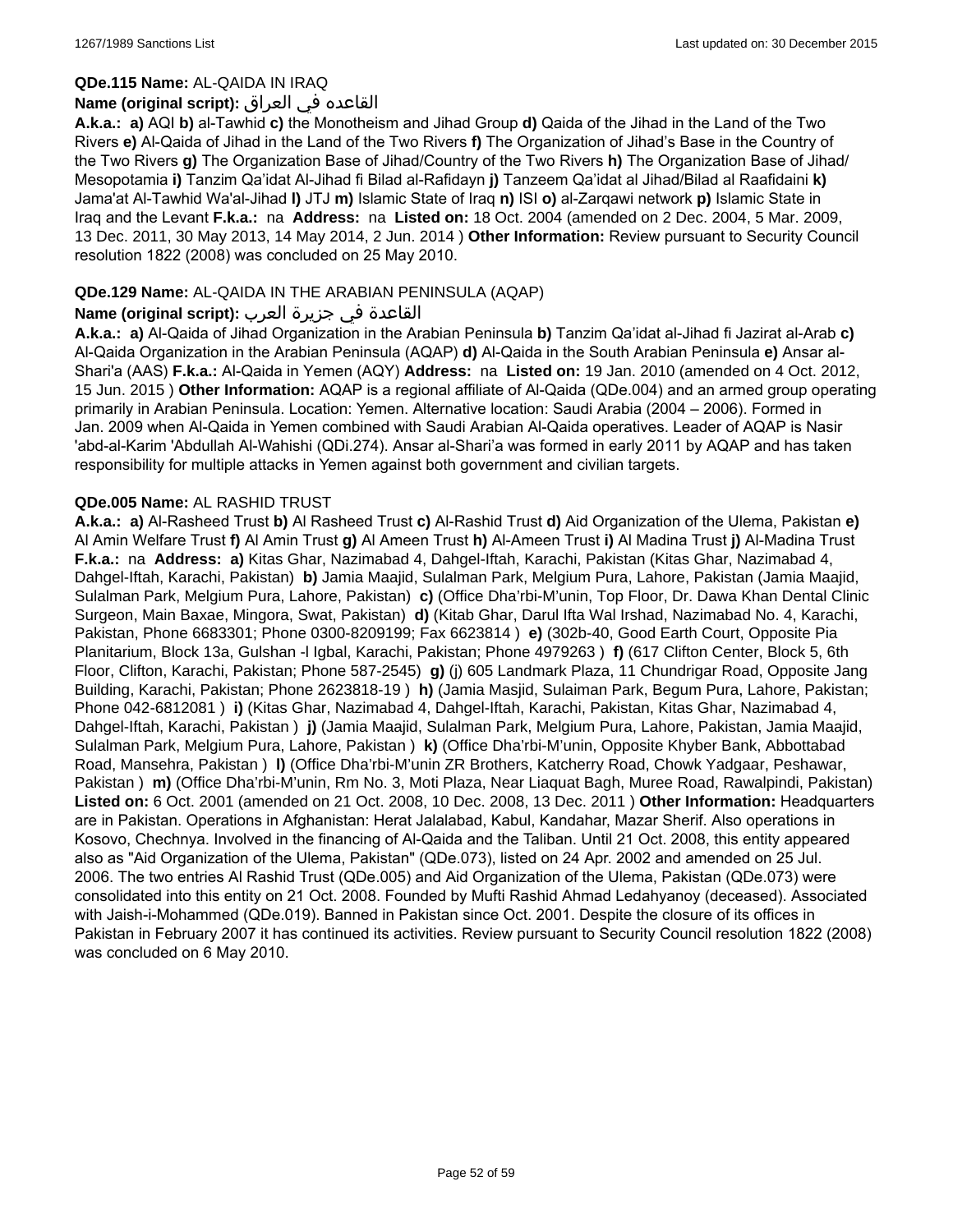## **QDe.146 Name:** ANSAR AL CHARIA BENGHAZI

### أنصار الشريعة - بنغازي **:(script original (Name**

**A.k.a.: a)** الشريعة أنصار) Ansar al Charia) **b)** Ansar al-Charia **c)** Ansar al-Sharia **d)** Ansar al-Charia Benghazi **e)** Ansar al-Sharia Benghazi **f)** بليبيا الشريعة أنصار) Ansar al Charia in Libya (ASL)) **g)** الشريعة أنصار كتيبة) Katibat Ansar al Charia) **h)** Ansar al Sharia **F.k.a.:** na **Address: a)** (Operates in Benghazi, Libya) **b)** (Support network in Tunisia) **Listed on:** 19 Nov. 2014 **Other Information:** Associated with the Organization of Al-Qaida in the Islamic Maghreb (QDe.014), Al Mourabitoun (QDe.141), Ansar al-Shari'a in Tunisia (AAS-T) (QDe.143), and Ansar al Charia Derna (QDe.145). The leader is Mohamed al-Zahawi (not listed). Runs training camps for foreign terrorist fighters travelling to Syria, Iraq and Mali.

# **QDe.145 Name:** ANSAR AL CHARIA DERNA

## أنصار الشريعة – درنة **:(script original (Name**

**A.k.a.: a)** Ansar al-Charia Derna **b)** Ansar al-Sharia Derna **c)** الشريعة أنصار) Ansar al Charia) **d)** Ansar al-Sharia **e)** Ansar al Sharia **F.k.a.:** na **Address: a)** (Operates in Derna and Jebel Akhdar, Libya ) **b)** (Support network in Tunisia) **Listed on:** 19 Nov. 2014 **Other Information:** Associated with the Organization of Al-Qaida in the Islamic Maghreb (QDe.014), Ansar al-Shari'a in Tunisia (AAS-T) (QDe.143) and Ansar al Charia Benghazi (QDe.146). Runs training camps for foreign terrorist fighters travelling to Syria and Iraq.

# **QDe.143 Name:** ANSAR AL-SHARI'A IN TUNISIA (AAS-T)

**A.k.a.: a)** Ansar al-Sharia in Tunisia **b)** Ansar al-Shari'ah in Tunisia **c)** Ansar al-Shari'ah **d)** Ansar al-Sharia **e)** Supporters of Islamic Law **f)** Al-Qayrawan Media Foundation **F.k.a.:** na **Address:** Tunisia **Listed on:** 23 Sep. 2014 **Other Information:** A Tunisian armed group with links to the Organization of Al-Qaida in the Islamic Maghreb (QDe.014). The leader is Seifallah ben Hassine (QDi.333).

# **QDe.098 Name:** ANSAR AL-ISLAM

# **Name (original script):** الاسلام أنصار

**A.k.a.: a)** Devotees of Islam **b)** Jund al-Islam **c)** Soldiers of Islam **d)** Kurdistan Supporters of Islam **e)** Supporters of Islam in Kurdistan **f)** Followers of Islam in Kurdistan **g)** Kurdish Taliban **h)** Soldiers of God **i)** Ansar al-Sunna Army **j)** Jaish Ansar al-Sunna **k)** Ansar al-Sunna **F.k.a.:** na **Address:** na **Listed on:** 24 Feb. 2003 (amended on 31 Mar. 2004, 5 Mar. 2009, 18 Mar. 2009, 21 Oct. 2010, 13 Dec. 2011 ) **Other Information:** The founder is Najmuddin Faraj Ahmad (QDi.226). Associated with Al-Qaida in Iraq (QDe.115). Located and primarily active in northern Iraq but maintains a presence in western and central Iraq. Review pursuant to Security Council resolution 1822 (2008) was concluded on 21 Jun. 2010.

### **QDe.135 Name:** ANSAR EDDINE

### **Name (original script):** الدين انصار

**A.k.a.:** Ansar Dine **F.k.a.:** na **Address:** Mali **Listed on:** 20 Mar. 2013 **Other Information:** Was founded in December 2011 by Iyad ag Ghali (QDi.316). Linked to the Organization of Al-Qaida in the Islamic Maghreb (QDe.014) and Mouvement pour l'Unification et le Jihad en Afrique de l'Ouest (MUJAO) (QDe.134). Associated with Abdelmalek Droukdel (QDi.232).

### **QDe.142 Name:** ANSARUL MUSLIMINA FI BILADIS SUDAN

## أنصار المسلمین في بلاد السودان **:(script original (Name**

**A.k.a.: a)** Ansaru **b)** Ansarul Muslimina fi Biladis Sudan **c)** Jama'atu Ansaril Muslimina fi Biladis Sudan (JAMBS) **d)** Jama'atu Ansarul Muslimina fi Biladis-Sudan (JAMBS) **e)** Jamma'atu Ansarul Muslimina fi Biladis-Sudan (JAMBS) **f)** Vanguards for the Protection of Muslims in Black Africa **g)** Vanguard for the Protection of Muslims in Black Africa **F.k.a.:** na **Address:** Nigeria **Listed on:** 26 Jun. 2014 **Other Information:** Terrorist and paramilitary group established in 2012 and operating in Nigeria. Associated with the Organization of Al-Qaida in the Islamic Maghreb (AQIM) (QDe.014), Jama'atu Ahlis Sunna Lidda'Awati Wal-Jihad (Boko Haram) (QDe.138) and Abubakar Mohammed Shekau (QDi322).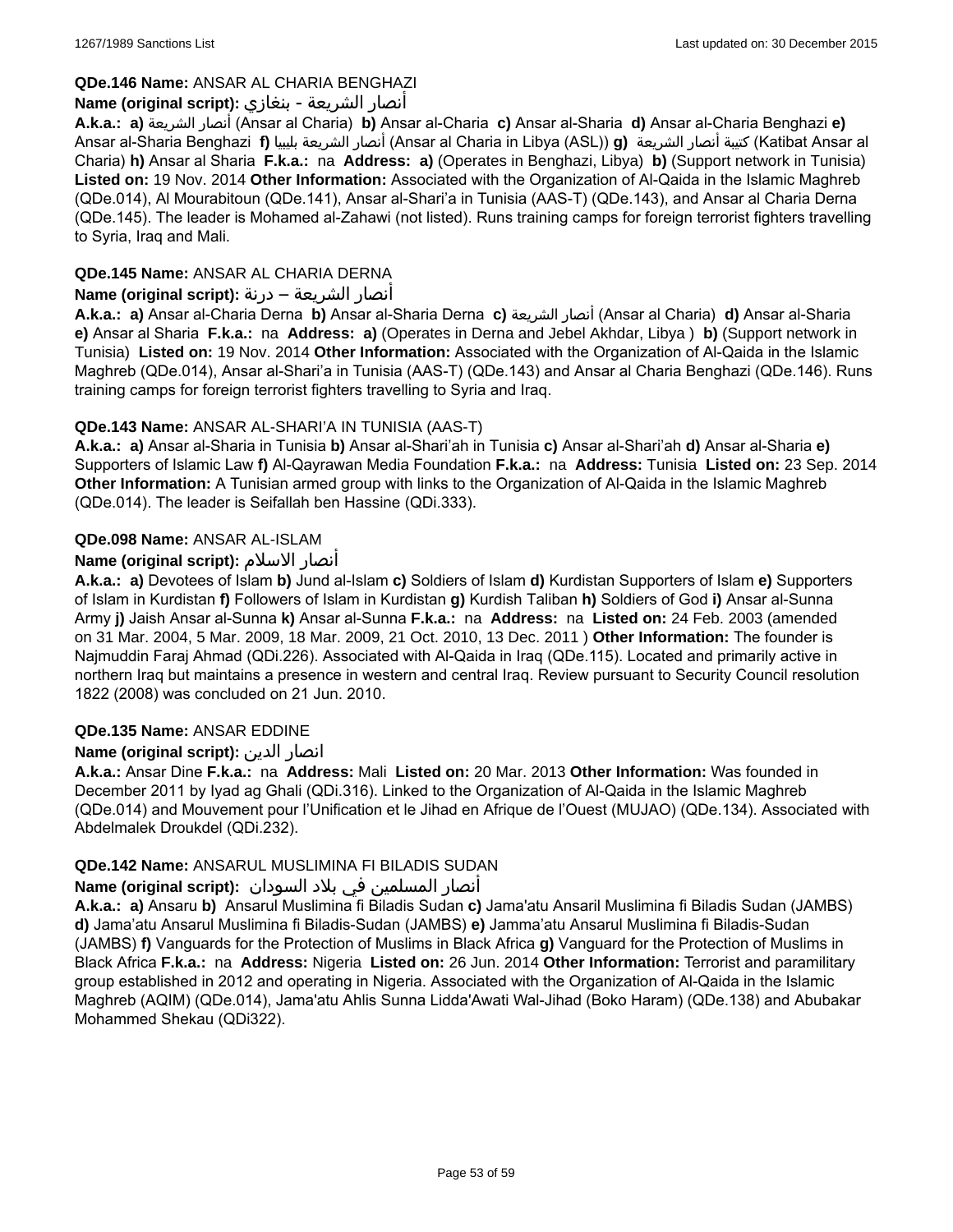### **QDe.006 Name:** ARMED ISLAMIC GROUP

#### الجماعة الاسلامية المسلحة **:(script original (Name**

**A.k.a.: a)** Al Jamm'ah Al-Islamiah Al- Musallah **b)** GIA **c)** Groupe Islamique Armé **F.k.a.:** na **Address:** Algeria **Listed on:** 6 Oct. 2001 (amended on 7 Apr. 2008, 13 Dec. 2011 ) **Other Information:** Review pursuant to Security Council resolution 1822 (2008) was concluded on 21 Jun. 2010.

### **QDe.007 Name:** ASBAT AL-ANSAR

### **Name (original script):** الأنصار عصبة

**A.k.a.:** na **F.k.a.:** na **Address:** Ein el-Hilweh camp, Lebanon **Listed on:** 6 Oct. 2001 (amended on 30 Jan. 2009, 13 Dec. 2011 ) **Other Information:** Active in northern Iraq. Associated with Al-Qaida in Iraq (QDe.115). Review pursuant to Security Council resolution 1822 (2008) was concluded on 21 Jun. 2010.

### **QDe.093 Name:** BENEVOLENCE INTERNATIONAL FOUNDATION

**A.k.a.: a)** Al Bir Al Dawalia **b)** BIF **c)** BIF-USA **d)** Mezhdunarodnyj Blagotvoritel'nyl Fond **F.k.a.:** na **Address: a)** 8820 Mobile Avenue, IA, Oak Lawn, Illinois, 60453, United States of America **b)** P.O. Box 548, Worth, Illinois, 60482, United States of America **c)** (Formerly located at) 9838 S. Roberts Road, Suite 1W, Palos Hills, Illinois, 60465, United States of America **d)** (Formerly located at) 20-24 Branford Place, Suite 705, Newark, New Jersey, 07102, United States of America **e)** P.O. Box 1937, Khartoum, Sudan **f)** Bangladesh **g)** (Gaza Strip) **h)** Yemen **Listed on:** 21 Nov. 2002 (amended on 24 Jan. 2003, 28 Apr. 2011, 18 May 2012 ) **Other Information:** Employer Identification Number (United States of America): 36-3823186. Review pursuant to Security Council resolution 1822 (2008) was concluded on 22 Jun. 2010.

### **QDe.102 Name:** DJAMAT HOUMAT DAAWA SALAFIA (DHDS)

### جماعة حماة الدعوة السلفية **:(script original (Name**

**A.k.a.:** Djamaat Houmah Al-Dawah Al-Salafiat **F.k.a.:** Katibat el Ahouel **Address:** Algeria **Listed on:** 11 Nov. 2003 (amended on 26 Nov. 2004, 7 Apr. 2008, 25 Jan. 2010, 13 Dec. 2011 ) **Other Information:** Associated with the Armed Islamic Group (GIA) (QDe.006) and the Organization of Al-Qaida in the Islamic Maghreb (QDe.014). Review pursuant to Security Council resolution 1822 (2008) was concluded on 30 Jul. 2009.

### **QDe.088 Name:** EASTERN TURKISTAN ISLAMIC MOVEMENT (ETIM)

**A.k.a.: a)** The Eastern Turkistan Islamic Party **b)** The Eastern Turkistan Islamic Party of Allah **c)** Islamic Party of Turkestan **d)** Djamaat Turkistan **F.k.a.:** na **Address:** na **Listed on:** 11 Sep. 2002 (amended on 3 Oct. 2008, 13 Dec. 2011 ) **Other Information:** Active in China, South Asia and Central Asia. Review pursuant to Security Council resolution 1822 (2008) was concluded on 20 May 2010.

### **QDe.003 Name:** EGYPTIAN ISLAMIC JIHAD

### الجهاد الاسلامي المصري **:(script original (Name**

**A.k.a.: a)** Egyptian Al-Jihad **b)** Jihad Group **c)** New Jihad **d)** Al-Jihad **e)** Egyptian Islamic Movement **F.k.a.:** na **Address:** na **Listed on:** 6 Oct. 2001 (amended on 5 Mar. 2009, 13 Dec. 2011 ) **Other Information:** Co-founded by Aiman Muhammed Rabi al-Zawahiri (QDi.006), who was also its military leader. Review pursuant to Security Council resolution 1822 (2008) was concluded on 21 Jun. 2010.

#### **QDe.131 Name:** EMARAT KAVKAZ

#### **Name (original script):** Эмират Кавказ

**A.k.a.:** na **F.k.a.:** na **Address:** na **Listed on:** 29 Jul. 2011 **Other Information:** Mainly active in the Russian Federation, Afghanistan and Pakistan. Led by Doku Khamatovich Umarov (QDi.290)

#### **QDe.091 Name:** GLOBAL RELIEF FOUNDATION (GRF)

**A.k.a.:** na **F.k.a.:** na **Address: a)** 9935 South 76th Avenue, Unit 1, Bridgeview, Illinois, 60455, United States of America **b)** P.O. Box 1406, Bridgeview, Illinois, 60455, United States of America **Listed on:** 22 Oct. 2002 (amended on 26 Nov. 2004, 20 Dec. 2005, 25 Jul. 2006, 24 Mar. 2009, 11 Mar. 2010, 25 Mar. 2010, 28 Apr. 2011, 21 Feb. 2012, 14 Feb. 2014 ) **Other Information:** Other Foreign Locations: Afghanistan, Bangladesh, Eritrea, Ethiopia, India, Iraq, West Bank and Gaza, Somalia and Syria. Federal Employer Identification Number (United States of America): 36-3804626. Review pursuant to Security Council resolution 1822 (2008) was concluded on 21 Jun. 2010.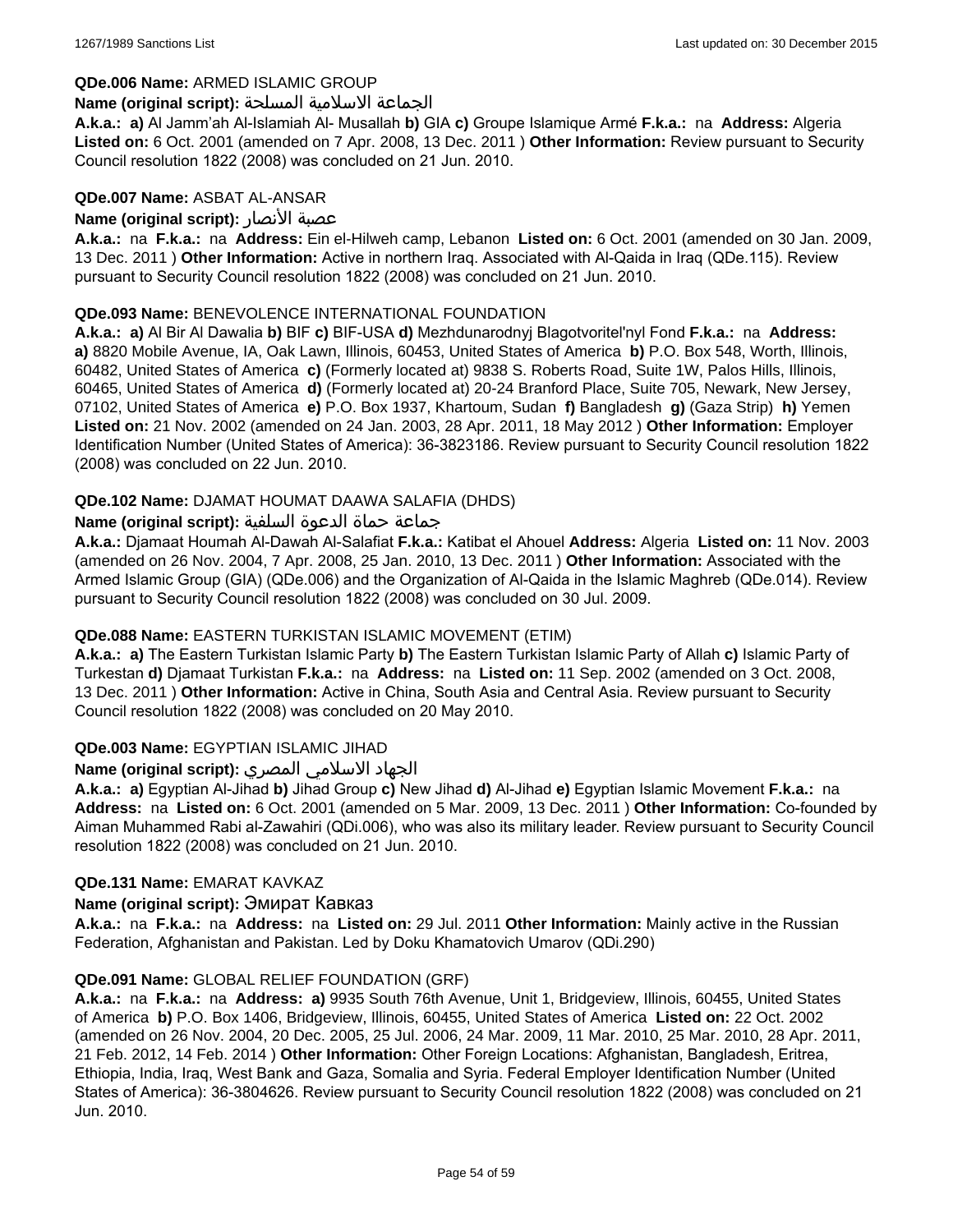### **QDe.130 Name:** HARAKAT-UL JIHAD ISLAMI

### حرکت الجہاد الاسلامی **:(script original (Name**

**A.k.a.: a)** HUJI **b)** Movement of Islamic Holy War **c)** Harkat-ul-Jihad-al Islami **d)** Harkat-al-Jihad-ul Islami **e)** Harkatul-Jehad-al-Islami **f)** Harakat ul Jihad-e-Islami **F.k.a.: a)** Harakat-ul-Ansar **b)** HUA **Address:** na **Listed on:** 6 Aug. 2010 (amended on 13 Dec. 2011 ) **Other Information:** Was established in Afghanistan in 1980. In 1993, Harakat-ul Jihad Islami merged with Harakat ul-Mujahidin (QDe.008) to form Harakat ul-Ansar. In 1997, Harakat-ul Jihad Islami split from Harakat ul-Ansar and resumed using its former name. Operations are in India, Pakistan and Afghanistan. Banned in Pakistan.

### **QDe.008 Name:** HARAKAT UL-MUJAHIDIN / HUM

**A.k.a.: a)** Al-Faran **b)** Al-Hadid **c)** Al-Hadith **d)** Harakat Ul-Ansar **e)** HUA **f)** Harakat Ul- Mujahideen **F.k.a.:** na **Address:** Pakistan **Listed on:** 6 Oct. 2001 (amended on 13 Dec. 2011 ) **Other Information:** Associated with Jaishi-Mohammed (QDe.019), Lashkar i Jhangvi (LJ) (QDe.096) and Lashkar-e-Tayyiba (QDe.118). Active in Pakistan and Afghanistan. Banned in Pakistan. Review pursuant to Security Council resolution 1822 (2008) was concluded on 21 Jun. 2010.

### **QDe.147 Name:** HILAL AHMAR SOCIETY INDONESIA (HASI)

**A.k.a.: a)** Yayasan Hilal Ahmar **b)** Indonesia Hilal Ahmar Society for Syria **F.k.a.:** na **Address:** na **Listed on:** 13 Mar. 2015 **Other Information:** Ostensibly humanitarian wing of Jemaah Islamiyah (QDe.092). Operates in Lampung, Jakarta, Semarang, Yogyakarta, Solo, Surabaya and Makassar, Indonesia. Has been recruiting, funding and facilitating travel of foreign terrorist fighters to Syria. Not affiliated with the humanitarian group International Federation of the Red Cross and Red Crescent Societies (IFRC).

#### **QDe.009 Name:** ISLAMIC ARMY OF ADEN

**A.k.a.:** na **F.k.a.:** na **Address:** na **Listed on:** 6 Oct. 2001 **Other Information:** Review pursuant to Security Council resolution 1822 (2008) was concluded on 9 Jul. 2010.

### **QDe.099 Name:** ISLAMIC INTERNATIONAL BRIGADE (IIB)

**A.k.a.: a)** The Islamic Peacekeeping Brigade **b)** The Islamic Peacekeeping Army **c)** The International Brigade **d)** Islamic Peacekeeping Battalion **e)** International Battalion **f)** Islamic Peacekeeping International Brigade **F.k.a.:** na **Address:** na **Listed on:** 4 Mar. 2003 (amended on 13 Dec. 2011 ) **Other Information:** Linked to the Riyadus-Salikhin Reconnaissance and Sabotage Battalion of Chechen Martyrs (RSRSBCM) (QDe.100) and the Special Purpose Islamic Regiment (SPIR) (QDe.101). Review pursuant to Security Council resolution 1822 (2008) was concluded on 17 May 2010.

#### **QDe.119 Name:** ISLAMIC JIHAD GROUP

**A.k.a.: a)** Jama'at al-Jihad **b)** Libyan Society **c)** Kazakh Jama'at **d)** Jamaat Mojahedin **e)** Jamiyat **f)** Jamiat al-Jihad al-Islami **g)** Dzhamaat Modzhakhedov **h)** Islamic Jihad Group of Uzbekistan **i)** al-Djihad al-Islami **j)** Zamaat Modzhakhedov Tsentralnoy Asii **k)** Islamic Jihad Union **F.k.a.:** na **Address:** na **Listed on:** 1 Jun. 2005 (amended on 19 Apr. 2006, 20 Feb. 2008, 13 Dec. 2011 ) **Other Information:** Founded and led by Najmiddin Kamolitdinovich Jalolov (deceased) and Suhayl Fatilloevich Buranov (deceased). Associated with the Islamic Movement of Uzbekistan (QDe.010) and Emarat Kavkaz (QDe.131). Active in the Afghanistan/Pakistan border area, Central Asia, South Asia region and some European States. Review pursuant to Security Council resolution 1822 (2008) was concluded on 20 May 2010.

#### **QDe.010 Name:** ISLAMIC MOVEMENT OF UZBEKISTAN

**A.k.a.:** IMU **F.k.a.:** na **Address:** na **Listed on:** 6 Oct. 2001 (amended on 13 Dec. 2011 ) **Other Information:** Associated with the Eastern Turkistan Islamic Movement (QDe.088), Islamic Jihad Group (QDe.119) and Emarat Kavkaz (QDe.131). Active in the Afghanistan/Pakistan border area, northern Afghanistan and Central Asia. Review pursuant to Security Council resolution 1822 (2008) was concluded on 21 Jun. 2010.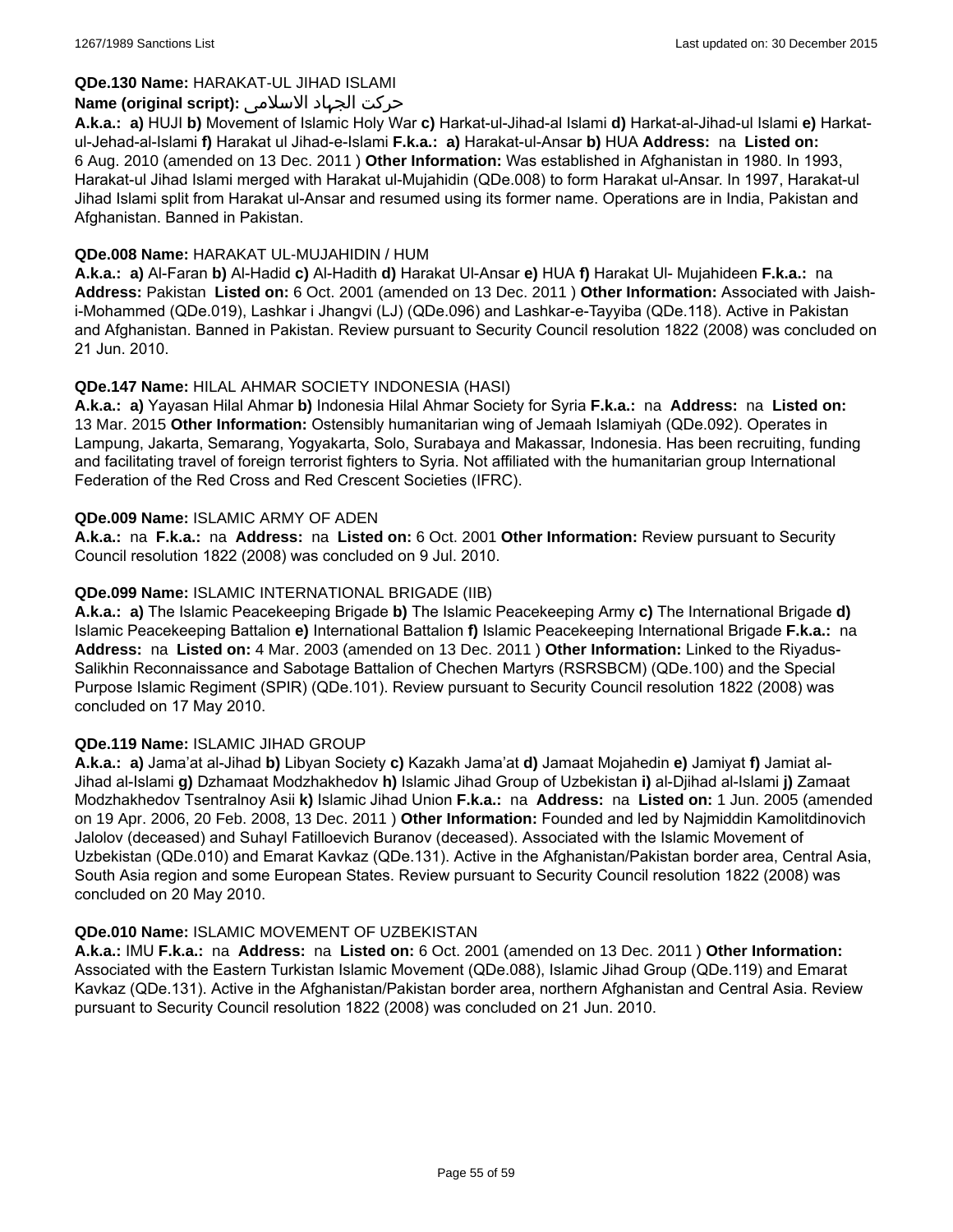#### **QDe.019 Name:** JAISH-I-MOHAMMED

**A.k.a.:** Army of Mohammed **F.k.a.:** na **Address:** Pakistan **Listed on:** 17 Oct. 2001 (amended on 13 Dec. 2011 ) **Other Information:** Based in Peshawar and Muzaffarabad, Pakistan Associated with Harakat ul-Mujahidin / HUM (QDe.008), Lashkar-e-Tayyiba (QDe.118), Al-Akhtar Trust International (QDe.121), and Harakat-ul Jihad Islami (QDe.130). Banned in Pakistan. Review pursuant to Security Council resolution 1822 (2008) was concluded on 21 Jun. 2010.

### **QDe.138 Name:** JAMA'ATU AHLIS SUNNA LIDDA'AWATI WAL-JIHAD

**A.k.a.: a)** Jama'atu Ahlus-Sunnah Lidda'Awati Wal Jihad **b)** Jama'atu Ahlus-Sunna Lidda'Awati Wal Jihad **c)** جماعة والجهاد للدعوة السنة أهل **d)** Boko Haram **e)** Western Education is a Sin **F.k.a.:** na **Address:** Nigeria **Listed on:** 22 May 2014 **Other Information:** Affiliate of Al-Qaida (QDe.004), and the Organization of Al-Qaida in the Islamic Maghreb (AQIM) (QDe.014). Associated with Jama'atu Ansarul Muslimina Fi Biladis-Sudan (Ansaru). The leader is Abubakar Shekau.

### **QDe.020 Name:** JAM'YAH TA'AWUN AL-ISLAMIA

**A.k.a.: a)** Society of Islamic Cooperation **b)** Jam'iyat Al Ta'awun Al Islamiyya **c)** Jit **F.k.a.:** na **Address:** Kandahar City, Afghanistan **Listed on:** 17 Oct. 2001 (amended on 13 Dec. 2011 ) **Other Information:** Founded by Usama Mohammad Awad bin Laden (deceased) in 2001. Review pursuant to Security Council resolution 1822 (2008) was concluded on 21 Jun. 2010.

### **QDe.092 Name:** JEMAAH ISLAMIYAH

**A.k.a.: a)** Jema'ah Islamiyah **b)** Jemaah Islamiya **c)** Jemaah Islamiah **d)** Jamaah Islamiyah **e)** Jama'ah Islamiyah **F.k.a.:** na **Address:** na **Listed on:** 25 Oct. 2002 (amended on 13 Dec. 2011 ) **Other Information:** Operates in Southeast Asia, including Indonesia, Malaysia and the Philippines. Associated with the Abu Sayyaf Group (QDe.001). Review pursuant to Security Council resolution 1822 (2008) was concluded on 25 May 2010.

### **QDe.133 Name:** JEMMAH ANSHORUT TAUHID (JAT)

**A.k.a.: a)** Jemaah Anshorut Tauhid **b)** Jemmah Ansharut Tauhid **c)** Jem'mah Ansharut Tauhid **d)** Jamaah Ansharut Tauhid **e)** Jama'ah Ansharut Tauhid **f)** Laskar 99 **F.k.a.:** na **Address:** (Jl. Semenromo number 58, 04/XV Ngruki, Cemani, Grogol, Sukoharjo, Jawa Tengah, Indonesia, Telephone: 0271-2167285, Email: info@ansharuttauhid.com) **Listed on:** 12 Mar. 2012 **Other Information:** Founded and led by Abu Bakar Ba'asyir (QDi.217). Established on 27 Jul. 2008 in Solo, Indonesia. Associated with Jemmah Islamiya (JI) (QDe.092). Website: http:/ansharuttauhid.com/

#### **QDe.151 Name:** JUND AL-KHILAFAH IN ALGERIA (JAK-A)

**A.k.a.: a)** Jund al Khalifa **b)** Jund al-Khilafah fi Ard al-Jaza'ir **c)** Jund al-Khalifa fi Ard al-Jazayer **d)** Soldiers of the Caliphate in Algeria **e)** Soldiers of the Caliphate of Algeria **f)** Soldiers of the Caliphate in the Land of Algeria **F.k.a.:**  na **Address:** Kabylie region, Algeria **Listed on:** 29 Sep. 2015 **Other Information:** Emerged on 13 Sep. 2014. Most known for its abduction and subsequent beheading of French national Herve Gourdel. Claimed responsibility for attacking police and gendarmes in Algeria and continued planning future attacks.

#### **QDe.118 Name:** LASHKAR-E-TAYYIBA

**A.k.a.: a)** Lashkar-e-Toiba **b)** Lashkar-i-Taiba **c)** al Mansoorian **d)** al Mansooreen **e)** Army of the Pure **f)** Army of the Righteous **g)** Army of the Pure and Righteous **h)** Paasban-e-Kashmir **i)** Paasban-i-Ahle-Hadith **j)** Pasbane-Kashmir **k)** Pasban-e-Ahle-Hadith **l)** Paasban-e-Ahle-Hadis **m)** Pashan-e-ahle Hadis **n)** Lashkar e Tayyaba **o)** LET **p)** Jamaat-ud-Dawa **q)** JUD **r)** Jama'at al-Dawa **s)** Jamaat ud-Daawa **t)** Jamaat ul-Dawah **u)** Jamaat-ul-Dawa **v)** Jama'at-i-Dawat **w)** Jamaiat-ud-Dawa **x)** Jama'at-ud-Da'awah **y)** Jama'at-ud-Da'awa **z)** Jamaati-ud-Dawa **aa)** Falah-i-Insaniat Foundation (FIF) **F.k.a.:** na **Address:** na **Listed on:** 2 May 2005 (amended on 3 Nov. 2005, 10 Dec. 2008, 14 Mar. 2012 ) **Other Information:** Associated with Hafiz Muhammad Saeed (QDi.263) who is the leader of Lashkar-e-Tayyiba. Review pursuant to Security Council resolution 1822 (2008) was concluded on 8 Jun. 2010.

#### **QDe.096 Name:** LASHKAR I JHANGVI (LJ)

**A.k.a.:** na **F.k.a.:** na **Address:** na **Listed on:** 3 Feb. 2003 (amended on 13 Dec. 2011 ) **Other Information:** Based primarily in Pakistan's Punjab region and in the city of Karachi. Active in Pakistan although banned as at 2010. Review pursuant to Security Council resolution 1822 (2008) was concluded on 21 Jun. 2010.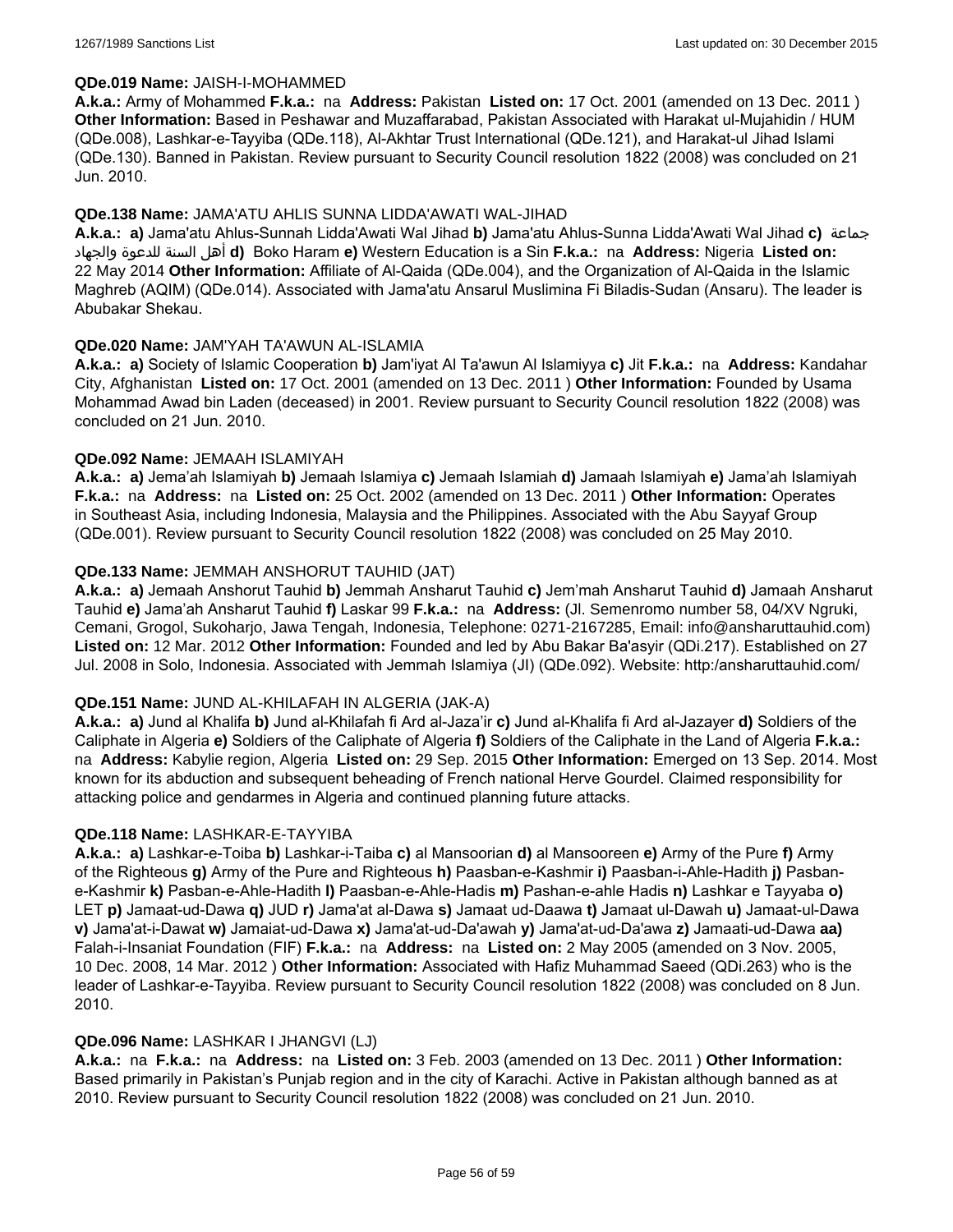## **QDe.011 Name:** LIBYAN ISLAMIC FIGHTING GROUP

## الجماعة الاسلامية المقاتلة الليبية **:(script original (Name**

**A.k.a.:** LIFG **F.k.a.:** na **Address:** Libyan Arab Jamahiriya **Listed on:** 6 Oct. 2001 (amended on 5 Mar. 2009, 13 Dec. 2011 ) **Other Information:** Members in Afghanistan merged with Al-Qaida (QDe.004) in Nov. 2007. Review pursuant to Security Council resolution 1822 (2008) was concluded on 21 Jun. 2010.

### **QDe.012 Name:** MAKHTAB AL-KHIDAMAT

**Name (original script):** الخدمات مكتب

**A.k.a.: a)** MAK **b)** Al Kifah **F.k.a.:** na **Address:** na **Listed on:** 6 Oct. 2001 (amended on 5 Mar. 2009, 13 Dec. 2011 ) **Other Information:** Absorbed into Al-Qaida (QDe.004). Review pursuant to Security Council resolution 1822 (2008) was concluded on 21 Jun. 2010.

### **QDe.089 Name:** MOROCCAN ISLAMIC COMBATANT GROUP

### الجماعة الاسلامية المغربية المقاتلة **:(script original (Name**

**A.k.a.: a)** Groupe Islamique Combattant Marocain **b)** GICM **F.k.a.:** na **Address:** Morocco **Listed on:** 10 Oct. 2002 (amended on 5 Mar. 2009 ) **Other Information:** Associated with the Organization of Al-Qaida in the Islamic Maghreb (QDe.014). Review pursuant to Security Council resolution 1822 (2008) was concluded on 20 May 2010.

### **QDe.136 Name:** MUHAMMAD JAMAL NETWORK (MJN)

# شبكة محمد جمال **:(script original (Name**

**A.k.a.: a)** Muhammad Jamal Group **b)** Jamal Network **c)** Abu Ahmed Group **d)** Al-Qaida in Egypt (AQE) **F.k.a.:**  na **Address:** Operates in Egypt, Libya and Mali **Listed on:** 21 Oct. 2013 **Other Information:** Terrorist and paramilitary group established by Muhammad Jamal al Kashif (QDi.318) in 2011 and linked to Al-Qaida (QDe.004), Aiman al-Zawahiri (QDi.006), and the leadership of Al-Qaida in the Arabian Peninsula (AQAP) (QDe.129) and the Organization of Al-Qaida in the Islamic Maghreb (AQIM) (QDe.014). Funded and supported by AQAP. Multiple terrorist training camps in Egypt and Libya. Reportedly acquiring weapons, conducting training and establishing terrorist groups in the Sinai, Egypt. Training suicide bombers, foreign fighters and planning terrorist attacks in Egypt, Libya and elsewhere as of Sep. 2013. MJN members were reported to be involved in the attack on the United States Mission in Benghazi, Libya, on 11 Sep. 2012.

### **QDe.150 Name:** MUJAHIDIN INDONESIAN TIMUR (MIT)

**A.k.a.: a)** Mujahidin of Eastern Indonesia **b)** East Indonesia Mujahideen **c)** Mujahidin Indonesia Timor **d)** Mujahidin Indonesia Barat (MIB) **e)** Mujahidin of Western Indonesia **F.k.a.:** na **Address:** Indonesia **Listed on:** 29 Sep. 2015 **Other Information:** Terrorist group linked to Islamic State in Iraq and the Levant (ISIL), listed as Al-Qaida in Iraq (QDe.115), Jemaah Islamiyah (JI) (QDe.092), and Jemmah Anshorut Tauhid (JAT) (QDe.133). Operates in Java and Sulawesi, Indonesia and also active in Indonesia's eastern provinces. Its leader is Abu Wardah, a.k.a. Santoso (not listed).

**QDe.134 Name:** Mouvement pour l'Unification et le Jihad en Afrique de l'Ouest (MUJAO)

### حركة التوحيد والجهاد في غرب إفريقيا **:Name (original script)**

**A.k.a.:** na **F.k.a.:** na **Address: a)** Mali **b)** Algeria **Listed on:** 5 Dec. 2012 **Other Information:** Associated with The Organization of Al-Qaida in the Islamic Maghreb (QDe.014) and Mokhtar Belmokhtar (QDi.136). Active in the Sahel/Sahara region.

### **QDe.021 Name:** RABITA TRUST

**A.k.a.:** na **F.k.a.:** na **Address:** (a) Room 9a, 2nd Floor, Wahdat Road, Education Town, Lahore, Pakistan b) Wares Colony, Lahore, Pakistan (at time of listing)) **Listed on:** 17 Oct. 2001 (amended on 21 Mar. 2012, 18 Jun. 2015 ) **Other Information:** Banned in Pakistan. Review pursuant to Security Council resolution 1822 (2008) was concluded on 21 Jun. 2010.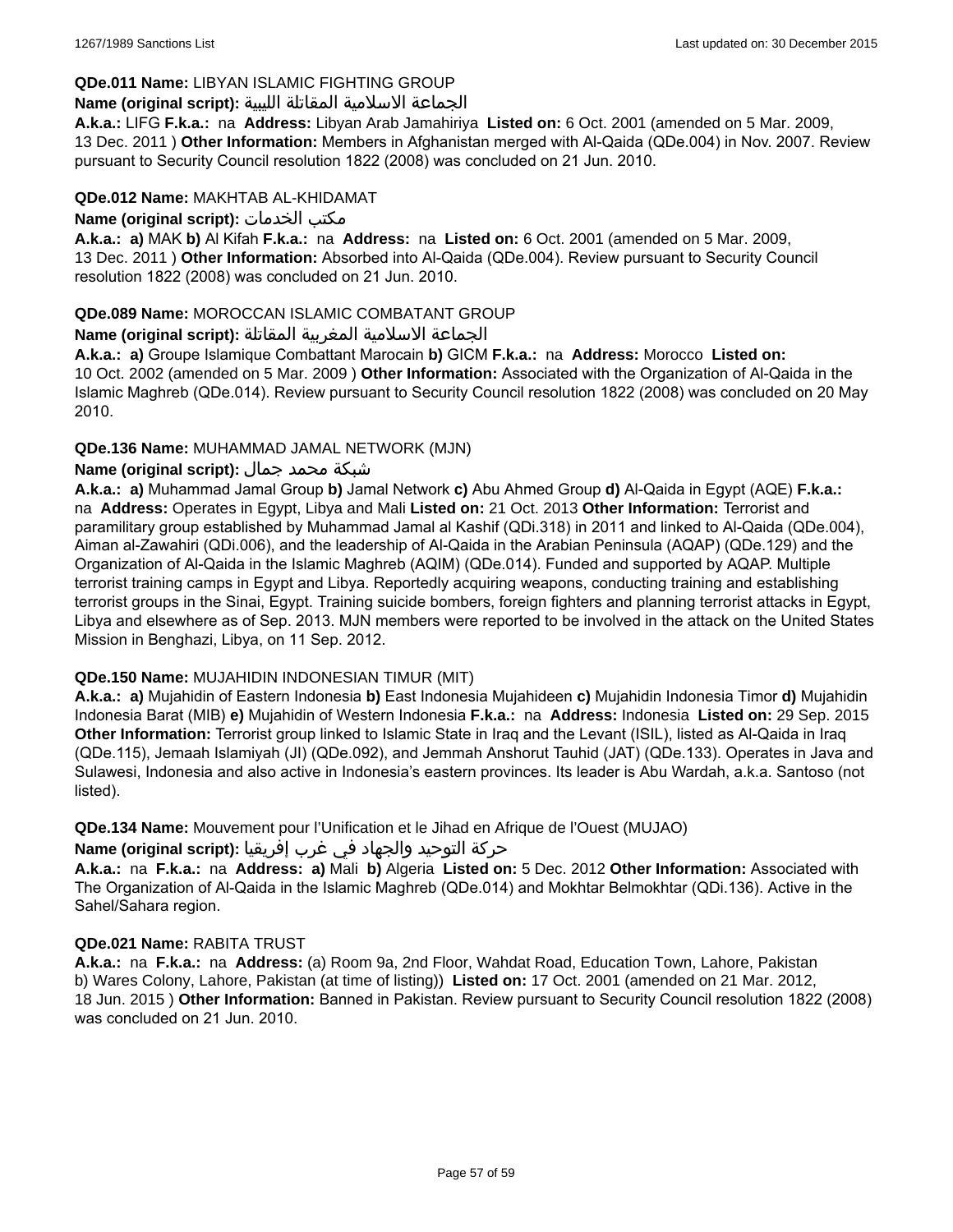### **QDe.128 Name:** RAJAH SOLAIMAN MOVEMENT

**A.k.a.: a)** Rajah Solaiman Islamic Movement **b)** Rajah Solaiman Revolutionary Movement **F.k.a.:** na **Address: a)** Barangay Mal-Ong, Anda, Pangasinan Province, Philippines **b)** Sitio Dueg, Barangay Maasin, San Clemente, Tarlac Province, Philippines **c)** Number 50, Purdue Street, Cubao, Quezon City, Philippines **Listed on:** 4 Jun. 2008 (amended on 13 Dec. 2011 ) **Other Information:** Founded and headed by Hilarion Del Rosario Santos III (QDi.244). Associated with the Abu Sayyaf Group (QDe.001), Jemaah Islamiyah (QDe.092) and Khadafi Abubakar Janjalani (QDi.180). Review pursuant to Security Council resolution 1822 (2008) was concluded on 13 May 2010.

## **QDe.070 Name:** REVIVAL OF ISLAMIC HERITAGE SOCIETY

### جمعية احياء التراث الاسلامي **:(script original (Name**

**A.k.a.: a)** Revival of Islamic Society Heritage on the African Continent **b)** Jamia Ihya ul Turath **c)** RIHS **d)** Jamiat Ihia Al-Turath Al-Islamiya **e)** Al-Furqan Foundation Welfare Trust **f)** Al-Furqan Welfare Foundation **F.k.a.:**  na **Address: a)** Pakistan **b)** Afghanistan **Listed on:** 11 Jan. 2002 (amended on 25 Jul. 2006, 5 Mar. 2009, 13 Dec. 2011, 15 Jun. 2015 ) **Other Information:** NOTE: Only the Pakistan and Afghanistan offices of this entity are designated. Associated with Abu Bakr al-Jaziri (QDi.058) and Afghan Support Committee (ASC) (QDi.069). Review pursuant to Security Council resolution 1822 (2008) was concluded on 8 Jun. 2010.

### **QDe.100 Name:** RIYADUS-SALIKHIN RECONNAISSANCE AND SABOTAGE BATTALION OF CHECHEN MARTYRS (RSRSBCM)

**A.k.a.: a)** Riyadus-Salikhin Reconnaissance and Sabotage Battalion **b)** Riyadh-as-Saliheen **c)** The Sabotage and Military Surveillance Group of the Riyadh al-Salihin Martyrs **d)** Firqat al-Takhrib wa al-Istitla al-Askariyah li Shuhada Riyadh al-Salihin **e)** Riyadus-Salikhin Reconnaissance and Sabotage battalion of Shahids (martyrs) **F.k.a.:** na **Address:** na **Listed on:** 4 Mar. 2003 (amended on 25 Jul. 2006, 13 Dec. 2011 ) **Other Information:** Associated with the Islamic International Brigade (IIB) (QDe.099), the Special Purpose Islamic Regiment (SPIR) (QDe.101) and Emarat Kavkaz (QDe.131). Review pursuant to Security Council resolution 1822 (2008) was concluded on 17 May 2010.

# **QDe.101 Name:** SPECIAL PURPOSE ISLAMIC REGIMENT (SPIR)

**A.k.a.: a)** The Islamic Special Purpose Regiment **b)** The al-Jihad-Fisi-Sabililah Special Islamic Regiment **c)** Islamic Regiment of Special Meaning **F.k.a.:** na **Address:** na **Listed on:** 4 Mar. 2003 (amended on 25 Jul. 2006, 13 Dec. 2011 ) **Other Information:** Linked to the Islamic International Brigade (IIB) (QDe.099) and the Riyadus-Salikhin Reconnaissance and Sabotage Battalion of Chechen Martyrs (RSRSBCM) (QDe.100). Review pursuant to Security Council resolution 1822 (2008) was concluded on 17 May 2010.

### **QDe.108 Name:** TAIBAH INTERNATIONAL-BOSNIA OFFICES

**A.k.a.: a)** Taibah International Aid Agency **b)** Taibah International Aid Association **c)** Al Taibah, Intl. **d)** Taibah International Aide Association **F.k.a.:** na **Address: a)** 6 Avde Smajlovica Street, Novo Sarajevo, Bosnia and Herzegovina **b)** 26 Tabhanska Street, Visoko, Bosnia and Herzegovina **c)** 3 Velika Cilna Ulica, Visoko, Bosnia and Herzegovina **d)** 26 Tabhanska Street, Visoko, Bosnia and Herzegovina **Listed on:** 11 May 2004 (amended on 24 Mar. 2009 ) **Other Information:** In 2002-2004, Taibah International – Bosnia offices used premises of the Culture Home in Hadzici, Sarajevo, Bosnia and Herzegovina. The organization was officially registered in Bosnia and Herzegovina as a branch of Taibah International Aid Association under registry number 7. Taibah International – Bosnia offices ceased its work by decision of the Ministry of Justice of the Bosnia and Herzegovina Federation (decision on cessation of operation number 03-05-2-70/03). Review pursuant to Security Council resolution 1822 (2008) was concluded on 21 Jun. 2010.

### **QDe.132 Name:** TEHRIK-E TALIBAN PAKISTAN (TTP)

# تحریک طالبان پاکستان **:(script original (Name**

**A.k.a.: a)** Tehrik-I-Taliban Pakistan **b)** Tehrik-e-Taliban **c)** Pakistani Taliban **d)** Tehreek-e-Taliban **F.k.a.:** na **Address:** na **Listed on:** 29 Jul. 2011 (amended on 15 Jun. 2015 ) **Other Information:** Tehrik-e Taliban is based in the tribal areas along the Afghanistan/Pakistan border. Formed in 2007, its leader is Maulana Fazlullah (QDi.352).